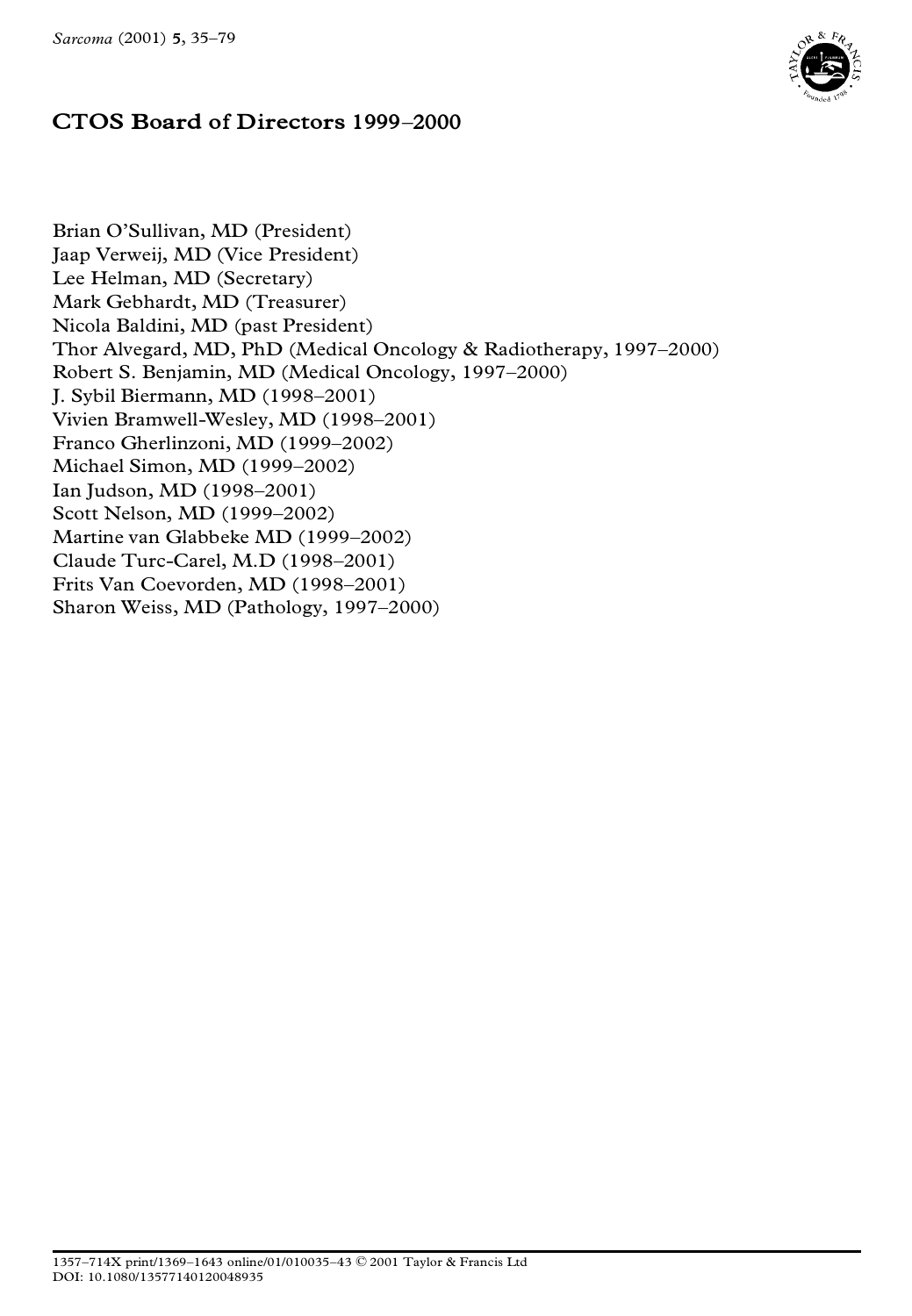# **6th Annual Scientific Meeting, 2±4 November 2000, Hotel Okura, Amsterdam, The Netherlands**

# **Program Committee:**

Ole S. Nielsen (Chairman) Claude S. Turc-Carel (Basic Science Program Chairman) Mark C. Gebhardt (past Chairman) Karen Antman (next Chairman) Brian O'Sullivan (President)

# **Scientific Committee:**

Thor A. Alvegård (Sweden), radiation oncology Nicola Baldini (Italy), biology Robert Benjamin (USA), medical oncology Robert Bell (Canada), surgery Vivien Bramwell (Canada), medical oncology Charles Catton (Canada), radiation oncology Frits van Coevorden (The Netherlands), surgery George Demetri (USA), medical oncology Christopher Fletcher (USA), pathology Allen M. Goorin (USA), pediatric oncology Lee Helman (USA), pediatric oncology Peter R. Hohenberger (Germany), surgery Ian Judson (UK), medical oncology Jonathan J. Lewis (USA), surgery Ole Steen Nielsen (Denmark), radiation oncology Brian O'Sullivan (Canada), radiation oncology Piero Picci (Italy), medical oncology Peter Pisters (USA), surgery Jaap Verweij (The Netherlands), medical oncology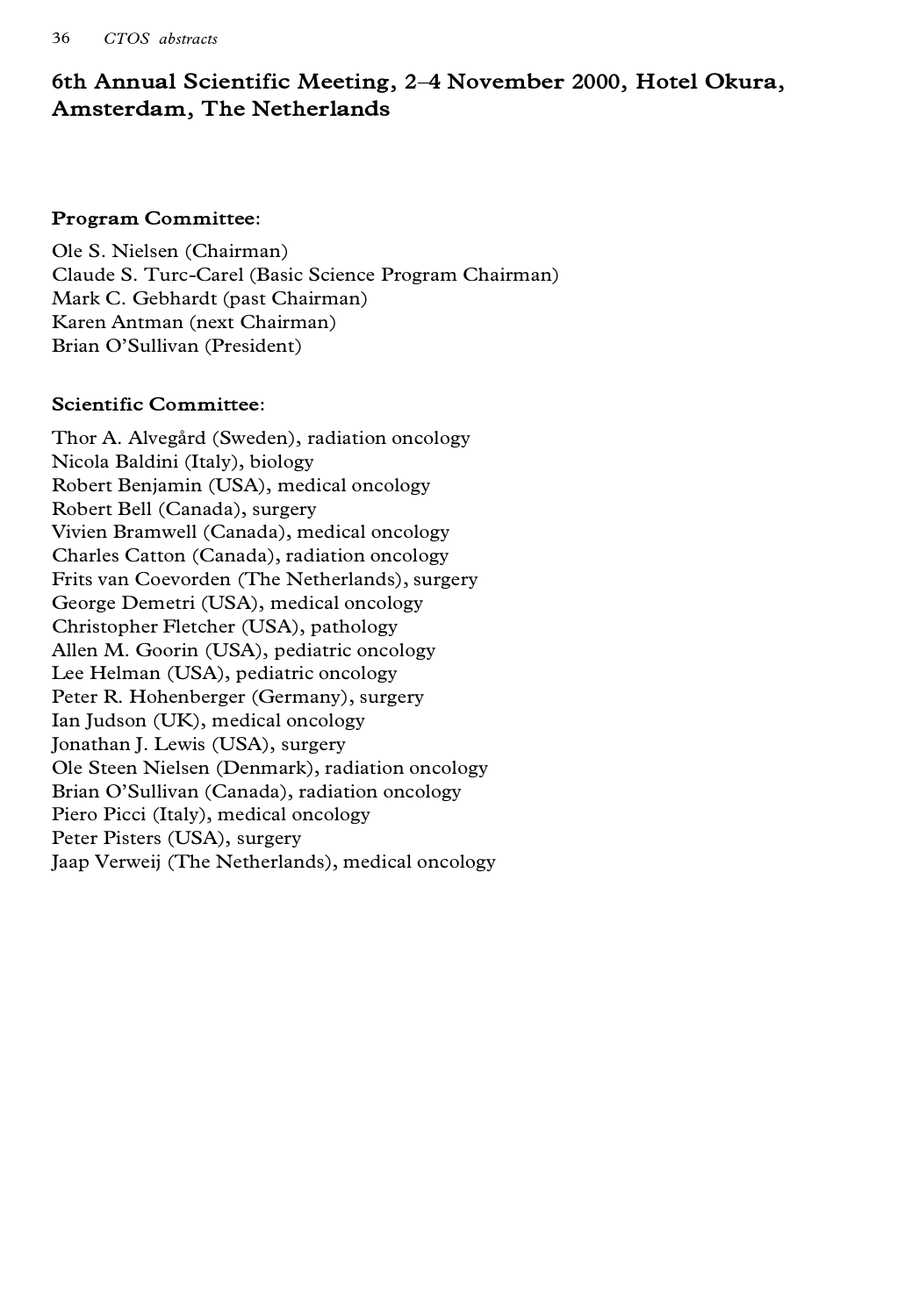# **Program Schedule**

# **Thursday, 2 November 2000**

| $1:00-5:00$ p.m. | Registration, Set Up Posters — Hotel Lobby |
|------------------|--------------------------------------------|
| $6:00-7:00$ p.m. | Welcome Reception — Meerman Room           |

# **Friday, 3 November 2000**

| $7:00$ a.m. | Registration, breakfast for meeting attendees — Fover Okura                                   |
|-------------|-----------------------------------------------------------------------------------------------|
| $8:00$ a.m. | Welcome, Opening Announcements — Heian Room                                                   |
| $8:15$ a.m. | <b>CASE DISCUSSION: 'Treatment of Gynecological Sarcomas'</b>                                 |
|             | <b>Moderators &amp; discussants:</b> Vivien Bramwell (London, Ont.) & Nicholas Reed (Glasgow) |
| $9:00$ a.m. | NINA AXELRAD KEYNOTE LECTURE:                                                                 |
|             | Supported by Nina Axelrad Sarcoma Fund                                                        |
|             | <b>Introduction/moderator:</b> Brian O'Sullivan (Toronto)                                     |
|             | Murray Brennan (Memorial Sloan-Kettering Cancer Center, New York): 'Soft Tissue Sar-          |
|             | coma: 25 Years of Achievements, Failures and Challenges'.                                     |
|             |                                                                                               |

9.45 a.m. **Coffee Break, Poster Viewing — Foyer Okura, Foyer Amstel & Otter, Esperance Room**

# 10:15 a.m. **PROFFERED PAPERS: `Surgical Treatment of Sarcomas' Ð Heian Room**

**Moderators:** Antonie Tamineau (Leiden) & Frits van Coevorden (Amsterdam)

| $10:15$ a.m. | Chondrosarcoma of bone: analysis of factors related to prognosis in 108              |
|--------------|--------------------------------------------------------------------------------------|
|              | cases with a minimum of two years follow-up — Michelle Ghert                         |
| 10:25 a.m.   | The effect of re-resection in extremity soft tissue sarcoma $ \gamma$ <i>onathan</i> |
|              | Lewis                                                                                |
| 10:35 a.m.   | Classification of positive margins after resection of extremity soft tissue          |
|              | sarcoma predicts the risk of local recurrence — Craig Gerrand                        |
| 10:45 a.m.   | Combined modality management of retroperitoneal sarcomas: phase 1                    |
|              | trial of pre-operative doxorubicin-based concurrrent chemoradiation sur-             |
|              | gical resections, and intraoperative electron-beam radiation therapy                 |
|              | $(IORT)$ – Peter Pisters                                                             |
| 10:55 a.m.   | Peritoneal sarcomatosis treated by cytoreductive surgery and intraperito-            |
|              | neal hyperthermic perfusion — Marcello Deraco                                        |
| 11:05 a.m.   | Frits van Coevorden: 'Review of session related posters'                             |
| 11.15 a.m.   | Antonie Tamineau: 'Review of session (state of the art)'                             |
|              |                                                                                      |

11:30 a.m. **MINI SYMPOSIUM: `Local Recurrence of Soft Tissue Sarcomas' Moderators:** Jonathan Lewis (New York) & Martin Robinson (Sheffield)

| 11:30 a.m. | $Surgery$ <i>Murray Brennan</i>      |
|------------|--------------------------------------|
| 11:38 a.m. | Radiation Oncology — Martin Robinson |
| 11:46 a.m. | Medical Oncology - Robert Benjamin   |
| 11:54 a.m. | 'General discussion'                 |

- 12:15 p.m. Lunch, Poster Viewing Foyer Okura, Foyer Amstel & Otter, Esperance Room
- 1:15 p.m. **PROFFERED PAPERS: `Radiation Oncology' Ð Heian Room Moderators:** Charles Catton (Toronto) & Thor Alvegaard (Lund)

| $1:15 \; p.m.$ | Complete resection and intra-operative radiation therapy improve out-        |
|----------------|------------------------------------------------------------------------------|
|                | come of retroperitoneal sarcomas — $\mathcal{F}_{\text{ean}}$ -Pierre Pierie |
| $1:25 \; p.m.$ | Radiation morbidity two years post treatment: results from a randomized      |
|                | trial of pre-versus post-operative radiotherapy — Aileen Davis               |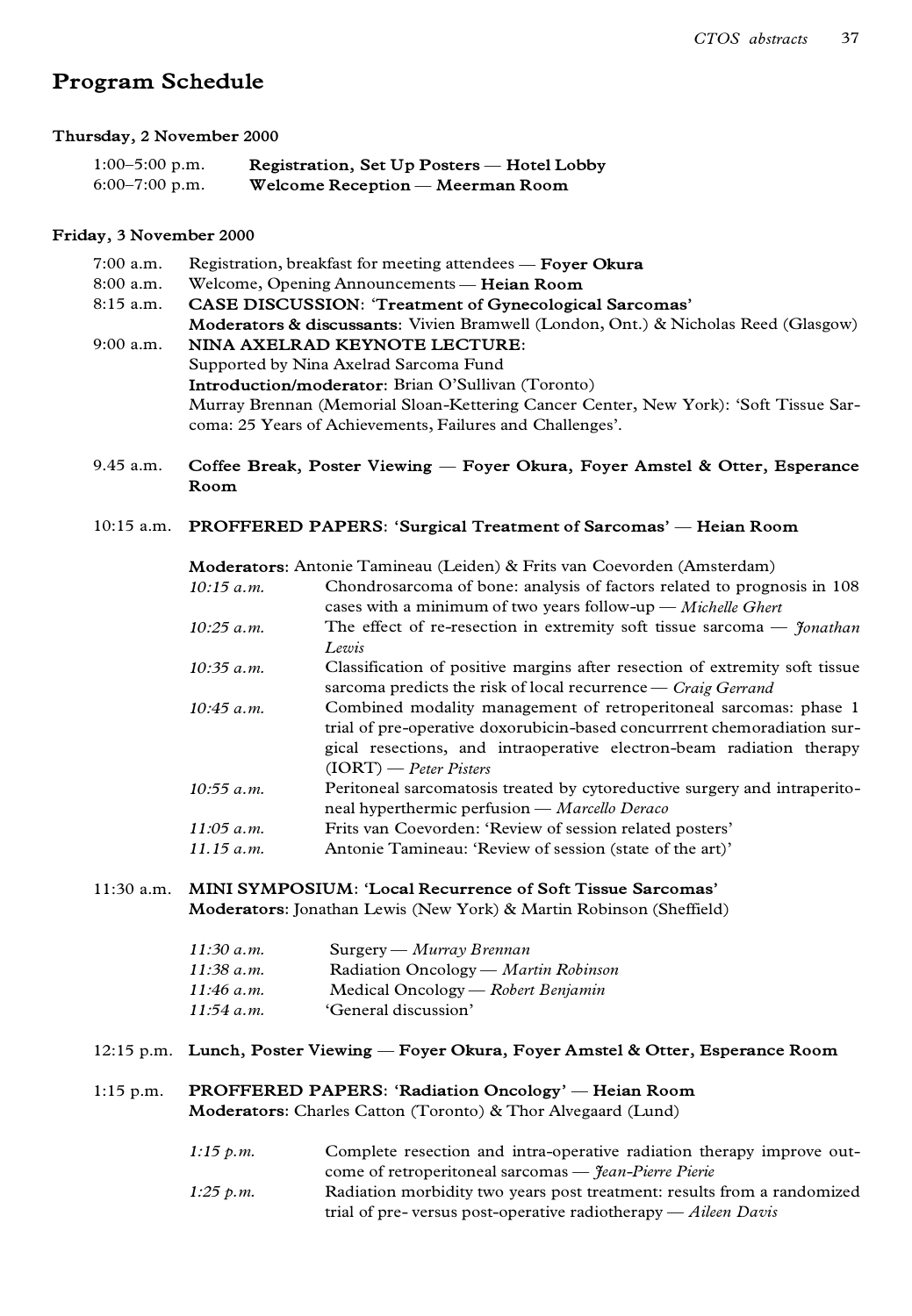| 1:35 p.m. | Real-time radiotherapy review of a randomized trial of pre-and post-oper-             |
|-----------|---------------------------------------------------------------------------------------|
|           | ative radiotherapy for localized soft-tissue sarcoma of the extremity $-$             |
|           | Charles Catton                                                                        |
| 1:45 p.m. | Thor Alvegaard: 'Review of session related posters'                                   |
|           | $\alpha$ , $\alpha$ , $\alpha$ , $\alpha$ , $\alpha$ , $\alpha$ , $\alpha$ , $\alpha$ |

1.55 p.m. Charles Catton: 'Review of session (state of the art)'

# 2:10 p.m. **PROFFERED PAPERS: `Basic Science/Biology' Moderators:** Claude S. Turc-Carel (Nice) & Jay S. Wunder (Toronto)

| 2:10 p.m. | Differential expression of EZRIN in a high and low metastatic osteosar-       |
|-----------|-------------------------------------------------------------------------------|
|           | coma model — Chand Khanna                                                     |
| 2:20 p.m. | Molecular cloning of putative oncogene and antioncogen involved in the        |
|           | development of osteosarcoma - $\tilde{\jmath}$ unya Toguchida                 |
| 2:30 p.m. | Clinico-pathological and biological analyses of the chop-related fusion       |
|           | genes in myxoid liposarcomas — Taisuki Hosaka                                 |
| 2:40 p.m. | Cytokine levels in serum of the patients with soft tissue sarcomas and their  |
|           | relationship to alterations of routine blood tests $-$ <i>Piotr Rutkowski</i> |
| 2:50 p.m. | Wild-Type P53 sensitizes soft tissue sarcoma cells to doxorubicin by          |
|           | downregulation of MDR1 expression - Raphael Pollock                           |
| 3:00 p.m. | Jay Wonder: 'Review of session related posters'                               |
| 3:10 p.m. | Claude Turc-Carel: 'Review of session (state of the art)'                     |
|           |                                                                               |

# 3:25 p.m. **Coffee Break, Poster Viewing — Foyer Okura, Foyer Amstel & Otter, Esperance Room**

# 3:55 p.m. **CTOS YOUNG INVESTIGATOR AWARD PRESENTATIONS — Heian Room Moderator:** Nicola Baldini (Bologna)

| $3:55 \; p.m.$ | Nicola Baldini: 'Short introduction'                                      |
|----------------|---------------------------------------------------------------------------|
| 4:00 $p.m.$    | Award Presentation 1: Regulation of osteosarcoma (OS) metastasis by       |
|                | IGF-I receptor signaling: a novel therapeutic target $-Kristy$ Weber      |
| 4:20 p.m.      | Award Presentation 2: Results of two consecutive phase II studies and     |
|                | interim analysis of a phase III intergroup study of neoadjuvant treatment |
|                | including regional hyperthermia (RHT) in high risk soft tissue sarcoma    |
|                | $(HR-STS)$ - Clemens Wendtner                                             |

# 4:40 p.m. **PROFFERED PAPERS: `Medical Oncology' Moderators:** Robert Benjamin (Houston) & Ian Judson (London)

| 4:40 $p.m.$ | Expression of the trail receptor $dr4$ in human soft tissue sarcomas — $Rudy$<br>Komdeur                                                    |
|-------------|---------------------------------------------------------------------------------------------------------------------------------------------|
| 4:50 $p.m.$ | Dominant negative IkBa Potentiates in anti-tumor activity of doxorubicin<br>in a rat hind limb isolated perfusion model — $Robert$ Davidson |
| 5:00 $p.m.$ | A pilot study of short course intensive multiagent chemotherapy for poor<br>risk osteosarcoma — Jim Janinis                                 |
| 5:10 $p.m.$ | A phase 1 trial of intraperitoneal hyperthermic chemotherapy for the treat-<br>ment of sarcomatosis - Malcolm Bilimoria                     |
| 5:20 $p.m.$ | Ian Judson: 'Review of session related posters'                                                                                             |
| 5:30 $p.m.$ | Robert Benjamin: 'Review of session (state of the art)'                                                                                     |

- 5:45 p.m. **Adjourn**
- 6:15 p.m. **Reception and Boat Tour**
- 7:15 p.m. **Dinner Banquet Ð Ballroom I & II**

# **Saturday, 4 November 2000**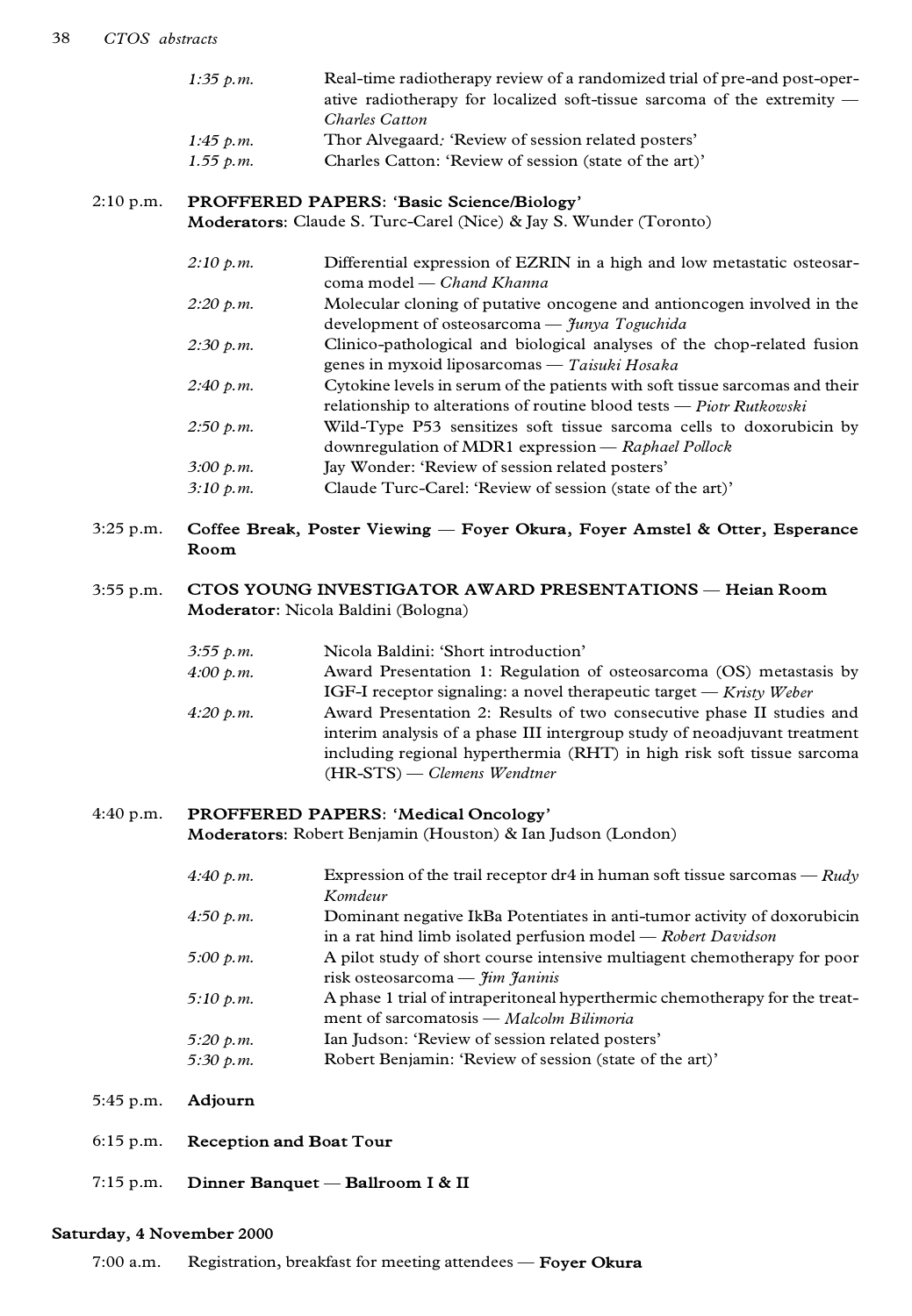| $8:00$ a.m. | WORKSHOP: 'Management of osteosarcomas'                               |  |
|-------------|-----------------------------------------------------------------------|--|
|             | <b>Moderators:</b> Piero Picci (Bologna) & Robert Grimer (Birmingham) |  |

| Suggested topics: |                                                                     |
|-------------------|---------------------------------------------------------------------|
| 8:00 a.m.         | Histopathological problems - Pancras Hogendoorn                     |
| 8:20 a.m.         | Surgical aspects. New developments $-$ Robert Grimer                |
| 8:40 a.m.         | Role of high dose Methotrexate $-Kirsten$ Sundby Hall               |
| 8:55 a.m.         | Treatment of high risk patients — Piero Picci                       |
| 9:15 a.m.         | Late effects of the treatment of bone tumors $-$ <i>fuliet Hale</i> |
| 9:30 a.m.         | Long-term problems after surgery $-$ Per-Ulf Tunn                   |
| 9:45 a.m.         | 'General discussion'                                                |

10:00 a.m. Coffee Break, Poster Viewing — Foyer Okura, Foyer Amstel & Otter, Esperance **Room**

# 10:30 a.m. **COOPERATIVE GROUP SESSION: `How do we improve Intergroup collaboration?' Ð Heian Room**

**Moderators:** Peter Pisters (Houston) & Peter R. Hohenberger (Berlin)

| 10:30 a.m. | How to moderate intergroup studies $-M$ . van Glabbeke                   |
|------------|--------------------------------------------------------------------------|
| 10:45 a.m. | <b>Panel discussion:</b> 'How to improve International Collaboration and |
|            | Research?'                                                               |

*Panel members:*

Peter Pisters: 'ACOSOG' & 'RTOG' Lee Helman: 'Pediatric Coop. Group' John Edmonson: 'ECOG' Ian Judson: 'EORTC' Bihn N Bui: 'French SG' Piero Picci: 'Italian SG' Vivien Bramwell: `NCIC-CTG/CSG' Thor Alvegaard: 'SSG'

*11:45 a.m.* Peter Pisters & Peter R. Hohenberger: `Summary of discussion and con clusions (how to proceed?)'

12:00 noon Lunch, Poster Viewing — Foyer Okura, Foyer Amstel & Otter, Esperance Room

1:00 p.m. **PROFFERED PAPERS: `Pediatric Oncology' Ð Heian Room Moderators:** Lee Helman (Bethesda) & Axel Le Cesne (Paris)

| 1:00 $p.m.$    | CD99 engagement: an effective therapeutic strategy for Ewing tumors $\overline{\phantom{a}}$ |
|----------------|----------------------------------------------------------------------------------------------|
|                | Katia Scotlandi                                                                              |
| $1:10 \; p.m.$ | Induction of chemoresistence to doxorubicin in cells carrying a P53 germ-                    |
|                | line mutation detected in a Li-Fraumeni family — Luca Sangiorgi                              |
| 1:20 $p.m.$    | Study of age as major prognostic factor in localised Ewing's sarcoma —                       |
|                | Nicole Delepine                                                                              |
| 1:30 $p.m.$    | Lee Helman: 'Review of session and session related posters'                                  |

# 1:50 p.m. **PROFFERED PAPERS: `Diagnostic Imaging/Pathology' Moderators:** Pancras Hogendoorn (Leiden) & Laurence Baker (Ann Arbor)

| 1:50 p.m. | Monitoring the effect of isolated limb perfusion in soft tissue sarcoma with |
|-----------|------------------------------------------------------------------------------|
|           | dynamic contrast-enhanced MR imaging $- C.S.P.$ van Rijswijk                 |
| 2:00 p.m. | Upregulation of PTHrP and BCL-2 expression characterizes early malig-        |
|           | nant transformation of osteochondroma towards peripheral chondrosar-         |
|           | coma and is a late event in central chondrosarcoma — $\gamma VMG$ Bovee      |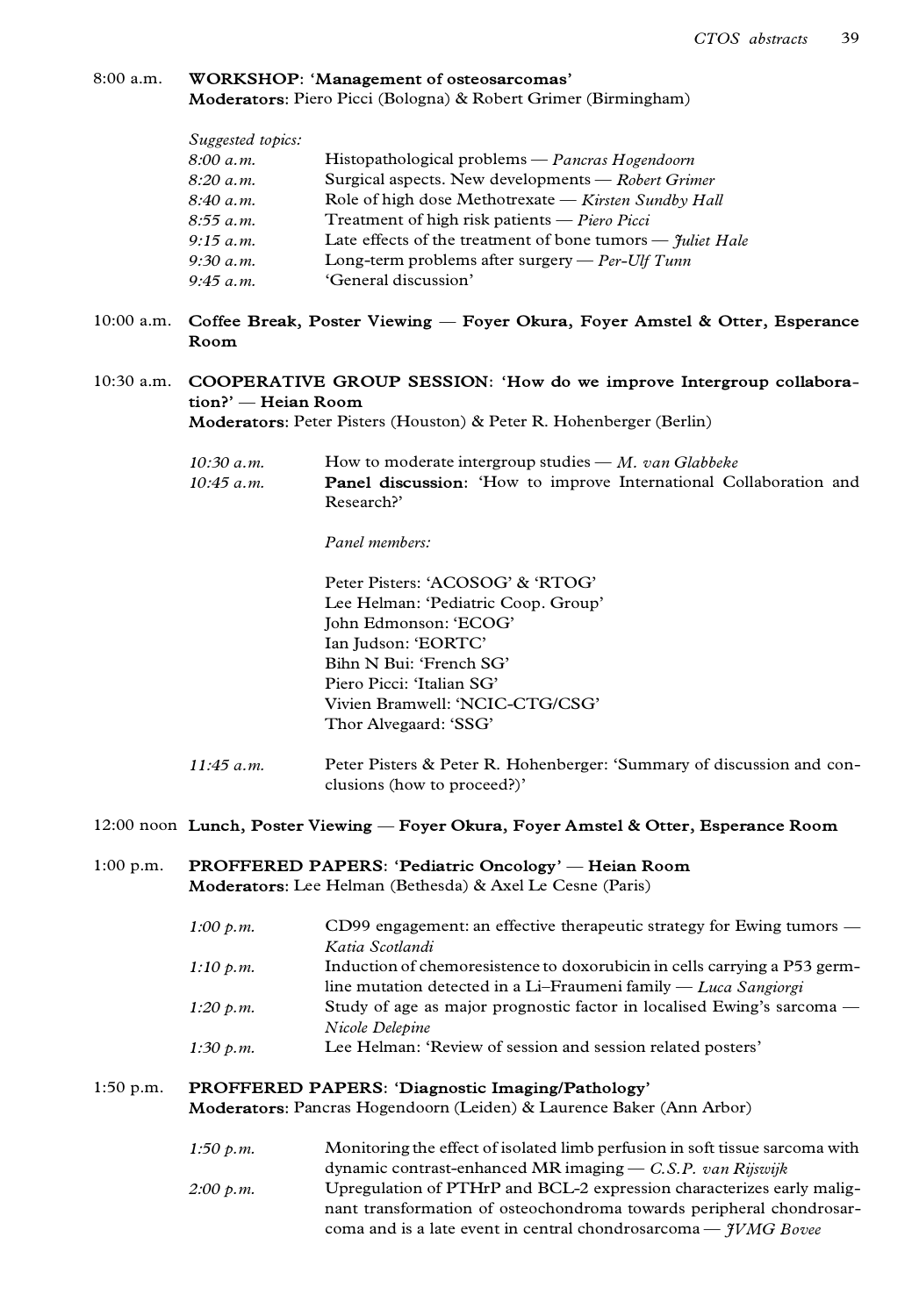| $2:10 \; p.m.$ | Does the histologic subtype of high-grade central osteosarcoma influence<br>the response to treatment with chemotherapy and does it affect overall sur- |
|----------------|---------------------------------------------------------------------------------------------------------------------------------------------------------|
|                | vival — $E$ . Hauben                                                                                                                                    |
| $2:20 \, p.m.$ | Round-cell and myxoid liposarcoma of the extremities. A clinicopatho-                                                                                   |
|                | logic study of 102 cases $-Andrea$ Pellacani                                                                                                            |
| $2:30 \; p.m.$ | Laurence Baker: 'Review of session related posters'                                                                                                     |
| $2:40 \; p.m.$ | P. Hoogendoorn: 'Review of session (state of the art)'                                                                                                  |

# 3:05 p.m. Coffee break — Foyer Okura, Foyer Amstel & Otter, Esperance Room

# 3:35 p.m. MINI SYMPOSIUM: 'New Drugs in Sarcomas' - Heian Room **Moderators:** George Demetri (Boston) & Jaap Verweij (Rotterdam)

| $3:35 \; p.m.$ | Troglitazone and newer PPAR-gamma receptor ligands in liposarcomas |
|----------------|--------------------------------------------------------------------|
|                | — George Demetri                                                   |
| 3:50 p.m.      | ET-743 in soft tissue sarcomas— $\hat{f}$ aap Verweij              |
| 4:05 $p.m.$    | New emerging concepts — Ian $\tilde{\tau}$ udson                   |
| 4:20 p.m.      | 'General discussion'                                               |

- 4.30 p.m. **Closing. Summary of Scientific Meeting. Next Meeting. Reviewer/presenter:** Karen Antman (New York)
- 4:45 p.m. **Member's Business Meeting**
- 6:00 p.m. **Adjournment**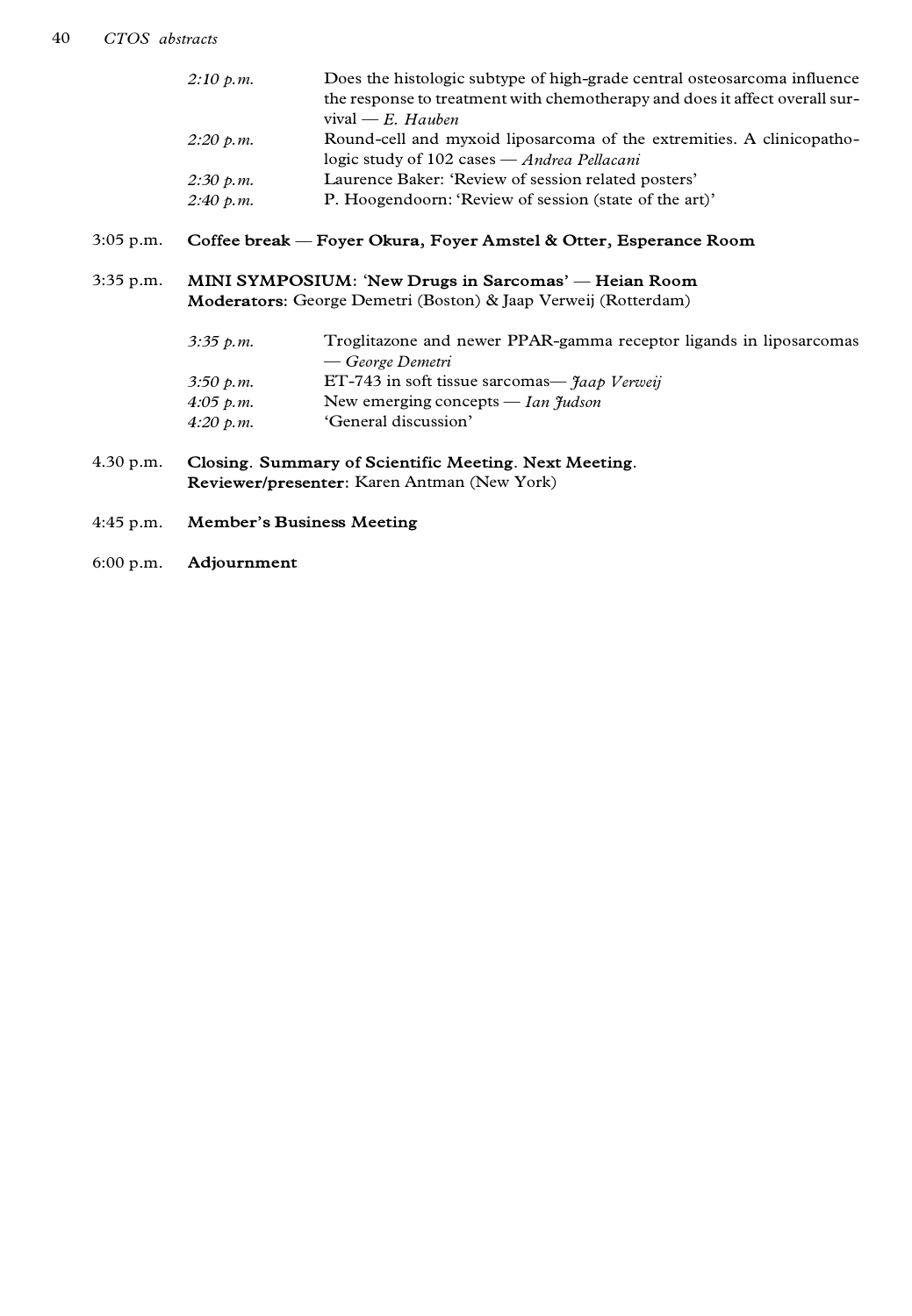#### **Proffered Papers Ð Surgical Treatment of Sarcomas**

# **Chondrosarcoma of Bone: Analysis of Factors Related to Prognosis in 108 Cases With a Minimum of Two Years Follow-up**

Rizzo M, Ghert MA, Harrelson JM, Scully SP *Duke University Medical Center, Durham, NC 27710, USA*

*Introduction:* Chondrosarcoma is unresponsive to existing adju vant therapies and is primarily a surgical disease. There is an established relationship between the histologic grade of these tumors and prognosis. The purpose of this study was to review our institution's experience with chondrosarcoma and assess factors related to prognosis and outcome.

*Methods:* The medical records of 108 patients were retrospectively reviewed. Data was evaluated with respect to patient demographics, tumor location, histologic grade, tumor size, surgical margins, metastases and recurrence. The tumors were sub-classified based on histologic grade with grade 1 lesions defined as lowgrade, and grade 2 and 3 lesions (as well as dedifferentiated lesions) defined as high-grade. All patients were followed for a minimum of 2 years. Statistical analysis was performed using univariate, multivariate, and Kaplan-Meier survival analysis.

*Results:* There were 68 males and 40 females with a mean age at presentation of 53 years (range, 26-70 years). Clinical follow-up averaged 97 months (range, 3-314). The most common tumor locations included the femur (46), pelvis (22) and humerus (10). There were 31 low-grade and 77 high-grade chondrosarcomas. One hundred and one patients underwent surgical resection. Wide margins were achieved in 78 patients, 11 underwent marginal resection and 12 tumor resections had positive margins (intralesional). Seventy-two patients remained alive at the time of this study with no evidence of disease, 23 have died of disease, six died without disease and seven remain alive with recurrent disease. The high-grade tumors had a significantly increased rate of death due to disease  $(p < 0.01)$ , development of metastases  $(p < 0.01)$ , and local recurrence  $(p < 0.01)$ . There was a significant relationship between local recurrence and positive margins ( $p < 0.03$ ), and between metastases and positive margins (*p* < 0.03). Patient demographics, tumor location and size did not correlate significantly with outcome.

*Conclusions:* This study supports previous findings that tumor grade in chondrosarcoma has prognostic significance, and that adequate surgical margins are essential to maximize survival. As chondrosarcoma does not respond to standard chemotherapy or radiation protocols, our findings emphasize the need for molecular markers and novel biologic adjuvant therapies.

### **The Effect of Re-resection in Extremity Soft Tissue Sarcoma**

Lewis JJ, Leung D, Espat J, Woodruff JM, Brennan MF *Memorial Sloan-Kettering Cancer Center, New York, NY 10021, USA*

*Introduction:* This study was undertaken to determine if re-resection impacts on disease-specific survival in patients with inadequately resected, primary extremity soft tissue sarcoma. We analyzed two groups of patients: those who underwent a single definitive radical resection at a specialist cancer center versus those who underwent an incomplete excisional resection in the commu nity, followed by a second definitive radical re-resection at a specialist cancer center.

*Methods:* Patients who underwent treatment for primary tumors (from July 1982 to June 1999) at a single institution were the subject of study. Two groups of patients were analyzed: those who under went one definitive radical resection (one operation) and those who were previously resected and then referred for subsequent radical re-resection (two operations). Survival was determined with the

Kaplan-Meier actuarial method. Statistical significance was evaluated using log-rank testing and Cox model stepwise regression.

*Results:* During this time, we resected 1092 patients with primary extremity soft tissue sarcoma. Of these, 685 underwent definitive radical resection and 407 underwent re-resection after undergoing excisional resection elsewhere. The median follow-up was 4.8 years. The 5-year disease-specific survival of the definitive resection (one operation) group was 68% and that of the re-resection (two operations) group was  $84\%$  ( $p = 0.0001$ ). On multivariate analysis, re-resection was adjusted and controlled for age, grade, depth, size, histology and margins. Re-resection (two operations) remained a significant predictor of improved disease-specific sur vival ( $p = 0.003$ ), even after these adjustments. In order to further determine whether this difference was stage or referral biased, we divided the patient population by AJCC stage. In all stages there was a trend to improved outcome, and this was most marked and statistically significant ( $p = 0.005$ ) for those with AJCC Stage III disease (> 5 cm, high-grade and deep).

*Conclusions:* These data suggest that patients with extremity soft tissue sarcoma who undergo re-resection with two `primary' operations have an improved survival compared with those who undergo one operation. The most plausible explanation, referral and selection bias is questionable given the significance of re-resection as a variable, even after adjusting for stage and other high-risk factors. This suggests that where possible, re-resection (two operations) should be liberally applied in patients with primary extremity soft tissue sarcoma.

(*Ann Surg*, in press). Paper will be presented by Murray F. Brennan, and we would like consideration for Jonathan J. Lewis (non member) to present.

### **Classification of Positive Margins After Resection of Extremity Soft Tissue Sarcoma Predicts The Risk of Local Recurrence**

Gerrand CH, Wunder JS, Griffin A, Kandel RA, O'Sullivan B, Catton CN, Bell RS, Davis AM

*Mount Sinai Hospital, Toronto, Ont., Canada M5G 1X5, and Princess Margaret Hospital, Toronto, Ont., Canada M5G 2C1*

*Introduction:* Local failure after combined treatment of soft tissue sarcoma by surgery and radiotherapy is highly associated with a positive resection margin. We *a priori* hypothesized that patients who have a positive margin can be classified on the basis of their clinical features into groups that are at low or high risk of local recurrence. Four groups were defined.

Group 1, low grade liposarcomas (low risk). The positive margin followed an intentionally marginal excision of a low-grade liposar coma.

Group 2, planned positive margin against a critical structure (low risk). In order to preserve a functional extremity, a positive margin was accepted against a critical structure (nerve, vessel or bone).

Group 3, prior unplanned excision (high risk). An intralesional unplanned excision was performed prior to referral. A positive margin was found after resection of the residual tumour in our centre.

Group 4, unplanned positive margin (high risk). A positive margin was unexpectedly found during primary resection of tumour, usu ally following surgical error.

*Methods:* To test this hypothesis, we used a prospectively collected database, containing 537 patients who underwent surgical excision of an extremity soft tissue sarcoma in our hospital and had the potential for 3 years of follow-up. There were positive margins in 112 cases: 87 of these had undergone a standard treatment regime of surgery and adjuvant radiotherapy. Twenty-five patients were excluded because they did not receive radiotherapy (13), they received chemotherapy (7), or the procedure was not intended to be curative (5). Mean follow-up was 4.0 years (0.2-9.3). Patients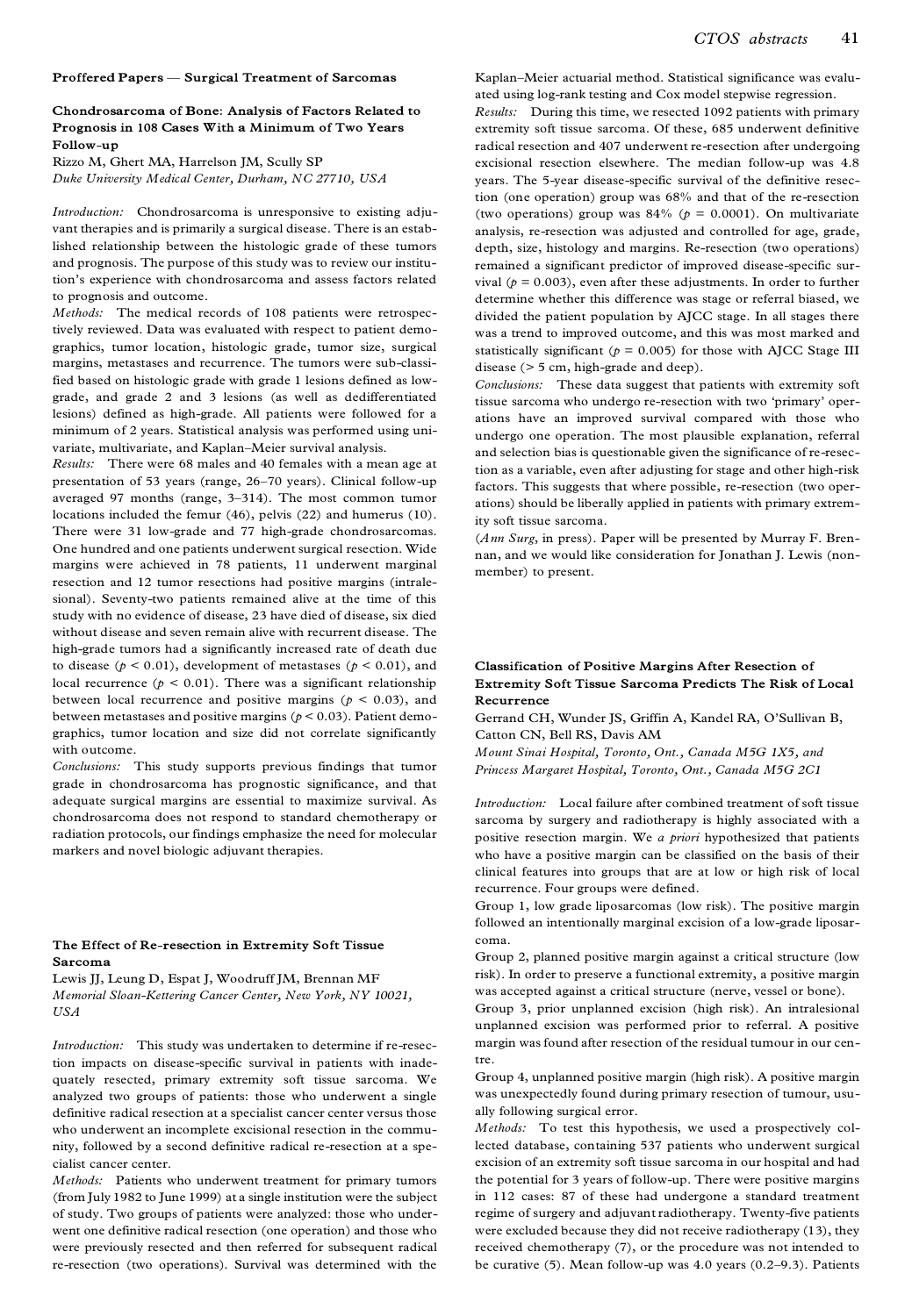were assigned to groups by one investigator who reviewed the clinical records and was blinded to outcome.

*Results:* Group 1 tumours were low grade by definition. Groups 2, 3 and 4 did not differ from each other significantly by histological grade, length of follow-up, patient age, gender, or anatomical location.

|                    |          | Group 1 Group 2 Group 3 Group 4 |                            |    |  |
|--------------------|----------|---------------------------------|----------------------------|----|--|
| Number of patients | 24       | 28                              | 19                         | 16 |  |
| Number of local    | $1(4\%)$ |                                 | $1(4\%)$ 6 (32\%) 6 (38\%) |    |  |
| recurrences        |          |                                 |                            |    |  |

The rate of local recurrence in group 2 was significantly less than group 3 ( $p = 0.01$ ) and group 4 ( $p = 0.01$ ). There was no significant difference between groups 3 and 4. Twenty-two patients died or were lost to follow-up before 2 years. When these patients were excluded from the analysis, the differences in local recurrence between the groups remained significant.

*Conclusion:* Planned positive margins against critical structures by experienced surgical oncologists represent a low risk for tumour recurrence. Classifying patients with positive margins into groups according to clinical setting provides a useful indication of the risk of local recurrence following local treatment of soft tissue sarcoma.

# **Combined Modality Management Of Retroperitoneal Sarcomas: Phase I Trial Of Pre-operative Doxorubicinbased Concurrent Chemoradiation, Surgical Resection, And Intraoperative Electron-beam Radiation Therapy (Iort).**

Pisters PWT, Patel SR, Crane C, Feig BW, Hunt KK, Burgess MA, Papadopoulos NE, Plager C, Benjamin RS, Pollock RE, Janjan NE

*University of Texas M.D. Anderson Cancer Center, Houston, TX 77030, USA* 

*Background:* Patterns of failure for patients with retroperitoneal sarcomas (RPS) demonstrate that the majority of patients develop local recurrence. Strategies to enhance to efficacy/intensity of local therapies are needed. One approach involves the use of pre-operative chemoradiotherapy (chemoXRT). This protocol explores the use of pre-operative doxorubicin given by protracted venous infusion (PVI) with concurrent external beam radiotherapy (EBRT). This approach takes advantage of the benefits of pre-operative radiotherapy, the activity of doxorubicin in STS, and the radiosensitizing properties of doxorubicin. When chemo XRT is combined with surgical resection and intraoperative electron-beam radiation therapy (IORT), local therapy is maximized. Objectives of this phase I trial included: (1) define the toxicities of pre-operative PVI doxorubicin and concurrent EBRT followed by surgical resection with IORT; and (2) establish the maximum tolerated dose (MTD) of EBRT when combined with PVI doxorubicin.

*Methods:* Patients with localized, resectable, grade II or III primary or recurrent RPS are eligible. Pre-operative continuous infusion doxorubicin is administered (4 mg/m $^2$  over 24 hours x 4 days/ week for 4 weeks) with concomitant escalating doses of EBRT (1.8 Gy/fraction). The dose escalation scheme (and number of patients treated) for successive cohorts of patients has been: 18 Gy (three patients), 30.6 Gy (three patients), 36 Gy (three patients), 41.4 Gy (three patients), 46.8 Gy (12 patients), and 50.4 Gy (two patients). *Results:* Twenty-six patients have been treated. The median tumor size was 12 cm (range, 6-31 cm). Histologies included leiomyosarcoma (*n* = 8), liposarcoma (*n* = 5), malignant fibrous histiocytoma (*n* = 5), unclassified soft tissue sarcoma (*n* = 5), and other RPS (*n* = 3). The MTD has not yet been defined. Only one patient experienced grade IV neutropenia at 18 Gy and there were no episodes of febrile neutropenia. Grade III gastrointestinal toxicities

have included diarrhea (one patient each at 18, 30.6, and 50.4 Gy) and nausea (one patient each at 46.8 and 50.4 Gy); no patients have experienced grade IV gastrointestinal toxicities. Twenty-one patients have undergone surgical resection. IORT (15 Gy) was provided to 15 patients with no identifiable toxicities. No major wound complications have been observed.

*Conclusions:* (1) Doxorubicin-based concurrent chemoradiation can be given to a dose of 46.8 Gy with minimal grade III/IV toxicities; (2) MTD has not yet been defined; and (3) no identifiable toxicities are attributed to IORT. This combined modality approach appears to have an acceptable overall toxicity profile and capitalizes on all of the advantages of pre-operative/intraoperative treatment to enhance the therapeutic ratio of surgery and radiotherapy in the management of RP STS.

### **Peritoneal Sarcomatosis Treated By Cytoreductive Surgery And Intraperitoneal Hyperthermic Perfusion**

Deraco M, Gronchi A, Pennacchioli E, Baratti D, Bertulli R, Casali PG, Rasponi A, Dileo P, Pilotti S, Vaglini M, Azzarelli A *Istituto Nazionale Tumori, Milan, Italy*

*Intervention:* Peritoneal sarcomatosis (PS) is a very aggressive condition with a poor prognosis. We propose to investigate the effect of an aggressive surgery followed by intra peritoneal drugs delivery and local hyperthermia.

*Patients and methods:* In a phase II clinical study, 21 patients (eight men and 13 women) with PS were treated by cytoreductive surgery (CRS) and intraperitoneal hyperthermic perfusion (IPHP). The median age was 52.3 years (range, 29-74 years). The mean follow-up was 15.6 months (range, 2-44 months). Twelve patients (57%) presented retroperitoneal sarcomas and nine (43%) patients had visceral ones. Nine, three and nine patients presented grade 1, 2 and 3, respectively. Nine out of 21 (43%) and four out of 21 (19%) patients were pre-treated with systemic chemotherapy and radiotherapy, respectively. According to the Japanese classification of intraperitoneal disease extension for gastric cancer, two (10%), 11 (52%) and eight (38%) cases presented P1, P2, and P3 dissemination, respectively. Eighty percent of the patients were rendered optimally cytoreduced (cc-0/cc-1). The IPHP was carried out with the closed abdomen technique, using a preheated polysaline perfusate containing CDDP + MMC or CDDP + DX through a heart-lung pump at a mean flow of 700 ml/ min for 60 minutes from the hyperthermic phase  $(42.5^{\circ}C)$ .

*Results:* The overall treatment toxicity and surgical morbidity rates were 14 and 15%, respectively. The treatment related mortality was 0%. Median survival and median progression free survival were 26 and 6.7 months, respectively. Median time to local progression was 16.3 months.

*Conclusions:* The results of our study are promising and a ran domised controlled clinical trial should be addressed for confirmation.

**Proffered Papers Ð Radiation Oncology**

**Complete Resection And Intra-operative Radiation Therapy Improve Outcome Of Retroperitoneal Sarcomas** Pierie JPEN, Betensky RA, Choudry U, Willett CG, Souba WW, Ott MJ

*Massachusetts General Hospital Cancer Center, Boston, MA 02114, USA*

*Objective:* The assessment of long-term outcomes of patients with retroperitoneal sarcomas (RS) undergoing resection and external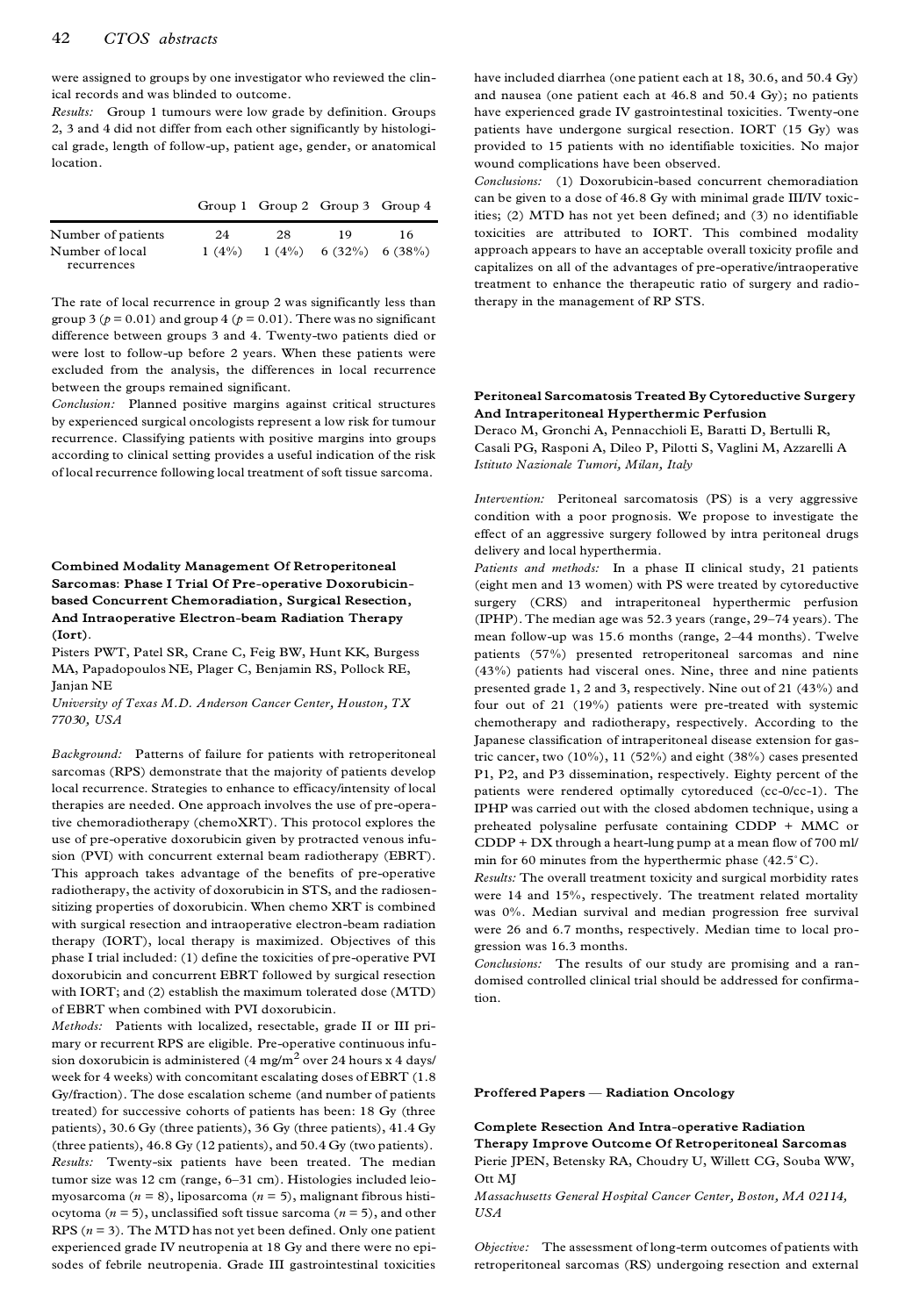beam radiation therapy (EBRT) with or without intra-operative electron beam radiation therapy (IOERT).

*Summary and background data:* Despite improved imaging, surgical techniques, and technical innovations in radiation therapy, the survival of patients with RS is still poor. Survival might be enhanced with improved local control, when IOERT is added to the treatment regimen.

*Methods:* One hundred and three consecutive patients treated for primary RS were studied. The median follow-up was 27 months (range, 1-193 months). Demographic features, clinical presentation, stage and histology of the tumor, the type of surgical treat ment, and the addition of EBRT and IOERT were analyzed to determine their impact on survival and recurrence.

*Results:* The mean age at presentation was  $55 \pm 17$  years (range, 10-93 years), with a slight female preponderance (56:47). Sixty-six percent of the patients presented with of pain or discomfort, 30% with a palpable mass, 23% with distant disease, and 5% with lymph node metastases. The mean tumor size was  $15 \pm 6$  cm (range, 3-34 cm). The most common histologic type was leiomyosarcoma (27%) with predominately high-grade tumors (86%). Complete gross resection of the tumor was possible in 61% of patients and this increased survival versus both debulking (hazard ratio [HR] = 0.30,  $p = 0.0005$ ) and biopsy (HR = 0.22,  $p < 0.0001$ ). The 5- and 10year survival rates were 62 and 52%, respectively, for those with complete resection versus 29 and 20% after incomplete resection.

In all 103 patients, IOERT plus EBRT enhanced survival as com pared with EBRT alone (HR =  $0.40$ ,  $p = 0.058$ ). Five- and 10-year survival rates were 70% after the use of IOERT. In a multivariate model including all 103 patients, male gender, increasing size of the tumor, a more advanced stage of the tumor, the resection of more than one organ, a histology of malignant Schwannoma, incomplete resection of the tumor and the absence of IOERT, were associated with a decreased survival.

Among the 62 patients undergoing a complete resection, there was a trend for IOERT to further augment survival as compared with EBRT alone (HR =  $0.38$ ,  $p = 0.13$ ), leading to 5- and 10-year survival rates of 77%. IOERT increased the time to both local and distant recurrence as compared with EBRT alone (HR =  $0.27$ ,  $p =$ 0.036) in this group.

*Conclusions:* Complete gross resection remains the most effective treatment for retroperitoneal sarcomas. The addition of IOERT to EBRT is more effective than EBRT alone in increasing survival and decreasing both local and distant recurrence after complete tumor resection.

### **Radiation Morbidity Two Years Post Treatment: Results From A Randomized Trial Of Pre- Versus Post-operative Radiotherapy**

Davis AM, O'Sullivan B, Catton CN, Chabot P, Hammond A, Benk V, Turcotte R, Bell RS, Wunder JS, Goddard K, Day A, Sadura A, Pater J, and Zee B

*Canadian Sarcoma Group and the National Cancer Institute of Canada-Clinical Trials Group, Canada*

*Purpose:* The objectives of this study were: (1) to determine if there was a difference between patients treated with pre-operative (preop) versus post-operative (post-op) radiotherapy in the secondary endpoints of the SR.2 trial, specifically RTOG skin and subcutane ous tissue, bone toxicity, joint stiffness and oedema; and (2) to eval uate the relationship of these endpoints to function as measured by the Musculoskeletal Tumor Rating Scale (MSTS) and the Toronto Extremity Salvage Score (TESS), at 2 years post-treatment.

*Methods:* The sample analyzed included a subgroup of 113 patients from the SR.2 study who were randomized to pre-op versus post-op radiotherapy and who had primary wound closure. The morbidity endpoints dichotomized at a score of  $\leq 2$  or  $\geq 2$ were evaluated by treatment arm using the Chi-square test. Multivariate step-wise logistic regression was used to evaluate the effect of treatment arm, radiation field size, maximal radiation dose, MSTS and TESS scores on skin and subcutaneous tissue, bone toxicity, joint stiffness and oedema.

*Results:* There was no difference in skin, bone, or joint toxicity in the two treatment arms. Twenty-six of 46 in the post-op arm com pared with 19 of 67 in the pre-op arm had grade 2 or greater sub cutaneous fibrosis ( $p = 0.003$ ). Oedema grade 2 or greater was more frequent in the post-op arm (11 of 46) versus five of 67 in the pre-op arm ( $p = 0.014$ ). In univariate analysis,  $d_{\text{max}}$  dose and TESS score were associated with subcutaneous fibrosis, bone and joint toxicity. In multivariate analysis, only field area was associated with skin toxicity ( $p = 0.14$ ); field area ( $p = 0.0002$ ) and maximum radiation dose (*p* = 0.0563) were associated with subcutaneous fibrosis (with treatment arm confounded by field area); bone toxicity was associated with the TESS score  $(p =$ 0.004); maximal radiation dose ( $p = 0.0052$ ) and MSTS ( $p =$ 0.0001) were associated with joint toxicity; and, field area was associated with oedema  $(p = 0.0054)$ .

*Summary and conclusions:* Patients treated with post-op radiotherapy have greater subcutaneous tissue toxicity and oedema. However, these effects are confounded by larger radiation field area and maximum dose in the post-op treatment arm. Bone and joint toxicity have a significant impact on patient function.

# **Real-time Radiotherapy Review Of A Randomized Trial Of Pre- And Post-operative Radiotherapy For Localized Softtissue Sarcoma Of The Extremity**

Catton CN, Goddard K, O'Sullivan B, James K

*Departments of Radiation Oncology, The Princess Margaret Hospital, Toronto, and The Cancer Control Agency of British Columbia. National Cancer Institute of Canada (NCIC) Clinical Trials Group, Kingston, Ont., Canada*

*Purpose:* To evaluate the process and results of real-time radiotherapy (RT) review of the NCIC SR-2 randomized trial of pre- and post-operative RT for localized extremity soft-tissue sarcoma (STS). *Material and methods:* The trial opened in 1994 and closed in 1997 after the planned interim analysis showed a significant difference in outcome for the primary endpoint between the two treatment arms. Ten centers entered 189 patients. Review of RT plans was required within three fractions from the start of therapy. Copies of simulator films, isodose distributions, prescription and dose calculations, set up photo and diagnostic images were required for the review, and were to be couriered to the review center before treatment. Plans were evaluated for compliance to dose and fractionation, and that the clinical target volume (CTV) margins met minimum requirements, and were covered by the 95% isodose line, and that dose distributions were homogeneous to ± 5%. A report of protocol compliance or non compliance with recommendations for plan modification was faxed to the submitting center and mailed to the central trial office (CTO). The final decision for any changes was left to the treating oncologist. Records of the reviews and completed treatments were analyzed to determine protocol compliance for RT given during the trial, and to determine the effectiveness of the real-time review process.

*Results:* Five patients did not receive RT, leaving 184 for analysis. The trial review rate was 161/184 (87%), as 23 eligible cases were not reviewed. One hundred and fifty-three of 161 treatments reviewed (95%) met protocol standards, including five plans modified because of the review. Eight cases (5%) were not modified as recommended. Reasons were: unknown (five cases), treatment completed before the review (two cases), disagreement about the location of the gross tumour volume (GTV) (one case). Review was completed within the first three fractions in 90/161 cases (56%). Reasons for review not performed in real time were: sufficient data, but submitted late, 56/71 (78%); incomplete data submitted, but updated late, 6/71 (8%); reviewer late in submitting review, 9/71 (12%). Review was not performed because data was not submitted, or was lost *en route* (15/23) or incomplete data was never subsequently updated (8/23).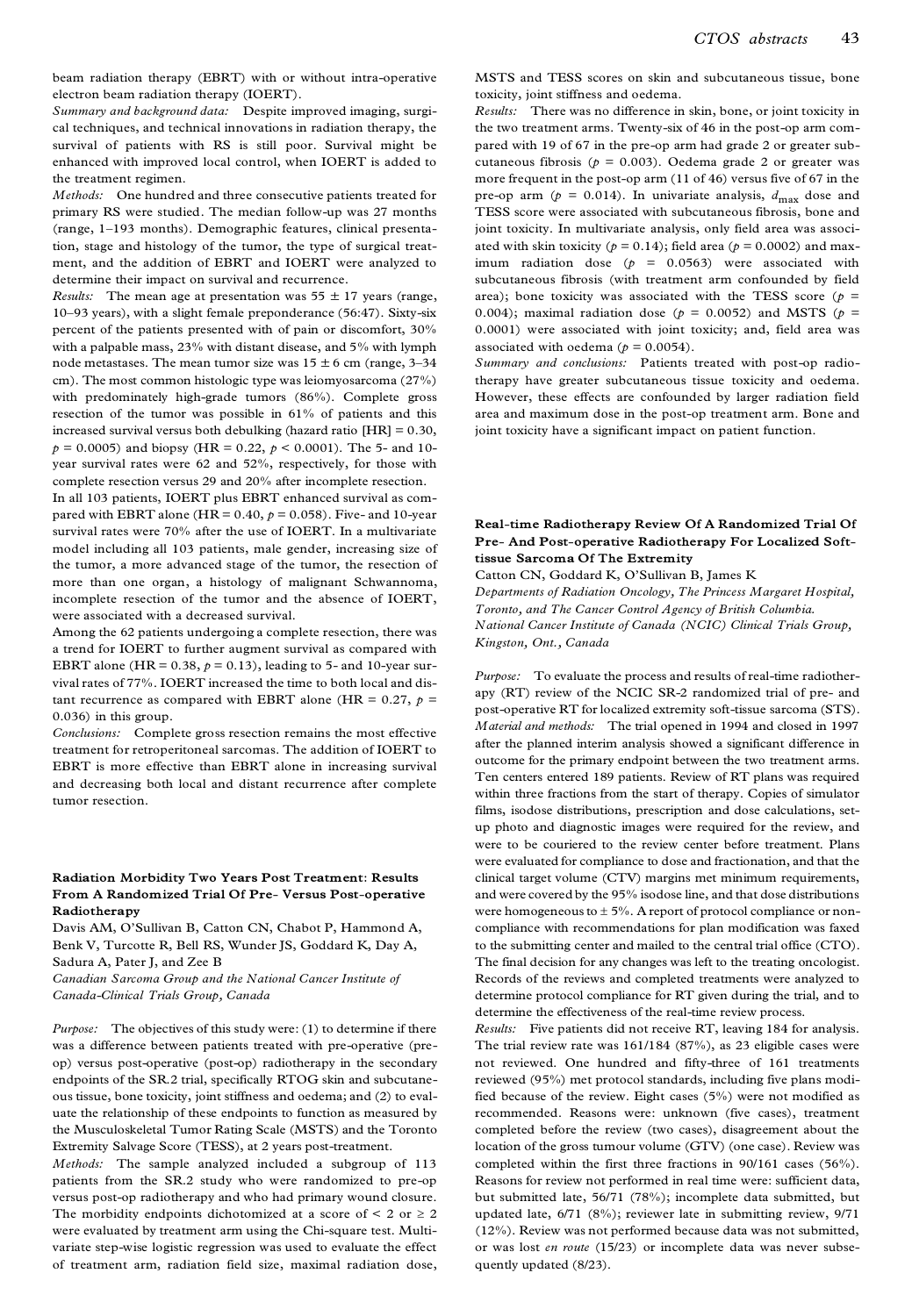### 44 *CTOS abstracts*

*Conclusions:* Extremity STS is one of the most difficult sites to plan for RT, often requiring complex, and individualized plans, and RT review was an essential quality control component for the SR-2 trial. The trial achieved 87% of treatments reviewed, with 95% of these meeting protocol requirements. The real-time review rate was only 56%. Failure was usually due to the short time available for the collection and couriering of data between simulation and treatment. For future trials, on-line data transmission should improve efficiency and reduce the risk of data being lost in transit. Thirteen percent of cases were not reviewed, and notification from CTO to reviewers and centers of upcoming reviews might lessen the rate of forgotten and lost submissions. CTO should ascertain that non-compliant plans are modified to meet protocol, or that an explanation for non-compliance is recorded.

### **Proffered Papers Ð Young Investigator**

**Regulation Of Osteosarcoma (Os) Metastasis By Igf-i Receptor Signaling: A Novel Therapeutic Target** Weber K, Tsan R, Doucet M, MacEwen E, Radinsky R *MD Anderson Cancer Center, Houston, TX 77030, USA*

Patients with metastatic OS continue to have a survival of ~20% at 5 years despite aggressive chemotherapy and multiple thoracotomies. Increased understanding of the biology of OS progression, metastasis, and its resistance to chemotherapy will uncover new molecular targets. OS overexpresses insulin-like growth factor I receptor (IGF-I-R), and recent data suggests that OS progression and metastasis requires a functional IGF-I-R. The purpose of this study was to abolish IGF-I-R activity in highly metastatic OS cells, and to test its effects on growth and metastatic properties *in vitro* and in an orthotopic nude mouse model. Cellular proliferation assays of the human SAOS-2 and metastatic variant SAOS-LM2 OS cells revealed a 40% increase in proliferation subsequent to IGF-I treatment, compared with controls. A 30% inhibition of growth was observed following treatment with IGF-BP-3, a negative regulator of IGF-I. A chemoresistance/survival advantage was also observed for SAOS-LM2 OS cells in the presence of IGF-I as shown by reduction in doxorubicininduced apoptosis from 62% (doxorubicin alone) to 21% (doxorubicin + IGF-I) ( $p < 0.05$ ). Enforced expression of a dominant negative truncated IGF-I-R (952-STOP) in these cells resulted in a 50-85% decrease in IGF-I-R autophosphorylation compared with controls following IGF-I treatment. There was also a corresponding decrease in downstream AKT and MAP kinase activity. OS 952- STOP clones had a 30% longer doubling time under anchoragedependent conditions, and failed to form colonies under anchorageindependent conditions versus controls. *In vivo* experiments in an orthotopic nude mouse model are ongoing to test the contribution of IGF-I-R to OS growth, metastasis and response to therapy. Preliminary results show that mice injected with the parental OS cells form lung metastasis, whereas those injected with the dominant negative IGF-I-R transfectant cells do not.

**Results Of Two Consecutive Phase Ii Studies And Interim Analysis Of A Phase Iii Intergroup Study Of Neoadjuvant Treatment Including Regional Hyperthermia (Rht) In High Risk Soft Tissue Sarcoma (Hr-sts) Patients**

Wendtner CM, Abdel-Rahman S, Falk MH, Lang NK, Krych M, Hiddemann W, Issels RD

*Med. Klinik III/Grosshadern, Ludwig-Maximilians-University and KKG Hyperthermie, GSF, D-81377 Munich, Germany*

We report on 113 patients with HR-STS (non-resectable primary/ S1, recurrent/S2, inadequately resected/S3) located within

extremities, trunk or abdomen who were treated within a neoadjuvant phase II protocol (RHT-91 or RHT-95). HR-criteria were: tumor grade II/III + tumor size  $(> 8$  cm for RHT-91;  $> 5$  cm for RHT-95) + extracompartmental extension. The neoadjuvant RHT-91 protocol (59 patients) included four cycles of pre-operative chemotherapy (XT) plus RHT, followed by surgery and four cycles of adjuvant XT plus RHT. In addition, R1/R2-resected patients received radiation. The RHT-95 protocol (54 patients) was identical except that patients after surgery obtained XT with out RHT and adequate radiation regardless of resection status.  $XT$  of both studies consisted of etoposide (125 mg/m<sup>2</sup>) on day 1 + 4, ifosfamide (1500 mg/m<sup>2</sup>) on day 1–4, and adriamycin (50 mg/  $\text{m}^2$ ) on day 1 (EIA). RHT (1 h at 42.5°C) was given on day 1 + 4. Radiographic response in 52 evaluable patients of the RHT-91 (42%) and in 36 assessable patients of the RHT-95 study (33%) included  $1 + 2$  CR,  $8 + 6$  PR,  $13 + 4$  MR,  $17 + 10$  SD and  $13 +$ 14 PD, respectively. Among 74 patients undergoing surgery, the amputation rate was < 15%. After different median observation times (RHT-91, 58 months/RHT-95, 30 months), probability of overall survival (42% versus 48%;  $p = 0.392$ ) and distant progression free survival (51% vesrus 64%;  $p = 0.357$ ) are quite similar for both studies. Subgroup analysis (S3 versus S1, S2) for overall survival revealed also no significant difference (47% versus 48%;  $p = 0.616$ ). Interestingly, local relapse free survival was in favour of the RHT-91 study, which included pre- and post-operative RHT (58% vesrus 57%; *p* = 0.021).

Based on these results, a randomized prospective phase III intergroup study (EORTC 62961/ESHO RHT-95) with transatlantic participation is ongoing comparing EIA  $\pm$  RHT in previously defined (S1-S3) risk groups, and includes pre- and post-operative RHT in the experimental treatment arm with local relapse free sur vival as the main study endpoint. Since July 1997, more than 100 patients have been randomized. Feasibility of pre-operative XT was 95% (270 of 284 cycles in 71 patients evaluable) and that of post-operative XT 74% (115 of 156 cycles in 39 patients evaluable), respectively. In all patients assessed so far, no grade IV hematological toxicity was observed. Three patients died of acute non hematological toxicity (4%). Feasibility of pre-operative RHT was 90% (133 of 148 cycles in 37 patients evaluable) and of post-operative RHT 59% (45 of 76 cycles in 19 patients evaluable), respectively, while almost no severe reactions directly attributed to hyperthermia were reported. Taken together, treatment within this international phase III protocol is a feasible and safe approach for HR-STS patients, while impact on local disease control and sur vival has to be awaited.

#### **Proffered Papers Ð Basic Science/Biology**

### **Differential Expression Of Ezrin In A High And Low Metastatic Osteosarcoma Model**

Khanna C, Prehn J, Khan J, Nguyen P, Trepel J, Meltzer P, Helman L

*Pediatric Oncology and Medicine Branches, National Cancer Institute, and Cancer Genetics Section, National Human Genome Research Institute, National Institutes of Health, Bethesda, MD 20892, USA*

Osteosarcoma (OSA) is the most common primary tumor of bone. Despite successful control of the primary tumor and adjuvant chemotherapy, relapse of OSA in the lungs occurs in over 30% of patients within 5 years. In order to understand the complex proc ess of metastasis from appendicular tumors to the lungs, we have used cDNA microarray to define differences in gene expression between clonally related murine model variants of osteosarcoma that differ in pulmonary metastatic potential. The murine osteosarcoma models are characterized by orthotopic growth at appendicular sites in balb/c mice, spontaneous pulmonary metastasis to the lungs, and clonally related variants (K7M2 and K12) that differ in pulmonary metastatic potential.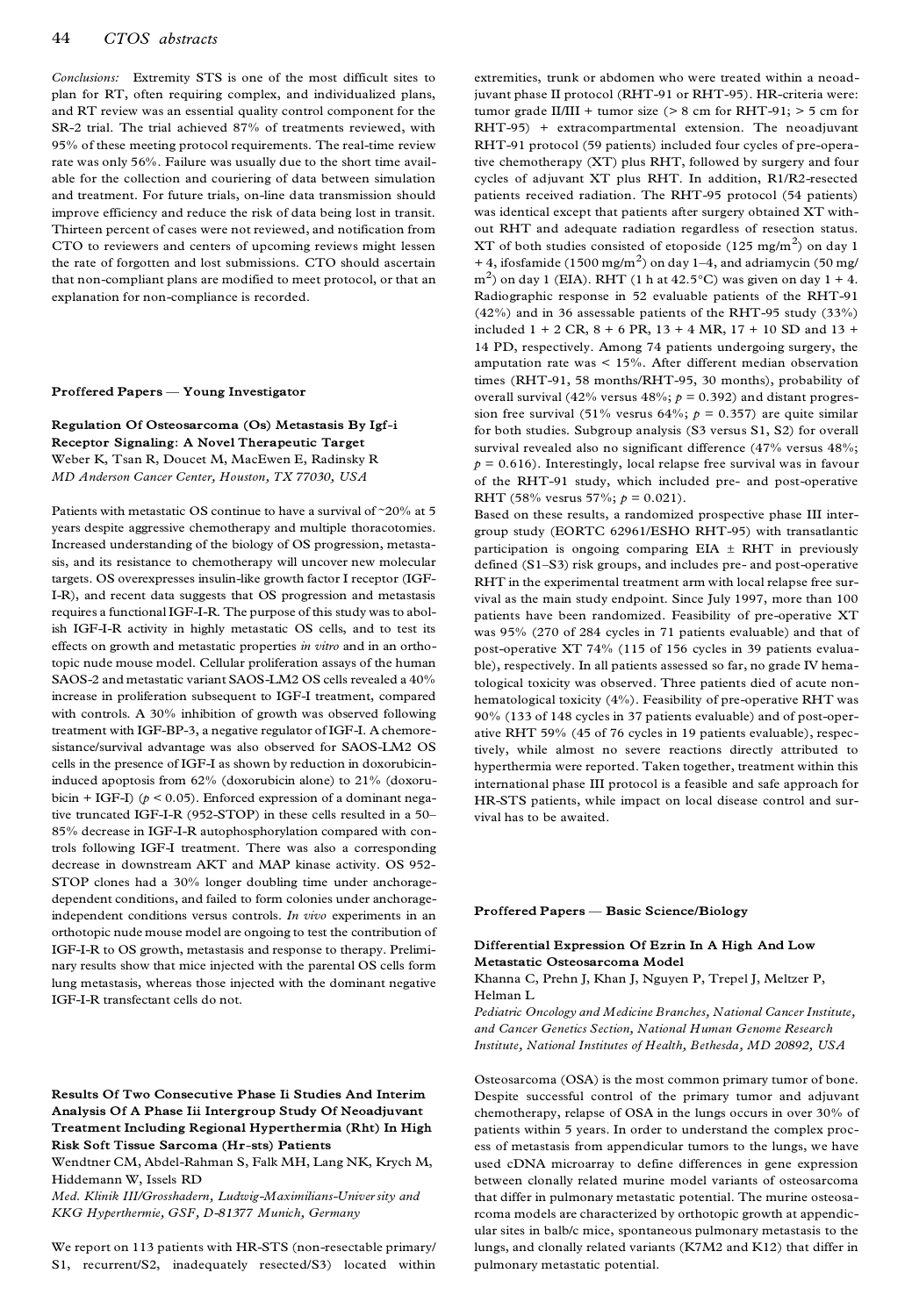A 4000 gene cDNA microarray was used to compare gene expression between the primary tumors of the more aggressive (K7M2) and less aggressive (K12) models. Differentially expressed genes were defined by a red to green ratio not equal to 1.0 with 99% confidence ( $> 1.0$  or  $< 1.0 \pm 99\%$  confidence interval), a mean maximum signal intensity greater than 2000, and concordant differential expression in two separate microarray hybridizations. Eighty genes were defined as differentially expressed between K7M2 and K12. Forty-two genes were over-expressed in K7M2 compared with K12, and 38 genes were over-expressed in K12 compared with K7M2.

A functional approach to the analysis of the differentially expressed genes was taken, by assigning each gene to six non-mutually exclusive metastasis-associated categories (using the PubMed and OMIM databases): proliferation and apoptosis, motility and cytoskeleton, invasion, immune-surveillance, adherence and angiogenesis. The high and low metastatic variants were then evaluated within each of these metastasis-associated processes. Functional studies demonstrated significant differences in motility, adherence, and angiogenesis that favored the aggressive behavior in K7M2 compared with K12. For this reason, the differentially expressed genes with motility, adherence, and angiogenesis associated functions were considered more likely to explain differences in the metastatic behavior of K7M2 and K12 than genes associated with proliferation and apoptosis, invasion and immune-surveillance.

This approach brought attention to ezrin, a motility and adherence gene not previously described in OSA, that was found over expressed in K7M2 compared with K12 tumors. We have confirmed differential expression of ezrin by Northern analysis. Immunocyostaining for ezrin has confirmed increased levels of ezrin protein and demonstrated the enhanced localization of ezrin at the cell membrane in K7M2 compared with K12 cells. Using North ern analysis, we have demonstrated the expression of ezrin in dogs with naturally occurring osteosarcoma and in 5/5 human osteosar coma cell lines.

Ongoing work will attempt to define the biological role of ezrin in osteosarcoma and the relevance of ERM proteins (ezrin, radixin, and moesin) in human cases of osteosarcoma.

### **Molecular Cloning Of Putative Oncogene And Antioncogene Involved In The Development Of Osteosarcoma**

Toguchida J. Murakami H, Nakamata T, Nakayama T. Nakamura T

*Institute for Frontier Medical Sciences and Department of Orthopaedic Surgery, Kyoto University, Kyoto, Japan*

Mutations of the Rb and p53 genes were found in approximately 60% of osteosarcomas, and hereditary mutations of either genes predispose individuals for the risk of osteosarcomas, suggesting the major role of these tumor suppressor genes in osteosarcoma. However, it is not yet clear whether mutations of both genes will be sufficient or other genetic alterations will be necessary for the development of osteosarcoma. To address this issue, we have undertaken the *in vitro* transformation experiment. First, we have established an osteoblast-like cell line, MMC2, from the p53  $(-/-)$ mice. MMC2 showed several phenotypes as differentiated osteoblasts such as the ability to produce calcified nodules *in vitro*. To inactivate the Rb gene in MMC2, HPV16E7 was introduced by the retrovirus vector, and one cell line was established and designated as MMC2-E7. MMC2-E7 *per se* seemed to be a non-transformed cell line, because MMC2-E7 failed to make colonies in the soft agar and no constant tumor formation was observed *in vivo*. These results suggested that genetic alterations other than the mutation of the p53 and Rb genes will be involved in the develop ment of osteosarcoma. After a prolonged latent period, however, MMC2-E7 produced tumors *in vivo*, and a cell line (MMC2-TC) was established from tumor tissues, which showed several phenotypes as a fully transformed cell. To isolate the genes responsible for the final transformation step, the differential display method was performed and two fragments, designated DDM23 and DDM36, were isolated. The expression of DDM23 was detected only in MMC2-TC, but not in MMC2 or MMC2-E7, and therefore it was considered to be a new oncogene involved in the process of malignant transformation. The expression of the other fragment, DDM36, was lost during the progression from MMC2-E7 to MMC2-TC, suggesting that it was a candidate for the new tumor suppressor gene in osteosarcoma. Functional and mutational analyses of these putative osteosarcoma-involved genes will provide the clue to understand the molecular mechanism of oste osarcoma development.

**Clinico-pathological And Biological Analyses Of The Chop-related Fusion Genes In Myxoid Liposarcomas** Hosaka  $\mathrm{T}^{1,2}$ , Kanoe H $^{1,2}$ , Nakamura  $\mathrm{T}^2$ , Toguchida J $^{1,2}$ *1 Institute for Frontier Medical Science and 2Department of Orthopaedic Surgery, Kyoto University, Kyoto 606-8507, Japan*

The characteristic  $t(12;16)(q13;p11)$  or  $t(12;22)(q13;q12)$  chromosomal translocations, which lead to gene fusions that encode the TLS-CHOP or EWS-CHOP chimeric protein, respectively, are associated with human myxoid/round cell liposarcomas. How ever, the role of those chimeric proteins in the development of liposarcomas still remains to be solved. To address this issue, we have performed the mutation analysis using clinical specimens, and also conducted the transformation experiment using fusion genes detected in the mutation analysis.

First, we have performed a reverse transcription-polymerase chain reaction to detect the TLS-CHOP or EWS-CHOP fusion transcripts in 26 liposarcomas that were diagnosed as either myxoid or round cell type. TLS-CHOP fusion transcrips were detected in 17 cases with four different subtypes, EWS-CHOP fusion transcrips were detected in three cases with two different subtypes, and no fusion transcript was detected in six cases. There was no significant correlation between any clinical or pathological findings and the subtypes of TLS-CHOP fusion transcripts. However, two cases with a novel type of EWS-CHOP fusion transcript, which was cre ated by the fusion between EWS exon 10 and CHOP exon 2, demonstrated enormously huge tumors at the diagnosis, and both tumors were treated effectively by chemotherapy. As *in vitro* studies, we have cloned entire cDNAs of four different TLS-CHOP transcripts and introduced them to 3T3-L1 preadipocytes by retroviral transduction. These cells had no apparent growth advantage, and no colonies were found in the soft agar. However, the adipogenic differentiation was unable to be induced *in vitro*. DOL54, one of the downstream targets of TLS-CHOP genes, was upregulated in these cells. These results suggested that the function of TLS-CHOP gene in the development of liposarcomas is other than growth progression.

### **Cytokine Levels In Serum Of The Patients With Soft Tissue Sarcomas And Their Relationship To Alterations Of Routine Blood Tests**

Rutkowski P $^1$ , Kaminska J $^2$ , Rysinska A $^2$ , Steffen J $^3$ , Ruka W $^1$ *<sup>1</sup>Soft Tissue/Bone Sarcomas Department, 2Tumor Markers Department, and 3Department of Immunology, MSklodowska-Curie Memorial Cancer Center-Institute, Roentgena 5, Warsaw, Poland*

*Introduction:* It has been demonstrated that several cytokines may be synthesized and released by many lymphoid and epithelial malignant tumors, and that raised serum level of various cytokine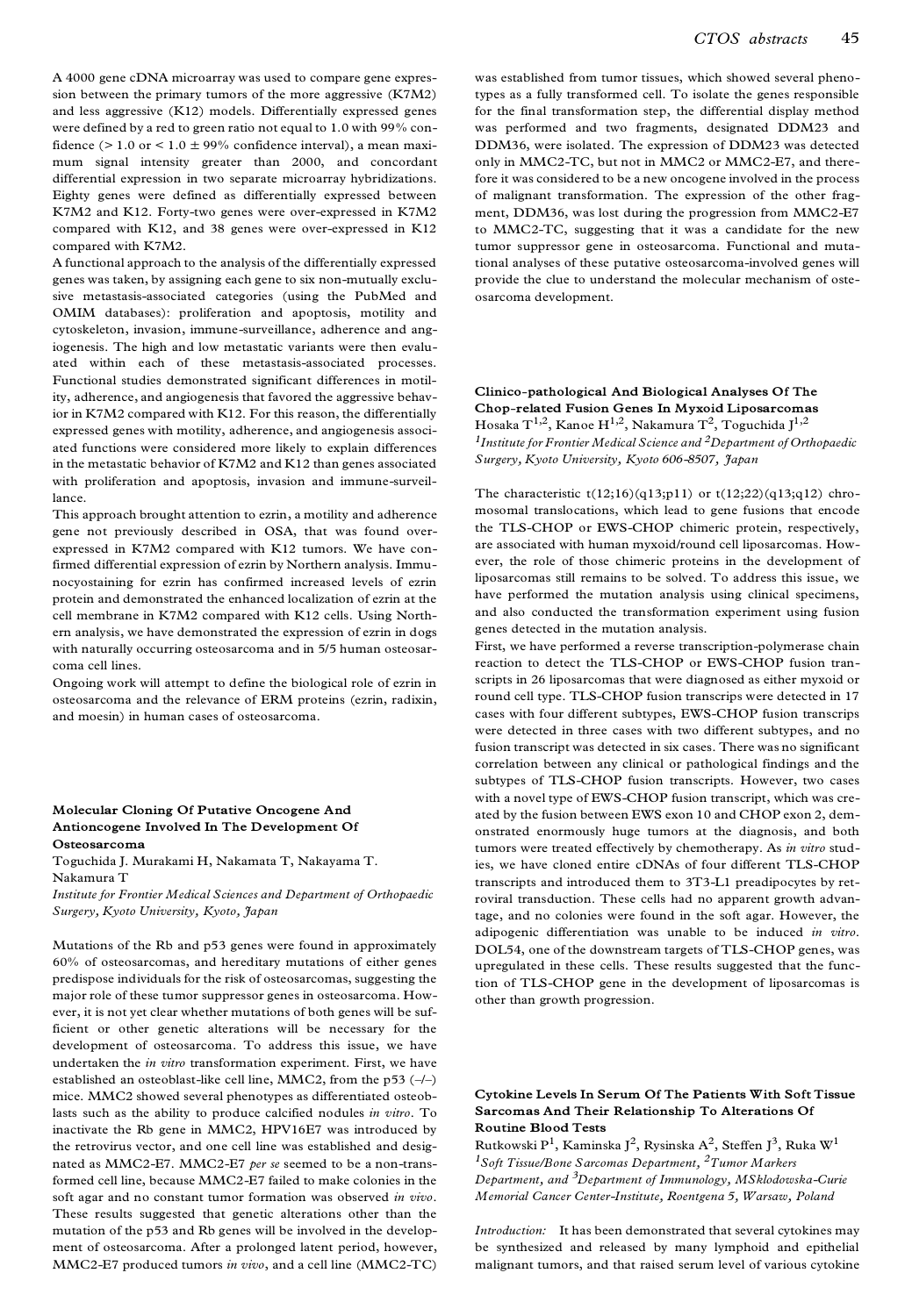may affect the prognosis. It has been also reported that cytokine levels may influence some changes in the blood tests, which was also found as negative prognostic factors in patients with malignancy. There are only a few reports about cytokine production in such a rare group of malignant solid tumors as soft-tissue sarco mas. The aim of the study was to evaluate the profile of the selected cytokines in serum of untreated patients with malignant soft-tissue tumors. Then we attempted to correlate these results with the pretreatment routine blood tests (RBC, hemoglobin level (HGB), WBC, platelets count, white blood differential count - neutrocyte count, lymphocyte count (LY), monocyte count).

*Materials and Methods:* One hundred and forty-four patients (74 males, 70 female; mean age, 50.1  $\pm$  16.9 years) with histologically proven soft-tissue sarcomas before treatment were enrolled into the study. In the study, we evaluated serum level of 13 types of cytokines and their soluble receptors (IL-IRA, IL-2SR, IL-6, IL-8, IL-10, EL-6SR, TNFRI, TNFRII, TNFA, GCSF, MCSF, bFGF, VEGF) with an ELISA method. Peripheral blood samples from 45 healthy volunteers were collected as controls. Statistical analysis was performed using Kolmogorov-Smirnov and Mann-Whitney U tests  $(p < 0.05)$ .

*Results:* Significant differences in 11/13 cytokine productions (IL-IRA, 11-2SR, IL-6, IL-8, IL-10, TNFRI, TNFRII, TNFA, MCSF, bFGF, VEGF) (*p* < 0.001) were observed between malignant soft tissue tumors and the healthy subjects group. Elevated serum level of a complex of several cytokines (particularly, IL-IRA, IL-2SR, IL-6, IL-8, EL-10, MCSF, TNFRI) correlated significantly (*p* < 0.001) with the most frequently founded alterations in the blood tests: neutrophilia (29.5% of cases), decreased HGB (22.3%), monocytosis (22.3%) and thrombocytosis (14.5%). In 10% of patients, we found lymphocytopenia  $(LY < 1.0)$ , which demonstrated the relationship to serum levels of IL-6, IL2SR, MCSF. Additionally, it was detected that increased sera several cytokin levels and also blood test abnormalities correlated significantly with more advanced stage of the primary tumor (size and grade).

*Conclusions:* The results of this study suggest that cytokine production is probably involved in soft tissue sarcoma progression, what is implied by their increased sera levels in soft-tissue sarcomas versus controls. The results of the analysis may also suggest that important biological effects and immunological implications of the particular cytokines can be reflected in routine blood test abnormalities. Sera levels of selected cytokines may be useful matker in the diagnosis of soft tissue sarcomas.

# **Wild-type P53 Sensitizes Soft Tissue Sarcoma Cells To Doxorubicin By Downregulation Of Mdr1 Expression** Zhan M, Yu D, Lang A, Li L, Pollock RE

*MD Anderson Cancer Center, Houston, Texas, USA*

*p53* mutations occur in almost one-half of all soft issue sarcomas (STS) and may be a contributing factor in their chemoresistance to most of chemotherapeutic agents including Doxorubicin (Dox), the most active single agent in this disease. To examine whether introduction of wild-type (wt) *p53* might increase chemosensitivity of STS cells harboring *p53* mutations, two wt *p53* stable transfect ants of SKLMS-1 sarcoma cells, SKp53-1 and SKp53-3, and a *p53* temperature-sensitive mutant transfectant of SKLMS-1 cells, SKAla-14, were used and compared with parental cells SKLMS-1 for their sensitivity to Dox. MTT assays showed that the IC50 of Dox decreased from 2.5 mm for SKLMS-1 to 0.25 mm for SKp53-1 and 0.18 mm for SKp53-3 cells. Clonogenetic assays showed that the IC50 decreased from 27.5 mg/ml for SKLMS-1 to 2.4 mg/ml for SKp53-1 and SKp53-3 cells. In tumorigenic assays, cells were injected subcutaneously (s.c.) into SCID mice. When the resulting tumor volume reached  $62.5 \text{ mm}^3$ , mice were given Dox (1 mg/kg) s.c. weekly. Consequently, Dox treatment inhibited tumor growth more effectively in mice bearing SKp53-1 and SKp53-3 tumors than in mice bearing SKLMS-1 tumors. Western blot, northern blot, and immunohistochemical analyses showed

that the mdr1 gene encoded p-glycoprotein expression decreased in wt *p53* transfectants compared with SKLMS-1 cells. Higher levels of intracellular accumulations of Dox were found in wt *p53* transfectants than that in SKLMS-1 cells. No difference in DNA fragmentation, Bax or Bcl-2 expression was detected. Taken together, these results suggest that introduction of wt *p53* into STS cells harboring *p53* mutation can enhance their chemosensitivity to Dox by inhibiting mdr1 expression. These results also suggest that combination of *p53* gene therapy and chemotherapy might increase the therapeutic efficacy in the treatment of STS.

**Proffered Papers Ð Medical Oncology**

### **Expression Of The Trail Receptor Dr4 In Human Soft Tissue Sarcomas**

Komdeur R, de Jong S, Hoekstra HJ, Molenaar WM, Plaat BEC, Van den Berg E, Van der Graaf WTA *University Hospital Groningen, 9700 RB, The Netherlands*

*Introduction:* Nowadays, limb salvage is feasible in more than 75% of patients with a primarily irresectable soft tissue sarcoma (STS) of the extremity after treatment with hyperthermic isolated limb perfusion with  $TNF\alpha$  and melphalan (HILP-TM). The TNF related apoptosis inducing ligand (TRAIL) is a recently described member of the TNF family of cytokines that rapidly induces apoptosis in tumor cells. TRAIL appears to be non-toxic to normal tissues when administered in non-human primates. Six distinct receptors for TRAIL have been identified, of which only DR4 and DR5 can initiate cell-death. Adding TRAIL to the treatment schedule might further improve limb salvage rate for locally advanced extremity STS. HILP offers the unique possibility to introduce TRAIL in humans since unforeseen toxicity would be limited. The objectives of the current study are: (1) to investigate the expression of DR4 in human STS, and (2) to determine whether the expression of DR4 is changed after HILP-TM.

*Patients and methods:* Twenty-five patients with a primarily irresectable extremity STS underwent HILP with TNF $\alpha$  (3-4 mg) and melphalan (10-13 mg/l limb volume), followed by a delayed resection. The median period between HILP and resection of the tumor remnant was 61 days (range, 12-81 days). Tumor samples were obtained from the diagnostic pre-HILP specimen and from the post-HILP resection specimen. Immunohistochemical detection of DR4 was scored as described in Table 1.

*Results:* Of the 25 samples obtained before HILP-TM, 16 scored positive for DR4 expression (64%) (Fig. 1). After HILP, 18 sam ples were evaluable: 12 scored positive (76%) (Figure 2). Statistical analysis of paired (pre- and post-HILP) samples revealed no significant change in DR4 expression. Interestingly, all synovial sarcomas  $(n = 4)$  were scored negative before HILP-TM, whereas three were positively stained afterwards.

*Conclusions:* The majority of these human STS expresses the DR4 receptor. Of interest, all four synovial sarcomas scored DR4 negative before HILP; three of them were positive afterwards. DR4 expression did not significantly change in paired samples after HILP. However, acute effects may be missed due to the long period between HILP and tumor resection. The high percentage of initial DR4 positive tumors make TRAIL an interesting agent for STS when it becomes available for clinical studies.

**Dominant Negative IkBa Potentiates In Anti-tumor Activity Of Doxorubicin In A Rat Hind Limb Isolated Perfusion Model** Davidson R, Lu X, Chiao P, Pollock R, Feig B

*University of Texas M.D. Anderson Cancer Center, Houston, TX 77030, USA*

*Introduction:* Inhibition of NF-kB activity has been shown to potentiate apoptotic killing secondary to chemotherapeutic and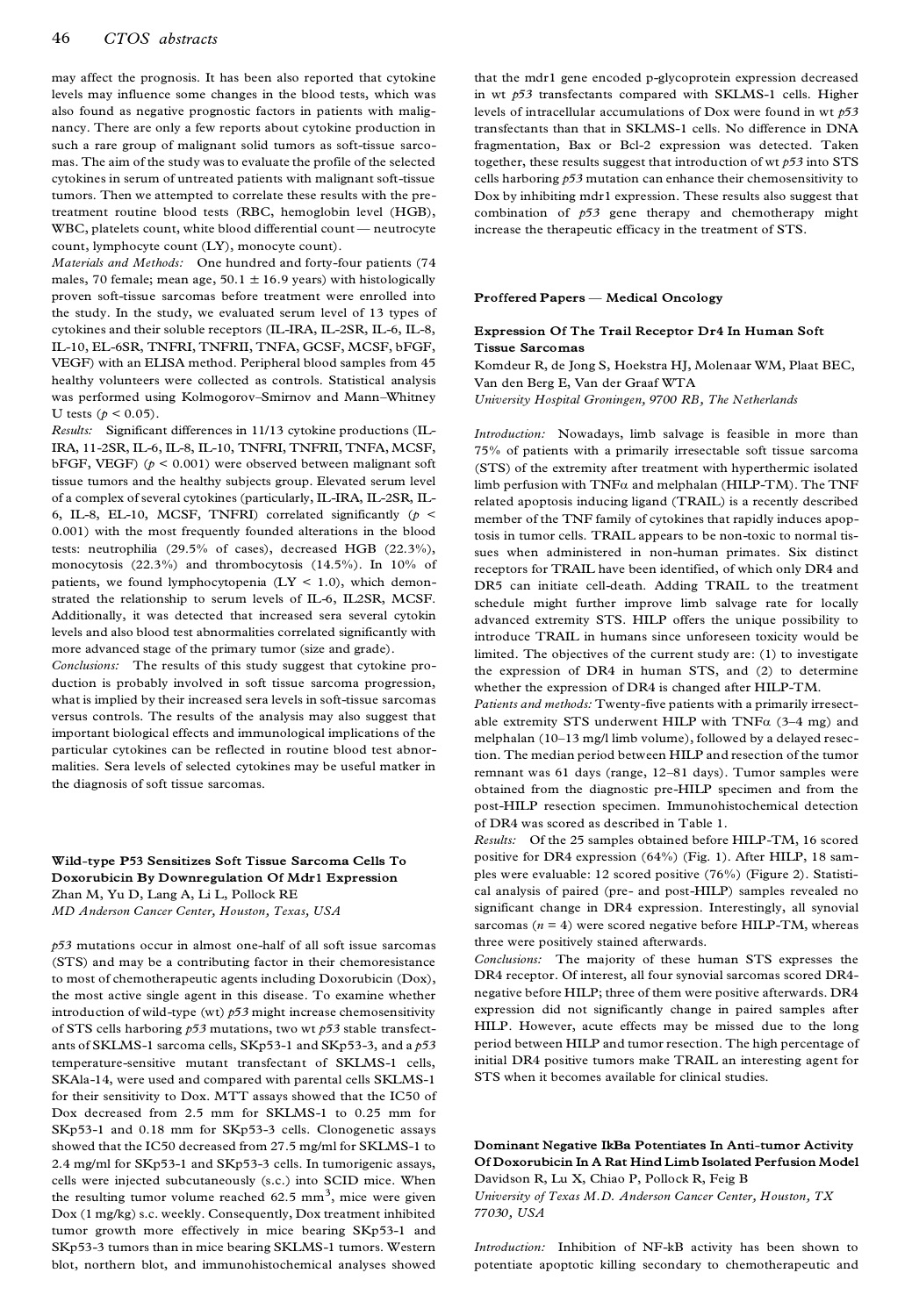biologic agents. We hypothesize that direct gene transfer of the dominant negative inhibitor (IkBaM) would potentiate the *in vivo* tumor response to doxorubicin delivered via isolated perfusion in a rat hind limb fibrosarcoma model.

*Methods:* Viable tumors were established in the hind limb of Fisher rates weighing 150-250 g using a methylcholanthrene induced rat fibrosarcoma (RFS). When tumors reached 5-10 mm in greatest dimension, direct intra-tumoral injection with 6 x 1010 pfu of either Ad5IkBaM, empty Ad5 vector (EV) or a similar volume of phosphate buffered saline (PBS) was performed serially for 3 days. Rats were then perfused with doxorubicin 1.0 mg/g body weight/cm $^3$  for 10 minutes at a perfusion rate of 2.4 cm $^3$ /min. Animals were subsequently observed for 21 days with serial recording of tumor volumes.

*Results:* There was a reduction in tumor volume from baseline to day 21 in the Ad5IkBaM treated group  $(-21\%)$  as opposed to continued tumor growth in the EV  $(+58%)$  and PBS  $(+457%)$  treated groups. Overall, ANOVA was significant for the three groups (*p* < 0.001). The graph below shows the percent volume change for the three groups.

*Conclusions:* The addition of Ad5IkBaM potentiates the effect of doxorubicin in this isolated lower extremity perfusion model in the rat. We believe that inhibition of NF-kB activity leads to increased apoptotic sarcoma cell killing in concert with doxorubicin or other effectors that lead to apoptosis. IkBaM may represent an important adjunct to therapies based on the induction of apoptosis in the future.

# **A Pilot Study Of Short Course, Intensive, Multiagent Chemotherapy For Poor Risk Osteosarcoma**

Janinis J, McTiernan A, Cassoni AM, Whelan JS

*The London Bone and Soft Tissue Tumour Service, Meyerstein Institute of Oncology, Middlesex Hospital, London W1N 8AA, UK*

*Aim:* To assess the feasibility, toxicity and response to short course, multiagent chemotherapy culminating in peripheral stem cell supported high-dose chemotherapy (HDC) in patients with poor risk osteosarcoma (OS).

*Patients and methods:* Between April 1995 and April 1999, 30 patients entered the study. Median age, 24 years (range, 9-46 years). Median age for extremity OS, 17 years; for pelvic/axial OS, 30 years. Male to female ratio, 1.7:1. Primary site: extremity OS, 14; pelvic OS, 12; other, 4. Metastases at presentation, 15/30. Chemotherapy consisted of five blocks given consecutively. Block 1: 100 mg/m<sup>2</sup> cisplatin, 75 mg/m<sup>2</sup> q 14 days x 2 doxorubicin. Block 2 (x 1): 50 mg/m<sup>2</sup> cisplatin, 4 g/m<sup>2</sup> ifosfamide, and 500 mg/m<sup>2</sup> etoposide (stem cell harvest post Block 2). Block 3: 18 g/m<sup>2</sup> q 21 days x 2 ifosfamide. Block 4: 12  $g/m^2$  q 7-10 days x 3 methotrexate. Block 5 (administered around week 21): AUC8 carboplatin and 400 mg/m $^2$  etoposide on days –8, –6, and –4, 60 mg/kg cyclophosphamide on days  $-6$  and  $-4$ . On day 0, patients underwent reinfusion of their harvested stem cells.

*Results:* A total of 226 cycles of chemotherapy (blocks 1-5) were administered. A significantly higher number of patients with extremity OS received more than 75% of the intended dose of chemotherapy or the intended number of cycles for blocks 2, 3, and 4 compared with those with pelvic/axial OS. HDC was administered to 11 patients (10 with extremity OS and one with a pelvic OS). Grade 3 or 4 toxicity (blocks 1-4): neutropenia, 49% of cycles; thrombocytopenia, 26%. There were 59 episodes of febrile neutropenia. There were two treatment-related deaths: one post-HDC from sepsis, and one during surgery. Responses (30 patients evaluable): PR, 30%; mR, 17%; SD, 47%; PD, 6%. Histologic response (22/26 evaluable patients) > 90% tumor necrosis, 23%. Twenty-seven patients underwent primary surgery. Limb salvage operation, 20. Eight patients underwent pulmonary metastasectomy. The median survival time for the whole group was 16 months (95% CI, 13-19 months). The 2-year survival rate for the whole group of patients was 33% (50% for extremity tumors and 19% for pelvic/axial tumors); median follow-up, 16 months  $(range, 7-57 months).$ 

*Conclusion:* Dose intensive multiagent chemotherapy is feasible in the group of patients with extremity OS but not those with pelvic/axial primaries. A number of factors may account for this such as higher age group and poor performance status. Inferior survival rates in the pelvic/axial group are attributed to poor local tumor control by surgery and less dose intensive treatment.

# **A Phase I Trial Of Intraperitoneal Hyperthermic**

**Chemotherapy For The Treatment Of Sarcomatosis** *Bilimoria MM, Feig B, Mansfield P, Pisters PWT, Pollock RE, Patel S, Plager C, Benjamin R, Burgess M, Chase J, Murphy A, Griffin J, Mirza, N, and Hunt K*

#### *UT MD Anderson Cancer Center, Houston, TX 77030-4095, USA*

The appropriate therapeutic interventions for patients with intraabdominal disseminated sarcoma (sarcomatosis) remain unclear. We have previously reported that these patients have a median sur vival of 13 months irrespective of the current adjuvant therapy available (CTOS abstract #0002, 1999). A phase I study using tumor debulking coupled with hyperthermic peritoneal perfusion with cisplatin was initiated to determine the toxicity, operative complications, and effects on time to tumor progression.

*Methods:* A total of 25 patients were enrolled in the study, of which 19 underwent complete tumor debulking followed by intraperitoneal hyperthermic perfusion with cisplatin. Patients with low volume liver metastases were eligible for perfusion. The dose of cisplatin used was modified from an initial 150 to 90 mg/m<sup>2</sup>. Perfusate time was modified from 120 to 90 minutes. Seventeen patients received a 90 mg/m<sup>2</sup> dose with a perfusion time of 90 minutes. Inlet temperature of perfusate was decreased from 44 to 41°C. All changes were secondary to toxicity.

*Results:* Two patients were treated with the initial parameters (150 or 120 mg/m<sup>2</sup> cisplatin;  $44^{\circ}$ C inlet temperature; 120 minute dwell time). A total of 17 patients were treated with the modified dose of cisplatin (90 mg/m<sup>2</sup>), the modified perfusate time (90 minutes), and the modified inlet temperature (41°C). The median age of the patients studied was 52 years (range, 24-77 years). The median number of separate tumor nodules removed was 100 (range, 6-1000+). Median time on mechanical intubation was 1 day (range, 1-39 days) with a median hospital stay of 15 days (range, 9-69 days). Median platelet nadir was 85 K (range, 9-176 K) necessitating a median of 0 (range,  $0-83$ ) platelet transfusions in these patients. The median hemoglobin nadir was 8.2 g/dl (range, 7.1-13.4 g/dl), although the median number of perioperative RBC transfusions was 5 U (range, 0-34 U). Four patients experienced major complications (24%) in this group. One patient experienced adult respiratory distress syndrome associated with sepsis, another patient experienced pulmonary edema requiring prolonged intubation, and two others experienced renal failure requiring temporary hemodialysis (both patients received an initial dose of cisplatin of 150 or 120 mg/m<sup>2</sup>). There was one reoperation for post-operative bleeding and there were no perioperative deaths. Three patients died as a result of metastases to the liver 7, 11, and 16 months after the procedure. Four patients are alive with no evidence of recurrence 4-8 months following the procedure. The remaining 12 patients are alive with recurrent disease (five with recurrent peritoneal disease and seven with primary liver metastases). The median time to local recurrence was 5 months (range, 2-9 months), while the median time to distant recurrence was 4 months (range, 1.5-12 months).

*Conclusions:* This pilot study of tumor debulking and intraperito neal hyperthermic perfusion with cisplatin in patients with sarco matosis reveals that the procedure can be performed without mortality and with significant morbidity in only one-quarter of the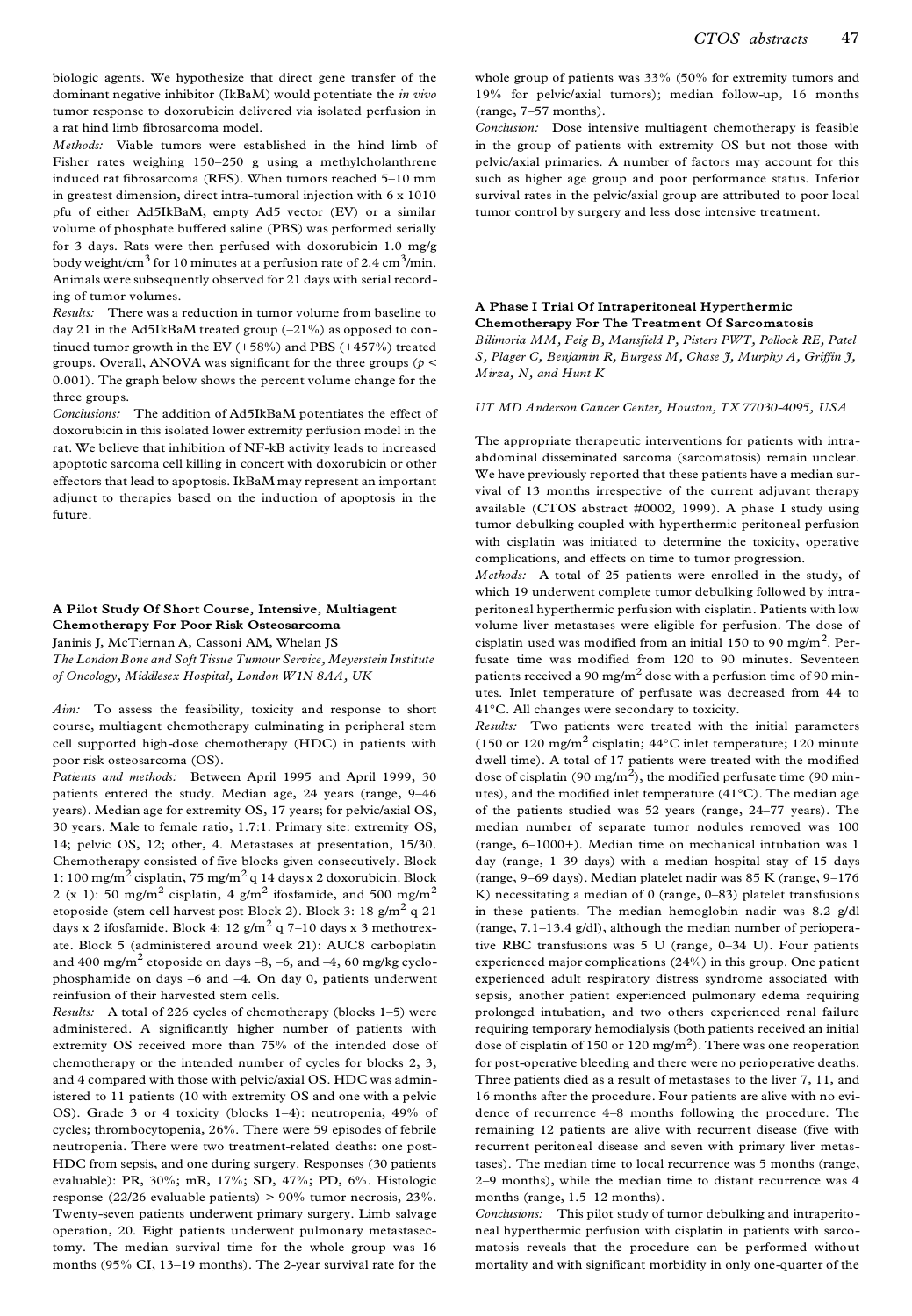patients. Although the median time to local recurrence was 5 months, 24% of the patients remain disease-free at a median of 6 months follow-up. All patients who died following the procedure died of metastases to the liver suggesting that, although the procedure can control peritoneal disease, patients are still at risk for fail ure from liver disease. A phase II investigation of this aggressive therapy is needed better define response rates and progression-free in a larger cohort of patients.

#### **Proffered Papers Ð Pediatric Oncology**

#### **CD99 Engagement: An Effective Therapeutic Strategy For Ewing Tumors**

Katia Scotlandi<sup>1</sup>, Nicola Baldini<sup>1</sup>, Vanessa Cerisano<sup>1</sup>, Maria Cristina Manara<sup>1</sup>, Stefania Benini<sup>1</sup>, Massimo Serra<sup>1</sup>, Pier-Luigi Lollini<sup>2</sup>, Patrizia Nanni<sup>2</sup>, Giordano Nicoletti<sup>3</sup>, Ghislaine  $\mathrm{Bernard}^4,$  Alain  $\mathrm{Bernard}^4,$  Piero Picci $^1$ 

*<sup>1</sup>Laboratorio di Ricerca Oncologica, Istituti Ortopedici Rizzoli, Bologna, Italy, <sup>2</sup> Istituto di Cancerologia, Università di Bologna, Italy, 3 IST, Istituto Nazionale per la Ricerca sul Cancro-Genova, Unità Satellite di Biotecnologie, Bologna, Italy, and 4Unitù INSERM 343, Hôspital de l'Archet, Nice Cedex 3, France*

CD99, a cell surface protein encoded by the MIC2 gene, is broadly distributed on many cell types, with a particularly strong expression on immunopoietic cells and on Ewing's sarcoma cells. Within the hemopoietic system, CD99 appears to have a role in the differentiation process of T lymphocytes, by mediating adhesion properties and apoptosis of immature thymocytes and proliferation of mature T cells. In Ewing's sarcoma, CD99 has long been considered only as an important marker for the diagnosis of these lesions. In this paper, we demonstrate that engagement of CD99 significantly inhibits the *in vitro* and *in vivo* growth ability of Ewing's sarcoma cells. In particular, ligation of CD99 with specific MAbs resulted in a significant induction of apoptosis and of the homotypic adhesion potential of these cells as well as in a significant inhibition of the ability of Ewing's cells to grow in semisolid medium and in athymic mice. The growth inhibition was significantly related with the level of expression of CD99 on the surface of the cells and was time and dose dependent. Analysis of apoptosis and of the proliferation rate revealed that CD99 engagement significantly induced apoptosis of Ewing's sarcoma cells but lacked to affect their proliferation ability. Moreover, we show that anti-CD99 MAbs may be advantageously used in asso ciation with conventional anticancer agents. These results provide a novel entry site for therapeutic intervention, which may have application in the care of patients with Ewing tumor, and warrant further studies to clarify the molecular mechanisms activated by CD99 engagement.

### **Induction Of Chemoresistence To Doxorubicin In Cells Carrying A P53 Germline Mutation Detected In A Lifraumeni Family**

Sangiorgi L<sup>1</sup>, Cerone MA<sup>2</sup>, Soddu S<sup>2</sup>, Gobbi G<sup>1</sup>, Lucarelli E<sup>1</sup>,<br>Brach del Prever A<sup>3</sup>, Picci P<sup>1</sup>, Helman LJ<sup>4</sup>  $^3$ , Picci P $^1$ , Helman LJ $^4$ 

*<sup>1</sup>Rizzoli Orthopedic Institute, Bologna, 2Regina Elena Cancer Institute, Rome, 3University of Turin, Turin, Italy, and 4NCI, NIH, Bethesda, MD, USA* 

A phenotypic Li-Fraumeni family (mother died of breast carcinoma at the age of 35, brother died of rabdomyosarcoma at the age of 3, two sisters died of osteosarcoma at the ages of 10 and 14) was investigated for the presence of germline p53 mutations. SSCP for exons 4-11 of the gene on tumor DNA from the two sisters revealed an abnormal conformer in exon 6. DNA sequence analysis showed a transversion from adenine to cytosine at codon 220 (amino acid change from tyrosine to serine). The same pattern was observed on microdissected paraffin-embedded tissue of both the mother and the brother. We generated, by site directed mutagenesis, a plasmid encoding the p53SER220 mutation (pLp53-S220). We transfected fibroblasts from  $p53$  -/- mice (F10) with  $pLp-S220$ and pLp53-H175 (a plasmid encoding the p53His175 mutant). The presence of the two mutations did not increase the proliferation rate of F10 fibroblast. Drug sensitivity (assessed by  $IC_{50}$ value) of the fibroblasts carrying the mutations was evaluated for doxorubicin, cisplatin and 5-florouracil. Fibroblasts carrying the p53SER220 and p53His175 mutations showed a selective resist ance for doxorubicin with, respectively, a 3.5- and a 2.9-fold increase. These data were confirmed by the evaluation of the clonogenic ability of the fibroblasts carrying the different transfect ants. In conclusion, the p53SER220 germ-line mutation seems to induce a gain of function in term of chemoresistency for the mutated p53 protein.

## **Study Of Age As Major Pronostic Factor In Localised Ewing's Sarcoma**

Delepine F, Delepine N, Guikov E, Delepine G *Oncologic Paediatric Unit, Avicenne University Hospital, 125 Bd de Stalingrad, 93009 Bobigny Cedex, France*

*Introduction:* In Ewing's sarcoma, the prognostic value of age is debated. Most early monocentric studies published disease free survival rate between 10 and 30% for adult patients compared with 20-60% for children. But other multicentric trials (IESS, CESS or SFOP) did not find such a difference. We imagined that the observed differences could be correlated with the given drug intensities, and analysed our data to prove it.

*Material:* From January 1986 to January 1999, 48 patients with localised Ewing's sarcoma of bone have been treated by our team. There were 29 males and 19 females with a median age of 18 years (range, 5-35 years). Chemotherapy started with a short bi-drug induction (6 weeks of cyclophosphamide-doxorubicin) surgery in all cases (*en bloc* resection when feasible, curettage for vertebral and sacral locations). Post-operative chemotherapy used five or six drugs (Vincristine±Dactinomycine±Ifosfamide±Cyclophosphamide-Doxorubicin or Etoposide-Cisplatinium) for 10 months.

All patients have been followed-up with physical examination, plain RX-rays, bone scan, computed tomographies of the lungs and primary site, every 3 months for 2 years, then every 6 months for 2 years, and yearly then after.

*Results:* With a median follow up of 7 years and 6 months, 37 (77 %) patients are event-free survivors.

In this series, the site of the tumor and the tumoral volume had no impact on disease free survival but only age, body surface area and response to pre-operative chemotherapy.

The life expectancy of patients under 19 years is 96% (24/25), but only 56% (13/23) for patients aged 19 or older ( $p < 0.001$ ). The disease-free survival of patients with body surface area under 1.3 m<sup>2</sup> is 100% compared with 55% for patients with larger surface (*p*  $< 0.001$ .

The univariate analysis shows that received drug intensities of vincristine and dactinomycin are the only independent therapeutic prognostic factors (both correlated with age and body surface area). With the total dose limit of 2 mg vincristine and 2 mg dactinomycin, patients with larger surface area (>  $1.3 \text{ m}^2$ ) received less drugs per square meter than younger patients.

In multivariate analysis, age had no prognostic value, but only the received drug intensities of Vincristine and Dactinomycin.

*Conclusion:* In Ewing's sarcoma, ageis not an independent prognostic factor, but only underlines the importance of given dose intensities of vincristine and dactinomycin.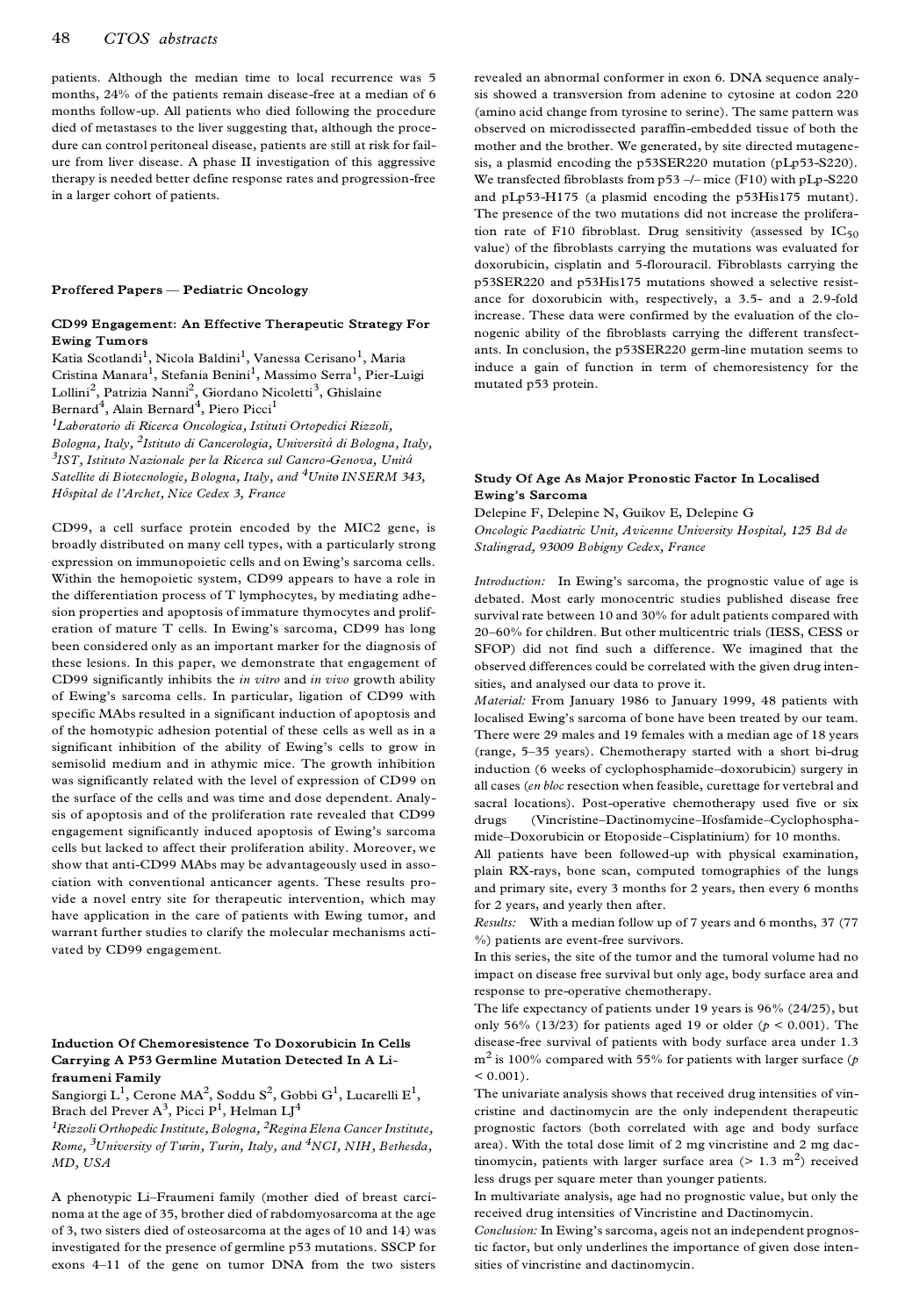#### **Proffered Papers Ð Diagnostic Imaging/pathology**

### **Monitoring The Effect Of Isolated Limb Perfusion In Soft Tissue Sarcoma With Dynamic Contrast-enhanced Mr Imaging**

van Rijswijk  $\mathrm{CSP}^1, \mathrm{Smid}\text{-}\mathrm{Geirnaerdt}\text{~MJA}^2,$  van Coevorden  $\mathrm{F}^3,$ van Rijswijk CSP<sup>1</sup>, Smid-Geirnaerdt MJA<sup>2</sup>, van Coevorden F<sup>3</sup>,<br>Kroon BBR<sup>3</sup>, Peterse JL<sup>4</sup>, Tollenaar RAEM<sup>5</sup>, Taminiau AHM $\rm ^6$ ,Hogendoorn PCW $\rm ^7$ , Bloem JL $\rm ^1$ 

*<sup>1</sup>Department of Radiology, 5Department of Surgery, 6Department of Orthopedic Surgery, and 7Department of Pathology, Leiden University Medical Center, Leiden (2300 RC), The Netherlands, and* 

*<sup>2</sup>Department of Radiology, 3Department of Surgery, and 4Department of Pathology, Netherlands Cancer Institute, Antoni van Leeuwenhoek Hospital, Amsterdam (1066 CX), The Netherlands* 

*Purpose:* To assess whether magnetic resonance (MR) imaging, with the emphasis on dynamic contrast-enhanced MR, can determine tumor response after isolated limb perfusion with recom binant tumor necrosis factor-alpha in order to plan the moment of resection.

*Material and methods:* We prospectively included a pilot of eight patients, with proven high-grade soft tissue sarcoma, who were treated with isolated limb perfusion prior to resection. T1- and T2 weighted, static and dynamic contrast-enhanced MR images were acquired prior to and following isolated limb perfusion (immediately before surgery).

We evaluated tumor volume, signal intensity, and start and progression of tumor enhancement. Early and rapidly progressive enhancing areas versus late or non-enhancing areas seen on dynamic contrast-enhanced images were correlated with the histopathologic findings of the resected specimens, except for one patient in which tumor resection was postponed because of metastatic disease.

Pathologic response was defined as complete response (CR) if 100% tumor necrosis was present, partial remission (PR) if 50% necrosis was present, and no change (NC) if < 50% tumor necrosis was present.

*Results:* None of the patients showed pathologic CR, four of eight patients showed pathologic PR, and three of eight patients showed pathologic NC. In one patient, only clinical examination was available, which showed NC.

Tumor volume response did not correlate with pathologic response.

On dynamic contrast-enhanced images, early and rapidly progressive enhancing areas corresponded to residual viable tumor. Late and gradual enhancing areas or non-enhancing areas corresponded to (therapy-induced) necrosis, degeneration or fibrosis.

*Discussion:* Dynamic contrast-enhanced MR imaging seems accurate in classifying response to isolated limb perfusion in soft tissue sarcoma. Its potential role in planning the moment of resection of high-grade soft tissue sarcoma of the extremities merits further evaluation.

**Upregulation Of Pthrp And Bcl-2 Expression Characterizes Early Malignant Transformation Of Osteochondroma Towards Peripheral Chondrosarcoma And Is A Late Event In Central Chondrosarcoma**

Bovee JVMG, Van den Broek LJCM, Cleton-Jansen AM, Hogendoorn PCW

*Department of Pathology, Leiden University Medical Center, Leiden, The Netherlands*

Chondrosarcomas are malignant cartilage-forming tumors arising centrally in bone (central chondrosarcoma), or within the cartilaginous cap of osteochondroma (peripheral chondrosarcoma). For hereditary multiple osteochondromas, two responsible genes, *EXT1* and *EXT2,* have been cloned. Their recently elucidated role in heparan sulfate biosynthesis and Hedgehog (Hh) diffusion leads

to the hypothesis that *EXT* inactivation affects fibroblast growth factor (FGF) and Indian Hedgehog (IHh)/PTHrP signaling, two important pathways in chondrocyte proliferation and differentiation. We investigated the immunohistochemical expression of molecules involved in IHh/PTHrP (PTHrP, PTHrP-receptor, Bcl-2) and FGF (FGF2, FGFR1, FGFR3 and p21) signaling in osteo chondromas ( $n = 24$ ), and peripheral ( $n = 29$ ) and central ( $n = 20$ ) chondrosarcomas. IHh/PTHrP and FGF signaling molecules are mostly absent in osteochondromas. Although no somatic *EXT* mutations were found in sporadic osteochondromas, the putative EXT downstream targets are affected similarly in sporadic and hereditary tumors. In chondrosarcomas, re-expression of FGF2, FGFR1, PTHrP, Bcl-2 and p21 is found. Expression levels increase with increasing histological grade. Upregulation of PTHrP and Bcl-2 characterizes malignant transformation of oste ochondroma since PTHrP and Bcl-2 expression is significantly higher in borderline and grade I peripheral chondrosarcomas as compared with osteochondromas. In contrast, upregulation of PTHrP and Bcl-2 seems to be a late event in central cartilaginous tumorigenesis since expression is mainly restricted to high grade central tumors.

### **Does The Histologic Subtype Of High-grade Central Osteosarcoma Influence The Response To Treatment With Chemotherapy And Does It Affect Overall Survival? A Study Based On The Material Of Two Consecutive Trials Of The European Osteosarcoma Intergroup (Eoi) Consisting Of 570 Patients**

Hauben E, Weeden S, Pringle J, Van Marck E, Hogendoorn PCW *University of Antwerp, Antwerp, B-2560 Belgium, and Leiden University Medical Centrum, 2300 RC Leiden, The Netherlands*

Large randomised trials are mandatory when one wants to examine the effect of different aspects (clinical, treatment modality or other) of pathological condition on overall outcome. This is especially true when studying a disease in which there is a multi-factorial influence on progression and outcome.

The data on 570 patients with biopsy proven primary central oste osarcoma of an extremity, included in two consecutive studies of the European Osteosarcoma Intergroup, were analysed to evalu ate: if the histological subtype of the biopsy specimen correlates with the subtype of the resected specimen, if there is a relation between histological subtype and overall survival, and if there is a relation between histological subtype and histological response to chemotherapy.

High-grade osteosarcoma, as defined by established criteria, was subtyped as either conventional, chondroblastic, teleangiectatic, small cell, fibroblastic, osteoclast rich, anaplastic and sclerotic/ osteoblastic well differentiated.

A panel of experienced pathologists was appointed to review the histological diagnosis and to assess the tumour response to chemotherapy on the resected specimen of each patient entered into the trials.

Subtyping on the biopsy specimen proved to be highly representative for the subtype of the whole tumour. In 102 patients for which subtyping was performed on the biopsy and the resected specimen, there were only two discrepancies. Of the 568 patients for whom subtype is available, 404 (71%) were of the common type, 54 (10%) were chondroblastic, 53 (9%) had fibroblastic tumours, and the remaining consisted of rare subtypes.

Good response to pre-operative chemotherapy was defined as greater than 90% necrosis. The proportion of patients responding well to chemotherapy differed significantly between subtypes (chi-square test statistics =  $11.44$ ,  $p = 0.01$  on 3 degrees of freedom (df)). In comparison with the common subtype, there was a higher proportion of good responders in the fibroblastic group and a lower in the chondroblastic. Good responders had significantly better survival than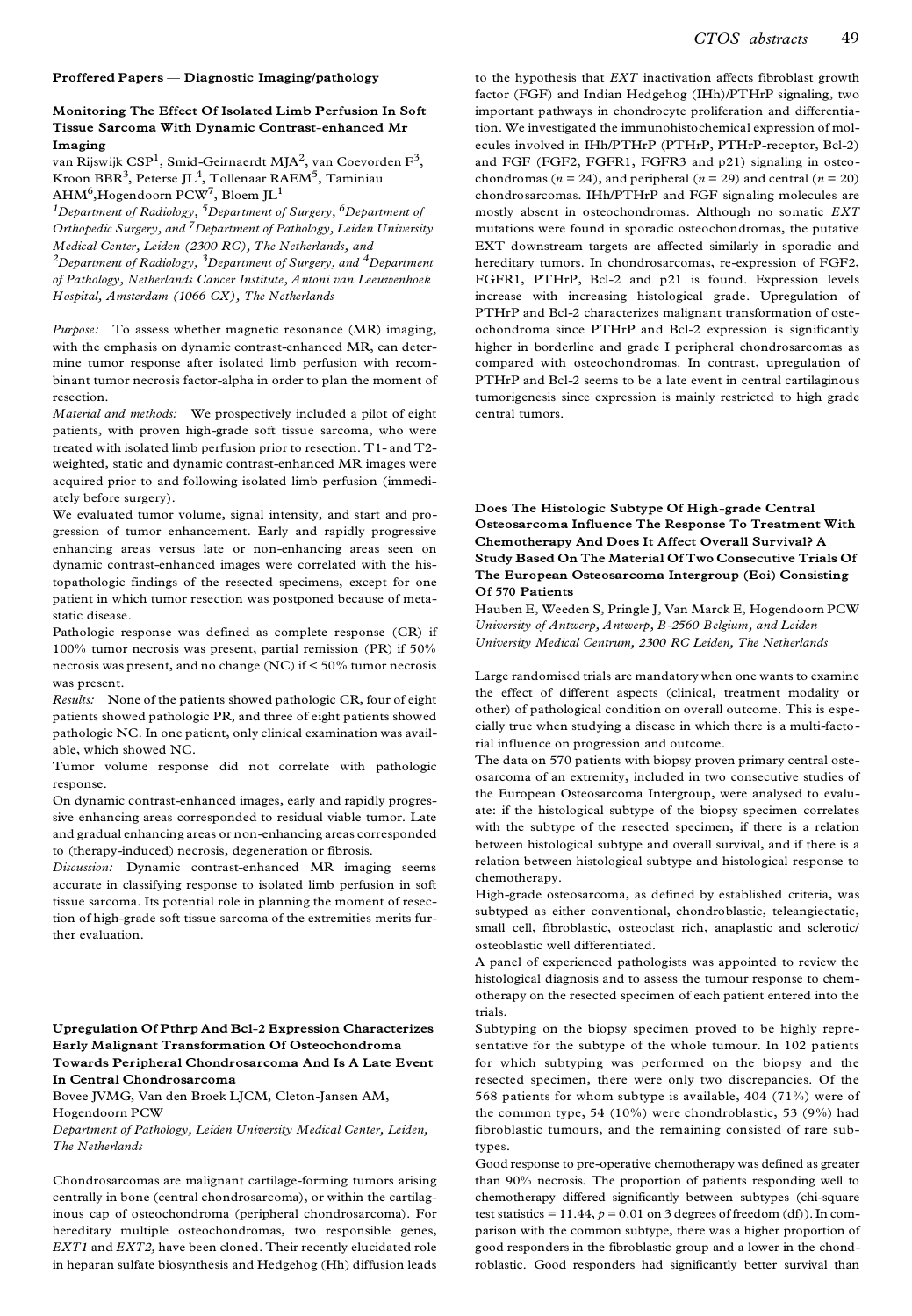### 50 *CTOS abstracts*

patients who responded poorly to pre-operative chemotherapy (logrank statistic = 25.20,  $p < 0.01$  on 1 df). Survival did not differ significantly according to subtype (log-rank statistic  $= 2.72$ ,  $p = 0.44$  on 3 df), although there is a clear suggestion that patients with chondroblastic tumours experience better long-term survival.

This large set of prospectively collected data provides important information on the relationship between pathological subtype, histological response and survival. Histological response has a known prognostic effect on survival, and we have shown that rates of response differ by subtype. There is limited evidence that some histological subtypes experience better survival. Despite this large multi-institutional study, we have insufficient numbers of non common tumours to examine this unambiguously.

### **Round-cell And Myxoid Liposarcoma Of The Extremities. A Clinicopathologic Study Of 102 Cases**

Pellacani A, Pignatti G, Bertoni F, Giunti A, Baldini N *Istituti Ortopedici Rizzoli, 40136 Bologna, Italy*

We evaluated the clinical and pathologic features of 102 patients with biopsy proven myxoid or round cell liposarcoma examined at a single institution between 1977 and 1999. Routine hematoxylin and eosin stained slides of all cases were reviewed. Morphologic variables evaluated included percent of round cell differentiation, percent of lipoblast differentiation, and presence of tumor necrosis. Clinical follow-up was available for all patients. Flow cytometry for determination of DNA ploidy was performed on fresh tissue available from 28 cases. Survival was determined by the Kaplan-Meier test using the approximate chi-square statistic for the log-rank test.

Age at diagnosis ranged from 12 to 78 years (median, 46 years), with a significant difference between males (median, 35 years) and females (median, 66 years). The single most common location was the thigh (70 cases). Histologically, round cell differentiation was present in 35 cases. Spontaneous tumor necrosis was noted in 11 cases. By flow cytometry, 27 tumors were diploid and one was ane uploid. Twenty-four patients developed metastases at a mean of 22 months after diagnosis.

With statistical analysis, age (> 45 years), male sex (*p* < 0.05), per cent of round cell differentiation ( $> 25\%$ ;  $p < 0.05$ ), and the presence of spontaneous tumor necrosis were associated with a poor prognosis. No correlation was observed between DNA ploidy and percent of round cell differentiation or clinical outcome.

#### **Posters Ð Surgical Treatment Of Sarcomas**

**025 The Predictive Value Of Tissue Tranglutaminase In Malignant Fibrous Histiocytoma**

Heiner JP, Hughes EM, Aeschlimann D, Hafez R, Kehoe R *University of Wisconsin, Madison, WI 53792, USA*

# **041 Pathologic Fracture In Osteosarcoma: Prognostic Significance And Treatment Implications**

Ghert MA, Zurakowski D, Gebhardt MC, Thompson RC, Scully SP *Duke University Medical Center, Durham, NC 27710, USA*

# **044 Thallium 201 Uptake In Chondroid Lesions**

Templeton KT, Raveill T, Tawfik O *University of Kansas Medical Center, Kansas City, KS 66160, USA*

# **045 Complications And Morbidity Of Adjuvant Therapy For Soft Tissue Sarcoma**

Templeton KT

*University of Kansas Medical Center, Kansas City, KS, USA*

### **046 Osteochondroma Of The Femoral Neck** Siebenrock KA, Ganz R *Orthopaedic Surgery, University of Berne, 3010 Berne, Switzerland*

### **047 Surgical Margins Influence Local Recurrence Of Soft Tissue Sarcomas In The Thigh, But Not Survival In 152 Patients**

Vraa S, Keller J, Nielson O, Jurik AG, Jenson OM *Center for Bone and Soft-Tissue Sarcomas, University Hospital of Aarhus, DK-8000 Arhus C, Denmark*

# **048 Soft Tissue Sarcomas After 80 Years Of Age. Study Of A Series Of 22 Patients**

Turcotte R, Barabas D, Isler M, Doyon J, Normandin D *Division of Orthopaedic Surgery, Maisonneuve-Rosemont Hospital, Montreal, Que., Canada H1T 4B3*

# **049 Primary Leiomyosarcoma Of Bone. A Clinicopathologic Study Of 10 Patients**

Barabas D, Turcotte R, Isler M, Doyon J, Normandin *Division of Orthopaedic Surgery, Maisonneuve-Rosemont Hospital, Montreal, Que., Canada H1T 4B3*

# **050 Giant Cell Tumor Of The Pelvis And Sacrum: Review Of Seventeen Cases And Meta-analysis**

Leggon RE, Berry BH, Zlotecki R, Reith J, Wood D, Vlak R, Scarborough MT *University of Florida, Gainesville, FL 32610-0246, USA*

# **051 Recent Experience With The Compress¾ Device For Compliant Fixation Of Oncologic Endoprostheses**

O'Donnell RJ $^{1,2}$ , Martin DL $^{2}$ , Silverstein RM $^{2}$ , Johnston JO $^{1}$ *<sup>1</sup>Department of Orthopaedic Surgery, Orthopaedic Oncology Service, University of California, San Francisco, 1701 Divisadero St., Suite 280, San Francisco, CA 94115-1652, USA, and 2Department of Musculoskeletal Oncology, The Permanente Medical Group, Inc., 1200 El Camino Real, South San Francisco, CA 94080-3299, USA*

# **052 How Could The Treatment Of Soft Tissue Sarcoma Be Improved On A Regional Basis?**

Glencross J  $^1$ , Silcocks P<sup>2</sup>, Robinson MH<sup>3</sup>

*<sup>1</sup>Leicestershire Health Authority, 2Trent Cancer Registry, and 3YCR Department of Clinical Oncology, Weston Park Hospital, Sheffield, S10 2SJ, UK*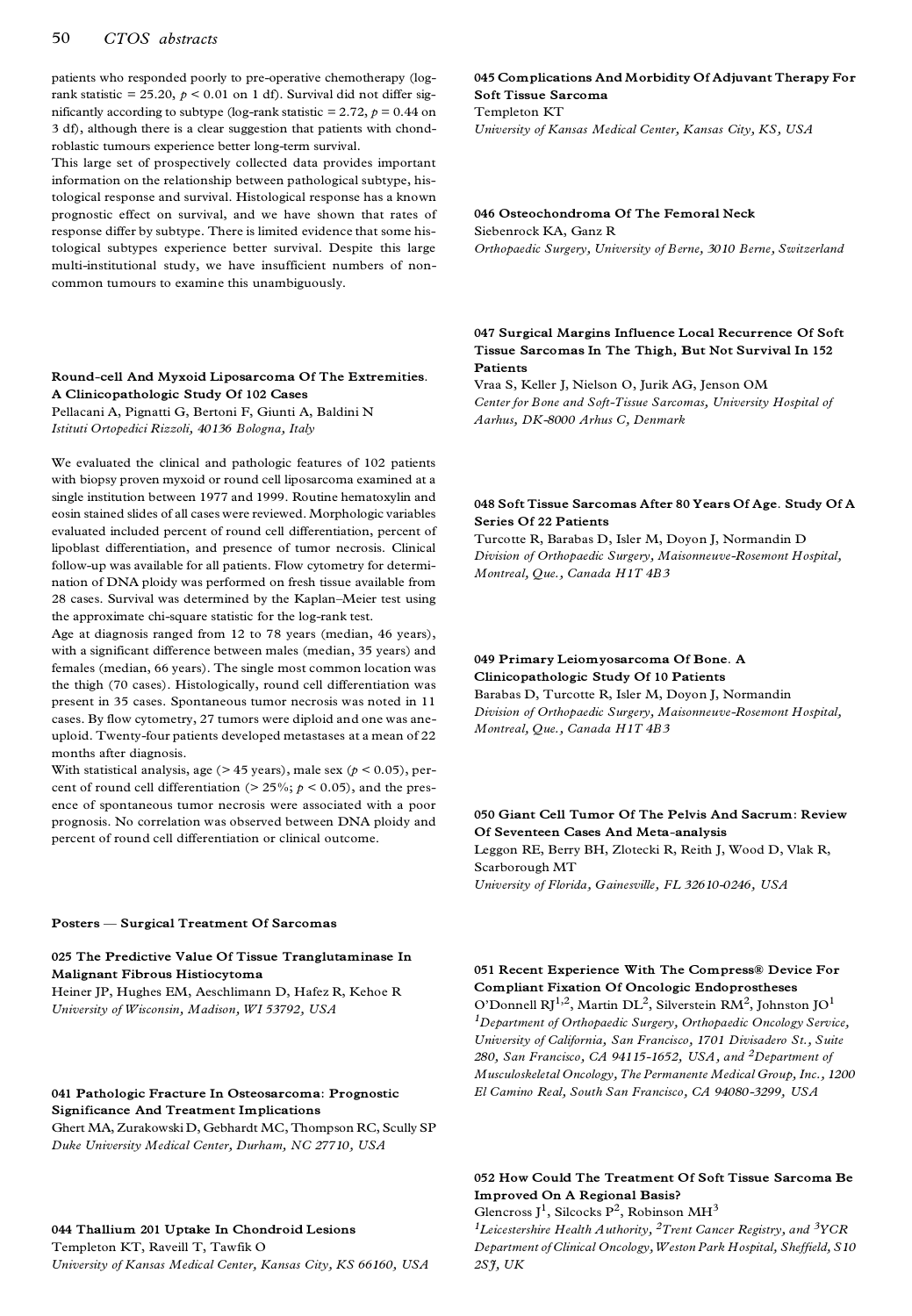## **053 Indications And Advantages Of Free Flaps In The Management Of Soft Tissues Sarcomas: A Retrospective Study Of 22 Cases**

Bonvalot S, Mamlouk K, Kolb F, Le Pøchoux C, Le Cesne A *Department of Surgery, Institut Gustave Roussy, Villejuif, France*

### **054 Aggressive Fibromatosis. A Retrospective Study Of 72 Patients**

Sørensen A, Keller J, Nielsen OS, Jensen OM *Centre for Bone and Soft Tissue Sarcomas, University Hospital of Aarhus, Aarhus, DK-8000, Denmark*

# **055 Adult Pelvic Sarcomas**

Dekker C $^1$ , Houtkarnp R $^1$ , Peterse JL $^2$ , van Coevorden F $^1$ *<sup>1</sup>Department of Surgical Oncology and <sup>2</sup> Department of Pathology, The Netherlands Cancer Institute/Antoni van Leeuwenhoek ziekenhuis, The Netherlands*

### **056 Liver Resection For Metastatic Soft-tissue Sarcomas** van Ruth S, Mutsaerts E, van Coevorden F

*Department of Surgery, Netherlands Cancer Institute / Antoni van Leeuwenhoek Hospital, Amsterdam, The Netherlands*

### **057 Surgery For Sarcoma Of The Spine: Outcome Analysis Of 59 Patients Over A 12-year Period**

Patrick Boland, Mark Bilsky, Murray Brennan, Robert Woodruff, John Healey

*Memorial Sloan Kettering Cancer Center, NY, NY, USA*

# **063 The Use Of Cemented Allografts For Reconstruction Of Segmental Bone Defects After Tumour Resection**

Gerrand CH, Griffin AM, Davis AM, Wunder JS, Bell RS, Gross AE

*University Musculoskeletal Oncology Unit, Mount Sinai Hospital, Toronto, Ont., Canada M5G 1X5*

# **068 Treatment Of Non-resectable Soft Tissue Sarcoma Of The Limbs By Isolated Limb Perfusion**

Vaglini M, Gronchi A, Pennacchioli E, Deraco M, Baratti D, Bertulli R, Casali PG, Lozza L, Rasponi A, Dileo P, Pilotti S, Azzarelli A *Istituto Nazionale Tumori, Milan, Italy*

# **069 Soft Tissue Sarcomas Of The Hand And Foot**

Lin PP, Guzel VB, Pisters PWT, Zagars GK, Yasko AW *University of Texas M.D. Anderson Cancer Center, 1515 Holcombe Blvd., Houston TX 77030, USA*

### **070 Long-term Follow-up Of Giant Cell Tumor Of The Sacrum Treated With Selective Arterial Embolization And Other Modalities**

Lin PP, Guzel VB, Moura MF, Morello FA Jr, Benjamin RS, Gokaslan ZL, Weber KL, Yasko AW *University of Texas MD Anderson Cancer Center Box 106, Houston, TX 77030, USA)*

### **071 Survivorship Of Segmental Prosthetic Arthroplasty For Limb Salvage Following Bone Sarcoma Resections** Yasko AW, Lin PP, Weber KL

*The University of Texas M. D. Anderson Cancer Center, Houston, TX 77030, USA*

# **072 Pathologic Fractures In Osteosarcoma**

Saghieh SS, Lin PP, Weber KW, Jaffe N, Patel SR, Benjamin RS, Yasko AW

*The University of Texas M. D. Anderson Cancer Center, Houston, TX 77030, USA*

### **080 Combined Surgery, Brachytherapy And External Irradiation Of Locally Advanced Soft Tissue Sarcomas: A Feasible Approach**

Pedersen J $\mathrm{G}^1$ , Krarup-Hansen A $^2$ , Daugaard S $^3$ , Höjlund B $^4$ , Pedersen JG<sup>1</sup>, Krarup-Hansen A<sup>2</sup>, Daugaard S<sup>3</sup>, Höjlund B<sup>4</sup>,<br>Rosendal F<sup>2</sup>, Larsen jS<sup>2</sup>, Lund B<sup>1</sup>, Engelholm SA<sup>2</sup> *<sup>1</sup>Department of Orthopaedic Surgery, 2Department of Radiation Oncology, 3Department of Pathology, and 4Department of Radiology, National University Hospital (Rigshospitalet), DK-2 100 Copenhagen, Denmark*

### **065 Combined Therapy For Retroperitoneal Soft Tissue Sarcomas: Pre-operative Radiation And Surgery** Gronchi A, Azzarelli A, Baratti D, Lombardi F, Gandola L,

Navarria P, Bertulli R, Casali PG, Pennacchioli E, Rasponi A, Dileo P, Pilotti S *Istituto Nazionale Turnori, Milan, Italy*

### **066 Chordoma: Natural History And Treatment Results In 55 Patients**

Gronchi A, Azzarelli A, Baratti D, Lozza L, Bertulli R, Casali PG, Pennacchioli E, Rasponi A, Dileo P, Pilotti S *Istituto Nazionale Tumori, Milan, Italy*

# **087 PERIOSTEAL CHONDROSARCOMA: EXPERIENCE OF THE ISTITUTO ORTOPEDICO RIZZOLI**

Fabbri N, De Paolis M, Vanel D, Mercuri M, Picci P *Department of Musculoskeletal Oncology, Istituto Ortopedico Rizzoli ± Bologna, Italy*

# **088 Desmoplastic Fibroma: Experience Of The Istituto Ortopedico Rizzoli**

Fabbri N, Trentani F, Vanel D, Mercuri M, Picci P, Bertoni F *Department of Musculoskeletal Oncology, Istituto Ortopedico Rizzoli ± Bologna, Italy*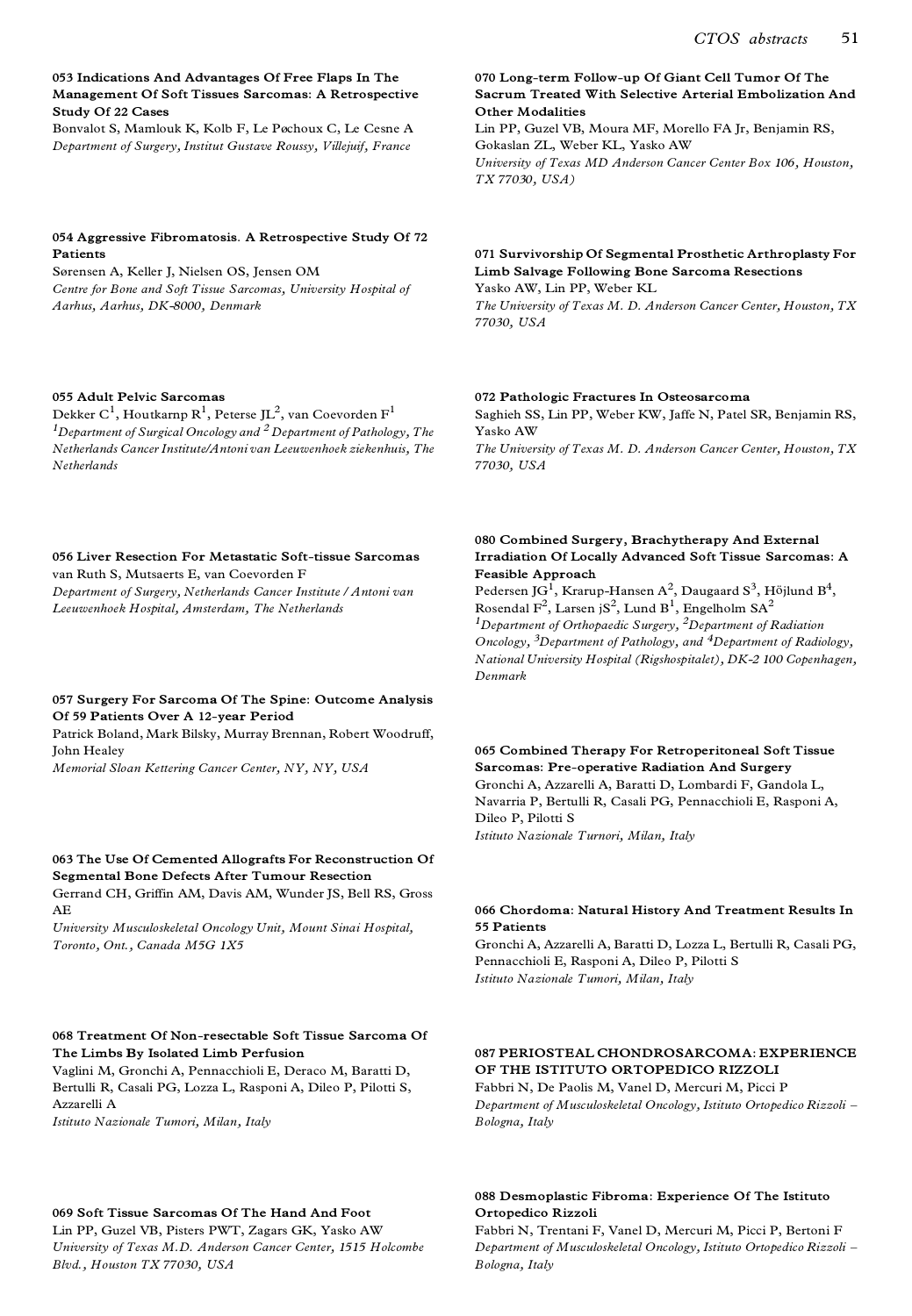### **089 HEMANGIOPERICYTOMA OF BONE: THE RIZZOLI EXPERIENCE**

Campanacci L, Fabbri N, Vanel D, Mercuri M *Department of Musculo Skeletal Oncology, Istituto Ortopedico Rizzoli, Bologna, Italy*

# **031 Effects Of Irradiation And Radioprotectant On Rat Growth Plate Morphology**

Damron TA, Spadaro JA, Farnum CE, Margulies BS, Strauss J *Upstate Medical University Department of Orthopedic Surgery, Syracuse, NY 13224, USA*

### 090 SOFT-TISSUE SARCOMA (STS) - ADHERENCE TO **GUIDELINES**

Nijhuis PHA $^{\rm l}$ , Schaapveld M $^{\rm 2}$ , Otter R $^{\rm 2}$ , Hoekstra HJ $^{\rm l}$ *<sup>1</sup>Department of Surgical Oncology, Groningen University Hospital, Groningen, The Netherlands, and 2Comprehensive Cancer Center North-Netherlands, Groningen, The Netherlands*

# **032 Bone Density Effects Of Radiation And The Radioprotectant Drug Amifostine In A Rat Model** Morgan H, Damron TA, Margulies B, Spadaro J

*Upstate Medical University Department of Orthopaedic Surgery, Syracuse, NY 13224, USA*

### **033 Pattern Of Local Recurrence After Conservative Surgery And Radiotherapy For Soft Tissue Sarcoma** Cleator SJ, Cottrill C, Harmer CL

*Sarcoma Unit, Royal Marsden Hospital NHS Trust, London SW3 6JJ, UK*

# **036 Treatment Outcome In Patients Radiated For Spinal And Paraspinal Tumors**

DeLaney TF, Ancukiewicz M, Hornicek FJ, Spiro IJ, Harmon DC, Suit HD

*Massachusetts General Hospital, Boston, MA 02114, USA*

### **038 Pre-operative Radiotherapy In Adult Soft-tissue Sarcomas**

Morysinski T, Ruka W, Rutkowski P *Soft Tissue/Bone Sarcomas Department, M. Sklodowska-Curie Memorial Cancer Center Institute, Warsaw, Roentgena 5, Poland*

# **098 Malignant Peripheral Nerve Sheat Tumors (Mpnst): A Retrospective Analysis On 125 Patients**

Voican D, Billard C, Terrier P, Bonvalot S, Vanel V, Le Pøchoux C, Missenard G, Le Deley MC, Le Cesne A *Soft Tissue Sarcoma Unity, Institut Gustave Roussy (IGR), Villejuif 94805, France*

### **099 Is Adjuvant Radiation Therapy (Rt) Indicated After Optimal Resection For Soft Tissue Sarcoma (Sts) Of The Extremities?**

Le Cesne A, Khanfir K, Terrier P, Alzieu L, Bonvalot S, Vanel D, Le Pøchoux C

*Soft Tissue Sarcoma Unity, Institut Gustave Roussy, Villejuif 94805, France*

### **Basic Science/biology**

### **001 Insulin And Igfs Signaling In Soft Tissue Sarcomas: Role Of Irs-1 And Irs-2 Proteins**

Bogetto L, Cervi M, Spessotto P, Mucignat MT, Canzonieri V, De Paoli A, Perris R, Colombatti A *Centro di Riferimento Oncologico Ð National Cancer Institute, Aviano 33081, Italy* 

# **Soft Tissue Sarcomas** Virkus, Mollabashy A, Reith JD, Berrey HB, Zlotecki RA, Scarborough MT

**091 Pre-operative Radiation Therapy In The Treatment Of** 

*University of Florida, Gainesville, FL 32610, USA*

### **095 Outcome Following Local Recurrence In Osteosarcoma** Grimer RJ

*The Royal Orthopaedic Hospital Oncology Service, Bristol Road South, Birmingham, UK*

# **107 Combined Surgery, Brachytherapy And External Irradiation Of Locally Advanced Soft Tissue Sarcomas: A Feasible Approach**

Pedersen J $G^1$ , Krarup-Hansen A $^2$ , Daugaard S $^3$ , Hojlund B $^4$ ,<br>Rosendal F $^1$ , Larsen JS $^2$ , Lund B $^1$ , Engelholm SA $^2$  $^1$ , Larsen JS $^2$ , Lund B $^1$ , Engelholm SA $^2$ *Departments of 1Orthopaedic Surgery, 2Radiation Oncology, <sup>3</sup>Pathology, and 4Radiology, National University Hospital (Rigshospitalet), DK-2100 Copenhagen, Denmark* 

### **109 Unplanned Excision For Soft Tissue Sarcoma: Identification Of A Subgroup With Bad Prognosis** van Geel AN, Eggermont AMM, Schmitz PIM *Department of Surgical Oncology and Statistics, University Hospital*

*Rotterdam/Daniel den Hoed Cancer Center, Rotterdam, The Netherlands*

### **Radiation Oncology**

# **029 Potential Impact Of High Technology Radiation Treatment For Sarcomas To Improve Patient Outcome** Herman Suit, Karen Doppke, Jong Kung, J. Michael Collier, Ira

Spiro, Thomas Delaney *Department of Radiation Oncology, Massachusetts General Hospital, Harvard Medical School, Boston, MA, USA*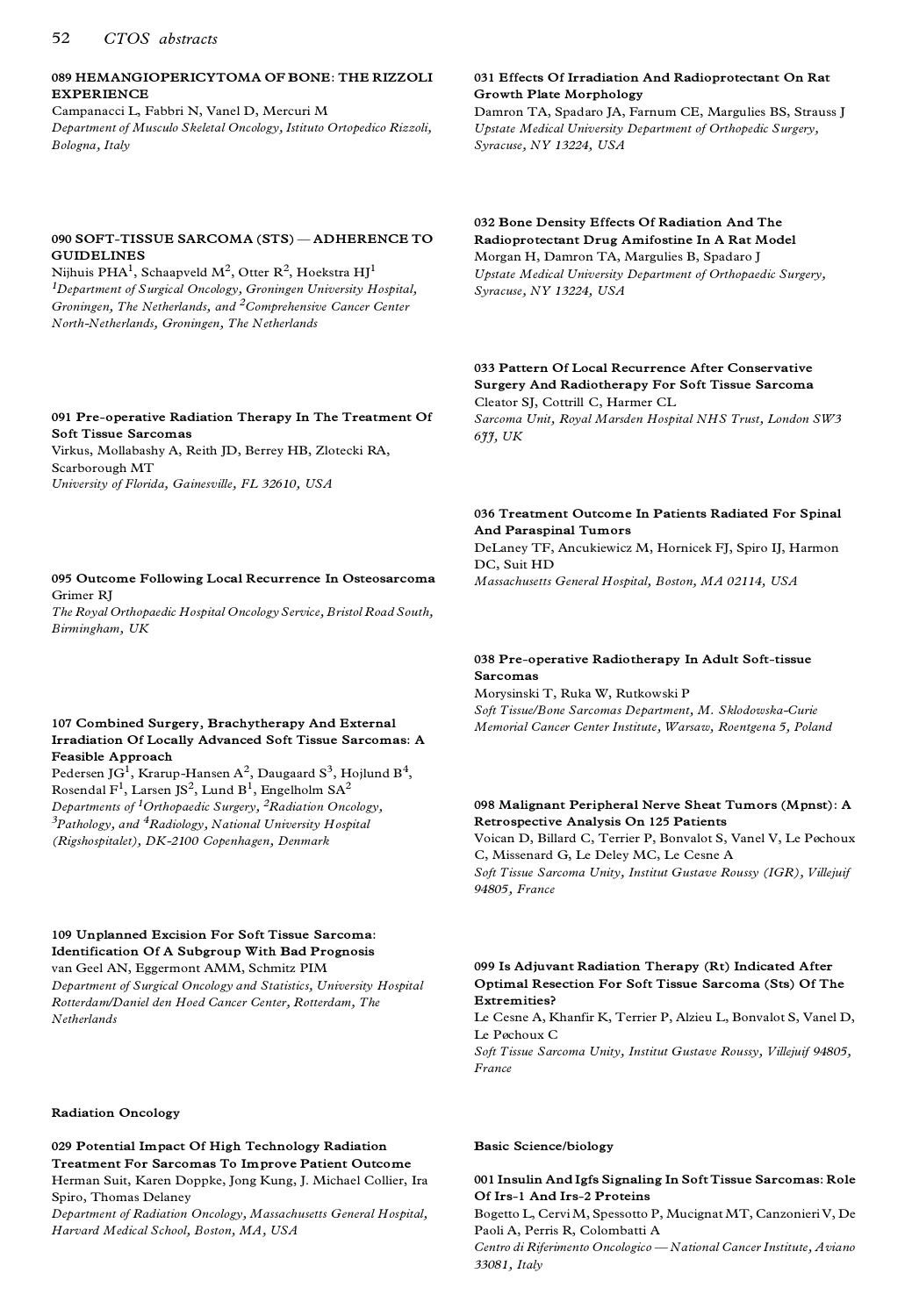### **002 Ecm Interactions And Production Of Proteolytic Enzymes In Malignant Fibrous Histiocytomas**

**008 Doxorubicin And Valspodar (Psc 833) Combined Therapy In Canine Osteosarcoma According To P-**

Cagliero E<sup>1</sup>, Scotlandi K<sup>2</sup>, Morello E<sup>3</sup>, Manara MC<sup>2</sup>, Buracco P<sup>3</sup>,<br>Baroetto R<sup>1</sup>, Ferracini R<sup>1</sup>

*1 Istituto per la Ricerca e la Cura del Cancro, Candiolo 10060, Italy, 2 Istituti Ortopedici Rizzoli, Bologna 40136, Italy, and 3Dipartimento* 

Spessotto P, Mucignat MT, Wasserman B, Burino I, Bogetto L, Cigana A, Frustaci S, Perris R, Colombatti A *Centro di Riferimento Oncologico, National Cancer Institute, Aviano 33081, Italy* 

### Brega Massone P, Mastore M, Rolfo CD, Rasponi A, Cataldo I, Pilotti S, Azzarelli A *Istituto Nazionale Tumori, Milan, Italy*

### **015 Aggressive Fibromatosis: A Conservative Approach To Inoperable Disease Based On Low-dose Chemotherapy With Methotrexate + Vinblastine**

Azzarelli A, Gronchi A, Bertulli R, Casali PG, Lozza L, Baratti D, Pennacchioli E, Rasponi A, Dileo P, Rolfo CD, Pilotti S *Istituto Nazionale Tumori, Milan, Italy*

### 016 Metastatic Angiosarcoma - Recent Treatment Results Harmon DC

*Massachusetts General Hospital, Boston, MA 02114, USA*

### **104 P16INK4A Gene And Osteosarcoma**

 $^{\rm l}$ , Ferracini R $^{\rm l}$ 

*di Patologia Animale,Torino 10126, Italy*

**glycoprotein Expression**

Benassi MS, Molendini L, Gamberi G, Merli M, Ragazzini P, Magagnoli G, Picci P *Laboratory of Cancer Research, Rizzoli Institute, 40100 Bologna, Italy*

### **Intramural Oxygen Status In Soft Tissue Sarcoma: Prognostic Value With Respect To Different Treatment Modalities**

Peter Hohenberger, Mathias Schlafke, Birger Bida *Divison Of Surgery and Surgical Onocolgy, Charite, Humboldt University of Berlin, Germany*

### **Medical Oncology**

**010 Results Of A T10-derived Protocol Based On Preoperative High-dose Methotrexate With Individual Dose Adjustment In The Treatment Of Primitive Osteosarcoma** Duffaud F, Digue L, Volot F, Bouvier C, Curvale G, Poitout D, Favre R

*Hôpital La Timone, Marseille 13385, France*

### **013 Preliminary Results Of A Phase 2 Trial Of Oral Piritrexim In Patmients With Malignant Fibrous Histiocytoma (Mfh)**

Patel SR, Jenkins J, Hays C, Beech J, Burgess MA, Papadopoulos NE, Plager C, Pisters PWT, Feig BW, Hunt K, Pollock RE, Benjamin RS

*The Sarcoma Center, University of Texas M.D. Anderson Cancer Center, 1515 Holcombe Blvd., Houston, TX 77030, USA*

### **014 Extraskeletal, Adult Ewing Family Of Tumors (Eft): Combined Treatment In 42 Patients**

Casali PG, Bertulli R, Santoro A, Lombardi F, Spreafico C, Dileo P, Gandola L, Navarria P, Gronchi A, Quagliuolo V, Valente M,

# **078 Expression Of Fas Ligand And Fas In Human Soft Tissue Sarcomas Before And After Hyperthermic Isolated Limb Perfusion With Tnf**a **And Melphalan**

Komdeur R, Molenaar WM, de Jong S, Hoekstra HJ, Plaat BEC, Van den Berg E, Van der Graaf WTA

*University Hospital Groningen, 9700 RB, The Netherlands*

# **085 Influence Of Locally Advanced And Recurrent Disease On Survival Of Patients With Advanced Soft Tissue Sarcomas. A Retrospective Analysis Of The Eortc Soft Tissue And Bone Sarcoma Group (Stbsg)** Reichardt P, Van Glabbeke MM, Mouridsen HT, Verweij J,

Radford J, Rodenhuis S, Azzarelli A, Le Cesne A, Buesa J, Keizer HJ, van Oosterom A, Kirkpatrick AL, Nielsen OS *EORTC Soft Tissue and Bone Sarcoma Group and EORTC Data Center, Brussels, Belgium*

### **086 Chemotherapy For Metastatic Chondrosarcoma Of Bone: Single Institution Experience In 14 Patients** Pink D, Tilgner J, Dörken B, Reichardt P

*Department of Hematology, Oncology and Tumorimmunology, Robert-<sup>R</sup>össle-Klinik, Universit<sup>ä</sup>tsklinikum Charitù, Humboldt-University, 13122 Berlin, Germany*

### **097 Osteosarcoma Over The Age Of 40** Grimer RJ

*on behalf of the European Musculoskeletal Oncology Society, The Royal Orthopaedic Hospital Oncology Service, Bristol Road South, Birmingham B31 2AP, UK*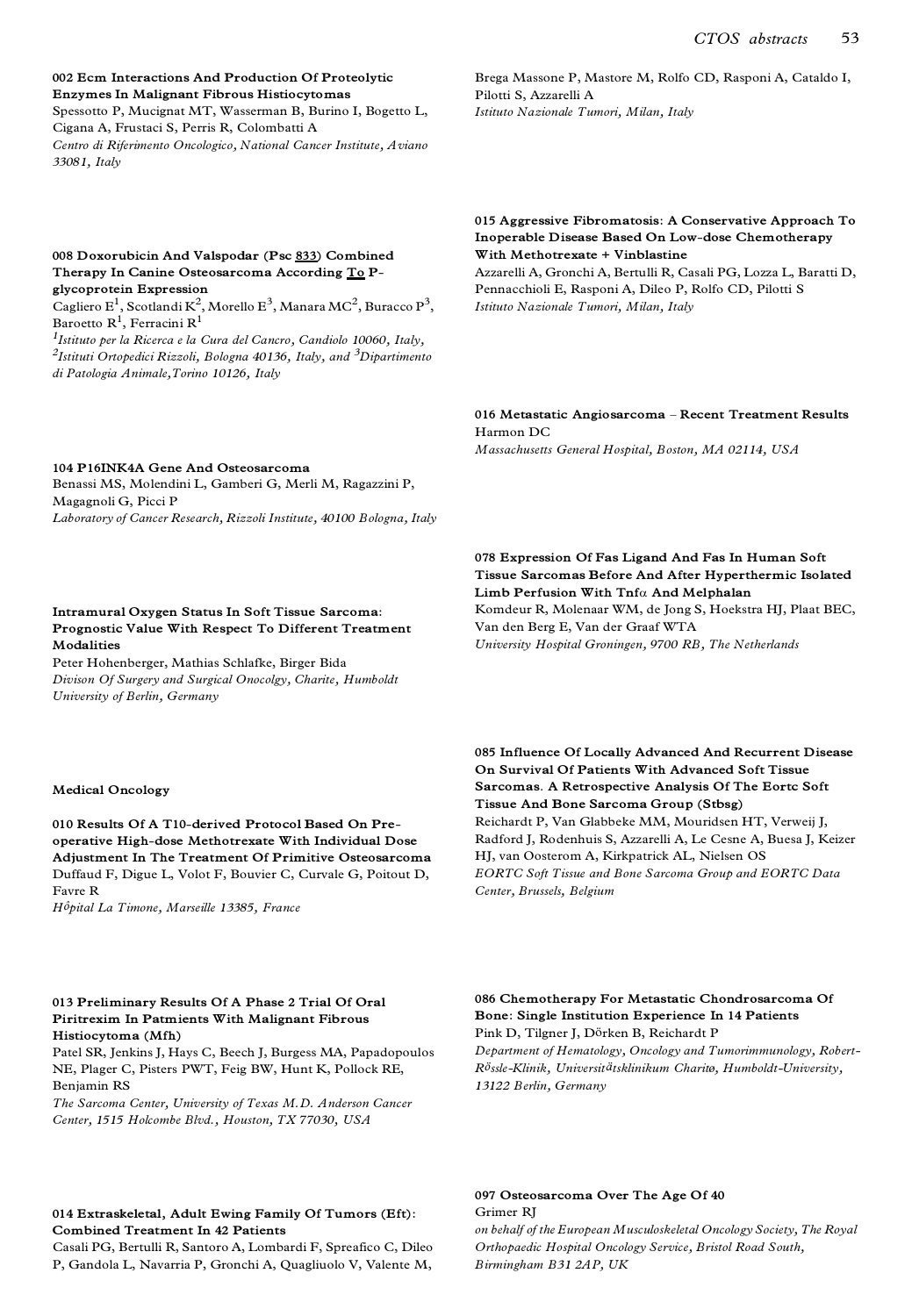# 54 *CTOS abstracts*

### **110 Feasibility Of Pre Or Post-operative Combined Chemotherapy And Radiation-therapy In Adult Soft Tissue Sarcomas Of Extremities**

Frustaci  $\mathrm{S}^1,$  Buonadonna A $^1,$  Boz  $\mathrm{G}^1,$  Berretta  $\mathrm{M}^1,$  Rupolo  $\mathrm{M}^1,$ Frustaci S<sup>1</sup>, Buonadonna A<sup>1</sup>, Boz G<sup>1</sup>, Berretta M<sup>1</sup>, Rupolo M<sup>1</sup>,<br>Bertola G<sup>1</sup>, Innocente R<sup>1</sup>, Gherlinzoni F<sup>2</sup>, De Paoli A<sup>1</sup> *<sup>1</sup>CRO-IRCCS, National Cancer Institute, Aviano, and 2Orthopedic Division, General Hospital, Gorizia*

# **Pediatric Oncology**

# **081b Strategy Of Treatment In Desmoid Tumors (Aggressive Fibromatosis In Children And Adults): To Avoid Absolutely Radiotherapy**

Delepine N, Alkallaf S, Markowska R, Cornifie H, Belarbi L, Delepine G

*Oncologic Paediatric Unit, Avicenne University Hospital, 125 Bd de Stalingrad, 93009 Bobigny Cedex, France*

# **081 Treatment Of Pelvic Ewing' s Sarcoma With Multidisciplinary Treatment**

Delepine  $N^1$ , Delepine  $G^1$ , Delepine  $F^2$ , Alkallaf  $S^1$ , Cornille  $H^1$ ,<br>Sokolov  $T^3$ Sokolov $\text{T}^3$ 

*<sup>1</sup>Oncologic Paediatric Unit, Avicenne University Hospital, 125 Bd de Stalingrad, 93009 Bobigny Cedex, France, and <sup>2</sup> Bone Tumor Center, Sofia, Bulgarie, and 3CHU de Rouen, Orthopaedic Department, France*

# **Diagnostic Imaging/pathology**

**024 Biological Characterisation Of Soft Tissue Sarcomas** Nielsen MM $^1$ , Hansen O $^1$ , Starklint H $^2$ , Knoop A $^1$ , Rose C $^3$ *<sup>1</sup>Department of Oncology, Odense University Hospital, DK-5000 Odense C, Denmark, 2Department of Pathology, Vejle Hospital, and <sup>3</sup>Department of Oncology, Lund University Hospital, Sweden*

# **017 Good Pathological Response To Neoadjuvant Chemotherapy In Patients Showing Clinical Or Radiological Progression Of Disease ± 3 Clincal Cases** Plummer R, Lucraft H, Murray S, Malcolm A, Dildey P, Grainger A, Baudouin C, Verrill M

*North of England Bone and Soft tissue Tumour Service, Freeman Hospital, Newcastle Upon Tyne, NE7 7DN, UK*

# **018 Malignant Fibrous Histiocytoma Arising Within A Solitary Osteochondroma**

Carluke I, A Grainger, Murray SA, Malcolm AJ

**The North of England Bone and Soft Tissue Tumour Service, The Freeman Hospital, Newcastle upon Tyne NE7 7DN, UK**

# **019 Sacrococcygeal Soft Tissue Ependymoma**

Carluke I, Murray SA, Malcolm AJ *The North of England Bone and Soft Tissue Tumour Service, The Freeman Hospital, Newcastle upon Tyne NE7 7DN, UK*

# **020 Tissue Microarray Blocks: An Efficient Method For Screening Soft Tissue And Bony Sarcomas**

Thomas D, Baker L, Giordano T *University of Michigan Comprehensive Cancer Center, Ann Arbor, MI 48109, USA*

# **021 Myofibroblast Modulation In Desmoid Tumors**

Baldini N, Barbanti-Brodano G, Zini N, Bertoni F, Giunti A *Istituti Ortopedici Rizzoli, 40136 Bologna, Italy*

# **023 Her2/neu Expression In Osteosarcomas And Other Bony Sarcomas**

Thomas D, Giordano T, Sanders D, Arrowsmith P, Baker L *University of Michigan Comprehensive Cancer Center, Ann Arbor, M1 48109, USA*

# **074 Matrix Gene Expression And Cellular Phenotyping In Chondroid Chordoma Reveals Focal Maturation Of Neoplastic Chordoid Cells Mimicking Histogenesis Of Developing Nucleus Pulposus**

Gottschalk D, Fehn M, Patt S, Saeger W, Kirchner T, Aigner T *Institute of Pathology, FAU Erlangen-Nürnberg, Germany*

# **093 Host Immune Response In Osteosarcoma**

Casanova J, Reith JD, Berrey BH, Enneking WF, Scarborough MT

*University of Florida, Gainesville, FL 32610, USA*

# **094 Molecular Predictors Of Outcome In Patients With Osteosarcoma**

Reith JD, Casanova J, Berrey BH, Enneking WF, Scarborough MT

*University of Florida, Gainesville, FL 32610, USA*

# **103 A Case Of Gastro Intestinal Sarcoma Tumor (Gist) Revealed By A Mediterranean Kaposi' s Sarcoma In An Hivnegative Patient: Casual Association Or Not?**

Vincent Baty $^{\rm l}$ , Isabelle Ray-Coquard $^{\rm l}$ , Eric Fontaumard $^{\rm l}$ , Vincent Baty<sup>1</sup>, Isabelle Ray-Coquard<sup>1</sup>, Eric Fontaumard<sup>1</sup>,<br>Dominique Ranchere-Vince<sup>2</sup>, David Tavan<sup>1</sup>, Jean-Yves Blay<sup>2</sup> *<sup>1</sup>Clinique Eugene Andre, and 2Centre Leon Berard, Lyon, France*

# **Oncology Research**

**009 Hypoxia In Human Soft Tissue Sarcomas: Adverse Impact On Survival And No Association With P53 Mutations**

Nordsmark M<sup>1,2</sup>, Alsner J<sup>1</sup>, Keller J<sup>3</sup>, Nielsen OS<sup>2</sup>, Jensen OM<sup>4</sup>,<br>OvergaardJ<sup>1</sup>

*<sup>1</sup>Department of Experimental Clinical Oncology, 2Department of Oncology, 3Department of Orthopaedic Surgery and 4Department of Pathology, Danish Cancer Society, Aarhus University Hospital. Nörrebrogade 44, bldg 5, DK-8000 Aarhus C, Denmark*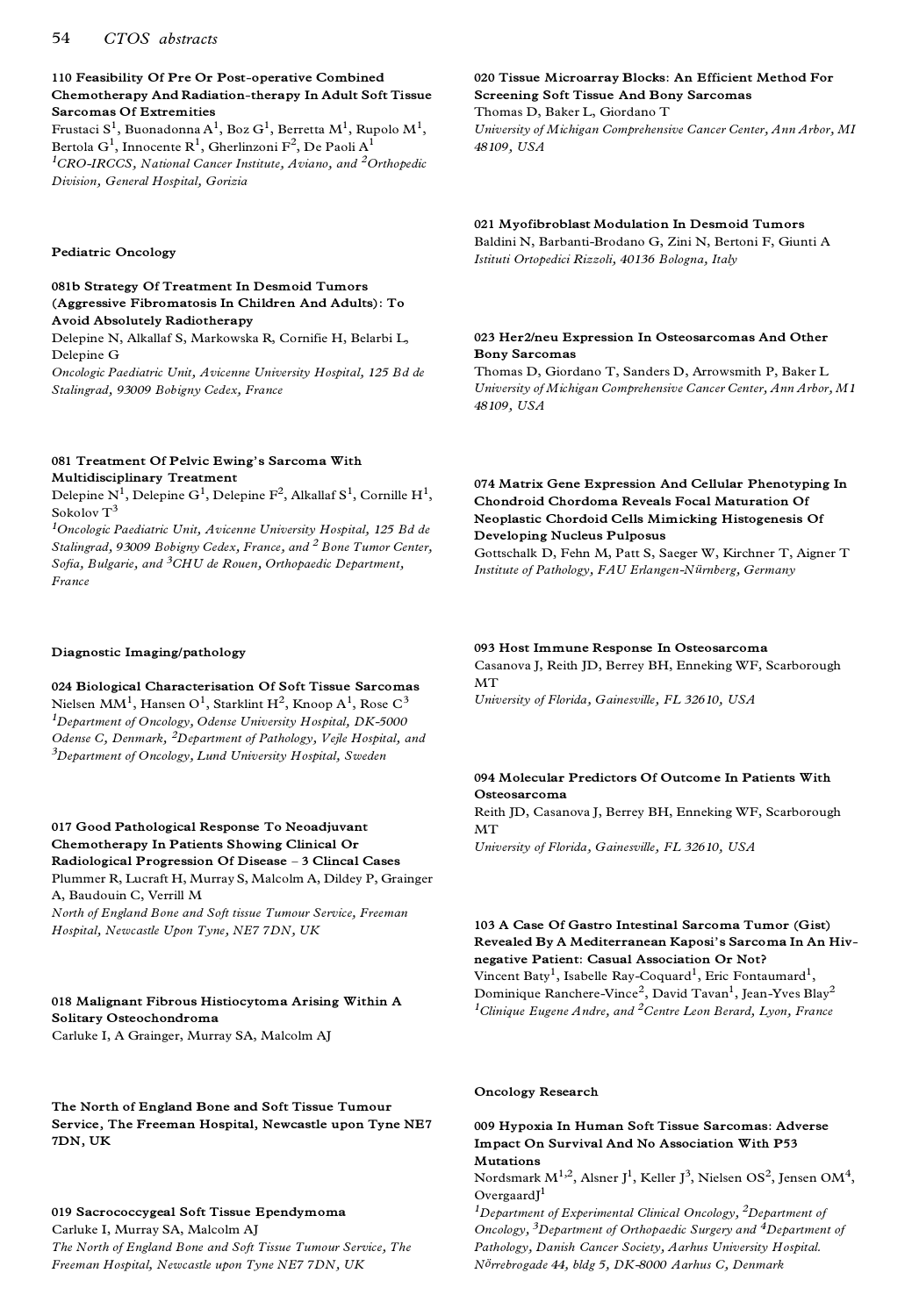**101 The Functional And Local Results Of Limb Sparing Procedures In Upper Girdle Neoplasms Treatment** Dardzinski R, Ruka W, Koziol A, Rutkowski P Maria *Sklodowska±Curie Memorial Cancer center, Warshaw, Poland*

### **102 Lymphonpenia (Ly) As An Independent Prognostic Factor For Survival In Advanced Soft Tissue Sarcomas As Well As In Lymphomas, And Metastatic Breast And Renal Carcinoma**

Blgy J, Ray-Coquard I, van Glabbeke M, Nøgrier S, Saghatchian M, Verweij J, Sebban C, Escudler B, Guastalla J-P, Judson I, Nielsen OS, Biron P, Le Cesne A, Centre L. Børard, H.Ed. Herriot, Lyon, I.G. Roussy, Villejulf, France, and EORTC **STSSG** 

*Bruxelles, Belgium*

#### **Posters Ð Surgical Treatment Of Sarcomas**

### **025 The Predictive Value Of Tissue Tran-glutaminase In Malignant Fibrous Histiocytoma**

Heiner JP, Hughes EM, Aeschlimann D, Hafez R, Kehoe R *University of Wisconsin, Madison, WI 53792, USA*

*Introduction:* Transglutaminase is a family of calcium dependent enzymes that act by catalyzing the cross-linking of proteins during the formation of *N*-glutamyl-lysyl bond between two peptide chains, and through G protein mediated activation in normal tissues. Great interest in tTGase has come about because of its implicated role in apoptosis, cell adhesion, tumor growth and differentiation and invasive/metastatic behavior.

Malignant fibrous histiocytoma (MFH) is thought to be the most common soft tissue sarcoma of late adult life. Although several other factors have also been investigated, prognosis for these tumors has been largely based on size of tumors and grade. Initial treatment is typically wide surgical resection and radiation therapy. The aim of our study was to determine if tTGase has predictive value for metastatic disease or local recurrence in MFH to better identify those patients that may benefit from adjuvant chemotherapy.

*Methods:* This is a retrospective study using pathologic specimens previously obtained from 1988-1999 in patients diagnosed with MFH. Twenty-three patients in this time period for which we have adequate non-irradiated tissue are included in the study. Thirteen subjects were male, nine were female. Paraffin-fixed pathologic specimens were collected, underwent deparafination and immunohistochemical staining as previously described by Aeschliman.<sup>1</sup> After staining with the monoclonal antibody was complete, the stains for each tumor were graded on a  $0-3$  scale by two separate observers, blinded to each other's results.

A retrospective review was performed of patients' charts as well as through telephone contact for those patients that had limited follow-up. Information on size of tumor, histologic grade, dates of recurrence of metastatic disease and death were recorded. Biostatistical analysis was performed to evaluate the relationship of size, grade, age and tTGase average rating to disease free survival. This was performed in a multivariate and univariate fashion utilizing Kaplan-Meier regression curves.

*Results:* Average follow-up was 40 months (range, 4-126 months). Eight out of 23 had no local recurrence or metastatic disease, 2/23 had local recurrence, and 14/23 had metastatic disease. Univariate analysis demonstrated no statistically significant differ ence for disease free survival based on age or histologic grade. Dis ease free survival for those with a size of 10 cm was significantly shorter ( $p < 0.01$ ) with a median disease free survival of  $\sim$ 3 months versus ~3 years for those < 10 cm. Additionally, those with a higher ( $> 1$ ) tTGase average score had a significantly shorter ( $p \sim 0.02$ ) disease free survival of  $~4$  months versus 2 years for those  $~\leq$  1. However, when tTgase was corrected for tumor size, a trend ( $p \leq$ 0.09) was seen for tTgase score in multivariate analyses.

*Discussion:* Tissue transglutaminase has been shown to be involved in programmed cell death, cell matrix stabilization and cell adhesion. We found that a higher tTgase ( $p \approx 0.02$ ) may be associated with a poorer outcome. These people may benefit from adjuvant chemotherapy but otherwise would not have previously been identified to be in a higher risk group. A larger study with more statistical power is needed to determine if the association found here is significant.

### **041 Pathologic Fracture In Osteosarcoma: Prognostic Significance And Treatment Implications**

Ghert MA, Zurakowski D, Gebhardt MC, Thompson RC, Scully SP

*Duke University Medical Center, Durham, NC 27710, USA*

*Introduction:* The presence of a pathologic fracture in an osteosarcoma has been considered a poor prognostic factor and an indication for immediate amputation in many tumor centers. The purpose of this study was to determine, in the current era of neo adjuvant chemotherapy, if the presence of a pathologic fracture in an osteosarcoma has prognostic significance, and if limb salvage can be safely performed in these patients without compromising clinical outcome.

*Methods:* In a cooperative effort of the Musculoskeletal Tumor Society (MSTS), members from eight institutions provided retrospective data on 58 patients treated for a pathologic fracture in an osteosarcoma, and 55 patients treated for an osteosarcoma without pathologic fracture. The two groups were matched for tumor location and grade. The following variables were analyzed: age, gender, stage of disease, anatomic location, tumor size, pathological fracture, fracture union, fracture displacement, tumor management (limb salvage versus amputation), chemotherapy, surgical margin, vascular invasion and percent necrosis. Survival analysis was performed with the Kaplan-Meier product-limit method with variables having a  $p$  value < 0.10 based on the logrank test entering into the multivariate Cox proportional-hazards regression model. Outcomes examined were survival, diseasefree survival, local recurrence and distant metastasis. Multiple stepwise logistic regression analysis was used to compare the out come of limb salvage versus amputation with respect to local recurrence.

*Results:* The median age of the 113 patients was 17.4 years (range, 2-69 years). Mean follow-up was 4.0 years (range, 6 months-12.7 years). Ninety-five percent of the patients presented with MSTS stage IIB disease. All but eight patients underwent induction chemotherapy. Of the 58 patients with a pathologic fracture, 32 were managed with immobilization, six with internal fixation, and 16 with amputation. Overall mortality was 35%, with 14 patients (12%) suffering a local recurrence. All patients who experienced a local recurrence died of the disease process. The presence of a pathologic fracture was a significant univariate factor associated with decreased overall survival (*p* = 0.03), disease-free survival (*p* = 0.03), increased local recurrence ( $p = 0.005$ ) and distant metastasis ( $p = 0.03$ ). Multivariate analysis revealed that the presence of a pathologic fracture was a significant risk factor for local recurrence ( $p = 0.003$ ). In the group with a pathologic fracture, 10/41 (24%) treated with limb salvage and 1/17 (6%) treated with an amputation suffered a local recurrence. Stepwise multiple logistic regression revealed that limb salvage was a multivariate risk factor for local recurrence in the pathologic fracture group, with those patients undergoing limb salvage estimated to be nine times more likely to develop local recurrence than those undergoing amputation (odds ratio, 9.0; 95% confidence interval, 5.0–35.5;  $p = 0.01$ ).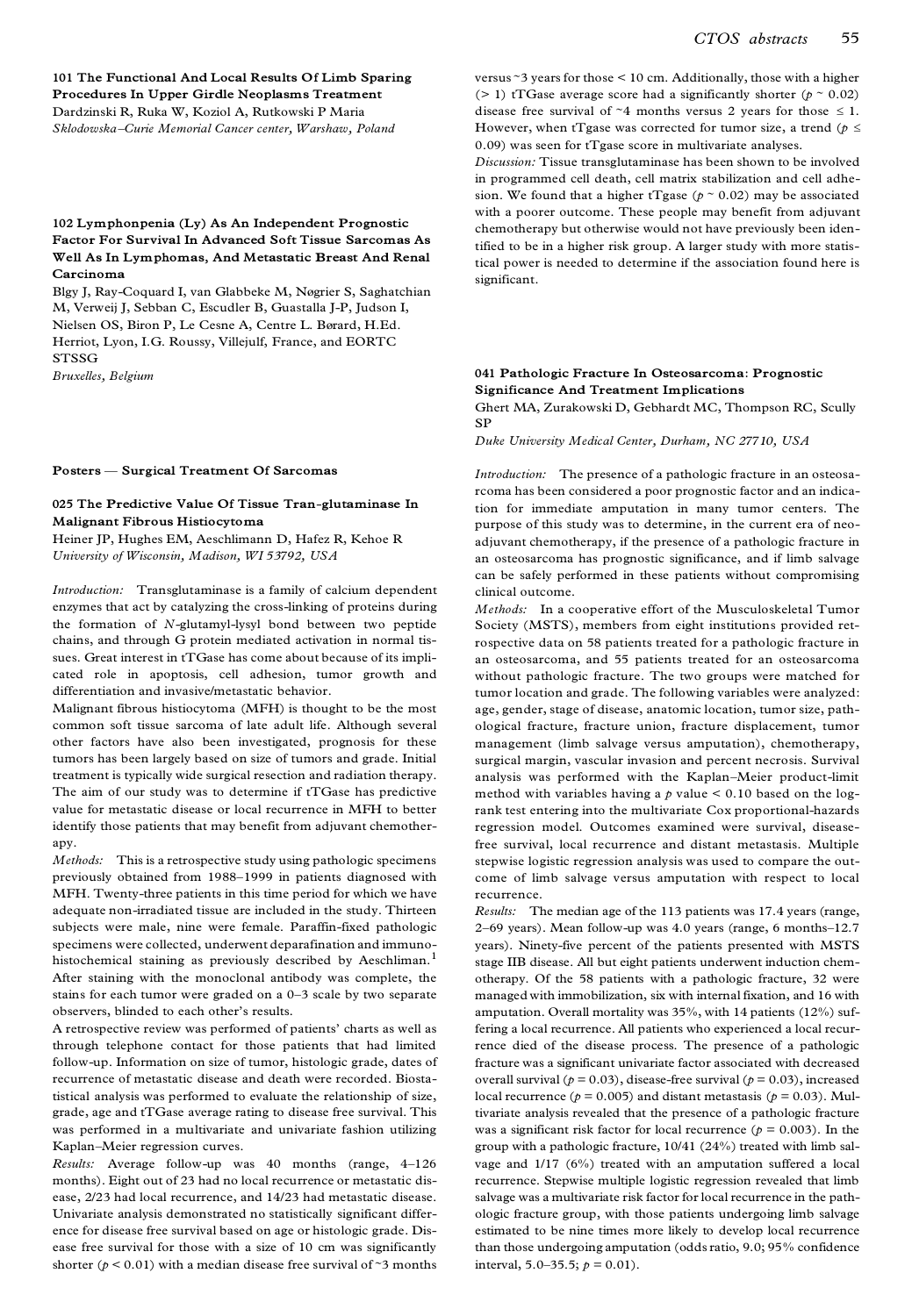*Discussion and conclusion:* The presence of a pathologic fracture in an osteosarcoma is an independent predictor of local recurrence with limb salvage significantly increasing the risk. Given the fact that recurrence in an osteosarcoma has a uniformly fatal outcome, our data indicate that the presence of a pathologic fracture may be a contraindication to limb salvage in these patients.

#### **044 Thallium 201 Uptake In Chondroid Lesions**

Templeton KT, Raveill T, Tawfik O *University of Kansas Medical Center, Kansas City, KS 66160, USA*

Heterogeneity seen in cartilagenous lesions can make grading and surgical planning difficult. Low-grade lesions may potentially be treated with less aggressive surgery. However, if higher-grade lesions are missed, the local recurrence rate can be high. In conjunction with standard imaging modalities, thallium 201 scans have been utilized in the evaluation of tumors to distinguish benign from malignant lesions. In chondroid lesions, thallium 201 may help to differentiate low- from high-grade lesions.

*Methods:* Thallium 201 scans were utilized to evaluate 25 patients (15 females, 10 males) who had cartilagenous lesions noted on standard radiographs. Four patients were felt to have low-grade lesions on open biopsy. Thallium 201 scans were obtained to evaluate for the presence and location of higher-grade areas in these lesions. thallium 201 (5 mCi) was injected, with images obtained early (20 minutes) and late (3 hours). SPECT imaging was used for pelvic lesions. Eighteen patients underwent either surgical excision/wide resection if they had positive scans or curettage if their scans were negative but they remained symptomatic. The remainder of the patients was followed with routine clinical and radiographic exams.

*Results:* The areas noted on histologic exam of the operated lesions to be benign or grade I malignancies demonstrated an aver age thallium 201 uptake (compared with the normal contralateral side) of  $1.005 \pm 0.125$  (range, 0.90–1.10). This was unchanged on delayed images. All have been followed radiographically and clinically for over 12 months, without evidence of recurrence. In com parison, those patients found to have grade II or III lesions histologically had mean uptake ratios of  $1.485 \pm 0.255$  (range, 1.26-1.64) cts/pixel compared with an equivalent anatomic location on the contralateral normal side ( $p = 0.0001$ ). All four patients who were felt to have low-grade lesions on initial biopsy had thallium 201 ratios of greater than 1.3 in some area of their tumors. All underwent wide resection and were found to have grade II-III lesions. In addition, seven other patients with chondroid lesions diagnosed radiographically and having negative thallium scans have been followed with serial clinical exams and roentgenograms. All of these patients remain asymptomatic and with no change in their radiographs (follow-up, 4 months-5 years).

*Conclusion:* Thallium 201 uptake, mediated through the Na-K ATPase dependent pump, is dependent not only on blood flow, but also on tumor cell viability and activity. A greater degree of uptake is seen in more active regions of tumors. With the heterogeneity seen in chondroid lesions, Thallium 201 may help elucidate those tumors, or regions within tumors, that are more aggressive and, therefore, need more aggressive surgical management.

### **045 Complications And Morbidity Of Adjuvant Therapy For Soft Tissue Sarcoma** Templeton KT

*University of Kansas Medical Center, Kansas City, KS, USA*

Although adjuvant therapy, combined with surgery, can lead to local tumor control and salvage of extremity, post-operative com plications can delay further treatment and, potentially, lead to loss of the extremity. This study was designed to analyze those factors that may contribute to post-operative morbidity.

*Methods:* The records of 45 patients presenting with extremity soft tissue sarcomas were reviewed retrospectively. Five patients were unable to undergo limb salvage, leaving 40 patients that form the basis of this study. These patients all underwent surgical resection of their tumors in combination with radiation (pre- or postoperatively) and/or chemotherapy. They were then followed for at least 3 months to evaluate for post-operative complications. The complications were defined as major (i.e. requiring further sur gery) or minor (managed non-operatively).

*Results:* There were 24 female and 16 male patients with an aver age age of 55 years. The most common diagnoses were MFH and liposarcoma. The most common locations for the tumor were thigh and forearm. Thirty-one patients received radiotherapy, 21 pre-operatively (six with a post-operative boost) and 10 post-operatively only. There were four minor complications, usually slough of a skin graft, and 16 major complications. The most frequent major complications were seromas, primarily in those patients treated initially with a free tissue transfer into the resection bed, and dehiscence, seen in those patients closed primarily. Two free tissue transfers underwent necrosis, presumably due to the anasto moses being performed into abnormally large vessels adjacent to the tumor, which eventually decreased in caliber. No complication resulted in an amputation. Patient factors that were analyzed and found not to be related to major wound complications were age, gender, obesity (measured by body mass index), nutrition (measured by white cell count and serum albumin), and smoking. Treat ment factors that were not related to complications were the use of chemotherapy, radiation dose, and interval between pre-operative radiation and surgery. However, those receiving pre-operative radiation had significantly more complications than those treated with post-operative RT alone. Furthermore, those with a larger estimated volume of resection, especially if treated with pre-operative RT, had a higher incidence of complications. Other surgical factors that correlated with wound complications were the width of resection (most likely affecting the vascularity of the operative bed), estimated volume of resection (although modified if free tissue transfer was performed), and estimated blood loss. Total operative time was not significant. Another independent risk factor for complications was an incisional or excisional biopsy performed at another institution prior to presentation (56% complications versus 29%). This was not due to increased resection volume as the volume of tissue ultimately resected was lower  $(944.7 \text{cm}^3)$ versus  $1888 \text{ cm}^3$ ) for those initially treated elsewhere.

*Conclusions:* Post-operative morbidity appears to be relatively independent of the patient factors analyzed herein. Morbidity is more likely to be determined by treatment and tumor-related factors, such as tumor and therefore, resection volume and width, estimated blood loss, and prior surgery. These factors may lead to relative hypoxia in the resection bed.

# **046 Osteochondroma Of The Femoral Neck** Siebenrock KA, Ganz R

*Orthopaedic Surgery, University of Berne, 3010 Berne, Switzerland*

Osteochondromas of the femoral neck represent rare intraarticular lesions. The difficulty to obtain adequate surgical access, especially when located at the inferior and posterior femoral neck, has been expressed already in the literature. The authors have approached these lesions with a new, versatile approach that offers the advantage of complete tumor visualization, circumferential access to the femoral neck combined with the possibility of entire hip joint inspection, and intraoperative control of adequate tumor resection. The surgical approach includes a digastric tro chanteric osteotomy and subluxation or even dislocation of the femoral head, thereby respecting the crucial blood supply to the femoral head. This approach has been used in four patients with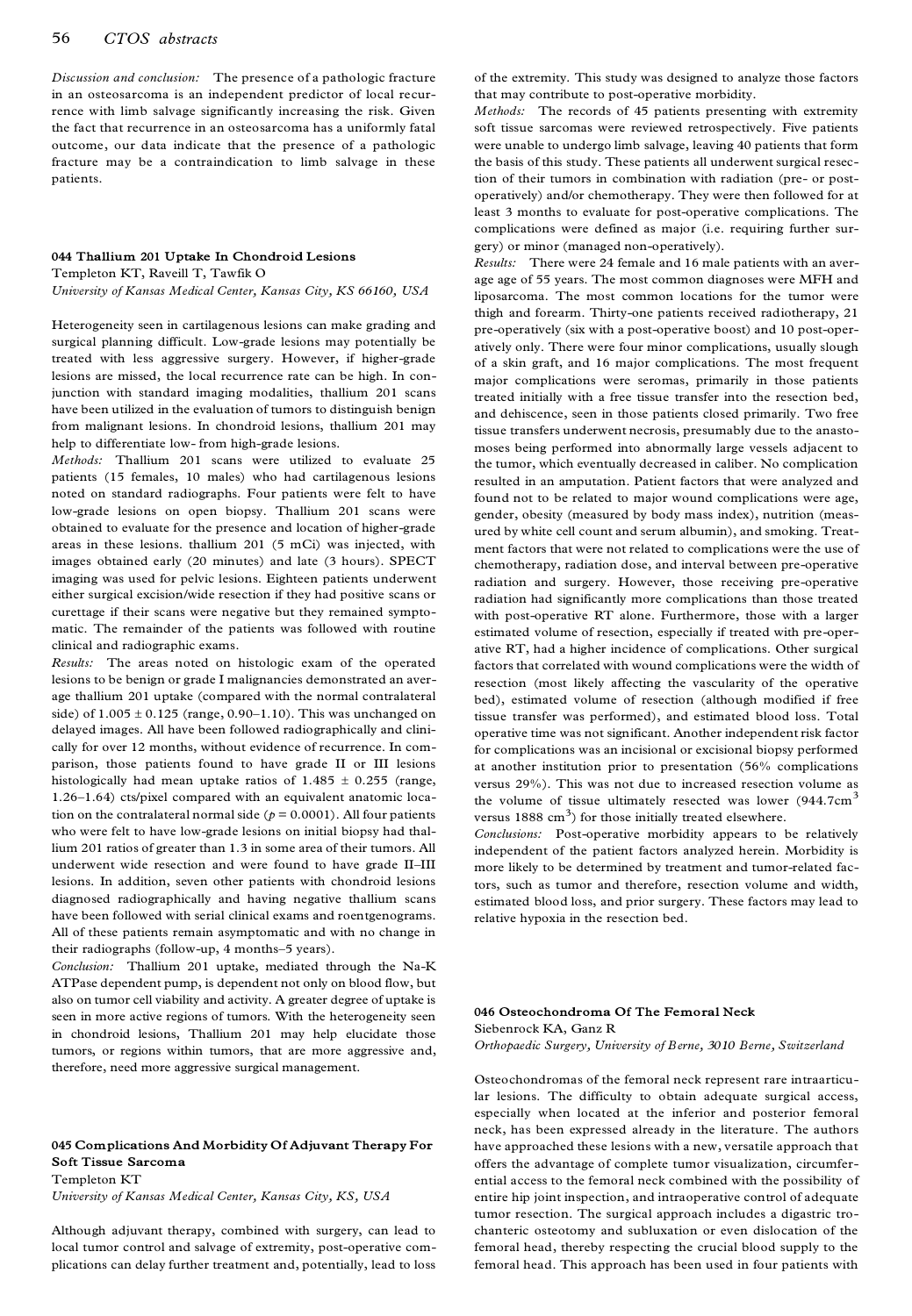osteochondroma of the femoral neck presenting with pain, restricted range of motion and limping. Femoro-acetabular impingement of the bulky osteochondroma against the acetabular rim could be verified in all cases. In two patients, labral lesions were found at the impingement site. All four patients had com plete or significant relief of symptoms at a mean follow-up of 34 months (18-48 months) without signs of progressive osteoarthritis or avascular necrosis.

### **047 Surgical Margins Influence Local Recurrence Of Soft Tissue Sarcomas In The Thigh, But Not Survival In 152 Pateents**

Vraa S, Keller J, Nielson O, Jurik AG, Jenson OM *Center for Bone and Soft-Tissue Sarcomas, University Hospital of Aarhus, DK-8000 Arhus C, Denmark*

In a 19-year period (1979-1998), 152 consecutive patients with soft tissue sarcomas in the thigh were surgically treated in the Sar coma center in Aarhus. Prognostic clinicopathologic factors for local recurrence and survival were studied by use of multivariate statistical analysis. Twenty-seven patients (18%) had a low-grade tumor, 26 (17%) an intermediate-grade tumor, and 99 (65%) a high-grade tumor.<sup>1</sup> Twenty-seven patients (18%) were amputated and 125 (82%) had local resection. Twenty-one patients (14%) underwent a marginal resection, 82 patients (54%) had a wide resection, and 49 (32%) had a compartmental resection. Fourteen patients (9%) developed local recurrence. All patients but one had the local recurrence surgically removed. The patients with local recurrence had a significantly poorer survival compared with patients without local recurrence. Forty-nine patients (32%) developed distant metastases. The 5-year recurrence-free rate was 91%. The multivariate analysis selected marginal resection (versus wide and compartmental resection) and histological-high grade (versus intermediate and low-grade) as unfavorable prognostic factors for local recurrence. The 5-year survival rate was 68%. High age (versus age less than median age) and hitological high grade (versus intermediate and low-grade) were selected as unfavorable prognostic factors for survival in a multivariate analysis. In the present study, surgical margin influenced local recurrence but not the overall survival in sarcomas in the thigh.

### **Reference**

1. Jensen OM, *et al*. Histopathologica grading of soft tissue tumours, prognostic significance in a prospective study of 278 consecutive patients. *Pathology* 1991; 163:19-24.

### **048 Soft Tissue Sarcomas After 80 Years Of Age. Study Of A Series Of 22 Patients**

Turcotte R, Barabas D, Isler M, Doyon J, Normandin D *Division of Orthopaedic Surgery, Maisonneuve-Rosemont Hospital, Montreal Que., Canada H1T 4B3* 

*Aim of the study:* The management of older patients who have soft tissue sarcomas (STS) is one of the most challenging problems in oncology. The aim of this retrospective study was to report the results of the treatment for the STS in 22 patients older than 80 years of age.

*Patients and methods:* Twenty-two patients (10 men and 12 women) with STS treated between 1991 and 1999 in our department were studied. The histologic appearance and grade were correlated with subsequent treatment and clinical behavior.

Based on the type of therapy, four groups were analyzed: in the first group, patients were treated exclusively by surgical resection (four patients); in the second group, patients were treated only by radiotherapy (two patients); in the third group, surgical resection was completed by radiotherapy (12 patients); and, finally, the fourth group patients without therapy (four patients).

*Results:* The patients age at diagnosis ranged from 80 to 91 years (average, 84.8 years). Tumors were located in the lower limb in 14 patients, in the upper limb in seven patients, and in the back in one patient. The histologic types of tumor were the following: malignant fibro-histiocytoma (10), leiomyosarcoma (7), liposarcoma (3), synovia-sarcoma (1), and malignant schwannoma (1). Nineteen patients had a histologically high-grade tumor (grade III 15/22 and grade IV 4/22). Three patients had a low-grade tumor (grade II). The mean survival of patients after diagnosis was 26.3 months (range, 1±113 months). Ten patients died during the follow-up, four deaths were related to the disease and six were not. Metastases were found in six patients, in four of them at the time of diagnosis. In the first group (surgically treated patients), the mean survival was 15.5 months and one patient died of unrelated cause. Local recurrence occured in one patient. In the second group (two patients with radiotherapy only), the mean survival was 5.5 months, both patients developped diffuse metastases and both died. In the third group (12 patients with surgical resection and radiotherapy), the mean survival was 31.3 months. Six patients died: one of lung metastasis and five death were not related with the tumor. Three local reccurrences occurred. In the fourth group (four patients without treatment), all patients died; three of them related to the disease and one of unrelated cause. The mean survival was 3 months.

*Conclusion:* Patients older than 80 years with STS remain a highrisk group. Nevertheless, age is not a limitating factor in the surgical treatment of STS. These data suggest that an aggressive approach including surgical resection and radiotherapy is appro priate in management of older patients with STS.

### **049 Primary Leiomyosarcoma Of Bone. A Clinicopathologic Study Of 10 Patients** Barabas D, Turcotte R, Isler M, Doyon J, Normandin D *Division of Orthopaedic Surgery, Maisonneuve-Rosemont Hospital,*

*Montreal, Que., Canada H1T 4B3*

*Backround and objectives:* Primary leiomyosarcoma of bone (PLMSB) is a very rare malignant tumor with uncertain pathogenicity. In order to improve our understanding of pathological behaviour, prognostical predictors and treatment of this entity, we proposed to review all PLMSB surgically treated in our department. *Methods and results:* We retrospectively reviewed 10 patients (five men and five women) with PLMSB treated between 1991 and 1999 in our department. The mean age was 57.2 years (30-79 years). The long bones were preferentially affected; tumor was localized in the lower limb in eight patients and in the upper extremity in two patients. At histology high-grade tumor was found in six patients. Surgical resection was performed in all patients, a limb salvage surgery being possible in nine patients. Surgical resection was completed by pre- and post-operative chemotherapy in two patients and by post-operative radiotherapy in three patients. One patient had preoperative radiotherapy. The mean follow-up was 31.3 months (12-72 months). Five patients are alive with no evidence of disease, four patients died with disease and one patient is alive with lung metastasis. Metastases occured in four patients, mean time to metastasis was 16 months after surgery. In the four patients who died, survival averaged 25 months.

*Conclusions:* Our experience concerning the diagnosis of PLMSB is similar to the reported data. There is an unclear relationship between histology and prognosis. If metastases occur early, they are a common cause of death. Survival at 2 years is 60%. Surgical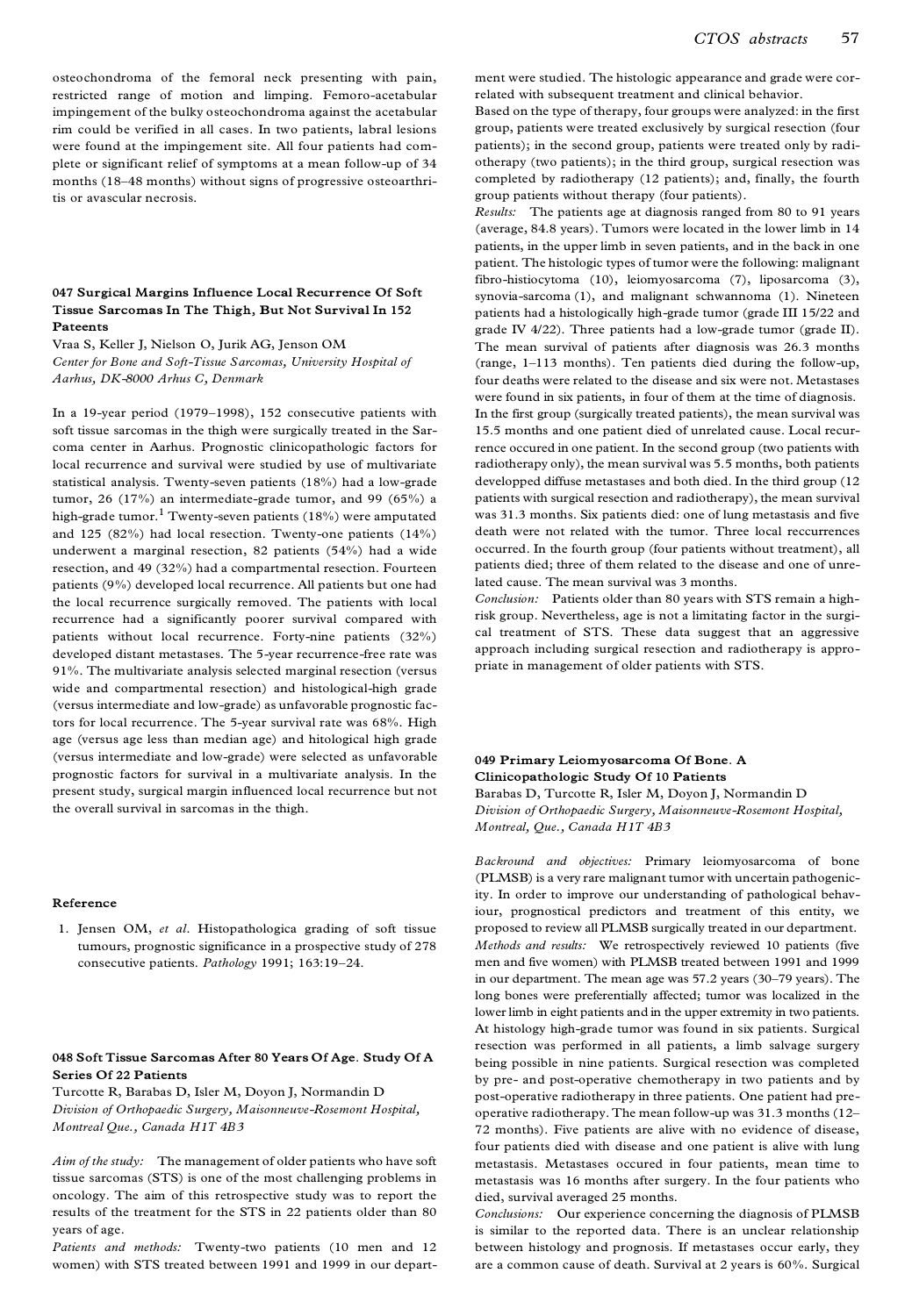### 58 *CTOS abstracts*

treatment is the therapy of choice. Multiagent chemotherapy and radiotherapy did not seem to provide an improved prognosis over a simple ablative procedure.

#### **050 Giant Cell Tumor Of The Pelvis And Sacrum: Review Of Seventeen Cases And Meta-analysis**

Leggon RE, Berry BH, Zlotecki R, Reith J, Wood D, Vlasak R, Scarborough MT

*University of Florida, Gainesville, FL 32610-0246, USA*

Seventeen patients with giant cell tumor (GCT) of the pelvis and sacrum were reviewed. The mean patient age was 33 years and average follow-up was 8.0 years. Sixteen of 17 lesions were stage 3 (benign, aggressive). Symptom duration averaged 12 months. The average largest tumor dimension was 11 cm, and one developed benign pulmonary metastases. The treatment was radiation therapy (RT) alone in nine patients, surgery with intralesional margins alone  $(S(IL))$  in two, and surgery with wide margins  $S(W)$  in four. Primary RT in eight sacral lesions resulted in one local recurrence of tumor, four cases in which the tumor involuted and the bone reformed, and three cases that were stable but without ossification. Wide surgical margins for pelvic lesions resulted in no local recurrences. Two of 12 patients treated with RT developed radiationinduced sarcoma (RIS). Local recurrence occurred in 23% of patients in this series.

Meta-analysis yielded 239 lesions (73 pelvis, 166 sacrum). Recurrence rates were 49% for RT (32 of 65 patients), 47% for S(IL) (32 of 68 patients),  $46\%$  for S(IL)-RT (38 of 83 patients),  $60\%$  for  $S(IL)$  + cryosurgery (six of 10 patients), and 0% for  $S(W)$  (0 of 23 patients). Benign lung metastases developed in 6%, secondary malignancies in 2%, perioperative death in 2%, and multicentricity in < 1%. The average dose of RT was 4780 cGy. Radiation dosage studies of 122 cases, including 34 cases of primary RT alone, were reviewed. Increasing doses of RT  $(< 4500 \text{ cGy}$  versus  $4500-5500$ cGy versus > 5500 cGy) did not appear to decrease the rate of local recurrence. RIS developed in 11% of patients with > 5-year follow up. There did not appear to be a benefit to RT in addition to intralesional surgery. Disease status was worse for sacral GCT (ANED, 90%; AWD, 1%; DOD, 6%; DOC, 3%) at an average follow-up of 8.7 years.

Surgery with wide margins should be considered for GCT of the ilium, pubis, or lower sacrum to decrease the chance of local recurrence and the potential for radiation-induced sarcoma. Treatment of acetabular lesions must be individualized. Primary RT alone is most strongly indicated for large lesions of the sacrum.

# **051 Recent Experience With The Compress¾ Device For Compliant Fixation Of Oncologic Endoprostheses**

O'Donnell RJ<sup>1,2</sup>, Martin DL<sup>2</sup>, Silverstein RM<sup>2</sup>, Johnston JO<sup>1</sup> *<sup>1</sup>Department of Orthopaedic Surgery, Orthopaedic Oncology Service, University of California, San Francisco, 1701 Divisadero St., Suite 280, San Francisco, CA 94115-1652, USA, and 2Department of Musculoskeletal Oncology, The Permanente Medical Group, Inc., 1200 El Camino Real, South San Francisco, CA 94080-3299, USA*

*Purpose:* To determine the early survivorship of the ComPreSs® (CPS) prosthesis for compliant endoprosthetic fixation of massive oncologic defects.

*Methods:* A retrospective review of CPS implants was undertaken. Results with respect to prosthetic failure, local recurrence, metastatic disease, and death were studied. Radiographs were analyzed to ascertain evidence of prosthetic loosening.

*Results:* Twenty-eight consecutive cases comprising the entire experience of a single surgeon with the ComPreSs® prosthesis were reviewed. Follow-up averaged 1.43 years (range, 0.25-3.92 years). There were 18 male and 10 female patients with average age of 30 years (range, 12-68 years). There were 21 primary oncologic cases, six revision oncologic cases, and one post-traumatic case. Osteosarcoma (12 cases) was the most common diagnosis. Prosthetic locations included: distal femur (18), proximal tibia (5), distal humerus (3), and proximal femur (2).

There was only one (1/28, 3.6%) mechanical distal femoral prosthetic failure at 3 months leading to successful revision CPS sur gery. There was one deep infection treated with debridement, antibiotics, and prosthetic retention. There were two local recurrences (osteosarcoma, dedifferentiated chondrosarcoma with pathologic fracture) requiring amputation at 13 and 20 months post-operatively. Both implants were firmly fixed; both patients developed metastatic disease. There were no other metastases. There were no deaths. All remaining prostheses have continuous radiographic evidence of stable osteointegration.

*Discussion:* The ComPreSs¾ implant has proven to be versatile, durable, and effective for primary and revision oncologic indications. The CPS design attempts to avoid problems of loosening and stress shielding encountered with both cemented and porouscoated stems conventionally used in limb salvage reconstructions. Rigid fixation at the prosthetic-bone interface prevents motion, allowing osteointegration and sealing the canal from particulate debris. High compliance afforded by the washers works to avert stress shielding. This is expected to enhance long-term prosthetic survival. A multi-center FDA IDE study of the distal femoral CPS prosthesis is now underway.

### **052 How Could The Treatment Of Soft Tissue Sarcoma Be Improved On A Regional Basis?**

Glencross J $^1$ , Silcocks P $^2$ , Robinson MH $^3$ 

*<sup>1</sup>Leicestershire Health Authority, 2Trent Cancer Registry, and 3YCR Department of Clinical Oncology, Weston Park Hospital, Sheffield, S10 2SJ, UK*

*Background:* Bone and soft tissue sarcomas are a rare and heterogeneous group of tumours, rarely seen by most clinicians during their careers. Early recognition, appropriate and timely investigations, and treatment are shown to markedly affect outcomes. In the Trent Region in the UK, a soft tissue sarcoma interest group had developed outline consensus based guidelines for investigation and management. The Trent Cancer Registry was asked to undertake a retrospective baseline audit of the care of such patients in Trent. *Results:* Soft tissue sarcomas registered with Trent Cancer Registry in 1995-1997 and meeting ICD-O criteria for site and morphology were selected. Data were collected from clinical records against a set of criteria outlined in the protocol in all registering hospitals. Data included: recording of clinical details, specialities involved in management, diagnostic and staging investigations, completeness of surgery, histological reporting, use of adjuvant therapy and outcome (death or known recurrence)

From 257 registrations, 204 cases were included. Ten percent of notes were unobtainable; 50% were initially referred to general surgeons, although definitive surgery was performed by surgeons (40%) and orthopaedic surgeons (33%); 74% saw an oncologist; 55% had a diagnostic CT or MRI scan. Only 52% had adequate staging investigations; 63% had a biopsy; but 13% were `shelled out' at biopsy. Thirty-five percent had wide or adequate excision; in 48%, primary surgery was incomplete or marginal. Outcome was poorer in these patients. Histological reporting was variable. No consistent grading system was used; details on tumour margins were available for 66% of cases; tumour size stated in 73% of cases; 52% received adjuvant therapy; 10% being considered for EORTC trial entry. Follow-up was generally by a specialist oncology team, although 10% had no recorded follow-up.

A comparison of patients referred to a sarcoma `expert' prior to surgical exploration with those not referred was undertaken. From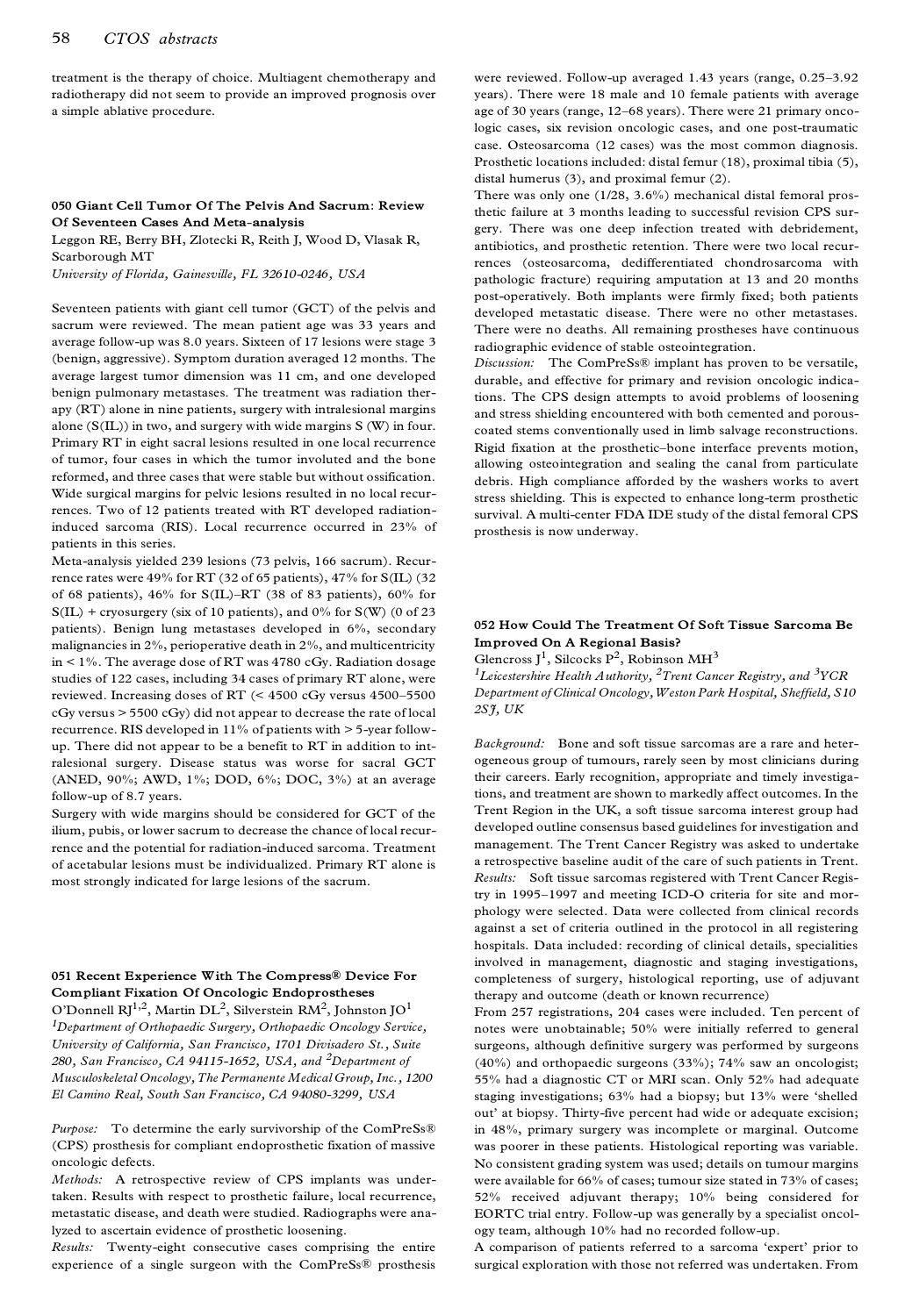the patients having surgery, the following pre-operative investigations were made: CT or MRI before definitive surgery: expert, 23/ 25 (92%); non-expert, 51/135 (37%); CT scan to include metastases: expert,18/25 (72%); non-expert,72/179 (40.2%); Biopsy taken: expert, 24/25 (96%); non-expert, 98/179 (55.9%); No record of tumour size in notes: expert, 7/25 (28%); non-expert, 37/ 179 (20.7%).

*Conclusions:* The audit demonstrates that optimal care as defined by the soft tissue sarcoma group in the Trent Region was not provided over this period within the region. All clinicians should follow management guidelines and proposals to set up specialist referral centres should be considered.

### **053 Indications And Advantages Of Free Flaps In The Management Of Soft Tissues Sarcomas: A Retrospective Study Of 22 Cases**

Bonvalot S, Mamlouk K, Kolb F, Le Pøchoux C, Le Cesne A *Department of Surgery, Institut Gustave Roussy, Villejuif, France*

*Objective:* The medical charts of patients from the same institution presenting locally advanced soft tissues sarcomas of the limbs and trunk and reconstructed with free flaps were reviewed.

*Patients and methods:* From October 1997 to March 2000, 22 patients presenting locally advanced soft tissue sarcomas were treated with large local resection and free flap reconstruction. A neoadjuvant chemotherapy was instituted in 10 cases and postoperative radiation was performed in 16 cases. The average age of patients was 46 years (SD, 17). There were 14 females and eight males. Fifteen tumors were located on the limbs and seven on the trunk. The tumor mean size was 11.5 cm with five grade I, five grade II, and 12 grade III according to the FNLCC classification. Two patients presented radio-induced sarcomas. The treatment was primary in 12 cases and 10 patients presented a recurrent tumor, two of whom had previous external beam radiation. Free tissue transfer to cover the excision site was necessary after: large skin defects secondary to direct superficial extension in 16 cases or dictated by an aberrant previous incision in two cases, recurrence after pedicled flap in two cases, filling of dead space in one case, and exposition of major vessels in irradiated areas in two cases. Major vessels and nerves resections were performed concomitantly in five cases. A total of 23 free flaps were performed with 19 latissimus dorsi and four transversal rectus abdomini musculo-cutane ous flaps. To insure the vitality of the free tissue transfer when a vital organ exposition was programmed, such as in trans-thoracic resection, four flaps were elevated in two stages according to the `chausson aux pommes' technique advocated by Servant.

*Results:* Mean follow-up was 14 months. Margin's quality was: R0 in 17 cases ( $\geq$  5 mm,  $n = 11$ ; < 5 mm,  $n = 6$ ), three of whom developed pulmonary metastasis; R1 in four cases, two of whom developed local recurrence after 5 and 6 months; and R2 in one patient who had no local control post-operatively.

Flap failure was experienced in two cases (one in a 78-year-old patient and one in a previously irradiated field; a successful second free flap was performed in this latter patient). Twenty patients (91%) had an uneventful healing that allowed undelayed adjuvant radiotherapy when indicated.

*Conclusion:* Free flap transfer is a safe and reliable technique (with a 91% success rate in our study), which enables broadening of limb salvage indications, full thickness thoracic resection and improvement of margin status.

It provides well-vascularized tissue to cover exposed vital structures and allow precocious adjuvant radiotherapy.

The use of a distant donor site does not compromise the function of an already damaged limb as would a local flap and may enhance motor results in cases of neuro-muscular reanimation.

Tissue transferred from a distant site of the excision area decreases local dissection and the potential area of local recurrence.

Performing flap transfer before tumor excision allows safe procedure in the case when vital structures exposition is programmed.

### **054 Aggressive Fibromatosis. A Retrospective Study Of 72 Patients**

Sørensen A, Keller J, Nielsen OS, Jensen OM *Centre for Bone and Soft Tissue Sarcomas, University Hospital of Aarhus, Aarhus, DK-8000, Denmark*

*Introduction:* Aggressive fibromatosis (or desmoid) has a high recurrence rate as a result of a strong infiltrative growth pattern. The purpose of this study was to evaluate outcome and influence of possible prognostic factors following surgical treatment of aggressive fibromatosis, and in an immunohistochemical project to evaluate expression of estrogen receptors.

*Materials and methods:* Seventy-two primary tumours treated in the period January 1970–September 1998 were analysed; 19 men and 53 women. Median age was 31 years (range, 1 month-77 years). Fifty patients had an extra abdominal tumour and 22 an abdominal. Median tumour size was 4 cm (range, 1-27 cm). Logrank and Cox regression analyses were used for statistical analyses. For immunohistochemical determination, deparaffinized slides were used.

*Results:* The overall and relapse-free 5-year survival were 98 and 73%, respectively. A univariate analysis identified age, tumour size and surgical compartmentalisation as prognostic factors for local recurrence. Furthermore, radiotherapy was found to have an effect in extra abdominal tumours. A multivariate analysis identified age  $>$  31 years, tumour size  $\leq$ 4 cm and intracompartmental location as independent positive prognostic factors for local recurrence. No tumours expressed estrogen receptors.

*Conclusions:* Aggressive fibromatosis has a high local recurrence rate. Age, tumour size and surgical compartmentalisation seem to affect the local recurrence rate. The tumours do not express estro gen receptors.

## **055 Adult Pelvic Sarcomas**

Dekker  $\mathrm{C}^1,$  Houtkarnp  $\mathrm{R}^1,$  Peterse JL $^2,$  van Coevorden  $\mathrm{F}^1$ *<sup>1</sup>Department of Surgical Oncology and <sup>2</sup> Department of Pathology, The Netherlands Cancer Institute/Antoni van Leeuwenhoek ziekenhuis, The Netherlands*

*Introduction:* Soft tissue sarcomas in the pelvis, excluding uterine sarcomas, are rare malignancies. In a retrospective study in our national cancer referral center, 33 patients (21 males and 12 females) were seen in a 25-year period. In 26 patients, either a leiomyosarcoma (18) or a rhabdomyosarcorna (8) was seen. Thirty-one out of the 33 sarcomas were intermediate or high grade.

*Recurrent disease:* Unlike soft tissue sarcomas in extremities, a high rate of local and distant recurrence (66%) was seen. In 7/22 (32%) of cases with recurrent disease, only local recurrence was seen, while in the other 15 cases (68%) recurrence presented as distant disease, synchronous with local recurrence in only one of these 15. At first presentation, nine patients already had metastatic disease. Unlike in extremity sarcoma, metastatic disease presented as pulmonary metastases in 5/22 patients (23%) only.

*Survival:* All patients with primary metastatic disease eventually died of disease, as did eight of the other 24 patients. Four of the 24 have evidence of disease, one died of unrelated causes and the remaining 11 patients are alive and well. Adults (adolescents) with rhabdomyosarcoma have a 25% NED survival versus those with leiomyosarcoma (33%). Among the others, patients with liposar coma did best.

In this retrospective study, multimodality approach of these tumors did not appear to be more effective than single modality treatment.

*Conclusion:* Pelvic sarcomas differ from most other sarcomas in presentation and outcome. In the management of these pelvic sarcomas, these particular characteristics should be taken into consideration.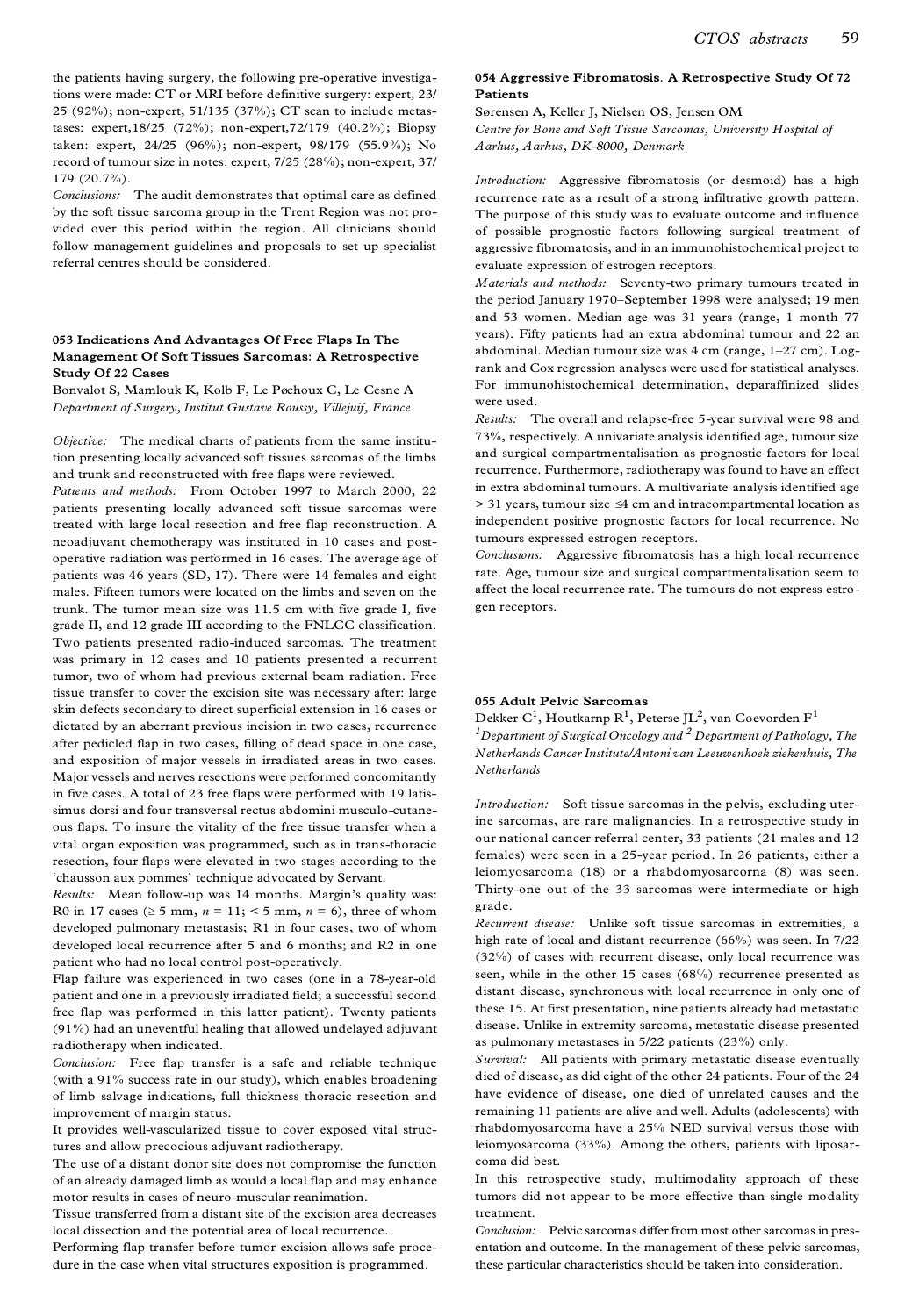### 60 *CTOS abstracts*

#### **056 Liver Resection For Metastatic Soft-tissue Sarcomas** van Ruth S, Mutsaerts E, van Coevorden F

*Department of Surgery, Netherlands Cancer Institute / Antoni van Leeuwenhoek Hospital, Amsterdam, The Netherlands*

*Introduction:* Involvement of the liver as a metastatic site of soft-tissue sarcomas (STS) is found in less than 10% of the all STS patients. Usually it concerns visceral or retroperitoneal STS. Untreated, the median survival is about 12 months. Chemotherapy, especially for GIST tumors, shows disappointing results. In the literature, resection of STS liver metastases shows prolonged survival. Five-year survival is  $10-20%$ . We selected the data of patients undergoing surgery in our institute for metastatic STS.

*Aims of the study:* The aims of this study are to evaluate the out come of liver resection performed on patients with STS liver metastases and compare them with results of colorectal and other non-colorectal liver metastases. Endpoints are perioperative mortality and morbidity, post-operative hospital stay, disease free and overall survival.

*Patients and methods:* From our prospective hepatic surgery database, the files of patients with metastatic disease were selected. Pathological and surgical reports of the STS cases were analyzed. Of all patients, follow-up data were obtained. Survival was calculated according to the Kaplan-Meier method.

*Results:* Six patients with a mean age of 59 years (range, 45-65 years) underwent hepatic resection and one patient underwent repeated metastasectomy for recurrent hepatic disease 4 years later. Primary localization of the STS was the lower extremity (*n* = 1, pleomorphic sarcoma), intestines (stomach (*n* = 1, GIST), rectum (*n* = 3, GIST)) and retroperitoneurn (*n* = 1, leiomyosarcoma). The median disease free interval between primary STS and liver metastases was 48 months (range, 0-144 months). Surgical procedures included right hemiliepatectomy  $(n = 1)$ , right hemiliepatectomy combined with segment I resection  $(n = 1)$  and five segmental resections (V/Vl, IV, IV, VII, VIII). All metastasectornies had clear margins. There was no mortality. One major complication occurred: relaparotomy was necessary because of p.o. hemorrhage. The median post-operative hospital stay was 14 days (range, 8-24 days). The median post resection survival was 32 months (range, 9-68 months). Two patients died of their malignancy (new hepatic metastases,  $n = 2$ , one of them with concomitant extrahepatic metastases), four patients are still alive, two with evidence of disease (hepatic metastases,  $n = 1$ ; extrahepatic metastases,  $n = 1$ ) and two of them without evidence of disease, one only but after repeated hepatic surgery. The survival data was well comparable with the survival data for resection of colorectal metastases  $(n =$ 120), but better than the survival of other noncolorectal metastases in this database  $(n = 17)$ .

*Conclusion:* Liver resection of metastases of soft tissue sarcomas can be performed safely and may prolong survival in patients with STS and reach at least as good overall survival figures as in patients with colorectal carcinomas.

### **057 Surgery For Sarcoma Of The Spine: Outcome Analysis Of 59 Patients Over A 12-year Period**

Patrick Boland, Mark Bilsky, Murray Brennan, Robert Woodruff, John Healey

*Memorial Sloan Kettering Cancer Center, NY, NY, USA*

*Introduction:* Sarcomas may present in the spine, arising as primary tumors in the bone or neural elements, or as metastatic dis ease. While sarcomas are uncommon tumors relative to carcinomas, patients with these tumors more often come to surgery for spine disease because of their relative resistance to irradiation and chemotherapy. Surgery is often employed in order to preserve neurologic function, achieve spinal stability and improve local dis ease control. This retrospective study examines the role of surgery in patients with primary, metastatic or recurrent sarcoma of the spine.

*Methods:* Fifty-nine patients underwent 99 surgical procedures for sarcomas involving the spine between 1985 and 1997. The most common histologic diagnoses were leiomyosarcoma (14) and osteogenic sarcoma (9). Fifty-three tumors resected were high grade. The indications for surgery were: neurologic compromise (69), oncologic (25), and mechanical instability (5). The initial type of surgery included laminctomy (29), vertebrectomy (17), and spondylectomy (17). Three patients underwent enbloc verte brectomy. Fifty-one patients underwent radiation therapy and 39 underwent chemotherapy.

*Results:* The mean survival from the time of initial diagnosis in all patients was 45 months. Greater than 90% of patients maintained the ability to ambulate and 30% of patients regained the ability to ambulate.

*Conclusions:* Spine surgery for sarcoma is valuable as a palliative measure to preserve neurologic function and improve quality of life. *En bloc* spondylectomy should be undertaken in patients with no evidence of metastatic disease in whom there is a potential for cure.

# **063 The Use Of Cemented Allografts For Reconstruction Of Segmental Bone Defects After Tumour Resection**

Gerrand CH, Griffin AM, Davis AM, Wunder JS, Bell RS, Gross AE *University Musculoskeletal Oncology Unit, Mount Sinai Hospital, Toronto, Ont., Canada M5G 1X5*

*Introduction:* Sterilization of allograft bone by irradiation may increase the risk of fracture. We routinely reinforce large-segment irradiated allograft bone with pressurized intramedullary cement. The purpose of this study was to review our experience of this technique and the outcomes and complications associated with it.

*Methods:* The prospectively collected records of all patients who underwent reconstruction of an extremity after tumour resection with a cement-reinforced allograft and potential for 3 years followup were reviewed.

*Results:* Thirty-nine patients met the criteria for inclusion. The diagnosis was primary bone sarcoma in 25 cases, metastatic disease in 10, soft-tissue sarcoma involving bone in two, multiple myeloma in one, and osteofibrous dysplasia in one. The allograft was intercalary in 17 cases, osteochondral in 14 and used for arthrodesis in eight cases.

Twenty-three patients were alive at a mean of 5.4 years (range, 3.0±10.1 years). Fifteen patients died at a mean of 2.3 years. One case was lost to follow-up. There were fractures of three allografts, three became infected and seven patients required secondary bone grafting for non-union. Five allografts were removed. There were two amputations for local recurrence.

*Discussion and conclusion:* Intramedullary cementing may improve the mechanical properties of irradiated bone and is asso ciated with an acceptably low fracture rate. If cement is excluded from the graft-host junction and the junction is supplemented with autograft, the non-union rate is comparable or better than that reported elsewhere. Intramedullary cement fixation may be particularly useful with irradiated allografts since cementing likely reduces some of the harmful mechanical effects of radiation.

# **068 Treatment Of Non-resectable Soft Tissue Sarcoma Of The Limbs By Isolated Limb Perfusion**

Vaglini M, Gronchi A, Pennacchioli E, Deraco M, Baratti D, Bertulli R, Casali PG, Lozza L, Rasponi A, Dileo P, Pilotti S, Azzarelli A

*Istituto Nazionale Tumori, Milan, Italy*

*Intervention:* Isolated limb perfusion (ILP) is a sophisticated technique with theoric advantages. In difficult cases, it is one of the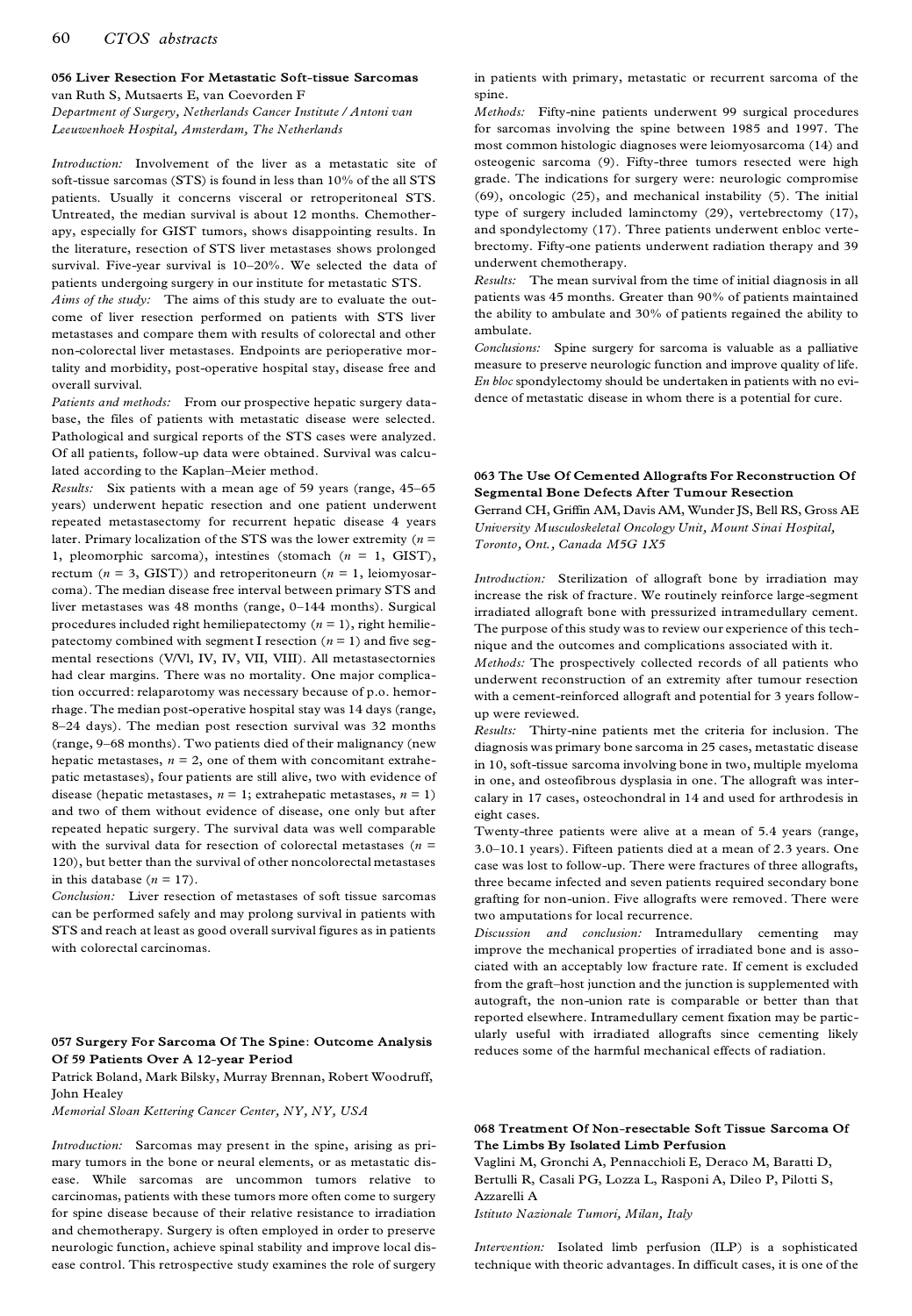most effective neoadjuvant treatments, able to implement conserv ative surgery and local control. A real impact on survival has yet to be demonstrated.

*Patients:* From August 1982 to February 2000, we observed 949 patients affected by extremity soft tissue sarcoma (girdles excluded): 68 (36 males and 32 females; mean age, 48.3 years) were judged non-resectable and were then treated by ILP. The mean follow-up was 30.5 months (range, 0-174 months). Site, histology and grade were normally represented. The ILP was carried out with antiblastic drug alone in 45 (64%) patients and antiblastic + recombinant tumor necrosis factor  $\alpha$  (rTNF $\alpha$ ) in 25 (36%) patients. A delayed resection of the residual tumor was performed 1-2 months after ILP.

*Results:* There was no treatment related mortality. Regional toxicity, according to the Wieberdink scale, was observed in 25 (36%) patients grade II, seven (10%) grade III, five (7%) grade IV, and three (4%) grade V. The later group underwent amputation or disarticulation. Ten (14%) patients presented nerve injury. Systemic toxicity was observed in five (7%) cases. Limb salvage was achieved in 61/70 (87%). An overall (complete + partial) immedi ate response was obtained in 55 (79%) patients. After resection of the residual tumor, the pathological response rates was 24 (34%) CR, 31 (44.3%) PR, six (9%) NR, one (1%) PRO and eight (11%) data not available. Six (9%) no-responder patients underwent amputation or disarticulation. In the TNF group, CR was achieved in 64%, while in the no-TNF group CR was observed in 18% ( $\chi^2$ ,  $p < 0.05$ ). In the TNF group, the overall response (CR + PR) was achieved in 88%, while in the no-TNF group CR + PR was obtained in 73% ( $\chi^2$ ,  $p = 0.15$ ). Five-year OS in the TNF and no-TNF group were 65 and 46%, respectively  $(p = 0.0047)$ .

*Conclusions:* ILP is an effective treatment with acceptable mor bidity and toxicity. The addition of  $rTNF\alpha$  seems to improve the rate of CR and subsequent survival. Nevertheless, the high limb salvage rate, observed in our experience, is still the main determi nant to define this approach as first choice treatment for nonresectable or marginally resectable soft tissue limb sarcomas.

### **069 Soft Tissue Sarcomas Of The Hand And Foot**

Lin PP, Guzel VB, Pisters PWT, Zagars G.K., and Yasko AW *University of Texas M.D. Anderson Cancer Center, 1515 Holcombe Blvd., Houston, TX 77030, USA*

*Introduction:* Soft tissue sarcomas of the hand and foot pose a special surgical challenge because of the difficulty in obtaining wide surgical margins. This study was designed to evaluate event-free outcome in a cohort of patients with hand and foot sarcomas treated with predominantly limb-sparing approaches.

*Methods:* A retrospective study was performed on 115 patients with a soft tissue sarcoma of the hand or foot between 1980 and 2000 who were evaluated, treated, and followed at this institution. The medical records were reviewed to evaluate clinicopathologic prognostic factors, treatment, and event-free outcome. Kaplan-Meier analysis was used to assess survival, and the log-rank test was used to compare different curves.

*Results:* Most patients (95%) were treated after previous, prereferral surgery at an outside institution. Most tumors (75%) were T1 lesions (< 5 cm), and most (80%) were intermediate or high grade. Patients who were treated by wide re-excision had a 10-year local relapse-free survival of 88%, and this was significantly better than the corresponding rate of 58% for patients who did not have re-excision (*p* = 0.05). Radiation improved local control for patients who did not undergo re-excision (*p* = 0.02). However, radiation did not improve local control for patients who had wide re-excision. The overall survival rates for patients with localized disease were 76 and 65%, respectively. Survival was significantly worse for patients who had regional metastasis. Radical amputation as initial surgical treatment did not decrease the likelihood of regional metastasis and did not improve survival.

*Conclusion:* Limb sparing surgery is possible in most patients with soft tissue sarcomas of the hand and foot. Aggressive, wide re-excision is an effective method of achieving a high rate of local control. Radiation seems appropriate when margins are close or positive. There does not appear to be a survival benefit to immediate radical amputation

### **070 Long-term Follow-up Of Giant Cell Tumor Of The Sacrum Treated With Selective Arterial Embolization And Other Modalities**

Lin PP, Guzel VB, Moura MF, Morello FA Jr, Benjamin RS, Gokaslan ZL, Weber KL, Yasko AW

*University of Texas MD Anderson Cancer Center Box 106, Houston, TX 77030, USA*

*Introduction:* Giant cell tumor of the sacrum is difficult to man age. Standard treatment, including surgery and radiation, are asso ciated with significant complications and high relapse rates. The goal of this study is to evaluate the long-term outcome of arterial embolization.

*Methods:* From 1975 to 2000, 21 patients were treated for giant cell tumor of the sacrum, of which 10 had failed previous treat ment. Eighteen patients underwent selective arterial embolization, of which eight had bland embolization and 10 had chemoembolization with intra-arterial cis-platin. One patient did not have embolization because of hypovascularity. Two patients underwent total sacrectomy. The mean number of embolizations was 3.8 (range,  $1-7$ ). The median follow-up time was 105 months (range, 6±205 months).

*Results:* Of the patients who underwent embolization, four failed to show a positive radiographic response (decrease in vascularity and increase in peripheral bone formation). Three additional patients had late failure of treatment. In the most favorable model, the rate of local control with embolization was 64% at 5 years and 51% at 10 years by Kaplan-Meier analysis. Patients undergoing chemoembolization with intra-arterial cis-platin did not have significantly better local control than bland embolization without chemotherapy, but this was not randomized, and in certain cases a positive effect was noted with cis-platin. Radiation provided longterm control in two patients after failure of other treatments. Three patients developed radiation sarcomas. Aggressive surgical excision was effective in obtaining local control, but functional results varied widely.

*Discussion and conclusion:* The treatment of sacral giant cell tumor continues to be problematic. Both surgery and radiation can result in significant morbidity. Arterial embolization has some efficacy, but one-half of the patients will ultimately fail treatment. Nevertheless, it is a potentially useful modality. A minority of patients can have their disease controlled by embolization alone. Many patients show a partial response and this may make surgical excision safer and less morbid. A multimodality approach may provide optimal results.

# **071 Survivorship Of Segmental Prosthetic Arthroplasty For Limb Salvage Following Bone Sarcoma Resections**

Yasko AW, Lin PP, Weber KL

*The University of Texas M. D. Anderson Cancer Center, Houston, TX 77030, USA*

*Introduction:* Prosthetic arthroplasty is the most common method of reconstruction of segmental bone defects following resection of bone sarcomas. The purpose of this study was to determine the survivorship of the reconstructions in short- and long-term follow up.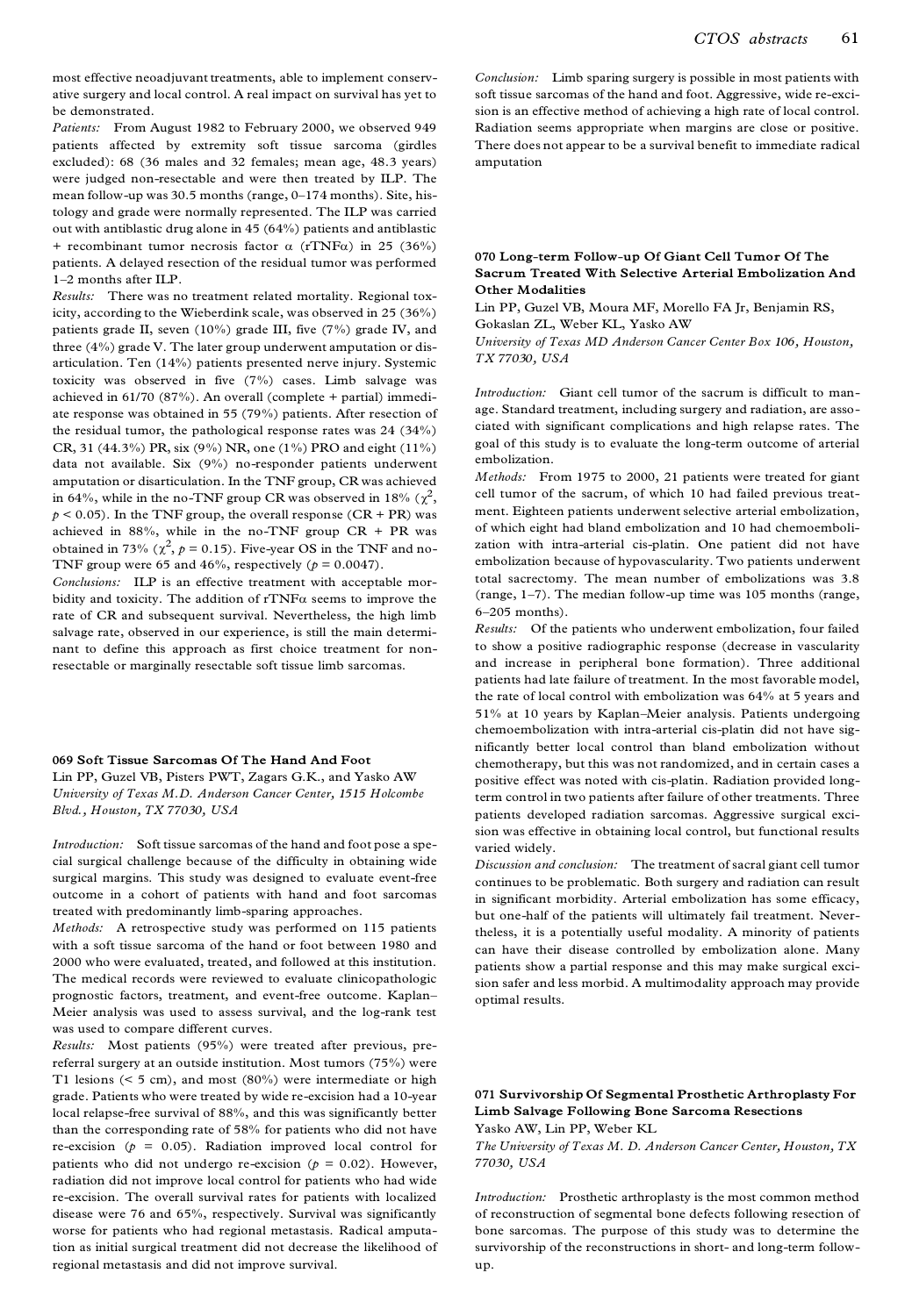*Methods:* A retrospective study was performed on all patients diagnosed with a bone sarcoma between 1980 and 1995 who were treated with a limb-sparing osteoarticular resection and prosthetic arthroplasty reconstruction. Prosthetic survival was calculated with endpoints of analysis based on any event, any prosthesisrelated event and aseptic loosening of the prosthesis, which led to prosthetic revision, removal or limb amputation.

*Results:* A total of 237 reconstructions were performed involving the distal femur ( $n = 111$ ), proximal tibia ( $n = 43$ ), proximal humerus ( $n = 47$ ), and proximal femur ( $n = 36$ ). All implants were fixed with polymethylmethacrylate cement. A total 174/237 (73%) did not require a re-operation at last follow-up evaluation. Early complications (within 1 year post-operatively) developed in fewer than 2% of patients. Aseptic loosening occurred late and accounted for the majority of events resulting in prosthetic failures (51%). Amputations were performed in 10% of patients prosthesis-related complications or tumor recurrence.

Prosthetic Arthroplasty Survival (prosthetic-related events)

|                  | 5 year | 10 year | 15 year |
|------------------|--------|---------|---------|
| Distal femur     | 83     | 63      | 60      |
| Proximal tibia   | 90     | 56      | 56      |
| Proximal femur   | 91     | 76      | 76      |
| Proximal humerus | 94     | 87      | 87      |

*Conclusion:* The early outcome of prosthetic arthroplasty was extremely favorable, supporting this method of reconstruction following excision of high-grade bone sarcoma. Long-term survival of prosthetic arthroplasty can be anticipated following tumor resection about the shoulder and hip. Aseptic loosening continues to be the primary cause of prosthetic failure, especially about the knee.

#### **072 Pathologic Fractures In Osteosarcoma**

Saghieh SS, Lin PP, Weber KW, Jaffe N, Patel SR, Benjamin RS, Yasko AW

*The University of Texas M. D. Anderson Cancer Center, Houston, TX 77030, USA*

*Introduction:* The majority of patients with osteosarcoma can be treated with limb salvage surgery. However, those who present with a pathologic fracture may be at a higher risk for local recurrence and poorer survival.

*Method:* This is a retrospective study of 65 patients diagnosed with osteosarcoma associated with a pathologic fracture treated between 1981 and 1998. Medical records, pathology reports and radiologic studies were reviewed in all of these patients, and prognostic variables evaluated for local recurrence and overall survival. *Results:* There were 37 males and 28 females. Twenty-seven were younger than 17 years, and 13 were older than 45 years. Fifty-two patients presented with localized and 13 with metastatic disease. The distal femur was the most frequent site (40%) of involvement. Limb salvage surgery was performed for 34 patients (52%). Amputation was performed for 31 (48%). The overall survival for patients with localized disease was 62% at 5 years. From all variables studied for patient survival, only localized disease (versus metastatic disease) and favorable chemotherapy response (versus poor response) were positive prognostic factors. Twelve (18%) local recurrences developed, nine (26%) after limb salvage and three (9%) after amputation. Of the prognostic variables analyzed for local recurrence, none reached statistical significance. However, limb salvage surgery for patients with localized disease who had a prior non-oncologic surgery resulted in a high percentage of local failures (4/5 patients (80%)).

*Conclusion:* Overall survival in patients with osteosarcoma who sustain a pathologic fracture is not compromised; however, local control can be jeopardized especially in patients who undergo extensive non-oncologic surgery prior to diagnosis and who subsequently are treated with limb salvage surgery. Although local control of the tumor must be individualized, amputation may be the surgery of choice for this high-risk group.

### **080 Combined Surgery, Brachytherapy And External Irradiation Of Locally Advanced Soft Tissue Sarcomas: A Feasible Approach**

Pedersen J ${\rm G}^1$ , Krarup-Hansen A $^2$ , Daugaard S $^3$ , Höjlund B $^4$ , Pedersen JG<sup>1</sup>, Krarup-Hansen A<sup>2</sup>, Daugaard S<sup>3</sup>, Höjlund B<sup>4</sup>,<br>Rosendal F<sup>2</sup>, Larsen jS<sup>2</sup>, Lund B<sup>1</sup>, Engelholm SA<sup>2</sup>

*<sup>1</sup>Department of Orthopaedic Surgery, 2Department of Radiation Oncology, 3Department of Pathology, and 4Department of Radiology, National University Hospital (Rigshospitalet), DK-2 100 Copenhagen, Denmark*

*Background:* Locally advanced disease of soft tissue sarcomas (STS) is a major surgical task: maximum local control versus minimum surgery and disability.

*Aim:* To reduce the amount of extensive surgery, to improve local control by immediate use of post-operative turnour (T) bed brachytherapy (brt) followed by external beam irradiation (RT), and to reduce morbidity.

*Materials and methods:* Sixteen patients (pts) (median age, 60 years; range, 29-75 years; female/male, 9/7) with a blank chest X-ray had an MR/CT scan and a diagnostic biopsy. Fifteen pts had a primary T larger than 5 cm, and one less than 5 cm; nine were located at the lower and four at the upper extremity, and three superficial at the thorax; two had a grade (gr) I T, 10 a grade II and three a grade III; and eight had liposarcoma, three myxofibrosarcoma, two leiomyosarcoma, one myogenic sarcoma, one synovial sarcoma, and one malig nant haemangiopericytoma. All pts underwent surgical procedure (10 intralesional excision, four marginal, two wide) and intraopererative implantation of microSelectron (mSr) flexible applicators (median,  $6$ ; range,  $3-18$ ), each tube with a maximal loading length of 23 cm. The following day, the tubes were connected to the PDR-mSr treatment unit and a mean dose of 22 Gy (range, 20-30 Gy) was applied at a dose rate of 0.6 Gy/hour; one pulse per hour with a CT scan calculated 100% at reference points 5 mm from the catheters. The tubes were extracted immediately after finishing the brt. The volume implants were reconstructed from orthogonal radiographs and the 3D-dose distribution calculated in CADPLAN using a geometric optimisation algorithm for stepping source implants. The mean treatment volume was 104 ml (range, 45-200 ml). Conventional fractionated compartmental external beam RT was initiated at day 22 (range, 9-34 days) and a total cumulated mean dose of 49 Gy (range,  $44-50$  Gy) in 2-Gy fractions was given.

*Results:* Fifteen pts are alive, 14 with no sign of local recurrence at a median follow-up of 16 months (range, 12-49 months); one pt died of lung metastases at 27 months; one pt with intralesional excision had multi-focal local recurrence of dedifferentiated liposarcoma (grade II > grade III); one pt is alive with lung metastases. One pt (brt, 30 Gy; external RT, 50 Gy) had quite a severe RT-induced damage and needed skin-transplantation, after which the pt recov ered. Brt was reduced to 20 Gy and no further events of RT damage were observed. Overall, only minimal disability was observed.

*Conclusion:* Combined modality treatment of locally advanced STS is a safe and feasible approach. This early report needs further confirmation in a long-time observation large-scale study.

# **065 Combined Therapy For Retroperitoneal Soft Tissue Sarcomas: Pre-operative Radiation And Surgery**

Gronchi A, Azzarelli A, Baratti D, Lombardi F, Gandola L, Navarria P, Bertulli R, Casali PG, Pennacchioli E, Rasponi A, Dileo P, Pilotti S

*Istituto Nazionale Turnori, Milan, Italy*

*Intervention:* Surgery is the standard treatment of retroperitoneal soft tissue sarcomas (RSTS), but is affected by a high failure rate.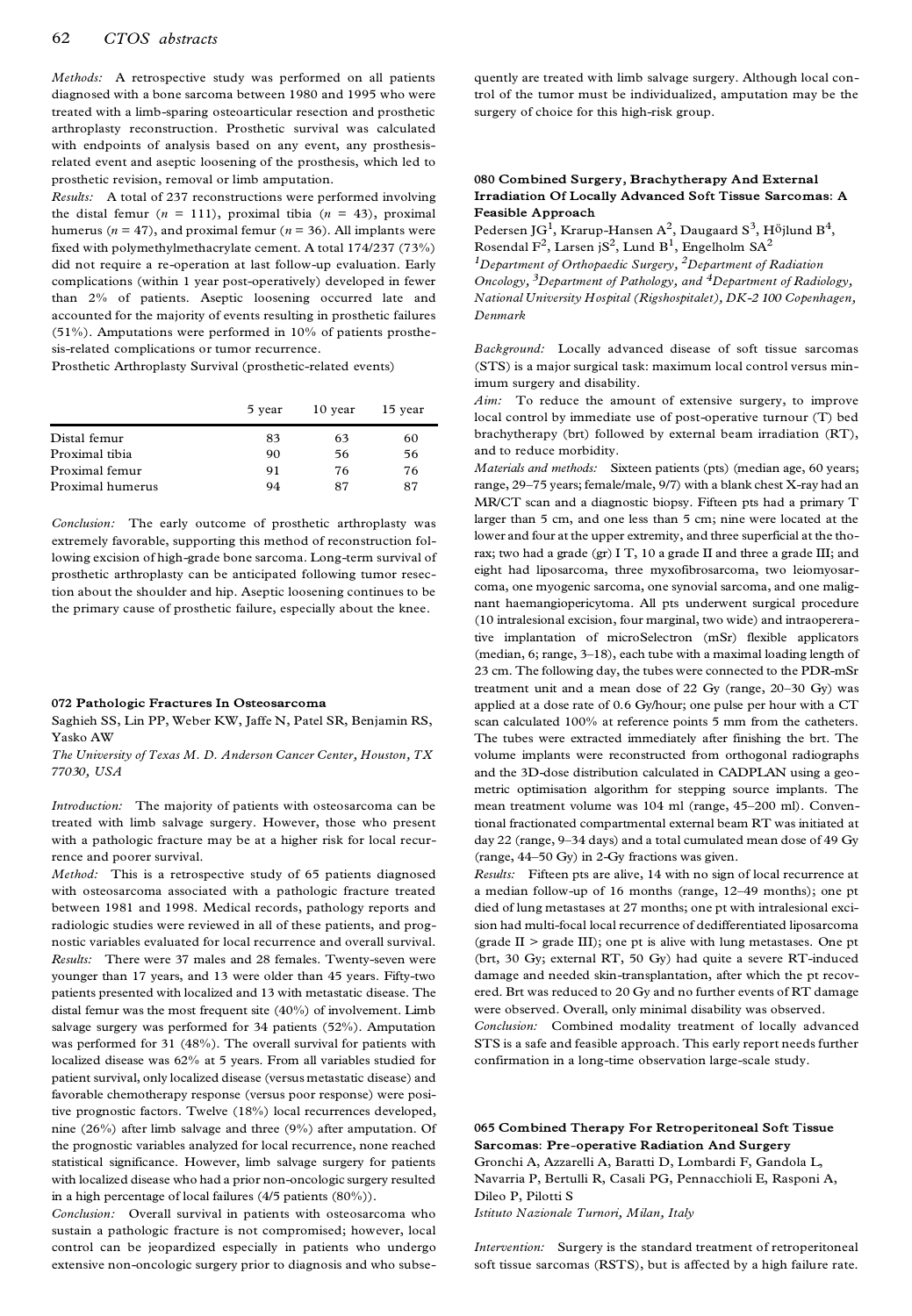Adjuvant radiation may improve local control and possibly sur vival. We report the results of a phase I-II study on radiation therapy (RT) delivered in a pre-operative setting, to determine the treatment feasibility and its possible benefit on surgical quality.

*Patients and methods:* From September 1996 to December 1999, 41 patients affected by RSTS were referred to our institution. Twenty-one of them, affected by primary or recurrent disease, were eligible for the combined therapy. As regards to the histology, 14 were liposarcoma, five were leiomiosarcoma, one rhabdomiosarcoma and one abdominal gastro-intestinal stromal tumor. Seventeen were low grade and four high grade. A CT-based computerized treatment plan was obtained in all patients to determine treatment volume. Personalized shields were realized to confirm dose distribution. The scheduled dose was 50 Gy. Surgery was then planned between the 30th and the 60th day after the end of RT.

*Results:* One patient received only 32 Gy for gastro-intestinal intolerance. All the other patients completed the treatment without significant toxicity. One patient progressed soon after RT and was not operated. All the other 20 patients underwent surgery 32-46 days after the end of RT. A complete removal of the tumor was possible in 15 cases: resection was extended to viscera with 10 nephrectomies, seven colectomies, two distal pancreatectomies, one splenectomy, one gastric resection and one resection of the inferior vena cava. No major surgical difficulties were encountered. In the remaining five cases not completely resected, a sarcomatosis was found at laparotomy. One patient died 3 months later due to related abdominal complications. One patient died 12 months later due to local abdominal recurrence, and two died 22 and 32 months later, respectively, due to distant metastasis. The remaining 11 patients are all alive with a median follow-up of 25 months (range, 6-40 months), eight of whom free of disease.

*Conclusions:* Pre-operative radiation is feasible and safe. A controlled study with strict inclusion criteria is now recommended to investigate the possible benefit of the combined treatment on sur vival.

### **066 Chordoma: Natural History And Treatment Results In 55 Patients**

Gronchi A, Azzarelli A, Baratti D, Lozza L, Bertulli R, Casali PG, Pennacchioli E, Rasponi A, Dileo P, Pilotti S *Istituto Nazionale Tumori, Milan, Italy*

*Intervention:* Chordoma is a rare neoplasm with poor prognosis as already observed by several authors. Our experience reports one of the largest series in the literature and confirms the need of new adjuvant treatments.

*Patients:* We observed at our institution 55 patients affected by chordoma. The neoplasm was located in the sacrum in 49 cases, at the base of the skull in three and in the vertebral bodies in three. The median age at the time of the diagnosis was 58 years (range, 2-77 years); 34 patients were male and 21 female; median diameter was 13 cm (range, 2-30 cm). During the 1970s, advances in pre-operative staging, more reliable surgical techniques and a clear definition of oncological adequacy were the basis of a new rationale treatment of sacral chordoma. Since 1977, patients underwent sur gery with intent of radicality. The technique of operation performed in 29 patients was high amputation of the sacrum by posterior approach, with the aim to perform an uncontaminated removal of the entire lesion and surrounding normal tissue. Radiotherapy was considered in case of marginal or intralesional operations.

*Results:* Surgical margins were rated as wide in nine patients, mar ginal in 17 and macroscopically intralesional in three. Post-operative radiation therapy was performed in nine patients with marginal/intralesional surgery; one patient underwent pre-operative RT. Sacral chordoma recurred in 17 out of these 29 recent operated patients. Local failure, mainly located in the ischiorectal area, developed in 13 cases, distant isolated metastases (lung) in one patient, and both local and distant failure in three, with involvement of lung in two cases and distant subcutaneous dissemination in one. As regard to resection margins definition, local  $\pm$  distant failure developed in six out of nine (66.7%) patients with wide margins and in 11 out of 17 (64.7%) patients with marginal operation.

*Conclusions:* Although chordoma is considered a low-grade lesion, surgical treatment to obtain effective local control is difficult, due to late diagnosis and anatomical site. In the present study, wide surgical margins were obtained only in 31% of the operated patients and recurrence rate was high. Distant metastases, isolated or concurrent to local failure, were detected only in four out of 29 patients (13.7%). Therefore, strong effort in achieving complete surgical excision is mandatory, as well as in developing more effective adjuvant therapies.

### **087 Periosteal Chondrosarcoma: Experience Of The Istituto Ortopedico Rizzoli.**

Fabbri N, De Paolis M, Vanel D, Mercuri M, Picci P

*Department of Musculoskeletal Oncology, Istituto Ortopedico Rizzoli ± Bologna, Italy*

Periosteal chondrosarcoma is a rare primary malignant tumor of the bone surface. Due to its rarity, the differential diagnosis with other primary tumor of the bone surface can be difficult and the potential for metastasis remains unclear. Studies reporting series of patients homogeneously managed at the same institution are scant in the literature. From 24,855 bone tumors filed at our institution, 26 cases of periosteal chondrosarcoma were identified; two cases were excluded for incomplete imaging studies. A retrospective study of the remaining 24 cases was undertaken. Clinico-pathologic features were reviewed and analyzed along with follow-up in order to define diagnostic criteria and understand prognosis of this condition.

There were 18 males and six females, and average age was 33 years (range, 17-65 years). A palpable mass and dull pain averaging more than 18 months of duration were the most common symptoms at presentation.

Tumor location was the femur in 14 cases (12 distal, two proximal), humerus in seven cases (five proximal, two shaft), tibia in two cases (two proximal) and iliac wing in one case. Imaging studies showed a frequently lobulated juxtacortical mass, usually suggestive of cartilaginous matrix on both plain X-rays and CT or MRI scan. Although abnormalities of the cortex were present in all the cases, medullary involvement could be detected and histologically confirmed only in two cases.

Information regarding the surgical margin and a minimum follow up longer than 3 years were available in 18 patients (average, 11 years; range 3-30 years). Surgical margin was adequate (wide) in 10 cases and inadequate (wide/contaminated or marginal) in the remaining eight cases. All the patients were disease free; three local recurrences were managed with further surgery. None of the patients developed metastasis. There were no local recurrences when the surgical margin was adequate. In our experience, prognosis is excellent after adequate surgical management and risk of metastasis is very low.

### **088 Desmoplastic Fibroma: Experience Of The Istituto Ortopedico Rizzoli**

Fabbri N, Trentani F, Vanel D, Mercuri M, Picci P, Bertoni F *Department of Musculoskeletal Oncology, Istituto Ortopedico Rizzoli ± Bologna, Italy*

Desmoplastic fibroma is a rare benign tumor of bone. Despite its benign nature, a marked tendency for local recurrence has been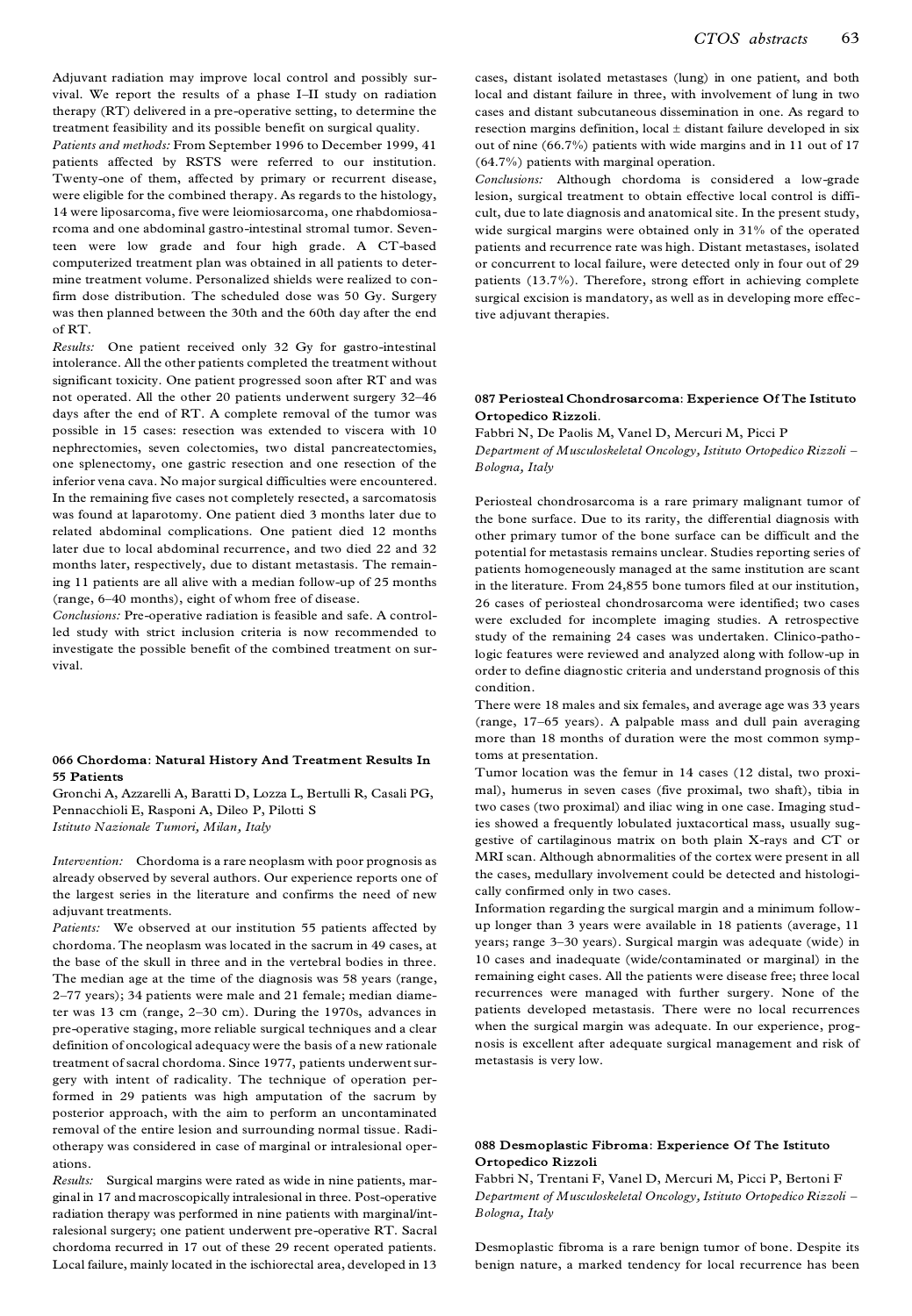reported in the past. However, studies reporting series of patients homogeneously managed at the same institution are scant in the recent literature.

From 24,855 bone tumors filed at our institution, 16 cases of desmoplastic fibroma were identified. A retrospective study of this group of patients was undertaken; clinico-pathologic features were reviewed and analyzed along with follow-up in order to define biologic aggressiveness and potential for local recurrence of this disorder.

There were nine males and seven females, and average age was 22 years (range, 9-36 years). Swelling and pain usually lasting more than 6 months were the most common presenting symptoms. Tumor location was the femur in five cases (three proximal, two distal), tibia in three cases (two proximal, one distal), humerus in two cases (one proximal, one shaft), fibula in two cases (one proximal, one distal), and calcaneus, periacetabular region, sacrum and L2 body in one case each.

Imaging studies constantly showed a purely lytic defect, sharply marginated towards the bone and contained by paper thin cortex towards the surrounding soft tissues. Staging of the tumor according to MSTS was stage 2 in 12 cases, stage 3 in three cases, and stage 1 in one case.

Information regarding the surgical margin and a minimum follow up longer than 3 years were available in 14 patients (average, 5 years; range, 3-22 years). Surgical management consisted of wide resection in nine cases and intralesional curettage in five cases; in three cases, the use of phenol or liquid nitrogen was added to the curettage as a local adjuvant.

All the patients were disease free. None of the patients developed metastasis. In our experience, prognosis is excellent after adequate surgical management, either wide resection or aggressive curettage.

### **089 Hemangiopericytoma Of Bone: The Rizzoli Experience** Campanacci L, Fabbri N, Vanel D, Mercuri M

*Department of Musculo Skeletal Oncology, Istituto Ortopedico Rizzoli, Bologna, Italy*

Hemangiopericytoma is a rare malignant vascular tumor, originating from the perivascular cells. Usually arising in the soft tissues, it is extremely rare in the skeleton. We coud not find large series reports in the literature.

Treatment is surgery, sometimes associated with radiation and/or chemotherapy. At the Rizzoli Institute, since September 1900 to date, 24,855 cases of bone and soft tissue tumors and pseudotumoral lesions are filed. Out of 6434 cases of malignant bone tumors (excluding metastases), only 13 cases of hemangiopericytoma primary of the bone were observed (two of which were consultations). There were four males and nine females, aged 8-79 years (average, 41 years). Pelvic bones and/or lumbo-sacral spine were involved in six cases, a rib in one, upper and lower limbs in three cases each (femur in two, fibula in one, and humerus in three). In two cases, the lesion involved two adjacent bones.

Symptoms were always present since a long period of time (from 6 to 60 months; average, 25.5 months). Radiologically, all cases presented as purely ostelitic, containing trabecular septae, with expanded cortical bone; in 10 cases, a soft tissue mass was also present. In two cases, small osteolitic images distal to the primary lesion were observed; two cases presented with a pathological fracture.

Among the 11 cases treated at our institution, five were managed with surgery alone, one with surgery and radiation-therapy; three patients were treated by chemotherapy and radiation therapy (surgery was not possible at presentation). One case (8-year-old girl) was cured with chemotherapy alone.

Six patients died of the disease (all developed lung metastases, one a local recurrence) after 5 months to 6 years; five are continuous disease free at 4-21 years of follow-up.

Hemangiopericytoma still represent a difficult issue for diagnosis and treatment, its course can be rapidly aggressive, and lung metastases can appear even after years; the role of chemotherapy is still uncertain in improving the outcome. Delaied diagnosis has an ominous prognosis.

# **090 Soft-tissue Sarcoma (Sts) Ð Adherence To Guidelines** Nijhuis PHA $^{\rm l}$ , Schaapveld M $^{\rm 2}$ , Otter R $^{\rm 2}$ , Hoekstra HJ $^{\rm l}$

*<sup>1</sup>Department of Surgical Oncology, Groningen University Hospital, Groningen, The Netherlands, and 2Comprehensive Cancer Center North-Netherlands, Groningen, The Netherlands* 

*Introduction:* Because many general surgeons are unfamiliar with these rare tumors, a reasonable number is found by chance, often after inadequate resection, leading to complex definitive treat ment. Therefore, guidelines for diagnosis and treatment were developed. As the diagnostic management is essential for definitive treatment, adherence to these guidelines is important.

*Methods:* Primary STS, registered by the Comprehensive Cancer Center North-Netherlands from January 1989-January 1996, were analyzed retrospectively with regard to adherence to the diagnostic guidelines. Urogenital STS, gastro-intestinal STS, and Kaposi's sarcomas were excluded.

*Results:* Three hundred and fifty-one STS were analyzed. In the specialized center, 69% of patients were younger than 60 years, whereas in district hospitals 63% were older than 60 years. With increase of age, referral to the center declined in a linear fashion. For all guidelines, adherence was significantly better in the center (Table 1).

*Conclusions:* In many aspects of the diagnostic process of STS, existing guidelines were not followed, especially in community hospitals. Adherence to all individual guidelines was significantly better in the specialized center. In order to improve compliance with future STS guidelines, appropriate guideline development, dissemination, and implementation programs should be developed. Concentration of STS in a limited number of hospitals and intensified collaboration with specialized centers seem advisable. Special attention should be paid to older patients, which were significantly more often not referred to a specialized center.

## **091 Pre-operative Radiation Therapy In The Treatment Of Soft Tissue Sarcomas**

Virkus, Mollabashy A, Reith JD, Berrey HB, Zlotecki RA, Scarborough MT

*University of Florida, Gainesville, FL 32610, USA*

This report presents the results of a cohort of patients with a soft tissue sarcoma treated with a standard protocol including preoperative radiation therapy (PRT) and surgical resection, assessing wound complications, local recurrence, and oncologic outcome. A standard protocol of PRT followed by *en bloc* resection was performed in 218 patients with a primary soft tissue sarcoma from 1984 to 1999. Wound complications were defined as minor (local wound care), moderate (operative I&D), major (STSG or flap), and amputation. Wound complications are reported for the entire patient population. Oncologic results are reported on a subset of patients that excluded patients who were stage III at the time of resection, or received chemotherapy. There were 114 males, 104 females, with an average age of 56 years (range, 8-86 years). Thirty-six patients received chemotherapy. At the time of resection, 13 patients were stage IA, 16 were stage IB, 63 were stage IIA, 111 were stage IIB, and 15 were stage III. Ten patients had an intralesional surgical margin, 91 marginal, 115 wide, and two radical. Primary wound closure was obtained in 187 patients, nine needed a split-thickness skin graft, 20 a rotational flap, and two a free flap for closure. Only six patients underwent primary amputation. Mean oncologic follow-up was 53 months.

The overall wound complication rate was 32.6% (minor, 10%; moderate, 13%; major, 7%; amputation, 1%). If minor wound problems treatable with short-term local wound care are excluded,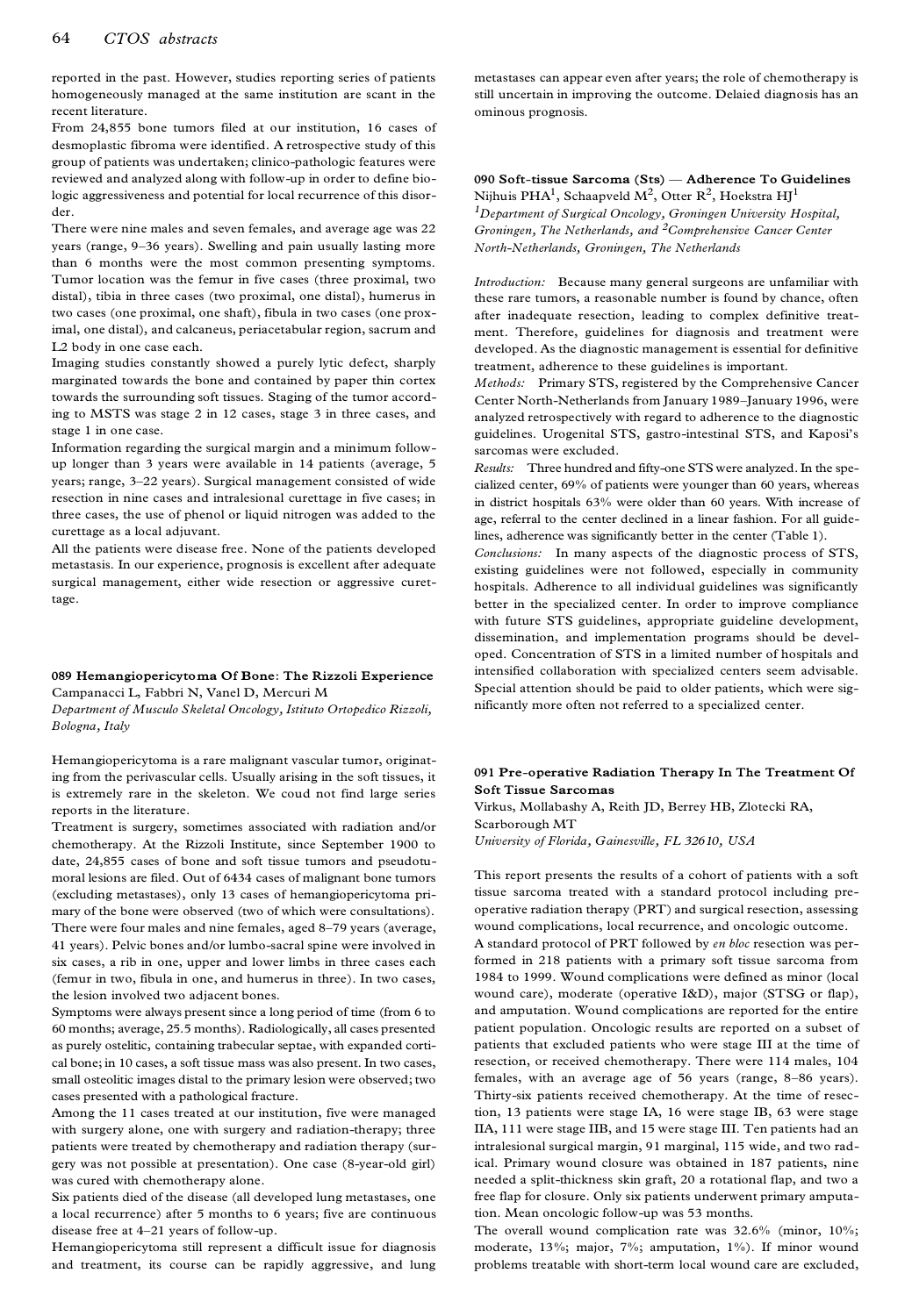the wound complication rate was 22.9%. When stage III and chemotherapy patients were removed, 172 patients remained for oncologic outcome analysis. Seventy-three (42%) developed late metastases, predominantly to the lungs (82%). Eighteen patients developed a local recurrence, which was 15.1% of those patients with a minimum of 2 years of follow-up. The recurrence rate in patients with prior surgery at an outside institution was 24%, versus 12% if initial surgery was at our institution. At latest follow-up, 80 patients (46%) were continuously disease free, six (3%) ANED, eight (4%) alive with disease, and 65 (38%) dead of disease. The 2 and 5-year survival rates were 77 and 66%, respectively.

The ideal timing of adjuvant radiation therapy remains to be determined. PRT allows for a smaller radiation dose and field to be delivered, theoretically decreasing the morbidity of radiation. Our local control rate is similar to that seen in other studies where a high percentage of adequate surgical margins is obtained. Twentytwo percent of our patients required a return to the operating room for wound complications. This is similar to the wound complication rates in studies where post-operative XRT or no XRT is used. Distant control continues to be a difficult problem in the treatment in soft tissue sarcomas.

### **095 Outcome Following Local Recurrence In Osteosarcoma** Grimer RJ

*The Royal Orthopaedic Hospital Oncology Service, Bristol Road South, Birmingham, UK*

*Purpose:* Local recurrence of osteosarcoma is generally thought to be a death sentence, with few patients surviving. This paper addresses this question and attempts to identify possible prognostic factors and treatment options for patients with local recurrence. *Method:* All patients who had developed a local recurrence following treatment of a non-metastatic high-grade osteosarcoma were included in this review. Patients with metastases at the time of diagnosis were excluded. Eighty-one patients were found to fulfill the above criteria. LR arose at an average of 16 months (range, 3±49 months). Sixteen of the patients were already known to have lung metastases and a further 27 were found to have metastatses within 3 months of treatment of the LR. Another 25 developed metastases later, leaving only eight patients who did NOT subsequently develop metastases.

*Results:* Overall survival was most clearly related to whether or not metastases were present at the time of presentation with LR. In patients with known metastases or ones that appeared within 3 months, there were no survivors past 30 months. For those with no metastases within 3 months, the survival was 40% at 5 years from the time of LR. Even in those 25 who developed metastases later, the survival was 30% at 3 years and 23% at 5 years. Disease free interval was not significant.

*Conclusion:* LR accompanied by metastases is currently a death sentence. Experimental treatments for these patients may be justified. In patients with solitary LR, aggressive treatment is justified and has a similar outlook to that for lung metastases alone.

### **107 Combined Surgery, Brachytherapy And External Irradiation Of Locally Advanced Soft Tissue Sarcomas: A Feasible Approach**

Pedersen J $\mathrm{G}^1$ , Krarup-Hansen A $^2$ , Daugaard S $^3$ , Hojlund B $^4$ , Pedersen JG<sup>1</sup>, Krarup-Hansen A<sup>2</sup>, Daugaard S<sup>3</sup>, Hojlund B<sup>4</sup>,<br>Rosendal F<sup>1</sup>, Larsen JS<sup>2</sup>, Lund B<sup>1</sup>, Engelholm SA<sup>2</sup> *Departments of 1Orthopaedic Surgery, 2Radiation Oncology, <sup>3</sup>Pathology, and 4Radiology, National University Hospital (Rigshospitalet), DK-2100 Copenhagen, Denmark* 

*Background:* Locally advanced disease of soft tissue sarcomas (STS) is a major surgical task: maximum local control versus minimum surgery and disability.

*Aim:* To reduce the amount of extensive surgery, to improve local control by immediate use of post-operative turnour (T) bed brachytherapy (brt) followed by external beam irradiation (RT), and to reduce morbidity.

*Materials and methods:* Sixteen patients (pts) (median age, 60 years; range, 29-75 years; female/male, 9/7) with a blank chest X-ray had an MR/CT scan and a diagnostic biopsy. Fifteen pts had a primary T larger than 5 cm, and one less than 5 cm; nine were located at the lower and four at the upper extremity, and three superficial at the thorax; two had a grade (gr) I T, 10 a grade II and three a grade III; and eight had liposarcoma, three myxofibrosarcoma, two leiomyosarcoma, one myogenic sarcoma, one synovial sarcoma, and one malignant haemangiopericytoma. All pts under went surgical procedure (10 intralesional excision, four marginal, two wide) and intraopererative implantation of microSelectron  $(mSr)$  flexible applicators (median, 6; range, 3-18), each tube with a maximal loading length of 23 cm. The following day, the tubes were connected to the PDR-mSr treatment unit and a mean dose of 22 Gy (range, 20-30 Gy) was applied at a dose rate of 0.6 Gy/ hour; one pulse per hour with a CT scan calculated 100% at refer ence points 5 mm from the catheters. The tubes were extracted immediately after finishing the brt. The volume implants were reconstructed from orthogonal radiographs and the 3D-dose distribution calculated in CADPLAN using a geometric optimisation algorithm for stepping source implants. The mean treatment volume was 104 ml (range, 45-200 ml). Conventional fractionated compartmental external beam RT was initiated at day 22 (range, 9-34 days) and a total cumulated mean dose of 49 Gy (range, 44-50 Gy) in 2-Gy fractions was given.

*Results:* Fifteen pts are alive, 14 with no sign of local recurrence at a median follow-up of 16 months (range, 12-49 months); one pt died of lung metastases at 27 months; one pt with intralesional excision had multi-focal local recurrence of dedifferentiated liposarcoma (grade II > grade III); one pt is alive with lung metastases. One pt (brt, 30 Gy; external RT, 50 Gy) had quite a severe RT-induced damage and needed skin-transplantation, after which the pt recovered. Brt was reduced to 20 Gy and no further events of RT damage were observed. Overall, only minimal disability was observed.

*Conclusion:* Combined modality treatment of locally advanced STS is a safe and feasible approach. This early report needs further confirmation in a long-time observation large-scale study.

### **109 Unplanned Excision For Soft Tissue Sarcoma: Identification Of A Subgroup With Bad Prognosis** van Geel AN, Eggermont AMM, Schmitz PIM

*Department of Surgical Oncology and Statistics, University Hospital Rotterdam/Daniel den Hoed Cancer Center, Rotterdam, The Netherlands*

*Introduction:* Unplanned excision (UE) for soft tissue sarcoma (STS) is a frequent procedure. Unclear is the influence on prognosis.

*Material and methods:* From 1986 to 1993, 86 patients (32.7% of all referred patients) were treated after UE of STS elsewhere (subfascial; limbs, girdles and trunk, > 5 CMS). All patients had CT or MRI before definitive treatment; minimal follow-up was 5 years. *Results:* Thirty-one patients (36.1%) had complications (hematoma) after UE. In 46 patients (53.5%), residual tumor was seen on CT/MRI and found at pathological examination in 66 patients (76.7%). In one-half of the patients, definitive treatment was considered to be more complex, resulting in increased morbidity.

*Conclusion:* After multivariate analysis, a group of patients (35 patients = 40%) with a significant bad prognosis was found: older than 60 years with a second treatment with increased complexity and morbidity independent of this treatment is radical or not. This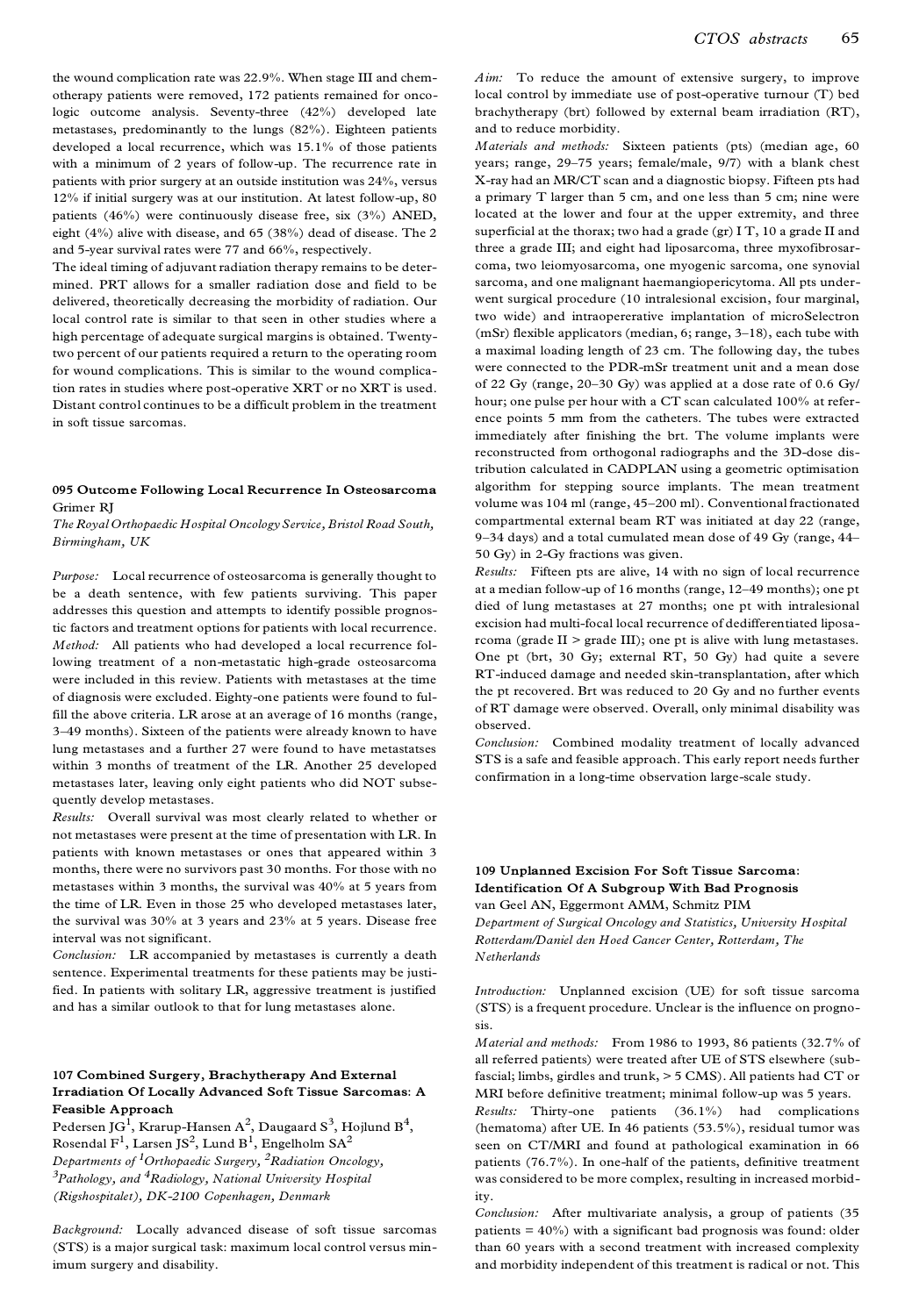| Survival | Overall |      | Loc. rec. free Dist. rec. free |
|----------|---------|------|--------------------------------|
| 2 years  | 86.0    | 85.8 | 84.6                           |
| 5 years  | 74.3    | 72.1 | 70.6                           |

group can be considered as a high-risk group eligible for adjuvant chemo therapy trials.

### **Posters Ð Radiation Oncology**

**029 Potential Impact Of High Technology Radiation Treatment For Sarcomas To Improve Patient Outcome** Herman Suit, Karen Doppke, Jong Kung, J. Michael Collier, Ira Spiro, Thomas Delaney

*Department of Radiation Oncology, Massachusetts General Hospital, Harvard Medical School, Boston, MA, USA*

The available radiation treatment techniques employed in the management of the mesenchymal tumors cause substantial quantities of non-involved tissues/structures to receive important dose levels. The consequence is that there is a non-negligible frequency of treatment associated morbidity. This is in the form of: excess fibrosis, wound healing delay or breakdown, late appearing damage in major nerves and vessels, pathological fracture and the rare radiation induced malignant neoplasm. There are several new techniques, which will achieve full coverage of the defined target tissue for each treatment session, but with major reductions in the volume of normal tissues/structures included in the high dose vol ume. As complications of treatment cannot develop in unirradiated tissues, there is predicted a major lowering of the frequency and severity of treatment related morbidity. These new techniques are principally intensity modulated X-ray therapy, intensity modulated proton beam therapy, on-line diagnostic quality imaging, Monte Carlo based dose calculations, etc. The presentation will assess the impact of these developments on three relatively common clinical problems. These are lesions located in the: (1) medial proximal thigh, (2) thoracic vertebral body, and (3) retro peritoneal region.

# **031 Effects Of Irradiation And Radio-protectant On Rat Growth Plate Morphology**

Damron TA, Spadaro JA, Farnum CE, Margulies BS, Strauss J *Upstate Medical University Department of Orthopedic Surgery, Syracuse, NY 13224, USA*

*Introduction:* Previous work in our laboratory has shown a beneficial effect on rat limb growth from administration of the radioprotectant amifostine. The histological correlates of these quantitative measurements of limb length have not previously been described. *Purpose:* The purpose of this paper is to detail the histological changes over time in the rat growth plate (GP) following irradiation with and without the radioprotectant amifostine.

*Methods:* Histological specimens were examined from 84 Sprague-Dawley male rats, 4 weeks old, previously included in reports detailing limb length effects. Groups of *n* = 6 included for analysis were `cage controls' at 6 weeks, irradiation only; (single dose, 12.5 and 17.5 Gy) at 6 weeks, 'radioprotectant pretreatment' (100 and 300 mg/kg amifostine for the 12.5 Gy groups, and 100 mg/kg for the 17.5 Gy groups) at 6 weeks, and 'early timing' (0.5, 1, 2, 3, and 4 weeks post 17.5 Gy with and without 100 mg/kg amifostine). Irradiation was administered to the right distal femur and proximal tibia; the left leg served as the control.

*Results:* Morphology of the irradiated GP changed consistently over time. At 0.5 weeks, a subtle decrease in cellular profiles with maintenance of overall zonal architecture was evident. At 1 week, cellular profiles were notably reduced, and zonal architecture was nearly lost. At 2 weeks, the GP was composed of sparsely situated terminal, hypertrophic-appearing chondrocytes. At 3 weeks, cellular profiles increased via clonal bodies. At 4 and 6 weeks, clonal bodies predominated.

The growth plate cellular profile area following irradiation hit a nadir at 2 weeks and rebounded at the third week toward normal. TRAP staining showed an increase in osteoclasts between the 2 and 3 week time periods that corresponded to an relative decrease in GP height over the same interval.

Epifluorescent growth rates reached a nadir 1 week following irradiation and slowly returned toward normal thereafter.

Growth plate overall height was greater for controls than irradiated specimens at all time periods, but these effects were much greater centrally than peripherally. Amifostine effects, however, were observed more consistently at the periphery rather than in the central GP.

*Discussion:* Irradiation results in a predictable pattern of histologic changes, with the greatest effects observed at 1 week in the rat proximal tibia. Prereatment with amifostine is unable to preserve normal GP morphology despite its maintenance of longitudinal growth, but many parameters are statistically improved compared with the irradiated specimens.

**032 Bone Density Effects Of Radiation And The Radioprotectant Drug Amifostine In A Rat Model** Morgan H, Damron TA, Margulies B, Spadaro J *Upstate Medical University Department of Orthopaedic Surgery, Syracuse, NY 13224, USA*

*Purpose:* The purpose of this project was to examine the effects on the bone density measurements of irradiated rat femurs with and without the radioprotective drug amifostine (AMF).

*Methods:* Seventy-two weanling Spague-Dawley rats were randomized into treatment groups. In all treated animals, the right knee (distal femur and proximal tibia) was irradiated with single-fraction 17.5 Gy, while the left leg was used as an internal control. Animals were sacrificed at 0.5, 1, 2, 3, 4, and 6 weeks following irradiation, 12 per time period. One-half of the animals in each of the groups received 100 mg/kg amifostine 20 minutes prior to irradiation. For the bone density analysis, the skeletonized femurs were placed into a cylindrical holder and suspended in deionized water. Bone density (g/cm) was determined using peripheral quantitative computed tomography (pQCT; Norland XCT 2000, Fort Atkinson, WI), resolution 90 microns.

*Results:* The irradiated slices maintained a significantly higher BMD than controls through 6 weeks in the most proximal meta physis and through 3 weeks in the distal metaphysis (Fig. 1). The slice closest to the metaphysical side of the physis demonstrated a unique early peak BMD at 2 weeks, which decreased dramatically by 3 weeks. The BMD for rats that received amifostine was significantly lower through 3 weeks than for rats that received radiation alone ( $p < 0.02$  for 0.5, 2, and 3 weeks).

*Discussion:* Three conclusions are drawn from the current data. First, at early time periods following irradiation, BMD within the irradiation field is greater than control in this animal model Second, a 2-week early peak in BMD occurs in the juxta-physeal met aphysis. Third, amifostine has a significant effect in holding BMD close to normal in the juxta-physeal region. We hypothesize that the sensitive marrow elements, particularly in this case the mono cyte precursor of osteoclasts, are more sensitive to irradiation damage than the osteoblasts, given the slower turnover of the latter cells. In addition, we hypothesize that the early 2-week peak in BMD occurs only in the distal metaphysis due to the greater relative contribution of provisional calcification to BMD there, since this calcification is a passive process that is likely to continue despite radiation effects, particularly when unchecked by resorp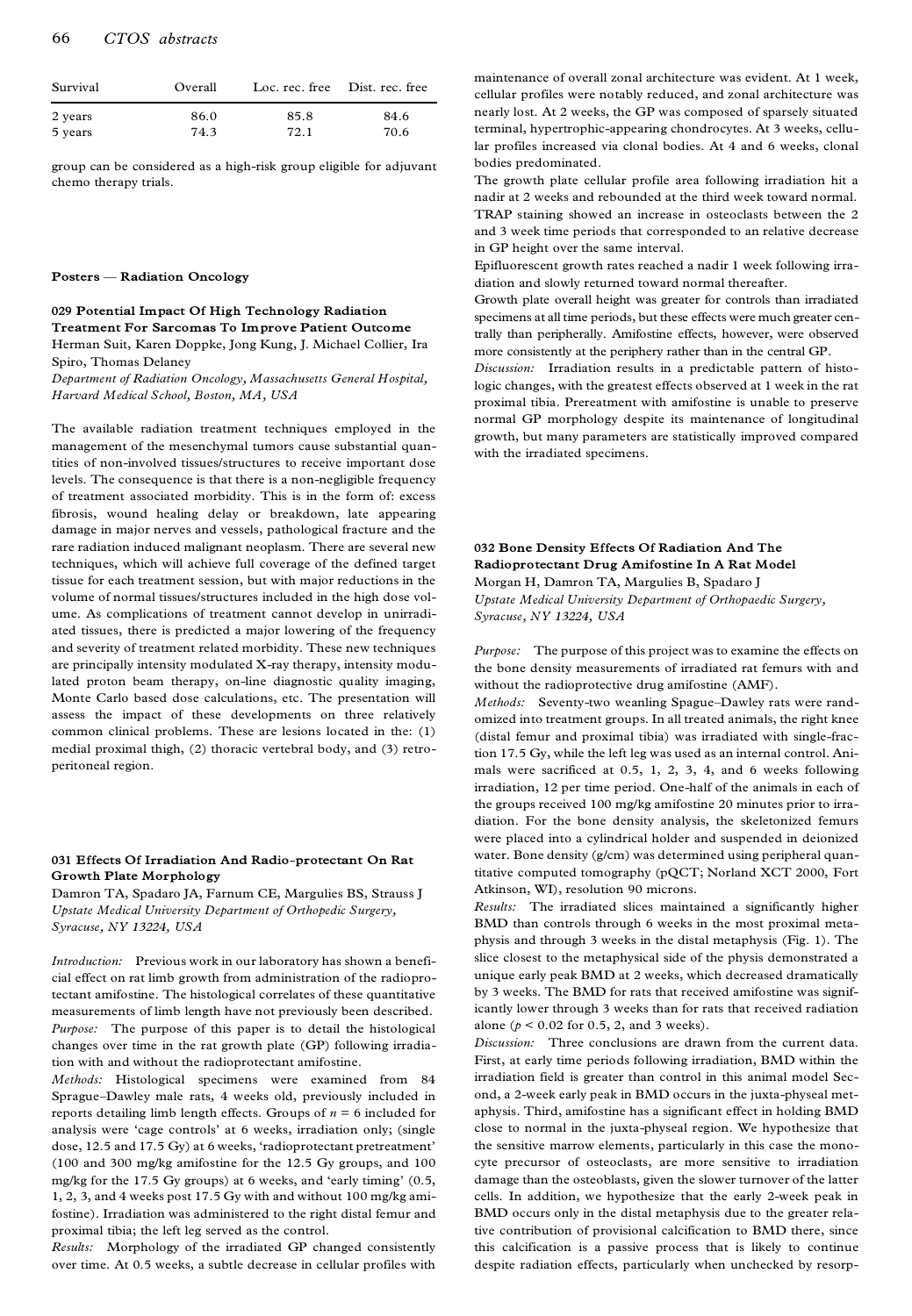tive activity of chondroclasts and osteoclasts. These hypotheses are supported by histological observations.

# **033 Pattern Of Local Recurrence After Conservative Surgery And Radiotherapy For Soft Tissue Sarcoma.**

Cleator SJ, Cottrill C, Harmer CL

*Sarcoma Unit, Royal Marsden Hospital NHS Trust, London SW3 6JJ, UK*

*Purpose:* Over the past two decades, our centre has adopted a policy of conservative surgery followed by adjuvant radical-dose radiotherapy for all medium- and high-grade soft tissue sarcomas. From the patients treated in this manner at the Royal Marsden Hospital over the past 15 years, we analyzed 17 who had relapsed locally. We discuss technical factors that may have contributed to local relapse in some cases, and the geographical relationship between sites of recurrence and the phase 1 and 2 radiotherapy volumes.

*Patients and methods:* We examined those cases recorded on our soft tissue sarcoma database between January 1986 and September 1999 who had recurred locally following surgery and radical postoperative radiotherapy. We excluded patients with residual macroscopic disease following surgery and any patients with metastatic dis ease at presentation. We recorded details relating to original tumour stage, histological type, grade and surgical margins. The cohort included eight patients with T1 (47%) and nine patients with T2 tumours (53%). The tumours were grade 1, 2 and 3 in two  $(12\%)$ , six (35 %) and nine (53%) number of cases, respectively. The majority of patients were treated with a phase I volume corresponding to the entire muscle compartment that received 50 Gy in 25 fractions over 5 weeks. The phase II was a reduced volume corresponding to the tumour bed and received 10 Gy in five fractions during the sixth week of treatment. Four of the patients were treated according to a hyperfractionated regimen consisting of 72 Gy in 60 fractions twice daily over 6 weeks with volume reduction after 60 Gy.

*Results:* Mean time to local recurrence was 26 months. Four (23%) patients recurred within the phase I volume, nine (53%) recurred within the phase II volume, and three (18%) outside the irradiated volume. One recurrence was marginal. Eight patients who relapsed had positive surgical excision margins originally. In six patients, there had been deviations from our radiotherapy protocol, usually unavoidable, which may have accounted for treatment failure; these included all three out of field recurrences. Of the 11 patients for whom it was possible to adhere strictly to protocol, two recurred in the phase I volume and nine in the phase II volume. With a mean follow-up time since completion of radiotherapy of 63 months, seven patients have died and, of these, six were disease related.

*Conclusion:* A dose greater than 60Gy may be necessary despite initial complete surgical resection. Prospective, multi-centre data collection and ideally a randomized trial are required to formulate an improved treatment policy.

# **036 Treatment Outcome In Patients Radiated For Spinal And Paraspinal Tumors**

DeLaney TF, Ancukiewicz M, Hornicek FJ, Spiro IJ, Harmon DC, Suit HD

*Massachusetts General Hospital, Boston, MA 02114, USA*

*Objective:* Tumors of the spine and paraspinal soft tissues can present difficult management challenges because of the proximity of the spinal cord, which limits resection margins and radiation dosage. A retrospective review of treatment outcome in a cohort of these patients managed in a single institution was undertaken to assess prognostic factors and treatment techniques important for favorable treatment outcome.

*Materials and methods:* Fifty-seven patients with spinal and paraspinal tumors treated with radiotherapy between 1971 and 1998 were identified in our sarcoma database. Nine patients with Ewing's sarcoma/PNET were identified for separate analysis, leaving 48 patients for analysis for this study. Outcome was assessed according to the following tumor and treatment variables: site (spinal/paraspinal), tumor grade, surgical margin status, and radiation dose.

*Results:* Twenty-four lesions were in the spine and 24 were in paraspinal soft tissue. Forty-two patients had malignant tumors with the following histologies: neurofibrosarcoma/malignant schwan noma (9), malignant fibrous histiocytoma (7), chondrosarcoma (5), chordoma (5), osteosarcoma (4), fibrosarcoma (3), and others (9). Six patients had benign lesions: desmoid (2), giant cell tumor (2), aneurysmal bone cyst (1), and hemangioma (1). Median tumor size was 8.5 cm (range, 1.2-18 cm). Local treatment consisted of combined surgery and radiotherapy in 45 patients and radiotherapy alone in three patients. Median radiation dose was 60.2 Gy (range, 22.4-78.6 Gy). Five patients received brachytherapy as a component of treatment, with a median implant dose of 28.7 Gy, while two patients received intra-operative radiotherapy. Chemotherapy was administered to 15 patients. Overall 5-year survival was dependent upon tumor grade:  $0-1$ ,  $89\%$ ;  $2$ ,  $48\%$ ;  $3-$ 4, 36%  $(p = 0.10)$ . Overall 5-year survival was similar for spinal (72%) and paraspinal (63%) lesions ( $p = 0.96$ ). Local control was 85% for spinal lesions and 66% for paraspinal lesions ( $p = 0.59$ ). There was a trend towards improved local control in patients with negative surgical margins (81%) compared with patients in whom the margins were positive (55%) ( $p = 0.30$ ). No clear relationship could be demonstrated between radiation dose and treatment out come.

*Conclusions:* Similar to other sites, tumor grade is of prognostic importance in patients with spinal and paraspinal tumors. In spite of the large tumor size (median, 8.5 cm) seen in this patient population and the limits on surgical resection and radiation dose imposed by proximity of the spinal cord, combined modality treat ment with surgery and radiotherapy produced local control in the majority of patients. Improved therapeutic strategies are necessary for patients with positive surgical margins and paraspinal tumors, in whom local control remains suboptimal.

### **038 Pre-operative Radiotherapy In Adult Soft-tissue Sarcomas**

T. Morysinski, W. Ruka, P. Rutkowski

*Soft Tissue/Bone Sarcomas Department, M. Sklodowska-Curie Memorial Cancer Center Institute, Warsaw, Roentgena 5, Poland*

*Introduction:* Soft-tissue sarcomas are characterized by high local recurrence potential after inadequate treatment. The aim of the study was to analyze the results of the surgical treatment of the soft-tissue sarcomas combined with pre-operative radiotherapy. *Materials and methods:* Between 1984 and 1999, 167 patients (84 male, 83 female; mean age, 49.2 years) treated in our institution were enrolled into the study. Twenty-five patients (15%) represented stage IA,B (according to UICC/AJCC 1987 classification), and 142 (85%) represented stage  $IIA,B+IIIA,B$ . All patients without distant metastases (MO) were included into the study consec utively. Primary tumors represented 64 (38%) cases, and local recurrence or scar after non-radical excision 103 (62%). The tumors were mainly located in lower limbs (121 patients; 72%). Most of the tumors were  $> 10$  cm in diameter (75%). Tumor characteristics according to histological type were: 38 (23%) synovial sarcoma, 33 (20%) malignant fibrous histiocytoma, 27 (16%) liposarcoma, 23 (14%) malignant schwannoma, 20 (12%) fibrosarcoma, and 26 (15%) others. Irradiation fields contained the tumor (primary, recurrent or scar) with drain sites and the margins  $~\sim$  5 cm. The patients were divided into two groups: group I, 134 patients underwent pre-operative radiation in total dose of 2000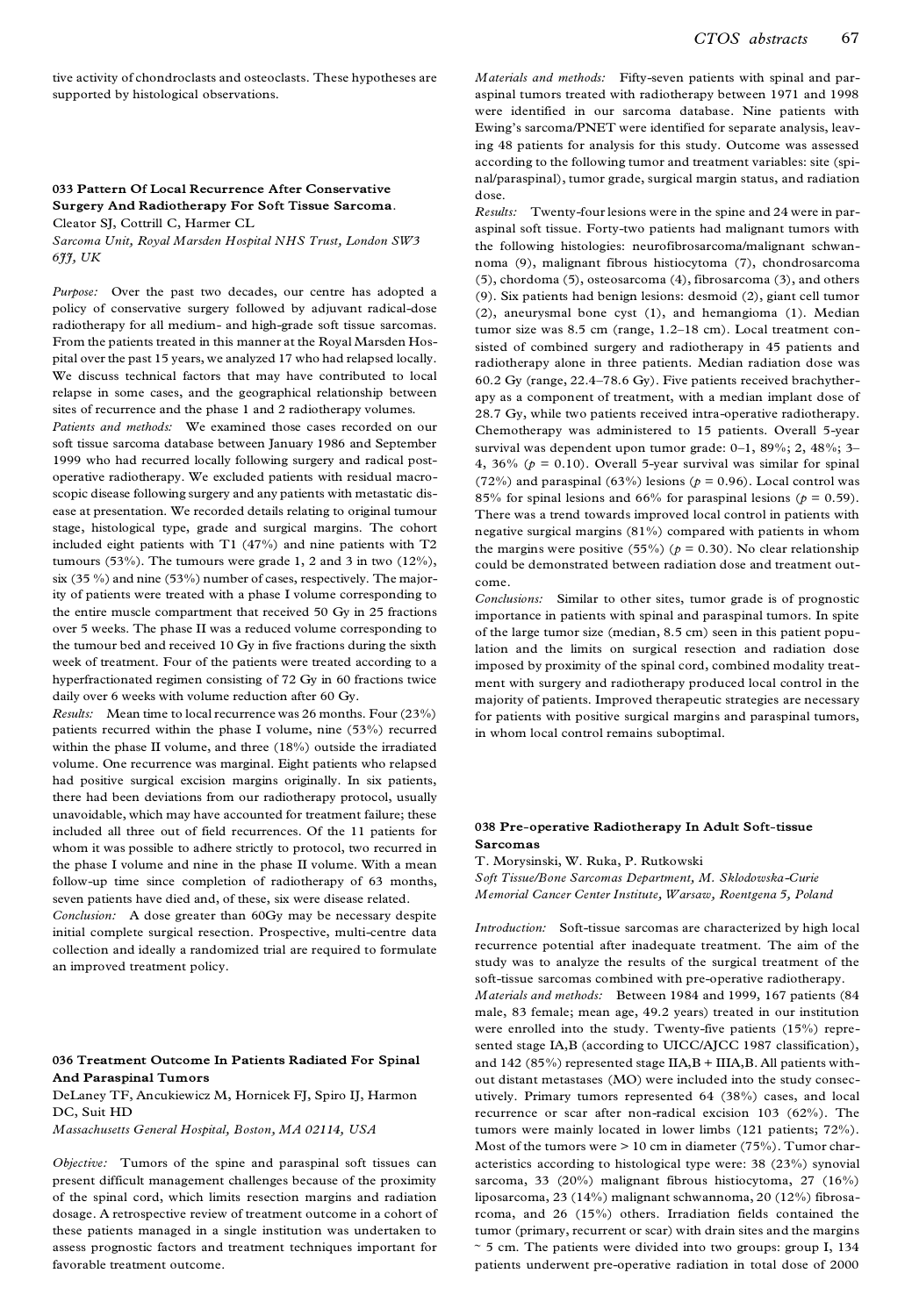cGy (400 cGy/fraction) followed by surgical resection 3-5 days later; and group II, 33 patients underwent 'conventional' radiation in total dose of 4000-5000 cGy (200 cGy/fraction) with operation 6 weeks later. Median follow-up time was 36 months for survivals. The Kaplan-Meier method and the log-rank test were used for statistical analyses.

*Results:* The 5-year overall survival in group I was 69% and that in group II was  $47\%$  ( $p < 0.05$ ). The 5-year local-recurrence free survival in group I (75%) was significantly better than that in group II (56%) ( $p = 0.006$ ).

*Conclusions:* Pre-operative radiotherapy in adult soft-tissue sarco mas used five fractions to a total dose of 2000 cGy regimen applied 3-5 days before the operation is connected with better tumor local control rates and demonstrates benefit for overall survival in com parison with a conventional pre-operative radiotherapy group.

### **098 Malignant Peripheral Nerve Sheat Tumors (Mpnst): A Retrospective Analysis On 125 Patients**

Voican D, Billard C, Terrier P, Bonvalot S, Vanel V, Le Pøchoux C, Missenard G, Le Deley MC, Le Cesne A

*Soft Tissue Sarcoma Unity, Institut Gustave Roussy (IGR), Villejuif 94805, France*

*Purpose:* To evaluate the prognostic factors in adult patients (pts) with initial localized MPNST.

*Patients:* between 1980 and 1997, 125 pts were treated at IGR. Surgery of primary tumor was performed in all cases. A complete resection was achieved in 84% of pts. Adjuvant chemotherapy and radiotherapy were given in 33 and 42% of pts, respectively. The median age of pts was 39 years (range, 15-77 years). Tumor sites were as follows: extremity, 31%; thorax, 21%; abdomen, 22%; head and neck, 18%; and pelvis, 9%. The median tumor size was 9 cm (range, 1-30 cm). Neurofibromatosis type I (NFI) is present in 20% of pts.

*Results:* Median follow-up time was 9 years (range, 3-25 years). Relapses were observed in 69% of pts (local, 56%; distant, 19%; both, 25%). The 5- and 8-year overall survival were 50 and 42%, respectively. High histologic grade, tumor size > 10 cm, NF1 asso ciation, non-extremity tumors and primary incomplete resection are unfavorable prognostic factors for overall survival in univariate analysis. High-grade MPNST, non-extremity tumors and NFI phenotype are correlated to overall survival in multivariate analysis. A high treatment-related morbidity was observed in NFI pts with MPNST.

*Conclusion:* Optimal resection seems to be the best predictive parameter for a favorable outcome in localized MPNST. Adjuvant treatments are recommended in pts with high-grade locally advanced MPNST.

### **099 Is Adjuvant Radiation Therapy (Rt) Indicated After Optimal Resection For Soft Tissue Sarcoma (Sts) Of The Extremities?**

Le Cesne A, Khanfir K, Terrier P, Alzieu L, Bonvalot S, Vanel D, Le Pøchoux C

*Soft Tissue Sarcoma Unity, Institut Gustave Roussy, Villejuif 94805, France*

*Background:* The impact of adjuvant RT on both local control and distant relapse is not clearly established after wide excision of extremity STS.

*Purpose:* We performed a retrospective analysis on behavior of patients (pts) who underwent a large resection in our institution (first or second resection in case of incomplete surgery) and received or not adjuvant RT. All histological specimens were carefully analyzed and only pts with free tumoral margins (ftm) were retained for analysis. Histopathological classification was as follows: minimal RO (mRO) resection (ftm < 10 mm) and optimal RO ( $o$ RO) resection (ftm  $\geq 10$  mm).

*Patients:* From 1975 to 1996, 133 pts with a median age of 44 years were operated at IGR. The median tumor size was 6 cm (range, 1-18 cm). Ninety-three pts (70%) primary resected in other centers were reoperated, and residual tumor cells were found in 54% of pts. Sixty-nine pts (17 oRO and 52 mRO) received adju vant RT and 64 pts did not (54 oRO and 10 mRO). Characteristics of pts (age, tumor size, grade, adjuvant chemotherapy) were similar in both RT and no-RT groups.

*Results:* Median follow-up time was 10 years (range, 3-25 years). Thirty-three pts had a local relapse: 11 in the RT group and 22 pts in the control group ( $p = 0.01$ ). Grade and ftm are correlated to overall survival, and adjuvant RT is correlated to relapse free sur vival in univariate analysis. A positive impact of RT on local control was only seen in pts with a mRO resection ( $p = 0.005$ ) and in pts with residual tumor cells after re-excision ( $p = 0.001$ ). RT has no influence on 5- and 10-year overall survival.

*Conclusion:* Optimal resection seems to be the best predictive parameter for a favorable outcome in terms of local control in localized STS. Adjuvant RT is indicated in mRO resections and in case of residual tumor cells after definitive surgery, but its role after oRO resection has to be validated by a prospective randomized trial

#### **Posters Ð Basic Science/Biology**

### **001 Insulin And Igfs Signaling In Soft Tissue Sarcomas: Role Of Irs-1 And Irs-2 Proteins**

Bogetto L, Cervi M, Spessotto P, Mucignat MT, Canzonieri V, De Paoli A, Perris R, Colombatti A

*Centro di Riferimento Oncologico -National Cancer Institute, Aviano 33081, Italy*

Insulin is a pleiotrophic hormone with both metabolic and mitogenic effects on cells. Insulin receptor substrate 1 and 2 proteins (IRS-1/2) are the principal intracellular substrates of insulin (and IGFs) receptor(s) that undergo tyrosine phosphorylation immediately after ligand stimulation. They act as docking proteins transmitting the receptor signal to downstream effector proteins containing SRC homology 2 domains, such as the p85 regulatory subunit of phosphatidyl-inositol 3-kinase (PI 3K), and the growth factor receptor binding protein 2 (Grb2). Together, these intermediate signals stimulate a variety of different biological effects, including glucose transport, glycogen synthesis, gene expression, cell migration, and cell proliferation. Although IRS-1 and IRS-2 contain common functional units and share some unique signalling pathways, it is not yet clear if they play redundant or selective roles in insulin action in different tissues, even if data provide evidence that they are not functionally interchangeable substrates. These two proteins show differential expression in several carci noma tissues and cell lines: IRS-1 results highly expressed in hepatocellular and breast carcinomas, whereas pancreatic carcinomas overexpress IRS-2. Little is known about the role of IRS-1 and 2 in soft tissue sarcomas (STS) as well as about the insulin and IGFs signalling in the biology of these tumours. We have analyzed the expression pattern of IRS-1, IRS-2, IR, and IGF-1R in a number of cell lines derived from our patients, and have selected two malig nant fibrous histiocytoma-like (MFH) sarcoma cell lines (97441 and 98337) for their differential expression of IRS-1 and IRS-2 molecules and their different behaviour *in vitro* under basal conditions or under stimulation with insulin. From each tumour, three morphologically different sub-lines, named A, B and C, were obtained. 97441 A and 98337 A cells show high expression of IRS-1, whereas IRS-2 predominates in 97441 B cells; 98337 B cells lack both IRS-1 and IRS-2. The C populations of 97441 and 98337 show only a weak IRS-1 expression and no IRS-2. The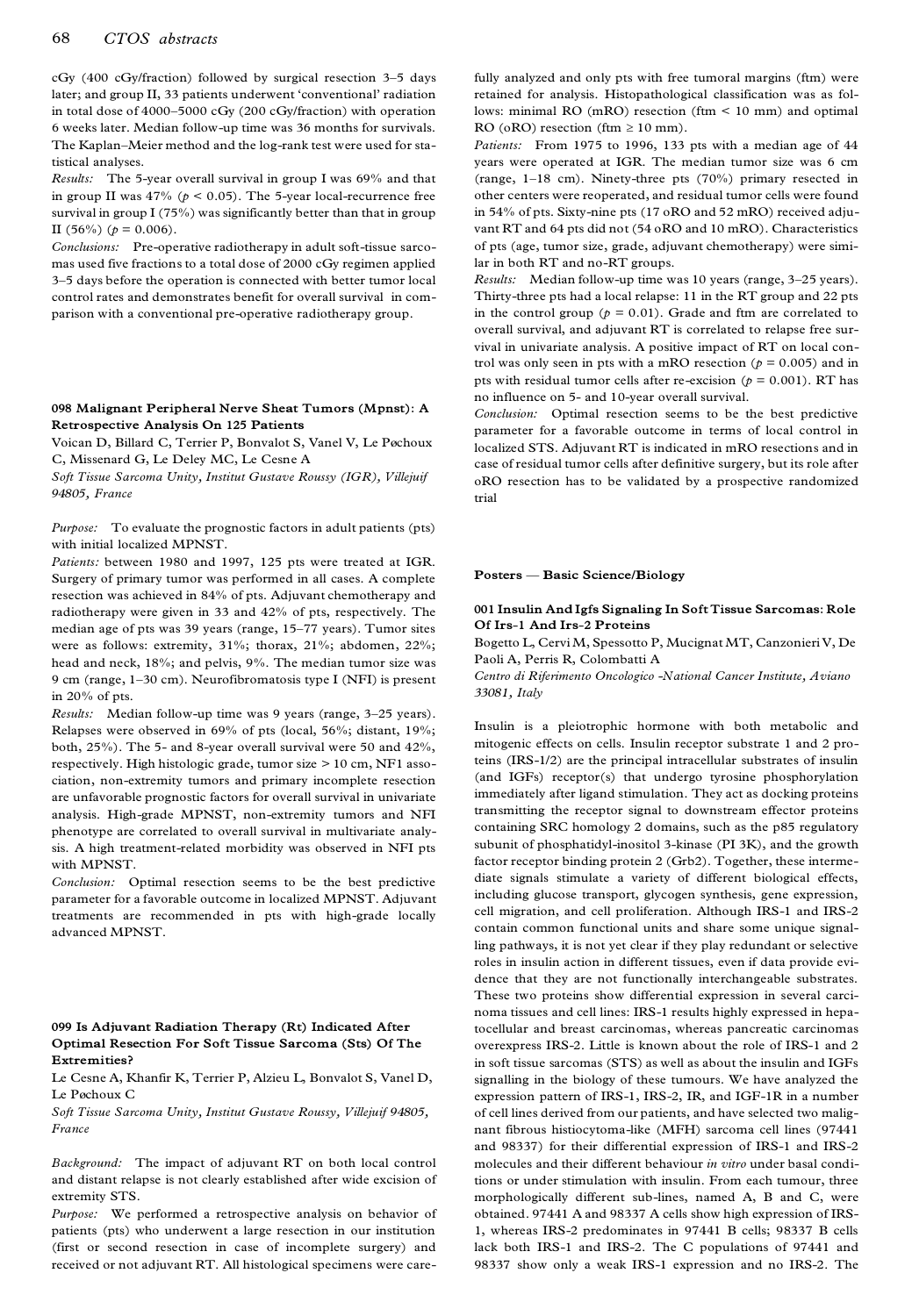IGF-1R expression is almost the same among the different sublines, whereas a slight increase of IR appears only in 97441 B cells. Extending our study on *in vitro* migration and invasion of these cells, we found that insulin does not modify the migration activity of 98337 A and B (on different ECM molecules), whereas it considerably increases the invasive capability of 98337 A. These results indicate a possible role of insulin in dissociating the migration and the invasion signalling pathways. To study the effect of IRS molecules that are differentially expressed, we are transfecting these cell lines with vectors containing sense or antisense IRS-1/2.

### **002 Ecm Interactions And Production Of Proteolytic Enzymes In Malignant Fibrous Histiocytomas**

Spessotto P, Mucignat MT, Wasserman B, Burino I, Bogetto L, Cigana A, Frustaci S, Perris R, Colombatti A *Centro di Riferimento Oncologico, National Cancer Institute, Aviano 33081, Italy*

We have established several novel cell lines from surgical specimens of recurrent metastases of different type of soft tissue sarcomas, focusing our attention on malignant fibrous histiocytomas (MFH), which were found to undergo spontaneous growth behaviour-conversion *in vitro*, loosing progressively their anchorage dependence without incurring into apoptotic processes. From each of two of this type of sarcoma, three sub-lines different for morphological criteria were obtained: we defined large and big spindle cells as 'sub-line A', smaller and less adherent fibroblastic cells as 'sub-line B', and cells growing in suspension as 'sub-line C'. The malignancy of these cells, evaluated by a colony forming unit assay, was higher for sub-lines B and C than A in both cell lines. In order to verify whether these sar coma cells could represent a useful model to study three different steps in the process of metastasis, we looked for their binding activity to extracellular matrix (ECM) molecules, capacity to invade and to produce proteolytic enzymes. As regards ECM static and dynamic interactions, we found that the three sub-lines differed for the ability to adhere to a variety of ECM substrates and for migratory/invasive behaviour, but these differences were not the same for the two MFHs. The distinct behaviour of the sub-lines was also observed for the production of degradative enzymes. Zymographic analyses were performed for the production of the metalloproteinases 2 and 9 (MMP-2 and MMP-9), and of the urokinase-type activator of plasminogen (uPA), which are highly correlated with malignancy in car cinomas. The sub-lines of the two sarcomas displayed a production pattern different either under normal culture conditions or after activation; it seemed that the induced production of MMP-9 and the increase in uPA secretion were correlated with a more aggressive phenotype. Extending our study on other proteolytic enzymes with a RT-PCR approach, we observed that the MMP expression of MFH sub-lines was identical for MT1-MMP, MMP-3 and MMP-13 but completely different for MMP-7 and MMP-11. In conclusion, our results suggest that interactions with ECM and MMP expression and production could be consistent 'markers' to distinguish apparently similar sarcomas in different categories of biological aggressiveness/malignancy.

### **008 Doxorubicin And Valspodar (Psc 833) Combined Therapy In Canine Osteosarcoma According To Pglycoprotein Expression**

Cagliero E<sup>1</sup>, Scotlandi K<sup>2</sup>, Morello E<sup>3</sup>, Manara MC<sup>2</sup>, Buracco P<sup>3</sup>,<br>Baroetto R<sup>1</sup>, Ferracini R<sup>1</sup>  $^{\rm l}$ , Ferracini R $^{\rm l}$ 

*1 Istituto per la Ricerca e la Cura del Cancro, Candiolo 10060, Italy, 2 Istituti Ortopedici Rizzoli, Bologna 40136, Italy, and 3Dipartimento di Patologia Animale,Torino 10126, Italy*

*Background:* Osteosarcoma of the appendicular skeleton is one of the most life-threatening canine neoplasms. Only 10% of dogs treated with surgery alone survive 1 year after treatment. Even with the current most effective treatment, surgery combined with adjuvant chemotherapy, 65% of dogs die within 1 year and 85% within 2 years. In human osteosarcoma, it has been shown that P-glyco protein (Pgp), which confers multidrug resistance (MDR) to some anticancer agents, including doxorubicin, might be a major cause of failure of disease control. We evaluated Pgp expression in oste osarcoma of dogs treated with combined administration of doxorubicin and the MDR modulator PSC 833, and examined the pharmacokinetic between the two drugs.

*Patients and methods:* Dogs presenting appendicular osteosarcoma without detectable lung metastaseis at the time of diagnosis under went surgery consisting of amputation or of limb sparing techniques when applicable. Post-operatively, dogs received doxorubicin alone in the first cycle, and in the following four cycles they received a combination of doxorubicin and PSC 833. According to predictable pharmacokinetic interactions, doxorubicin dose was reduced of 30%. Several blood samples were collected for the determination of doxorubicin and PSC 833 levels. Pgp expression was monitored on tumor tissue samples from surgical excision prior to treatment using immuno-histochemistry with anti-Pgp monoclonal antibodies.

*Results:* All the dogs treated were tested for Pgp expression prior to filing for treatment. Pgp was found to be expressed in 13/15 (87%) of the samples. At the time of doxorubicin administration, adequate blood concentrations (i.e. 2.5 mM) of PSC 833, which are needed to reverse MDR, were achieved at the dose of 7.5 mg/ kg/day. Dogs did not show clinical or laboratory findings of toxicity. In order to maintain the same exposure and to control doserelated toxicity of doxorubicin, we verified that similar plasma levels of doxorubicin were achieved after both the standard full dose and with the reduced dose in animals given PSC 833.

*Discussion:* Current treatment of canine osteosarcoma using sur gery and adjuvant therapy is not satisfactory. Combination therapy with doxorubicin and PSC 833 allows a decrease in doxorubicin dose infusions with equivalent therapeutic exposure. The high incidence of Pgp expression in tumor samples prior to treatment confers to the study a rationale for downmodulation of MDR. Further investigations are needed to evaluate concentrations of doxorubicin in the tumor tissues and to validate the efficacy of the treatment in ongoing clinical trials.

### **104 P16INK4A Gene And Osteosarcoma**

Benassi MS, Molendini L, Gamberi G, Merli M, Ragazzini P, Magagnoli G, Picci P

*Laboratory of Cancer Research, Rizzoli Institute, 40100 Bologna, Italy*

*Introduction:* The p16INK4A putative tumor suppressor gene expresses two different mRNA transcripts, alpha and beta. The alfa transcript p16INK4a, a cyclin D/cdk4 inhibitor, prevents inactivation of the retinoblastoma protein (pRb). The beta transcript p14ARF, protects p53 protein by binding with MDM2, and upregulates the p21 protein.

*Aim:* In order to define the role of the p16INK4A gene in human osteosarcoma (OS), we studied gene status and expression of the molecules involved in p16 regulatory system.

*Materials and methods:* Thirty-five high-grade formalin-fixed, paraffin embedded and frozen OS samples were studied by immu nohistochemistry (IHC) and immunoblot. Exons 1 and 2, 5'CpG island methylation of the p16INK4A gene and semiquantitative analysis of the CDK4 gene were performed by specific PCR.

*Results:* IHC analysis revealed an increased expression of p16 protein in 14/35 OS. p16 staining intensity ranged from moderate to strong. Of these, six with pRb positive expression simultaneously showed cdk4 overexpression (6 x) and CDK4 gene amplification (8±10 x). No deletions or mutations were found in p16INK4A gene, but nine p16-negative OS showed 5'CpG methylation. A weak to moderate expression of p14ARF protein was detected in 15/35 OS; of these, 11 had active p53 and 10 immunoreacted to p21protein.

*Conclusions:* These results suggest that two important cell cycle regulatory pathways are involved in OS pathogenesis.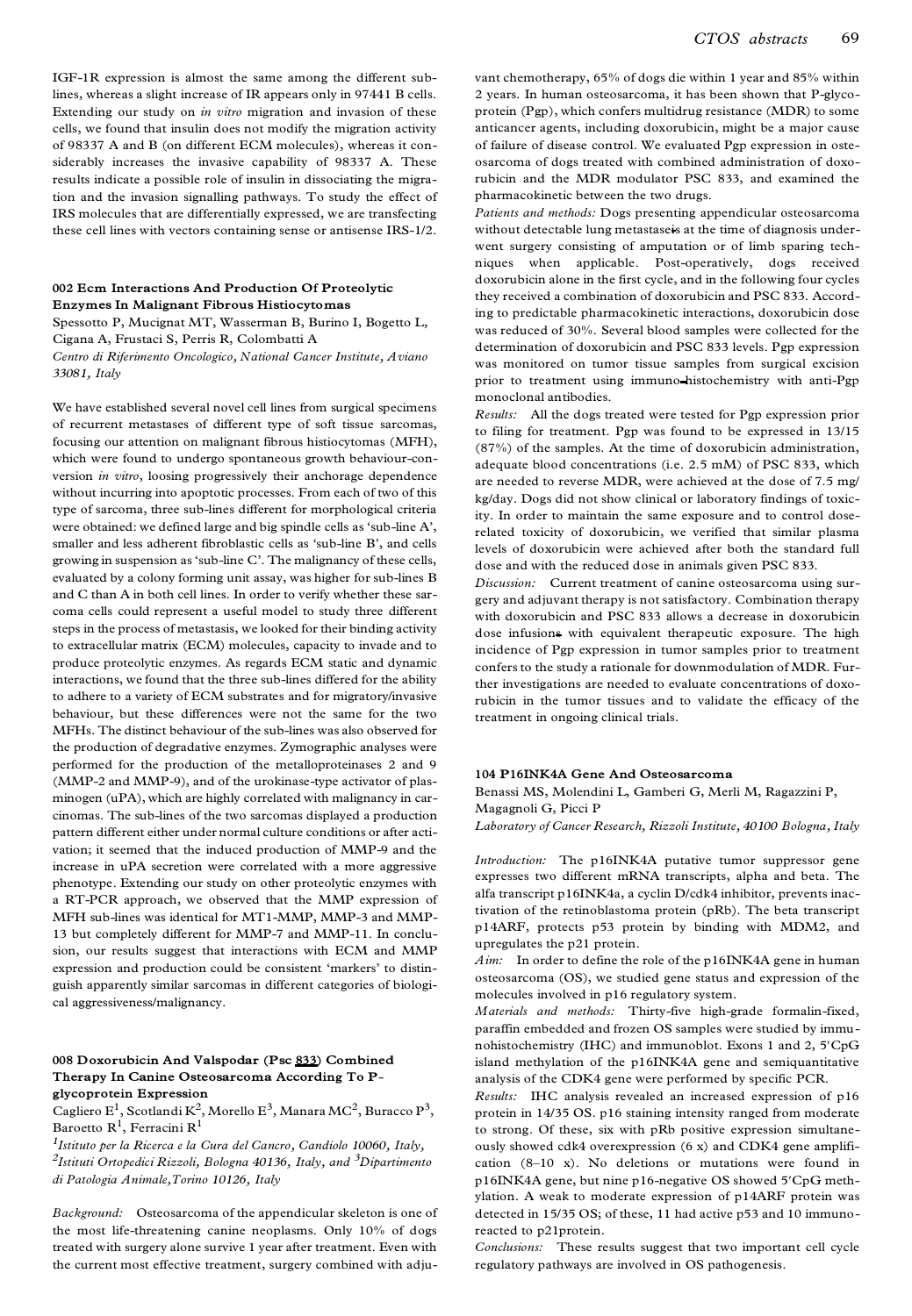### **Intramural Oxygen Status In Soft Tissue Sarcoma: Prognostic Value With Respect To Different Treatment Modalities**

Peter Hohenberger, Mathias Schlafke, Birger Bida *Divison Of Surgery and Surgical Onocolgy, Charite, Humboldt University of Berlin, Germany*

 $\emph{Purpose:}$  Intramural oxygen partial pressure  $(pO_2)$  was reported to be predictive for the likelihood of distant metastases in human soft tissue sarcoma if pO<sub>2</sub> was < 10 mmHg (Brizel, *Cancer Res* 1996; 56:941). However, those patients were treated by 50 Gy irradiation, and it is well known that oxygenation interferes with the efficacy of radiation therapy. We were interested to know whether p $\mathrm{O}_2$  is also of predictive value in patients treated surgically and represents an independent prognostic marker.

*Methods:* In 73 patients suffering from soft tissue sarcoma of the limb or trunk, intratumoral oxygen partial pressure was measured polarographically. We used an  $O_2$ -sensitive fine needle probe (KIMOC, Eppendorf, Germany; *n* = 41). The mean of p ${\rm O}_2$ , range and proportion of the hypoxic tissue fraction (< 5 mmHg) was evaluated and depicted in histogramas of 200 measurements per tumor. The tissue temperature was recorded along the puncturing canal. Another 32 patients were analysed by use of an intratumoral implant probe  $p(ti)O_2$  with a sensitive surface of 7.1 mm<sup>2</sup> (LICOX; Med. Systems Corp., Greenvale, NY, USA) during neoadjuvant combined modality therapy. Tumor vascularisation was divided into hyper-, iso-, hypo-, and avascular pattern according to angiogram and compared with the oxygenation status. DFS was measured by the Kaplan-Meier method, and the log-rank technique was used to compare DFS of different groups of patients. Spearman correlation coefficients were calculated to examine the relationship of tumor oxygenation and vascularity.

*Results:* The mean  $pO_2$  values were from 0.6 to 69 mmHg. G1 tumors showed a markedly higher p ${\rm O}_2$  (51.4 mmHg) in contrast to G2 and G3 tumors with 32 mand 29 mmHg, respectively. The proportion of hypoxic fractions was significantly lower in G1 tumors (6.3%) versus G2/3 tumors (15 and 18%, respectively; *p* = 0.01) Liposarcomas showed the highest  $pO_2$  values and there was no correlation to vascularity as determined by angiogram. There were no significant differences in the proportion of patients developing distant metastases whether their primary tumors showed mean  $pO_2$  exceeding or being less than 10 mmHg. Measurements of  $pO<sub>2</sub>$  obtained during neoadjuvant treatment, however, showed considerable differences between histological subtypes but also within the same group.

 $Conclusions:$  Tumor  $pO<sub>2</sub>$  is not a general marker of risk of distant metastases in soft tissue sarcoma if patients are treated without radiotherapy. However, extreme differences between tumors of identical type may severely interfere with drug uptake f.e. during neoadjuvant treatment. Intratumoral  $pO_2$  might be very useful tool to control for effects of systemic or regional drug treatment of sarcomas.

*Acknowledgement:* Part of this work was supported by grant of Deutsche Forschungsgemeinschaft SFB 273/C 13.

#### **Posters Ð Medical Oncology**

**010 Results Of A T10-derived Protocol Based On Preoperative High-dose Methotrexate With Individual Dose Adjustment In The Treatment Of Primitive Osteosarcoma** Duffaud F, Digue L, Volot F, Bouvier C, Curvale G, Poitout D, Favre R

*Hôpital La Timone, Marseille 13385, France*

From January 1987 to December 1997, 42 adolescents and adults with high-grade osteosarcoma were treated at La Timone University Adults Hospital with a T10-derived protocol using high-dose methotrexate (HDMTX) with individual dose adjustment. The male/female ratio was 3:1 and the median age 24 years (range, 14-53 years). Primary tumor sites included extremities (90.4%), axial bones (7.2%), and head and neck (2.4%). Seven patients (16.7%) presented with initial lung metastases. Pre-operative chemotherapy included 4-weekly cycles of HDMTX with individual dose adjustment followed by citrovorum factor rescue. HDMTX was administered in 8-hour perfusion to achieve a serum MTX concentration of 1.000 mmol/l (C<sub>max</sub>) at the end of the infusion. Definitive surgery was performed 10-14 days after the last HDMTX cycle. Twentynine patients (72.5%) had conservative surgery and 11 patients (27.5%) underwent amputation. The histologic response to pre operative chemotherapy evaluated according to the method of Huvos grading system was rated 'good' ( $\geq 90\%$  tumor necrosis) in 11.2% of patients or 'poor' (<  $90\%$  tumor necrosis) in  $88.8\%$ of patients. `Good' responders received post-operative chemotherapy based on HDMTX, pirarubicin and BCD (Bleomycin- Cyclophosphamide-Dactinomycin). whereas `poor' responders received a `salvage' regimen including ifosfamide, pirarubicin, cisplatin ± etoposide during 18 weeks. No toxic death occurred and severe toxicities (WHO grade III/IV) due to chemotherapy were moderate. Individual MTX dose adjustment according to the patient's pharmacokinetic profile was optimum (mean *C*max obtained was 1001  $\pm$  75.4 µmol/l). Mean delivered dose of HDMTX was higher than that recommended by Rosen (13.1 g/  $\rm m^2$  versus 8–12 g/m<sup>2</sup>). With a median follow-up of 55 months (range, 11-139 months), the 5- and 8-year overall survival (OS) rates were 65.7 and 61.3% for the entire group. For the 35 patients with localized disease at diagnosis, the 5- and 8-year OS rates were 75.8 and 70.4%. For the same group, event-free sur vival (EFS) rates were 64.6 and 55.5% at 5 and 8 years. Fourteen patients (33.3%) relapsed: eight patients developed lung metastases, two developed a local recurrence and four presented both. The difference in OS and EFS rates at 5 years between 'good' and 'poor' responders was not significant. In multivariate analysis, tumor size, dose intensity and pre-operative MTX dose intensity were independent prognostic factors for OS (*p* = 0.0004, 0.04, 0.007). Our OS and EFS rates are similar to those reported in recent studies despite the low rate of `good' respond ers to pre-operative chemotherapy obtained. Our post-operative 'salvage' chemotherapy regimen is effective for 'poor' responders yielding identical EFS and OS rates as those of `good' responders.

### **013 Preliminary Results Of A Phase 2 Trial Of Oral Piritrexim In Patmients With Malignant Fibrous Histiocytoma (Mfh)**

Patel SR, Jenkins J, Hays C, Beech J, Burgess MA, Papadopoulos NE, Plager C, Pisters PWT, Feig BW, Hunt K, Pollock RE, Benjamin RS

*The Sarcoma Center, University of Texas M.D. Anderson Cancer Center, 1515 Holcombe Blvd., Houston, TX 77030, USA*

Piritrexim is a Epid-soluble antifol with a very high affinity for dihydrofolate reductase. It enters the cell by passive diffusion and has been shown to inhibit growth of methotrexate-resistant cells *in vitro*. A phase 1 trial of the intravenous preparation revealed a response in a patient with MFH. We studied the oral preparation in patients with metastatic MFH who had received one prior chemotherapy regimen. Patients were required to have histologic confirmation, measurable/evaluable disease, ECOG  $PS \leq 2$  and reasonable organ function. Piritrexim was administered at a starting dose of 25 Ing p.o. TID x 5 consecutive days each week for 3 weeks followed by 1 week rest off treatment. A total of 10 patients have been treated at our center and are evaluable for response and toxicity. The median age is 55 years (range, 29-77 years). There were five males and five females, all with ECOG  $PS = 1$ . All patients had one prior chemotherapy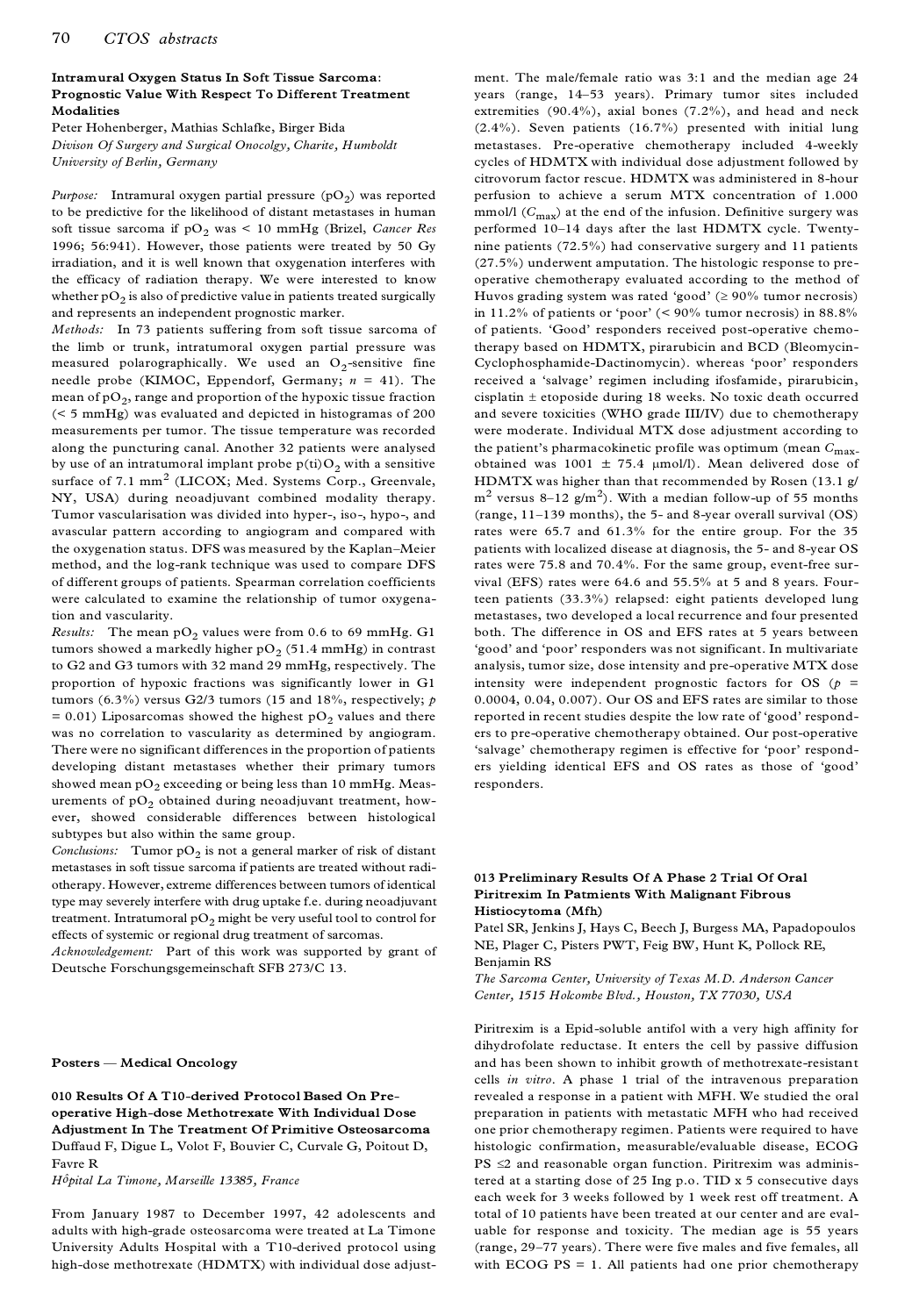regimen, five patients had prior radiation and 10 patients had prior surgery. Two patients have shown a radiographic response. One patient with a primary tumor in the right thigh (and lung metastases) had a 53% reduction in the measurement of the primary tumor, thus qualifying for a partial response. Another patient with metastatic disease in the lungs had a 26% reduction in the size of the lung nodule after 5 months of treatment. Unfortunately, his treatment had to be discontinued since the sponsor terminated their plans for further development of the drug. Follow-up CT scan of the chest on this patient 6 weeks off treat ment prior to planned surgery reveals a near complete response with only one tiny residual abnormality. A total of 26 cycles are evaluable for toxicity. One patient each in one cycle each experienced grade 3 nausea, vomiting and fatigue. Overall, the treat ment was well tolerated. In conclusion, oral piritrexim does seem to have some biologic activity in patients with MFH. Unfortunately, our trial has been terminated as per the sponsor's request, and therefore no more data will be available to truly assess the activity of this drug.

# **014 Extraskeletal, Adult Ewing Family Of Tumors (Eft): Combined Treatment In 42 Patients**

Casali PG, Bertulli R, Santoro A, Lombardi F, Spreafico C, Dileo P, Gandola L, Navarria P, Gronchi A, Quagliuolo V, Valente M, Brega Massone P, Mastore M, Rolfo CD, Rasponi A, Cataldo I, Pilotti S, Azzarelli A

*Istituto Nazionale Tumori, Milan, Italy*

*Background:* Only small series of `extraskeletal' Ewing's sarcoma or pPNET are available, after first report in 1975. Both skeletal and extraskeletal cases in adults are also rare.

*Intervention:* From 1988, over 10 years, 42 chemoradiotherapynaive patients in the adult age (range, 16-58 years; median, 24 years) with diagnosis of extraskeletal Ewing's sarcoma or pPNET were prospectively treated with: primary chemotherapy (Ifosfamide + Epirubicin + Vincristine,  $x$  4-7); surgery, if feasible, in non-metastatic patients; radiotherapy  $\pm$  Cisplatin and Vincristine; consolidation chemotherapy (Ifosfamide + Dacarbazine + ActinomycinD, or Etoposide + Cisplatin or Ifosfamide, or high-dose Ifosfamide,  $x$   $2-6$ ).

*Patient characteristics:* Of 42 patients, 36 had only local disease: 31 had visible disease, five were NED at entry after diagnostic sur gery; tumor originated from thorax (12), limbs (11), paravertebral region (7), pelvis (3), and head and neck (3). All ED patients are evaluable for response to primary chemotherapy, save for one who received symptomatic concurrent chemo-radiotherapy. Six patients had evaluable metastatic disease (to lungs  $\pm$  liver  $\pm$  bone). Tumor size was > 10 cm in 55% of isolated local lesions. Median follow-up for all patients is 86 months.

*Results:* Response to chemotherapy was achieved in 72% of 36 evaluable patients. Among 30 patients with local disease, com plete responses were 30% (6/9 were pathologically detected). The 10-year actuarial RFS was 46% in patients with local disease. Patients with limb and head and neck lesions had a RFS of 70%, versus 31% in patients with thoracic, paravertebral and pelvic dis ease. None of six patients with metastatic disease stayed diseasefree.

*Conclusions:* (1) In this series of adult patients with extraskeletal EFT, long-term RFS was superimposible to childhood series of skeletal origin accrued in the same years, particularly if tumor size is considered. (2) The complete response rate seems lower. This might be relevant in mutuating treatments from protocols for skeletal disease. (3) A subgroup of patients with worse prognosis, due to origin from thorax, paravertebral region, and pelvis, was identified in this series. This is worth confirming. If so, these high-risk patients would need, and certainly metastatic patients do need other/new approaches.

### **015 Aggressive Fibromatosis: A Conservative Approach To Inoperable Disease Based On Low-dose Chemotherapy With Methotrexate + Vinblastine**

Azzarelli A, Gronchi A, Bertulli R, Casali PG, Lozza L, Baratti D, Pennacchioli E, Rasponi A, Dileo P, Rolfo CD, Pilotti S *Istituto Nazionale Tumori, Milan, Italy*

*Intervention:* Over a 10-year span from 1989, 30 patients (pts) with inoperable aggressive fibromatosis were conservatively treated with chemotherapy alone, in the framework of a pilot study on Methotrexate + Vinblastine.

*Patients:* Thirty patients (median age, 27 years; M/F, 13/17), with primary (20%) or recurrent (80%) inoperable aggressive fibromatosis (arising from scapular girdle in 12 pts, limbs in eight, head and neck in three, pelvis in three, paravertebral regions in two, chest wall in two), were treated conservatively, by administering Methotrexate 30 mg/m<sup>2</sup> + Vinblastine 6 mg/m<sup>2</sup>, given every 7-10 days for a median interval of 1 year (range, 4-27 months). Only two pts underwent surgery, with a debulking intent in both cases, followed by radiation therapy. Radiotherapy was given to another two pts as well. All the other pts received chemotherapy alone.

*Results:* Eighteen patients (60%) showed stable disease or minor tumor shrinkage with symptom relief. Partial response was detected in 12 patients (40%). While no complete response was observed, no patient had tumor progression during treat ment. After a median follow-up of 75 months, the 10-year actu arial progression-free interval is 67%. Toxicity was mild, including neutropenia, increase in transaminases, paraestesias. Subjective intolerance to such a long-term treatment was of major concern: in 15 pts, the decision was shared to stop their treatment after less than 40 courses. However, progression was detected in four out of six pts who stopped after less than 20 courses.

*Conclusions:* A low-dose chemotherapy regimen like Methotrex ate + Vinblastine allowed us to conservatively manage aggressive fibromatosis in two-thirds of pts with inoperable disease. Optimal treatment length is left to be determined, although it seems that some threshold for effectiveness does exist. Tolerability might increase with recently proposed similar regimens, like Methotrex ate + Vinorelbine. Low-dose chemotherapy stands amongst currently available choices in aggressive fibromatosis, and may constitute a reasonable option in the subset of pts with inoperable disease.

# 016 Metastatic Angiosarcoma - Recent Treatment Results Harmon DC

*Massachusetts General Hospital, Boston, MA 02114, USA*

Metastatic angiosarcoma is often viewed as an unfavorable form of sarcoma. We were surprised to find two long-term remissions among patients treated aggressively as well as a string of responders to milder chemotherapy, so we reviewed the charts of all patients evaluated at MGH in the past 8 years. Of 20 patients seen in consultation for metastatic angiosarcoma, four declined any therapy, primarily because of older age or complicating medical illnesses. Two patients were treated elsewhere and follow-up is not available. The 14 remaining patients had 17 courses of treatment. There were 11 major responses, seven that were complete or near-complete, with two possible cures. One patient treated with carboplatinum/taxol for undifferentiated tumor got a 4-month near-CR before dying of toxicity shortly after a pathology review at MGH showed angiosarcoma. Of 10 patients who received MAID chemotherapy (mesna, doxorubicin, ifosfamide, dacarbazine), three had CRs (complete responses) including two continuous remissions of over 6 years. One of these long-term survivors was treated with radiation to his partially resected maxillary sinus primary and consolidated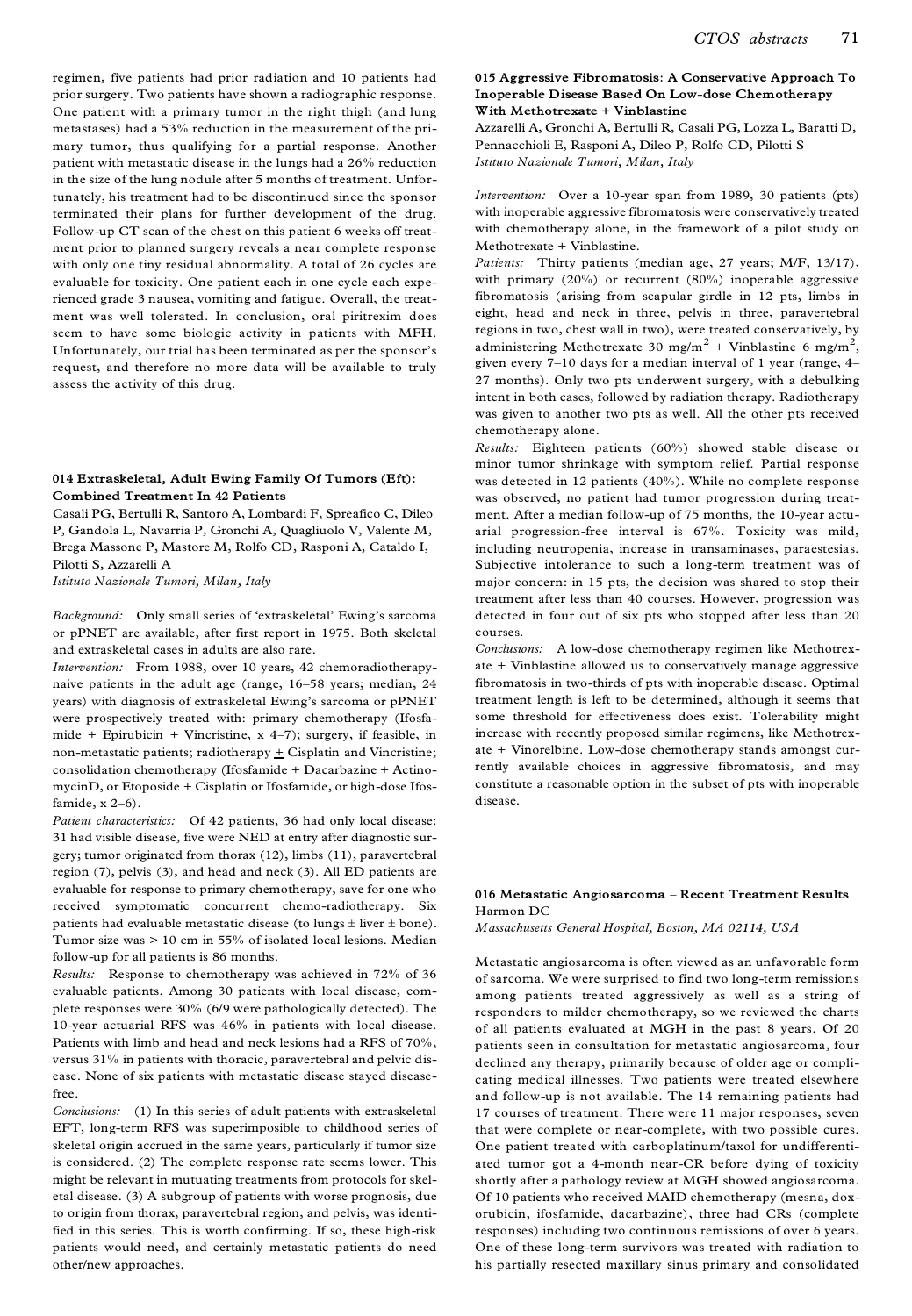### 72 *CTOS abstracts*

with MAID and a carboplatin/cyclophosphamide stem cell transplant after resection of a lymph node metastasis. The other survivor had two brain metastases resected at diagnosis, then radiation to a hard-to-diagnose scalp primary, then MAID for lymph node metastases. The third CR lasted only 4 months after MAID alone, but another patient with a PR (partial response) to MAID alone at 5+ months is approaching CR. Another patient, who got MAID followed by stem cell trans plant, relapsed and then got a 1-year near-CR to single-agent vinorelbine, relapsed and got a second 1-year near-CR to vinorelbine. Thereafter, one patient, who had no response to MAID, got a 5-month PR to vinorelbine. Three patients too old to get MAID received vinorelbine alone instead, and one got a near- CR of 6+ months and two had PRs of 13 and 7+ months. Aggressive multi-agent, multi-modality treatment for those who can tolerate it and milder single-agent vinorelbine for those who cannot may be an appropriate policy for dealing with metastatic angiosarcoma.

### **078 Expression Of Fas Ligand And Fas In Human Soft Tissue Sarcomas Before And After Hyperthermic Isolated Limb Perfusion With Tnf**a **And Melphalan**

Komdeur R, Molenaar WM, de Jong S, Hoekstra HJ, Plaat BEC, Van den Berg E, Van der Graaf WTA

*University Hospital Groningen, 9700 RB, The Netherlands*

*Introduction:* Hyperthermic isolated limb perfusion with TNFa and melphalan (HILP-TM) has improved the limb salvage rate for primarily irresectable soft tissue sarcomas (STS) of the extremity to > 75%. Apart from the effect of TNF $\alpha$  on the tumor-associated vasculature, it may also act as a cytotoxic agent either directly or indirectly. TNF $\alpha$  can upregulate the expression of Fas Ligand (FasL) and Fas; FasL is a member of the TNF family and rapidly induces apoptosis after binding to its receptor Fas. TNF $\alpha$  and cytostatics may (partially) exert their anticancer effect via the Fas-FasL pathway.

*Objectives:* (1) To determine whether the expression of FasL and Fas is changed after HILP-TM. (2) To evaluate the relationship between FasL and Fas expression, tumor response and apoptotic index.

*Patients and methods:* Thirty-five patients with a primarily irresectable extremity STS underwent HILP with  $TNF\alpha$  (3-4 mg) and melphalan (10-13 mg/l limb volume). The median period between HILP and resection of the tumor remnant was 60 days (range, 12-103 days). Tumor samples were collected from the diagnostic pre-HILP specimen and from the post-HILP resection specimen. For assessment of tumor response and immunohistochemical analysis of FasL and Fas, see Tables 1 and 2. Using the TUNEL method, the apoptotic index was quantified as the percentage of apoptotic tumor cells.

*Results:* Six patients had CR (17%), leaving no viable tumor tissue for immunohistochemistry; 25 patients revealed a PR (71%); four patients had NC (11%). Before HILP, 15/33 (45%) and 15/19 (79%) samples scored positive for FasL and Fas, respectively (Figs. 1 and 3). After HILP, the samples for FasL and Fas stained positively in 11/28 (39%) and 13/15 (87%), respectively (Figs. 2 and 4). For evaluable paired samples taken before and after HILP, no significant changes in FasL or Fas were seen. The mean percentage of apoptotic cells increased from 0.91 to 2.09% after HILP (*p* < 0.05). Statistical analysis revealed no correlation between FasL/Fas expression and tumor response or apoptotic index.

*Conclusions:* No significant changes were found in FasL and Fas expression after HILP-TM. FasL and Fas expression did not predict the tumor response to HILP-TM or apoptosis. However, these results may be influenced by the protracted period between HILP and tumor resection and absence of evaluable tumor tissue after HILP-TM in patients with CR.

**085 Influence Of Locally Advanced And Recurrent Disease On Survival Of Patients With Advanced Soft Tissue Sarcomas. A Retrospective Analysis Of The Eortc Soft Tissue And Bone Sarcoma Group (Stbsg)** 

Reichardt P, Van Glabbeke MM, Mouridsen HT, Verweij J, Radford J, Rodenhuis S, Azzarelli A, Le Cesne A, Buesa J, Keizer HJ, van Oosterom A, Kirkpatrick AL, Nielsen OS *EORTC Soft Tissue and Bone Sarcoma Group and EORTC Data Center, Brussels, Belgium*

To establish the influence of locally advanced, recurrent and met astatic disease on survival of patients with advanced soft tissue sar comas, a retrospective analysis using the database of the EORTC STBSG was conducted. A total of 1622 patients treated in five different studies with anthracycline based chemotherapy as first-line treatment of advanced soft tissue sarcomas were included in the analysis. Patients were grouped into five categories: locally advanced, recurrent disease, metastatic disease, locally advanced plus metastases, and recurrent disease plus metastases. Information on age, sex, performance status, histology by pannel diagnosis, grade, and time of recurrence or metastases since first diagnosis are available on all patients.

Overall response rates in the five categories were 26, 32, 28, 24, and 19%, respectively, which was significant with a *p* value of 0.016 (overall chi-square test).

The median overall survival in the five categories was 416, 345, 388, 275, and 303 days, respectively, which was significant with an overall *p* value of 0.0001 (log-rank test). Univariate comparison of patients with locally advanced disease and patients with recurrent disease showed a significant difference with a *p* value of 0.0127. Comparing patients with local recurrence alone with patients with metastases  $\pm$  local or recurrent disease did not reveal a statistically significant difference ( $p = 0.8397$ ). Patients with locally advanced disease versus all other patients had a significantly superior survival with a *p* value of 0.0001. In the multivariate analysis, using the published model for risk factors (Van Glabbeke *et al*., *J Clin Oncol* 1999; 17:150-157), the independent prognostic value of three additional variables was tested: presence of locally advanced disease, presence of recurrent disease, and presence of metastases. As expected, age, grade, liver involvement and performance status remained highly significant. Looking at the new variables, only presence of recurrent disease was an independently statistically significant negative factor for survival with a *p* value of 0.0325.

*Conclusions:* Response rates are the lowest in patients with locally advanced disease plus metastases and especially recurrent disease plus metastases, probabely due to higher tumor burden. Presence of recurrent disease represents an independent risk factor associated with inferior survival and should therefore be considered as a stratification factor in trials where the principal end-point is sur vival.

# **086 Chemotherapy For Metastatic Chondrosarcoma Of Bone: Single Institution Experience In 14 Patients** Pink D, Tilgner J, Dörken B, Reichardt P *Department of Hematology, Oncology and Tumorimmunology, Robert-<sup>R</sup>össle-Klinik, Universit<sup>ä</sup>tsklinikum Charitù, Humboldt-University, 13122 Berlin, Germany*

Chondrosarcoma is a rare malignant tumor of cartilage producing cells and the second most common primary neoplasia of bone after osteosarcoma. The majority of patients are between 30 and 60 years of age. The pelvic girdle is the predominant site of primary disease. Most tumors are well differentiated and surgery is the only established treatment option. High-grade chondrosarcomas, however, tend to develop distant metastases mainly in the lungs. Chemotherapy for metastatic disease has not been investigated to any extent and published data do not exist beyond occasional case reports.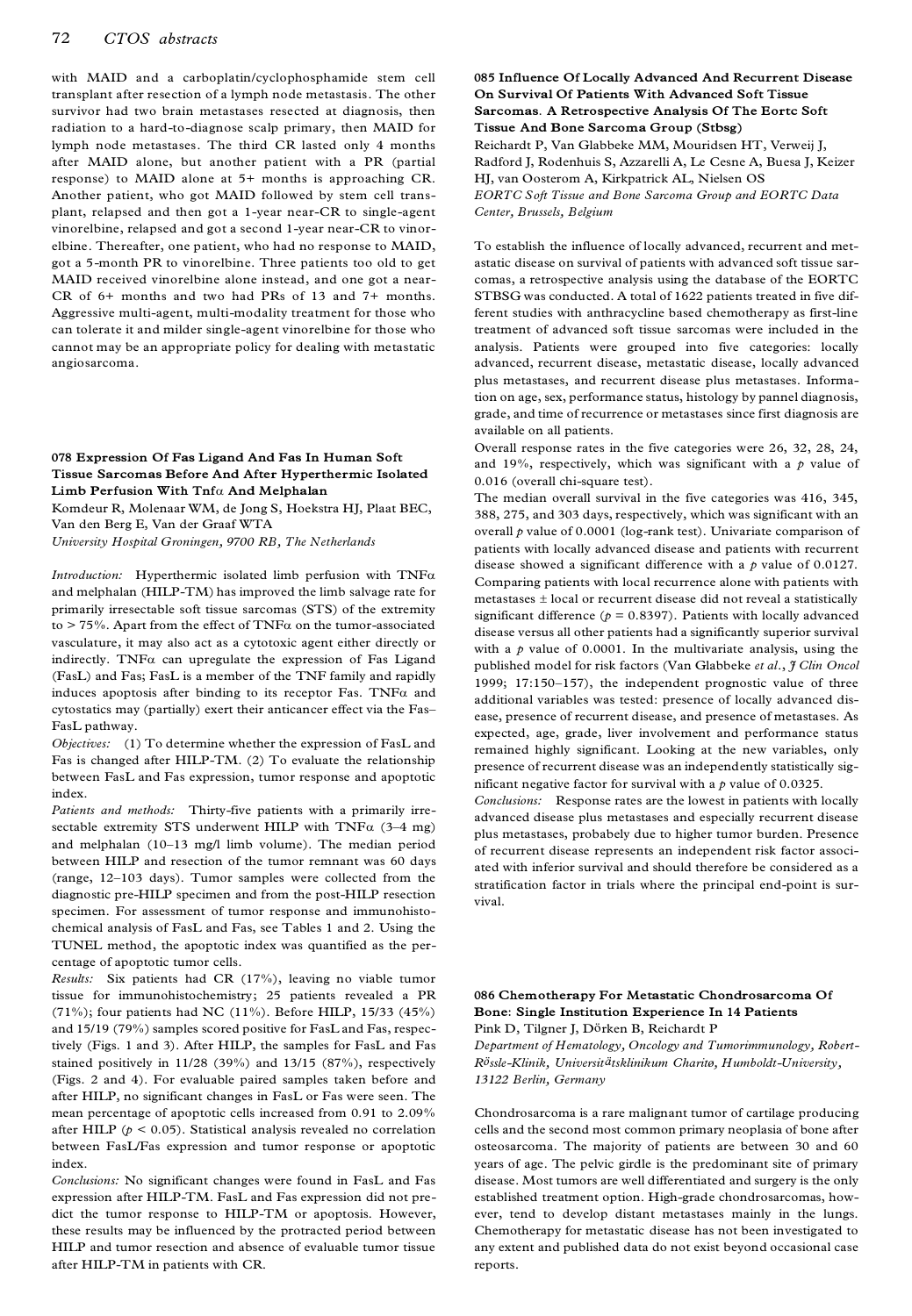From 1993 to 1999, 14 patients with metastatic chondrosarcoma of bone not amenable to surgical resection of metastases recieved chemotherapy in our institution. The median age of the patients (seven males and seven females) was 54 years (range, 31-71 years). Primary tumors were mainly located in the pelvis (five patients). Other primary locations were equally distributed between thorax, upper and lower limb (three patients each). Histology showed high-grade lesions in nine patients, low grade in two patients and dedifferentiated chondrosarcoma in three patients. Metastases were predominantely located in the lungs (13 cases). One patient presented with liver metastases only. Additional locations were bone, skin, lymph nodes and brain (one case, respectively). Median time interval from first diagnosis to metastases was 10 months (range,  $0-32$  months).

Chemotherapy consisted of dose-intensive epirubicin/ifosfamide combination in eight patients, high-dose ifosfamide in one patient, doxorubicin, ifosfamide, cisplatin  $\pm$  methotrexat in four patients and another anthracyclin-based combination in one patient. Six patients recieved second-line chemotherapy with high-dose ifosfamide (three patients) and cisplatin/gemcitabine (three patients). Three patients were treated with oral trofosfamide as maintenance therapy.

Treatment results of first-line chemotherapy were a partial response in three patients, stable disease in five patients and progression in six patients. Response duration was 6, 6 and 12 months. Disease stabilisation lasted from 4 to 12 months. Median overall survival from diagnosis of metastases was 20 months for PR and SD patients (range, 6-80+) and 10.5 months (range, 4-34) for patients with progressive disease.

*Conclusions:* Chemotherapy resulted in a response rate of 21% and an overall progression arrest rate of 57%. Response to treat ment resulted in a doubling of the overall survival time from 10.5 to 20 months. Chemotherapy should be considered for patients with metastatic chondrosarcoma with inoperable disease or as part of a multimodality treatment regimen.

#### **097 Osteosarcoma Over The Age Of 40** Grimer RJ

*on behalf of the European Musculoskeletal Oncology Society. The Royal Orthopaedic Hospital Oncology Service, Bristol Road South, Birmingham B31 2AP, UK*

*Purpose:* To ascertain whether patients over the age of 40 have a different disease pattern and prognosis to younger patients with osteosarcoma.

*Background:* Osteosarcoma is principally a disease of adolescents, but 13% of all patients with osteosarcoma will be over the age of 40 and, to date, have been excluded from most national trials of treatment of osteosarcoma. A collaborative study from EMSOS has collected data on these patients.

*Material:* Data on 486 patients have been contributed from 13 centres. The ages ranged from 40 to 89 with a mean of 54; 275 were male and 211 female. The most common sites were femur followed by pelvis and tibia, and 84 had a secondary osteosarcoma: 42 related to Paget's disease and 42 secondary to radiation. Thirty patients had 'low grade' osteosarcoma, the remainder having high grade tumours, of which 57 had metastases at presentation. Almost half the patients had chemotherapy. Surgery consisted of amputation in 118 and limb salvage surgery in 252, with 113 having endoprostheses and 15 having allografts. One hundred and eighty-four were felt to have had adequate surgical margins and 102 had close or inadeqaute margins. Eighty-five patients had radiotherapy, of which 41 were palliative.

*Results:* The overall survival rates were 37% at 5 years falling to 27% at 10 years. The 5- and 10-year survival rates for stages 1,2 and 3 turnours were, respectively: 78 and 62%, 41 and 28%, 9 and 9%. Patients over the age of 60 and patients who did not have adequate treatment, not surprisingly, fared worse, as did all patients with secondary osteosarcoma. The median survival time for patients with Paget's osteosarcoma was 7 months and that for radiation sarcoma was 12 months. For patients with stage 2 tumoursn the effect of age was such that the 5-year survival rates were 45% for those younger than 60 and 28% for those over 60. There was little information about effectiveness of chemotherapy but there was a trend for those with a good response to fare better than those without. Local recurrence arose in 7% of those having amputations and 22% of those having limb salvage surgery. It was closely related to margins of excision with 27% of those having inadequate margins developing local recurrence compared to 12% of those with adequate margins.

*Conclusion:* Osteosarcoma over the age of 40 requires just as much care and multidisciplinary working as osteosarcoma in the younger age group. Patients with secondary osteosarcoma have a dismal outlook. Chemotherapy and effective surgery remain the mainstay of treatment.

### **110 Feasibility Of Pre Or Post-operative Combined Chemotherapy And Radiation-therapy In Adult Soft Tissue Sarcomas Of Extremities**

Frustaci  $\mathrm{S}^1,$  Buonadonna A $^1,$  Boz  $\mathrm{G}^1,$  Berretta  $\mathrm{M}^1,$  Rupolo  $\mathrm{M}^1,$ Frustaci S<sup>1</sup>, Buonadonna A<sup>1</sup>, Boz G<sup>1</sup>, Berretta M<sup>1</sup>, Rupolo M<sup>1</sup>,<br>Bertola G<sup>1</sup>, Innocente R<sup>1</sup>, Gherlinzoni F<sup>2</sup>, De Paoli A<sup>1</sup> *<sup>1</sup>CRO-IRCCS, National Cancer Institute, Aviano, and 2Orthopedic DivISION, General Hospital, Gorizia*

Adjuvant chemotherapy (CT) impacts favorably on DFS and OS. Pre or post-operative radiation therapy (pre-, post-op RT) and wide excision allow limb preservation with local control success comparable to radical (ablative) surgery. However, the long interval between diagnosis and start of CT could be responsible for the appearance of resistant cellular clones and possibly micro-metastases. Therefore, the anticipation and combination of CT with RT could be worthwhile in terms of prognosis. Based on this hypothesis, we started a pilot study to evaluate the feasibility and toxicity of this integration.

*Methods:* Eligibility: high grade (grade 3-4 Broder), polymorphous, sub-fascial spindle cell sarcomas of extremities and/or girdles, size  $> 5$  cm or any dimension if a relapse; age  $> 16$  and  $< 65$ years; PS < 2 ECOG; no previous CT or RT. Chemotherapy: Epirubicin, 60 mg/m<sup>2</sup>, days 1–2; Ifosfamide, 3 g/m<sup>2</sup>, days 1–3, with fractionated equivalent dose of Mesna; G-CSF, 300 mg/die s.c. from day +9 to day +16. Treatment was given every 21 days. Radiation therapy: Conventional treatment divided in two phases in the pre-operative setting: 22 Gy/11 Fr between cycles 1 and 2 of CT; 22 Gy/11 Fr between cycles 2 and 3 of CT; and a third phase of 16 Gy/Fr between cycles 4 and in the post-operative setting.

*Results:* From September 1996, 14 patients have been enrolled, seven as neo-adjuvant therapy and seven as adjuvant therapy. Toxicity: On 41 evaluable cycles of CT: leucopenia grade  $3-4$ ,  $51\%$ ; thrombocytopenia grade  $3-4$ ,  $14\%$ ; anemia grade  $3-4$ ,  $9\%$ ; nonhematological toxicity grade  $3-4$ ,  $32\%$  (stomatitis  $4\%$ ); cutaneous (erithema 21%), mucositis (proctitis 7%). All seven patients treated in pre-op setting underwent conservative surgery; one patient had major complication (infected seroma). No complications were noted in post-op group.

*Feasibility:* The average median dose intensity of CT was 84% (60-100%). The RT was performed in foreseen doses and time interval in 13 of 14 patients. In one patient, RT was delayed due to thrombocytopenia (field of RT included great vessels). The median time interval between biopsy and start of chemotherapy in our adjuvant previous study was 92 days (range, 17-288 days), while in this experience it was 9 days (range, 5-34 days).

*Preliminary Conclusions:* Integration of CT with RT allowed a preservation of dose intensity of 84% with a compliant toxic profile. The accrual is ongoing in order to obtain sufficient data on toxicity to define a new neo-adjuvant cooperative randomized trial.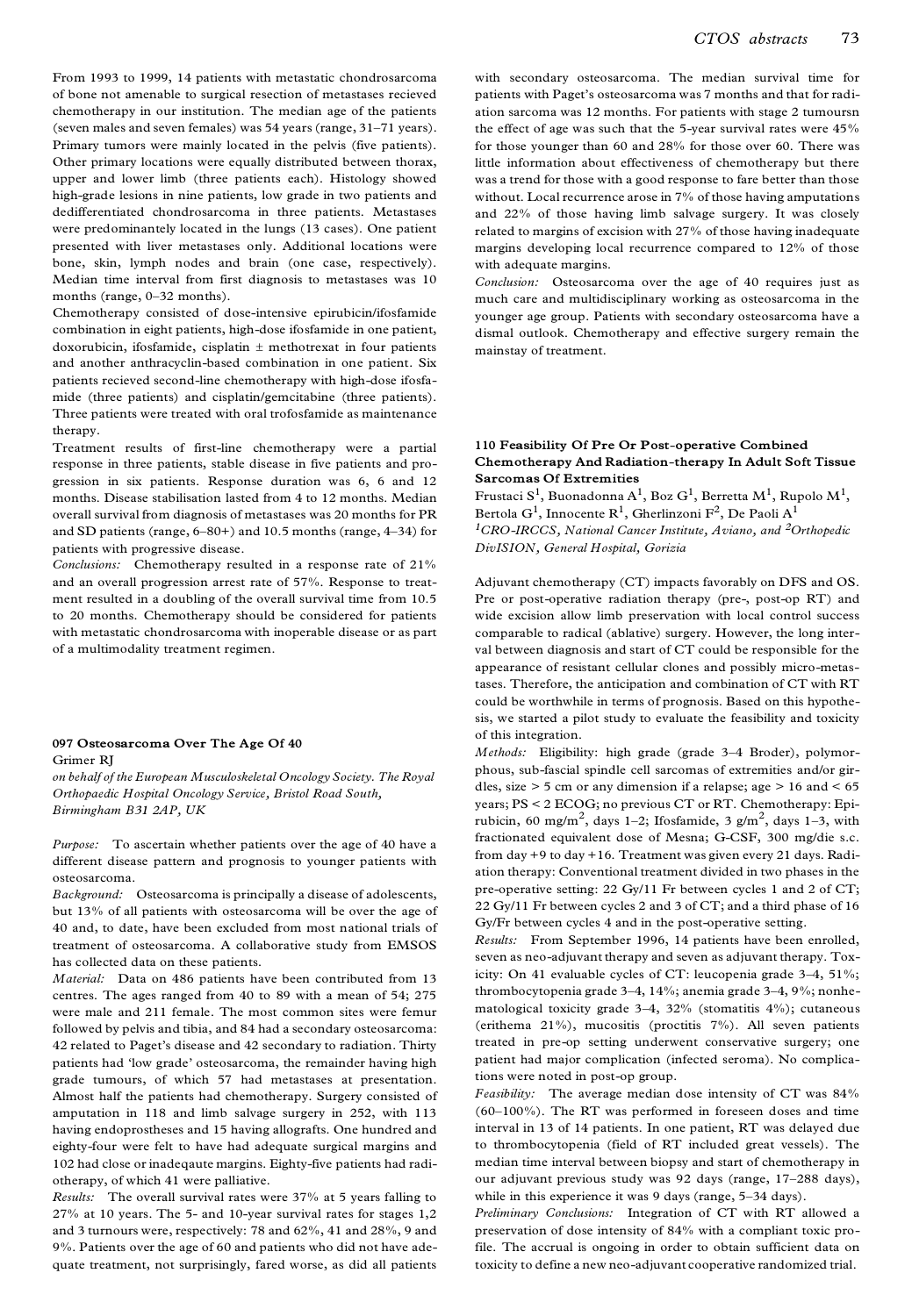#### **Posters Ð Pediatric Oncology**

### **081b Strategy Of Treatment In Desmoid Tumors (Aggressive Fibromatosis In Children And Adults): To Avoid Absolutely Radiotherapy**

Delepine N, Alkallaf S, Markowska R, Cornifie H, Belarbi L, Delepine G

*Oncologic Paediatric Unit, Avicenne University Hospital, 125 Bd de Stalingrad, 93009 Bobigny Cedex, France*

Desmoid tumor is a histologic benign tumor. Nevertheless, frequent relapses are able to threaten life or conservation of limb. To point out the best indications of treatment, we reviewed our cases. From 1981 to 1998, we treated 50 patients with fibromatosis (mean age, 28 years; range, 1-70 years). Locations were inferior limb (19), superior limb (17), axial (9), head and neck (5). Seventeen patients were seen at first hand, 33 with relapses. Treatment was adapted to each patient, in function of age, history, and risks of spontaneous evolution.

*En bloc* extratumoral resection was performed each time when surgery did not expose to heavy functional sequellaes (22). The other patients were treated by large resection, but never invalid ant. Fourteen patients received pre- or/and post-operative chem otherapy. TEn received Interferon cc, and nine received tamoxifen.

*Results:* Mean follow-up is 5 years 3 months. Thirty-four patients are in complete remission, nine in stable disease, six evolutive disease, and one died with thoracic complications. Following repeated surgery, functional sequellaes are numerous: eight nerve palsies, eight articular stiffnesses. Major functional sequellaes came from surgery with radiotherapy. In one case, radiotherapy of a cervical lesion led to impossibility of surgery and to death.

The analysis of our series leads to schematising the indications of treatment.

- 1. If the desmoid tumor does not threaten life or limb, only surgery is needed as large as possible, avoiding functional sequellaes.
- 2. When tumoral relapses appear, treatment with Tamoxifen must be discussed.
- 3. When the tumor invades noble structures that could be hurt by surgery and lead to dramatic sequellaes, pre-operative chemotherapy is useful, in order to soften the tumor and to help surgery.

*Conclusion:* In this unforeseeable illness, backgrounds of indications are respective risks of spontaneous evolution and of treat ment. Besides surgery, needed fast all cases but often insufficient, the value of interferon, tamoxifen and/or chemotherapy must be considered.

The most important concept is the necessity to adapt a well-balanced treatment avoiding sequellaes and particularly radiotherapy. This last attitude leads to most heavy sequellaes and therapeutic deadlocks.

### **081 Treatment Of Pelvic Ewing' s Sarcoma With Multidisciplinary Treatment**

Delepine  $\mathrm{N}^1,$  Delepine  $\mathrm{G}^1,$  Delepine  $\mathrm{F}^2,$  Alkallaf  $\mathrm{S}^1,$  Cornille  $\mathrm{H}^1,$  Sokolov  $\mathrm{T}^3$ Sokolov $\text{T}^3$ 

*<sup>1</sup>Oncologic Paediatric Unit, Avicenne University Hospital, 125 Bd de Stalingrad, 93009 Bobigny Cedex, France, and <sup>2</sup> Bone Tumor Center, Sofia, Bulgarie, and 3CHU de Rouen, Orthopaedic Department, France*

*Introduction:* Despite the improved survival of patients with Ewing's sarcoma, pelvic location remains a bad prognostic factor. This retrospective analysis tries to point out the reasons of such a situation, and to evaluate the impact of modem comprehensive approach on prognosis.

*Material and methods:* From February 1977 to June 1998, 53 patients have been treated by our group for Ewing's sarcoma of pelvic bones. Thirty-two were males, 21 females, aged 6-35 years (median, 16.3 years). At first screening, 15 patients had already metastases and 38 presented with localised disease.

Treatment included chemotherapy for all patients according to the current protocol at the time of presentation: four drugs (Vincristine-Dactinomycin-Cyclophosphamide-Doxorubicin), five drugs (Vincristine±Doxorubicin±Cyclophosphamide±Dactinomycine + ifosfamide) or six drugs association (Ifosfamide-Vincristine-Doxorubicin-Cyclophosphamide-Dactinomycine + Etoposide or Cisplatinium). Local treatment used radiotherapy alone for 24 patients, surgery alone in 18 and a combination in 11.

All patients have been followed up every 3 months for 2 years, every 6 months for 2 other years, and then yearly.

*Results:* With a median follow-up of 10 years, the 5-year actuarial event free survival rate for all patients is 31%; 13% for primary metastatic patients and 40% for patients seen with localised disease  $(p < 0.001)$ . In primary localised tumor, the major prognostic factors are the adequacy of surgical resection  $(p < 0.01)$  and the high dose intensity of chemotherapy, particularly during the induction  $(p < 0.05)$ .

Patients treated by radiotherapy had a 44% risk of local recurrence, 17% life expectancy, and a 13 month median survival compared with an 80% life expectancy and 80 month median survival for patients after wide resection.

*Conclusion:* (1) Primary metastatic patients require a new approach. (2) Early wide resection of the primary and adequate dose intensity of a six-drug chemotherapy gives the best results in pelvic Ewing's despite large tumoral volume or even incomplete response to pre-operative chemotherapy.

#### **Posters Ð Diagnostic Imaging/Pathology**

**024 Biological Characterisation Of Soft Tissue Sarcomas**  Nielsen MM $^1$ , Hansen O $^1$ , Starklint H $^2$ , Knoop A $^1$ , Rose C $^3$ *<sup>1</sup>Department of Oncology, Odense University Hospital, DK-5000 Odense C, Denmark, 2Department of Pathology, Vejle Hospital, and <sup>3</sup>Department of Oncology, Lund University Hospital, Sweden*

*Introduction:* In an effort to identify better prognostic factors concerning patients with soft tissue sarcomas (STS), the importance of specific biological characteristics (changes in tumour suppressor genes, oncogene expression, and growth rate) has been addressed in a number of prognostic studies. Unfortunately, no consensus can be drawn from these studies, mainly due to limited number of studies and lack of proper methodology. Therefore, we decided to study the two suppressor gene products, p53 and the pRb1, the oncogene product  $mdm2$   $-$  all three involved in the cell cycle control — and the proliferation marker MIB1.

*Aim:* To analyse the prognostic significance of the clinical factors and the markers p53, pRb1, mdm2 and MIB1 in patients with STS.

*Material:* All patients with primary STS of the extremities, trunc, retroperitoneum, and head and neck were recruited from a predefined geographical area during the period 1 January 1970-31 December 1994. A total of 383 patients were included, of these 28 patients had metastatic disease, leaving 355 patients available for the survival analysis with a median follow-up of 13 years and 9 months; 154 patients had either a relapse or a progression of the tumour. Two hundred and sixteen patients died.

*Methods:* The clinical data was retrospectively collected by review of medical files. The expression of p53, pRb1, mdm2, and MIB1 in the tumours were detected using immuno-histochemistry. The survival analyses were performed using both univariate and multivariate methods with overall survival as end-point.

*Results:* We were able to create a prognostic model based on age at diagnosis, large size, high grade, deep sited tumours, retroperitoneal location that could identify four significantly different risk groups of patients with localised STS, with four different survival probabilities. The immunohistochemical markers MIB1 and pRb1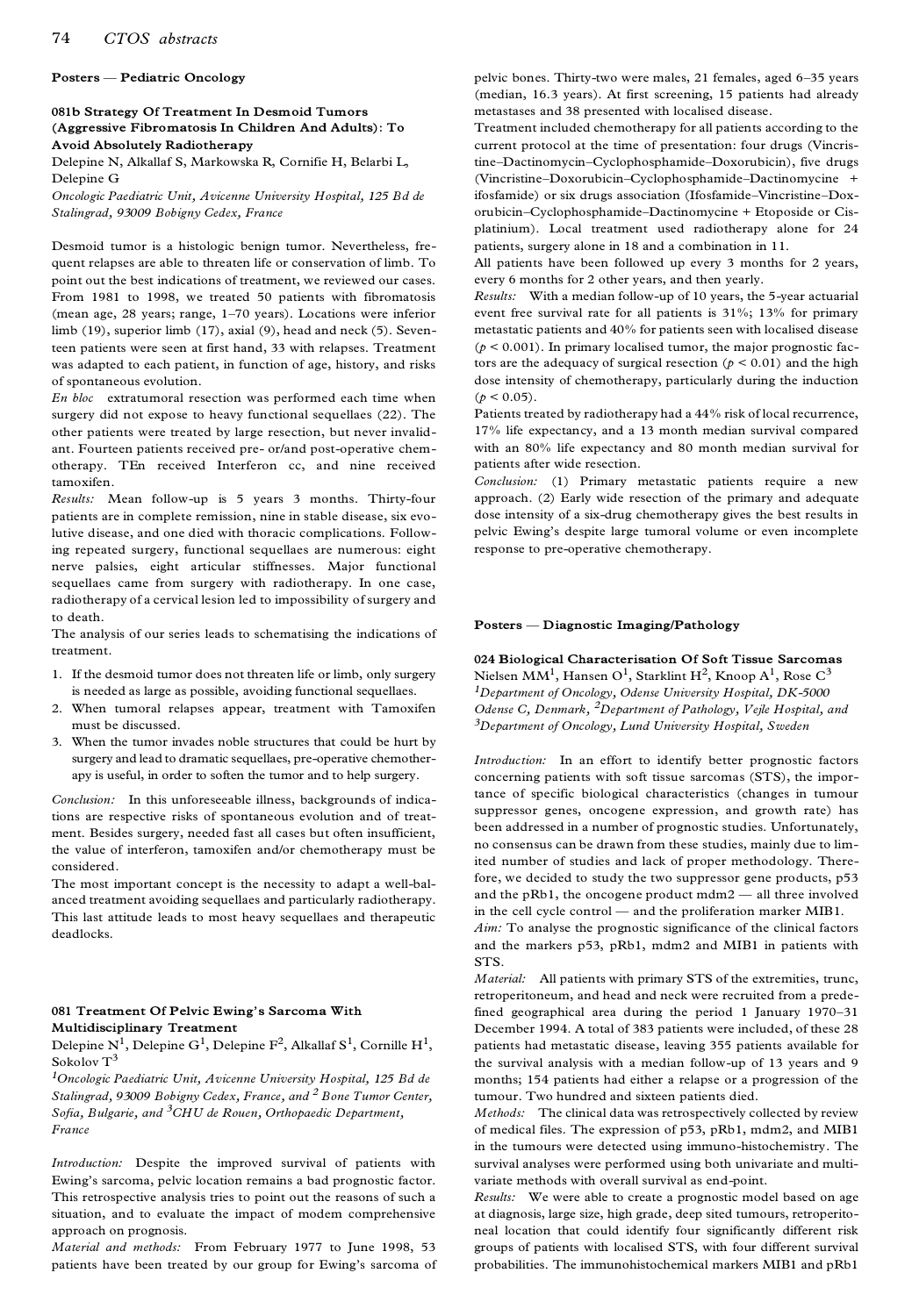had independent prognostic value when adjusted for the effect of the clinical prognosticator, while p53 and mdm2 did not. High expression of MIB1 and pRb1 was correlated to poor prognosis. However, none of the indexes including the immunohistochemical markers predicted patient outcome better than the index including only clinical data.

*Conclusion:* The already known clinical prognosticators are still considered to be the best variables in predicting overall survival of patients with STS.

### **017 Good Pathological Response To Neoadjuvant Chemotherapy In Patients Showing Clinical Or Radiological Progression Of Disease ± 3 Clincal Cases**

Plummer R, Lucraft H, Murray S, Malcolm A, Dildey P, Grainger A, Baudouin C, Verrill M

*North of England Bone and Soft tissue Tumour Service, Freeman Hospital, Newcastle Upon Tyne, NE7 7DN, UK*

Neoadjuvant chemotherapy has an established role in the treat ment of head and neck carcinoma, breast cancer and osteosar coma. As well as an increase in the limb/breast conservation rate, pathological response to neoadjuvant chemotherapy is an independent prognostic marker in osteosarcoma<sup>1</sup> and breast carcinoma.<sup>2</sup> We report three cases of soft tissue sarcoma treated with neoadjuvant chemotherapy.

*Case 1:* A 50-year-old man presented with malignant fibrous histiocytoma of the right thigh. After two cycles of neoadjuvant doxorubicin (75 mg/m<sup>2</sup>), there was clinical and radiological disease progression, and he proceeded to immediate surgery. There was 90% tumour cell necrosis in the operative tumour specimen. Further doxorubicin was given as adjuvant therapy.

*Case 2:* A 47-year-old woman presented with a high grade liposarcoma of the right thigh. She received one cycle of neoadjuvant doxorubicin (75 mg/m<sup>2</sup>). There was clinical progression of the primary tumour, and she went forward to surgery immediately. A high degree of tumour necrosis was seen in the pathological speci men.

*Case 3:* A 44-year-old man presented with a right thigh high grade malignant fibrous histiocytoma. He received three cycles of ifosfamide (5 g/m $^2$ )/adriamycin (50 mg/m $^2$ ). MRI scan showed enlargement of the tumour, with central necrosis. The surgical pathological specimen showed evidence of chemotherapeutic damage with scattered tumour cells in a background of reactive collagen and extensive haemorrhage.

Each of these patients received pre-operative chemotherapy with the aim of enabling limb conservation. In each case, there was clinical and/or radiological disease progression within three cycles of chemotherapy, and patients had early surgery. Histologic examination of each operative specimen revealed extensive tumour cell necrosis.

These favourable pathological responses were at odds with the clinical and radiological evidence of progressive disease by standard response criteria. Two of these patients were in clinical trials of chemotherapy and were recorded to have progressive disease when there was clearly an antitumour effect. In cases of early progression of a primary soft tissue sarcoma on chemotherapy, we recommend that investigators should consider either biopsy or dynamic gadolinium enhanced MRI scanning to detect pathological responses, which are unexpected on clinical and conventional radiological assessment

### **References**

- 1. Davis AM, Bell RS, Goodwin PJ. Prognostic factors in oste osarcoma: a critical review. *J Clin Oncol* 1994; 12(2):423-31.
- 2. Fisher B, Bryant J, Wolmark N, Namounas E, Brown A, Fisher ER, Wickerham DL. Effect of pre-operative chemotherapy on the outcome of women with operable breast can cer.  $J$  Clin Oncol 1998; 16:2672-85.

### **018 Malignant Fibrous Histiocytoma Arising Within A Solitary Osteochondroma**

Carluke I, A Grainger, Murray SA, Malcolm AJ *The North of England Bone and Soft Tissue Tumour Service, The Freeman Hospital, Newcastle upon Tyne NE7 7DN, UK*

Malignant change of exostoses in patients who have multiple oste ochondromas is well recognised. Chondrosarcoma is most com monly seen, although osteosarcoma and other soft tissue sarcomas have been described. Malignant fibrous histiocytoma arising within an exostosis in a patient who had multiple osteochondromas has been reported in the literature. We report an almost unique case of MFH occuring within a solitary osteochondroma arising from the proximal tibia of a 21-year-old male.

This was treated by *en bloc* excision, with allografting of the result ant defect. Pathological examination and immunohistochemical staining showed a focus of hypercellular spindle cell tumour embedded in a collagenous matrix, with marked positivity to SMA, within co-existent osteochondroma and bursa.

#### **019 Sacrococcygeal Soft Tissue Ependymoma** Carluke I, Murray SA, Malcolm AJ

*The North of England Bone and Soft Tissue Tumour Service, The Freeman Hospital, Newcastle upon Tyne NE7 7DN, UK*

Ependymomas are glial derived tumours arising mostly intracranially or within the spinal cord, cauda equina or filum terminale.

Extra spinal ependymomas do occur, although rarely, and have been described arising within the pelvis and mediastinum, as well as the sacrococcygeal region. Sacrococcygeal ependymomas represent about 5% of all primary ependymomas. Metastatic behaviour is not predictable either clinically or histologically, although both recurrence and metastasis occur more frequently than in the intradural variety. Recommended treatment is wide excision.

We describe four cases of sacrococcygeal ependymoma treated with wide excision. Histological appearances were typical with immunocytochemical staining for glial fibrillary acidic protein (GFAP) strongly positive.

### **020 Tissue Microarray Blocks: An Efficient Method For Screening Soft Tissue And Bony Sarcomas**  Thomas D, Baker L, Giordano T

*University of Michigan Comprehensive Cancer Center, Ann Arbor, MI 48109, USA*

As the human genome project reaches conclusion, the number of oncology-related genes and corresponding antibodies and nucleic add probes will continue to proliferate. Evaluation of these new markers using conventional tissue-based assays will require significant resources. The recently developed tissue microarray technique allows for the efficient screening of large numbers of tumor specimens with multiple probes. To date, no one has applied this technique to the screening of soft tissue and bony sarcomas. Basically, the technique involves the cutting of several core tissue biopsies (diameter, 0.6 mm; height, 3-4 mm) taken from representative `donor' paraffin embedded tumor blocks and precisely arrayed into a `recipient' paraffin block. Several tissue microarray blocks containing multiple cores from soft tissue and bony sarcomas were produced containing over 100 sarcoma specimens.

Sections cut from these arrays allow parallel detection of DNA or RNA by nonradioactive *in situ* hybridization and protein by immu nohistochemistry. At least 200 consecutive 5  $\mu$ m thick sections can be cut from each tumor block. This allows consecutive analysis of a large number of molecular markers.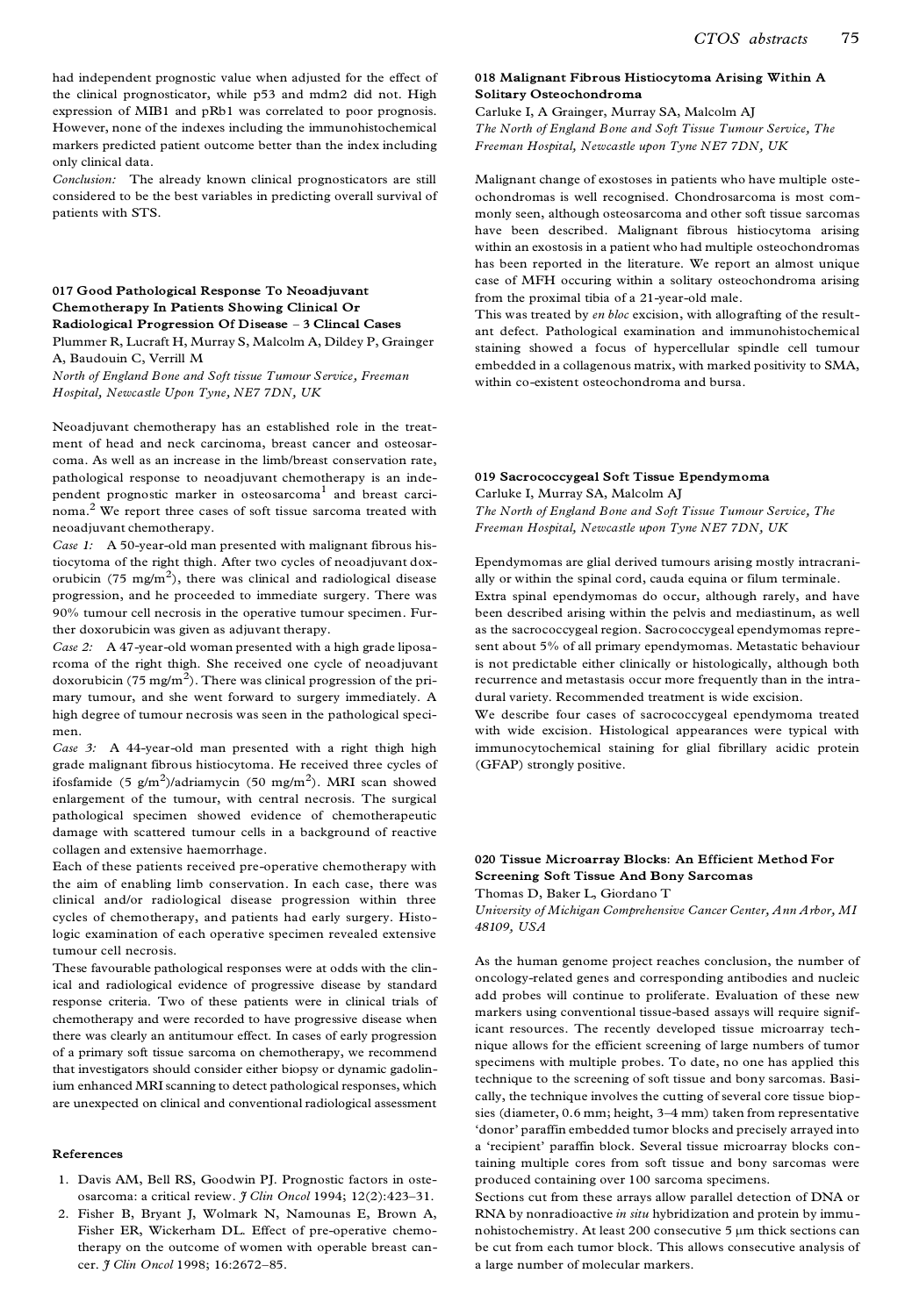In order to validate this approach of using small representative cores, the original donor blocks were also examined retrospectively for the expression of oncology-related markers such as telomerase reverse transcriptase (by *in situ* hybridization and immunohistochemistry), p53, Mb-l, ErbB2 (by immunohistochemistry) and apoptosis (by TUNEL assay), and were shown to correlate well with the results obtained with the tissue microarray blocks.

This technique represents an effective means of screening large numbers of specimens with multiple probes and antibodies. *Acknowledgements:* Kindly supported by the Walther Cancer Institute.

### **021 Myofibroblast Modulation In Desmoid Tumors** Baldini N, Barbanti-Brodano G, Zini N, Bertoni F, Giunti A *Istituti Ortopedici Rizzoli, 40136 Bologna, Italy*

Myofibroblasts play a role in several conditions, including fibromatoses. During granulation tissue contraction, a high proportion of myofibroblasts develop the expression of a-smooth muscle actin. When contraction stops, myofibroblasts containing a-smooth muscle actin disappear, and the scar becomes less cellular and com posed of typical fibroblasts. Similarly, during the development of fibrocontractive diseases, fibroblasts acquire contractile features and produce the centripetal force leading to retraction. For this purpose, myofibroblasts develop connections to the surrounding extracellular matrix. The mechanisms leading to the modulation of myofibroblasts remain to be explored. We evaluated a retrospective series of 24 cases of desmoid tumors in order to analyze the expression of asmooth muscle actin and of CD68 antigen, which identifies reactive mononuclear cells, on paraffin-embedded tissue sections by immunohistochemistry. A positive staining for a-smooth muscle actin, identifying myofibroblasts among the spindle cell component of the lesion, was found in 11/24 cases (46%), whereas the occurrence of CD68-positive mononuclear cells was detected in 19/24 cases (79%). Ultrastructurally, CD68-positive cells were found to correspond to two cell types, i.e. macrophages and mast cells. It may be hypothesized that these elements modulate myofibroblasts through a paracrine mechanism. It is well known that mast cell proliferation is accompanied by fibrotic changes, possibly through the release of heparin, a molecule that is capable to increase a-smooth muscle actin expression. Moreover, macrophages release growth factors, such as GM-CSF, that are implicated in the modulation of myofibroblasts. It is conceivable that therapeutic agents that interfere with the functional status of spindle cells may be used as a tool for the inhibition of growth of desmoid tumors, as previously demonstrated in other fibrocontractive diseases.

### **023 Her2/neu Expression In Osteosarcomas And Other Bony Sarcomas**

Thomas D, Giordano T, Sanders D, Arrowsmith P, Baker L *University of Michigan Comprehensive Cancer Center, Ann Arbor, M1 48109, USA*

Osteosarcoma and skeletal Ewing's sarcoma are the most common primary bone tumors in the pediatric age group. Both are aggressive malignancies with a tendency for early and rapid pulmonary metastasis. Advances in surgical oncology and adjuvant pre-operative chemotherapy have increased the overall 5-year survival to approximately 70%. However, although this represents the majority of patients, those who relapse rarely respond to salvage therapy. Clearly, there is a need for alternate adjuvant chemotherapy for these patients. Recently, there have been conflicting reports about the expression of c-erb B2 proto-oncogene product in osteosarcomas and Ewing's sar coma. The c-erb B2 proto-oncogene encodes the human epidermal growth factor receptor 2 (Her2/Neu); a membrane bound tyrosine kinase, which when over expressed in rodent fibroblasts causes malig nant transformation. Several groups of authors have claimed that a high percentage of osteosarcomas express Her2/Neu and that either this portends a poor prognosis or was associated with a decreased risk of relapse. Archival cases of osteosarcomas (*n* = 38, including preand post-treatment samples; age range,  $6-27$  years) and Ewing's sarcoma ( $n = 11$ ; age range, 16 months-22 years) were retrieved and the diagnosis confirmed. Specimens were assessed for Her2/Neu onco gene expression by standard immunohistochernical techniques. Several cases demonstrated cytoplasmic staining, but none showed the membranous staining characteristic of over-expression by breast car cinomas. To validate the negative immunostains, reverse transcriptase polymerase chain reaction of RNA extracted from archival material also failed to demonstrate the presence of mRNA for c- ErbB2, even though appropriate internal controls were positive. Our results demonstrate that ErbB2 expression in either osteosarcomas and Ewing's sarcoma is not common and thus not likely to be an important prognostic factor, and further that therapy with recom binant humanized anti-HER2 monoclonal antibodies may not be appropriate therapy for these patients.

*Acknowledgements:* Kindly supported by the Walther Cancer Institute.

# **074 Matrix Gene Expression And Cellular Phenotyping In Chondroid Chordoma Reveals Focal Maturation Of Neoplastic Chordoid Cells Mimicking Histogenesis Of Developing Nucleus Pulposus**

Gottschalk D, Fehn M, Patt S, Saeger W, Kirchner T, Aigner T *Institute of Pathology, FAU Erlangen-Nürnberg, Germany*

*Introduction:* Beside conventional chordoma (cchor), so-called chondroid chordoma (chon chor) is described as a specific subtype. However, since its first description, conflicting results have been reported on the existence of this cartilaginous tumor variant, and several studies suggested chon chor being in fact low-grade chondrosarcomas. In the present study, we used molecularbiological *in situ* localization techniques for mRNAs of different collagen types and the proteins as marker gene products, indicating differ ent phenotypic or developmental stages of chondrocytes, to elucidate further the origin and histogenesis of the chondroid tumor compartment in chon chor.

*Materials and methods:* Seven specimen of chon chor and 14 of cchor were routinely fixed immediately after removal and embedded in paraffin. Additionally, four samples of fetal vertebral col umns with remnants of chorda dorsalis (cd) tissue were included. Histomorphological evaluation was performed with HE, GAGs were visualized by toluidine blue, and the presence of collagens by Masson-Goldner's staining.

*Immunohistochemistry:* Deparaffinized sections were enzymatically pretreated and stained with primary antibodies against collagen type I, II, III, VI and X, aggrecan proteoglycan, S-100, vimentin, EMA, CK-19 and Pan-CK. *In situ* hybridization was performed as described by our group elsewhere.

*Results:* We could clearly demonstrate the multifocal deposition of the cartilage-specific type II collagen protein and mRNA in cchor and chon chor, and thus clearly demonstrate the chondrogenic potential of all chor irrespective the appearance of ouvert cartilage formation. Aggrecan expression was present throughout all chor and, thus, a very characteristic gene product of these neo plasms also in the absence of chondroid differentiation. There was a clear biochemical resemblance of cchor and the chordoid tumor compartment of chon chor to the cd. Respectively, the chondroid tumor compartment of chon chor resembled the adult, matured nucleus pulposus (np). Noteworthy, no type X collagen could be demonstrated in any of our chor, explaining the lack of chondroid calcification in these neoplasms. Further studies will show whether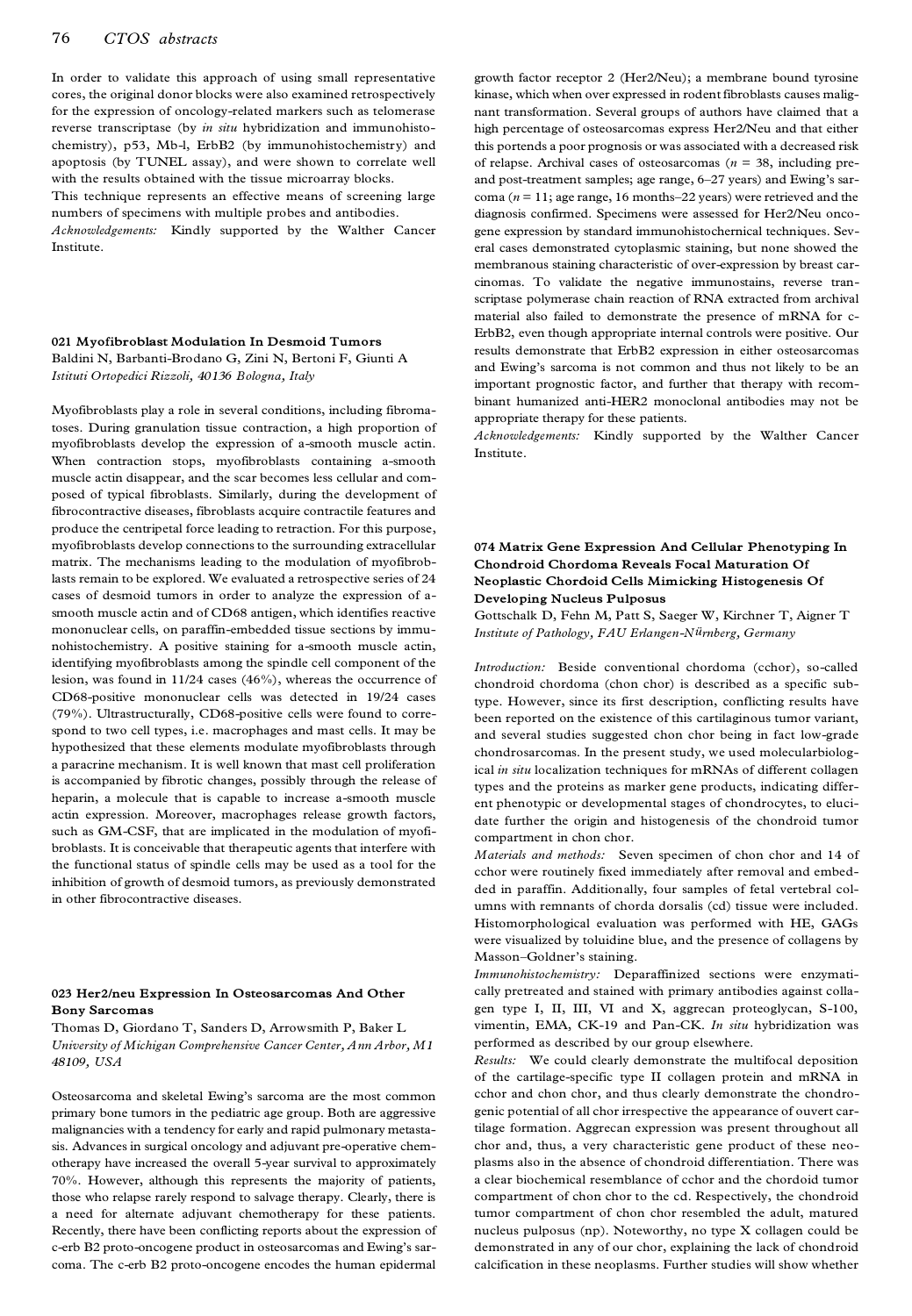type X-collagen could be used as a marker gene product to differentiate between cartilaginous entities.

*Discussion:* In the present study, we investigated the biochemical composition of the extracellular tumor matrix as well as the matrix gene expression pattern in conventional and chondroid chordomas in comparison with cell and tissue morphology as well as the cytoprotein profile of the neoplastic cells. Herein, the analysis of the matrix gene expression pattern allows one to identify and characterize cartilaginous cell differentiation within the neoplasms, which is not unequivocally possible by histomorphological, ultrastructural or cytoprotein analysis. Using this approach, we could identify and trace the cellular differentiation pattern in chordomas including the chondroid variants and could identify chondroid differentiation *sui generis* as a characteristic facette of a subset of chordomas, here mimicking the histogenesis of the developing np.

#### **093 Host Immune Response In Osteosarcoma**

Casanova J, Reith JD, Berrey BH, Enneking WF, Scarborough MT *University of Florida, Gainesville, FL 32610, USA*

*Background:* Few previous studies document the role and signifi cance of the host immune response in high-grade osteosarcoma. This retrospective analysis examines the nature of the inflammatory response found in and around osteosarcomas and the relationship to disease free and overall survival.

*Patients and methods:* All patients had stage IIB osteosarcomas about the knee (distal femur, proximal tibia). Group A included 20 patients who were biopsied and treated with neoadjuvant chemotherapy and surgical resection. Group B included 73 patients who underwent surgical resection of their tumor and were treated with post-operative chemotherapy. All histologic slides examined included tumor and the adjacent reactive zone. Each case was evaluated with antibodies to CD3, CD4, CD8, CD20, and TIA-1 using standard avidin-biotin complex methods. The number of CD3-, CD8-, and CD20-positive inflammatory cells was further quantified by histomorphometry. Results:

| Antibody | Total       | Group A                             | Group B           | $\rho$ value       |
|----------|-------------|-------------------------------------|-------------------|--------------------|
| CD3      | 82/93 (88%) | 20/20<br>$(100\%)$                  | 62/73(85%)        | 0.04<br>(group B)  |
|          |             | Mean, 123<br>cells                  | Mean, 88<br>cells |                    |
| CD4      |             | 74/93 (80%) 17/20 (85%) 57/73 (78%) |                   | ${}_{0.01}$        |
| CD8      |             | 75/93 (81%) 18/20 (90%) 57/73 (78%) |                   | ${}_{0.002}$       |
| CD20     |             | 49/93 (53%) 10/20 (50%) 39/73 (53%) |                   | Not<br>significant |
| TIA-1    | 30/93 (32%) | 9/20<br>(45%)                       | 21/73(29%)        | Not<br>significant |

*Conclusions:* An increased number of inflammatory reaction around osteosarcomas appears to be related to better survival, particularly when patients are given neoadjuvant chemotherapy. Pres ence of high numbers of T-cell tumor infiltrating lymphocytes (CD-3, CD4-, CD8-positive cells) correlates with improved survival. B cells and natural killer cells (CD20- and TIA-1-positive, respectively) appear to play a less significant role in the immune response.

### **094 Molecular Predictors Of Outcome In Patients With Osteosarcoma**

Reith JD, Casanova J, Berrey BH, Enneking WF, Scarborough MT *University of Florida, Gainesville, FL 32610, USA*

*Background:* A variety of molecular markers related to survival, including bcl-2, p53, p-glycoprotein, CD95 (Fas), CD95-ligand (Fas-L), CD44, and CD44v, have been studied in a variety of human neoplasms, particularly carcinomas. Their significance in patients with osteosarcoma is largely unknown. The purpose of this archival study was to determine if there is a correlation between expression of these factors and disease free and overall survival for patients with osteosarcoma.

*Patients and methods:* All patients had stage IIB osteosarcomas originating around the knee (distal femur, proximal tibia). Group A included 20 patients who underwent biopsy and were treated with neoadjuvant chemotherapy and surgical resection. Group B included 73 patients who underwent primary surgical resection of their tumor followed by post-operative chemother apy. Tumors were evaluated with antibodies to bcl-2, p53, Fas, Fas-L, CD44, CD44v6, and *p*-glycoprotein using standard avidin-biotin complex methods. Expression of the various antigens was compared with disease-free and overall survival, accounting for percent necrosis (Group A) and margin status (Groups A & B).

Results:

| Antibody                                                    | Total<br>positive                  | Group A      | Group B      | $\rho$ value        |
|-------------------------------------------------------------|------------------------------------|--------------|--------------|---------------------|
| bcl-2                                                       | 0/93                               | 0/20         | 0/73         | Not<br>significant  |
| p53                                                         | 17/93 (18%) 6/20 (30%) 13/73 (15%) |              |              | Not<br>significant  |
| CD95                                                        | $9/93(10\%)$                       | 1/20<br>(5%) | $8/73(11\%)$ | ${}_{0.05}$         |
| CD95-L                                                      | 52/93 (56%)16/20 (80%)36/73 (49%)  |              |              | Not<br>significant  |
| CD44                                                        | 28/93 (30%)11/20 (55%)17/73 (23%)  |              |              | Not<br>significant  |
| CD44v6<br>p-Glycoprotein 46/93 (49%) 8/20 (40%) 38/73 (52%) | 13/93 (14%) 6/20 (30%) 7/73 (10%)  |              |              | ${}_{0.03}$<br>0.10 |

*Conclusions:* CD95 appears to have a `protective' function in patients with osteosarcoma, probably by allowing tumor cells to proceed through apoptosis pathways to cell death. Although CD44v6, a vascular adhesion molecule, was identified in only 14% of the total cases, its expression correlated with subsequent development of metastases and death (11 of 13 patients developed pulmonary metastases, 10 dying of disease). Although *p*-glycoprotein did not reach statistical significance, there was a trend toward death from disease in patients expressing it.

# **103 A Case Of Gastro Intestinal Sarcoma Tumor (Gist) Revealed By A Mediterranean Kaposi's Sarcoma In An Hivnegative Patient: Casual Association Or Not?**

Vincent Baty $^{\rm l}$ , Isabelle Ray-Coquard $^{\rm l}$ , Eric Fontaumard $^{\rm l}$ , Vincent Baty<sup>1</sup>, Isabelle Ray-Coquard<sup>1</sup>, Eric Fontaumard<sup>1</sup>,<br>Dominique Ranchere-Vince<sup>2</sup>, David Tavan<sup>1</sup>, Jean-Yves Blay<sup>2</sup> *<sup>1</sup>Clinique Eugene Andre, and 2Centre Leon Berard, lyon, France*

Mediterranean Kaposi's sarcoma (KS) typically runs a chronic course in elderly patients and may be associated with secondary malignancies. HHV-8 has been well documented to be associated with all forms of KS. Gastrointestinal stromal tumors (GIST) are a recently described entity whose etiology remains unknown. The possible role of human herpes-virus 8 (HHV-8) in this disease has not been reported. We hereafter report the first case of an association of a colonic GIST with KS in an HIV-negative patient. A 72-year-old Spanish woman was admitted with a few months history of flat skin lesions and nodules on her left knee. The histopathological study of skin biopsies demonstrated Cutaneous Kaposi's sarcoma (CKS). Endoscopic explorations of the gastrointestinal tract were performed as a standard staging procedure and revealed a stenotic tumor on the transverse colon. The histopathological and immunochemistry studies of colonic tumor enabled identification of a GIST. A segmental surgical resection was subsequently performed. The tumor size was 4  $x$  1.5  $x$  1.5 cm<sup>3</sup>. The association of Kaposi's sarcoma and smooth muscle tumors of the gastrointestinal tract is extremely rare since only one case has been reported in an HIV-positive patient. Infection with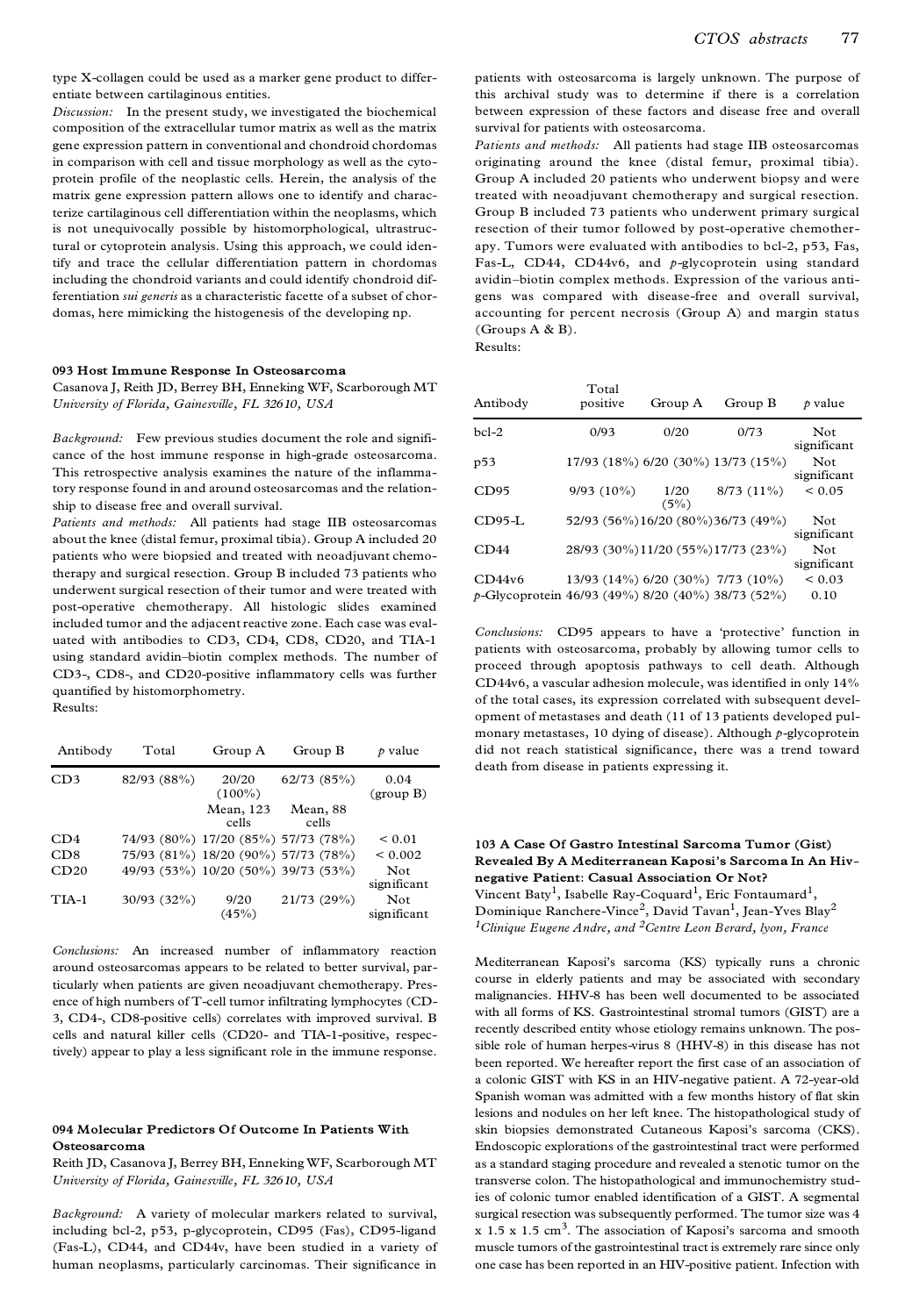### 78 *CTOS abstracts*

HHV-8 is identified in more than 95% of KS and has been demonstrated in other skin cancer in immunosuppressed patients, and for angiosarcoma in a HIV-negative patient. Conversely, latent EBV infection has been demonstrated in low-grade leiomyosarcoma (LS) in HIV-positive patients but neither in adjacent Kaposi s sarcoma lesions nor in LS occuring in immunocompetent hosts. Thus, our case is remarkable since the association of LS and CKS has not been reported previously in a non-HIV patient, and suggests a possible association between HHV-8 infection and GIST. The presence of Epstein-Barr virus and HHV-8 DNA sequences is investigated on both CKS and GIST tissue specimens, and the results will be available for presentation at CTOS.

#### **Posters Ð Oncology Research**

#### **009 Hypoxia In Human Soft Tissue Sarcomas: Adverse Impact On Survival And No Association With P53 Mutations**

Nordsmark M<sup>1,2</sup>, Alsner J<sup>1</sup>, Keller J<sup>3</sup>, Nielsen OS<sup>2</sup>, Jensen OM<sup>4</sup>,<br>OvergaardJ<sup>1</sup>

*<sup>1</sup>Department of Experimental Clinical Oncology, 2Department of Oncology, 3Department of Orthopaedic Surgery and 4Department of Pathology, Danish Cancer Society, Aarhus University Hospital. Nörrebrogade 44, bldg 5, DK-8000 Aarhus C, Denmark*

Pre-clinical studies have suggested that cells with mutations in the tumour suppressor gene, p53 have a reduced apoptotic potential under hypoxic conditions and that this may lead to progression of neoplastic cells into a more malignant phenotype. The present study correlated tumour oxygenation and p53 status in human soft tissue sarcomas (STS) and compared oxygenation status with treatment outcome after 5 years follow-up. Pretreatment tumour oxygenation measurements were performed in 33 patients with STS using polarographic needle electrodes (Eppendorf, Germany), and status of the p53 gene was determined in 32 of those by PCR using DNA extracted from paraffin-embedded (*n* = 2) sections or frozen biopsies (*n* = 30). Overall median of the tumour median  $pO_2$  was 15 mmHg (range, 1-58 mmHg). Only six tumours had p53 mutations and no association was found between mutant p53 and hypoxia. Twenty-eight cases could be evaluated by actuarial survival estimates. At a median follow-up of 74 months, 12 patients had died. When stratifying into well-oxygenated and hypoxic tumours by overall median  $pO_2$ , patients with hypoxic tumours had a poorer disease specific survival probability (log-rank,  $p = 0.05$ ) and a poorer overall survival (log-rank,  $p =$ 0.01) at 5 years. In conclusion, we demonstrated that hypoxia was a marker for metastatic disease and poorer overall survival in human STS. Moreover, tumour oxygenation and p53 status were not associated.

*Acknowledgements:* Supported by grant form the Danish Cancer Society.

### **101 The Functional And Local Results Of Limb Sparing Procedures In Upper Girdle Neoplasms Treatment** Dardzinski R, Ruka W, Koziol A, Rutkowski P Maria *Sklodowska±Curie Memorial Cancer center, Warshaw, Poland*

Thirty-one patients (15 females and 16 males) were operated on in Maria Sklodowska-Curie Memorial Cancer Centre from 1980 to 1999 (altogether 33 operations were performed). Mean age at operation was 37.0 years (range, 13-68 years). Fifteen tumors involved the scapula, while in 16 cases neoplasms were located in proximal humerus.

In three cases, soft tissue sarcoma was diagnosed, and all other cases were primary bone tumours. All patients with osteosarcoma received both pre- and post-operative chemotherapy. In cases of soft tissue sarcomas, neoadjuvant chemotherapy was also introduced. The follow-up periods of patients ranged from 6 to 236 months (mean, 42 months).

All surgical procedures were classified according to the system elaborated by Malawer. There were six operations of the V1 type and 11 resections of the V type. Less extensive procedures were performed in 16 patients — three, seven and six operations in types I, II, and III, respectively. Only in one case was internal prosthesis inserted; all other patients were operated without bone length reconstruction. External orthopaedic devices were used instead.

The functional results were assessed according to the MSTS evaluation system including the analysis of six factors. The patient's occupation and recreational abilities were particularly emphasized. Simplified, a three-factor evaluation scale was also introduced and compared with the MSTS system. Analysis of local recurrence as the main drawback of limb sparing surgery was performed. At the moment, 22 patients are alive free of disease. Out of nine patients who died, four deceased with symptoms of local recurrence. In two cases, local recurrence was accompanied or preceeded by systemic dissemination. One patient is free of disease 84 months after reoperation of his recurrence. Together, local recurrence was observed in five out 31 patients (18.5). No evident correlation between local recurrence and the extent of the free margin was found. All failures concerned advanced cases  $-$  II B according to the TNM staging system.

Non-oncological complications were infrequent (6/31). None of them resulted in permanent disability. Only one temporary palsy of the radical nerve was observed.

The mean functional score in accordance with MSTS rating system was 72.6% (range, 50-90%). This outcome corresponds to the data published by the others. The lack of prosthetic reconstruction resulted in inferior hand positioning, but due to the application of external devices, does not seem to effect significantly patients' ability.

### **102 Lymphopenia (Lyp) As An Independent Prognostic Factor For Survival In Advanced Soft Tissue Sarcomas As Well As In Lymphomas, And Metastatic Breast And Renal Carcinoma**

Blgy J, Ray-Coquard I, van Glabbeke M, Nøgrier S, Saghatchian M, Verweij J, Sebban C, Escudler B, Guastalla J-P, Judson I, Nielsen OS, Biron P, Le Cesne A, Centre L. Børard, H.Ed. Herriot, Lyon, I.G. Roussy, Villejulf, France, and EORTC STSSG

*Bruxelles, Belgium*

Lyp is frequently observed in patients (pts) with advanced cancers and is a powerful predictor of the toxicity of chemotherapy (*J Clin Oncol* 14:636; *J Clin Oncol* 17:2W; *Blood* 92:405), Here, we analysed the prognostic value of lyp on survival after chemotherapy or immunotherapy in four distinct tumor types. The prognostic value of lyp was tested in databases of previously reported multicentric prospective studies of systemic therapies in untreated pts: (1) of CYVADIC in advanced soft tissue sarcomas (ASTS) (*n* = 191) (*Cancer* 1984; 53:1825); (2) of CEF chemotherapy in met astatic breast carcinoma (MBC) (*n* = 280) (*Bull Cancer* 1990; 77:941); (3) of IL-2  $\pm$  IFN $\alpha$  in metastatic renal cell carcinoma (MPCC) (*n* = 481) (*N Engl J Med* 1998; 338:1272); and in a prospective monocentric serie of agressive nonHodgkin's lymphomas (NHL) treated in consecutive phase III studies in the CLB between 1987 and 1993 (*n* = 322). The incidence of lyp < 1000/  $\mu$ l was remarkably constant among these four series, i.e. 240/a, 24%, 20% and 27%, respectively. Lymphopenia was significantly more frequent ( $p < 0.05$ ) in pts with performance status (PS) > 1 in ASTS, MBC, and MRCC series, and in pts aged > 60 (*p* < 0.05) with NHL. Lyp <  $1000/\mu l$  was not significantly correlated to response to chemotherapy of inummotherapy in multivariate